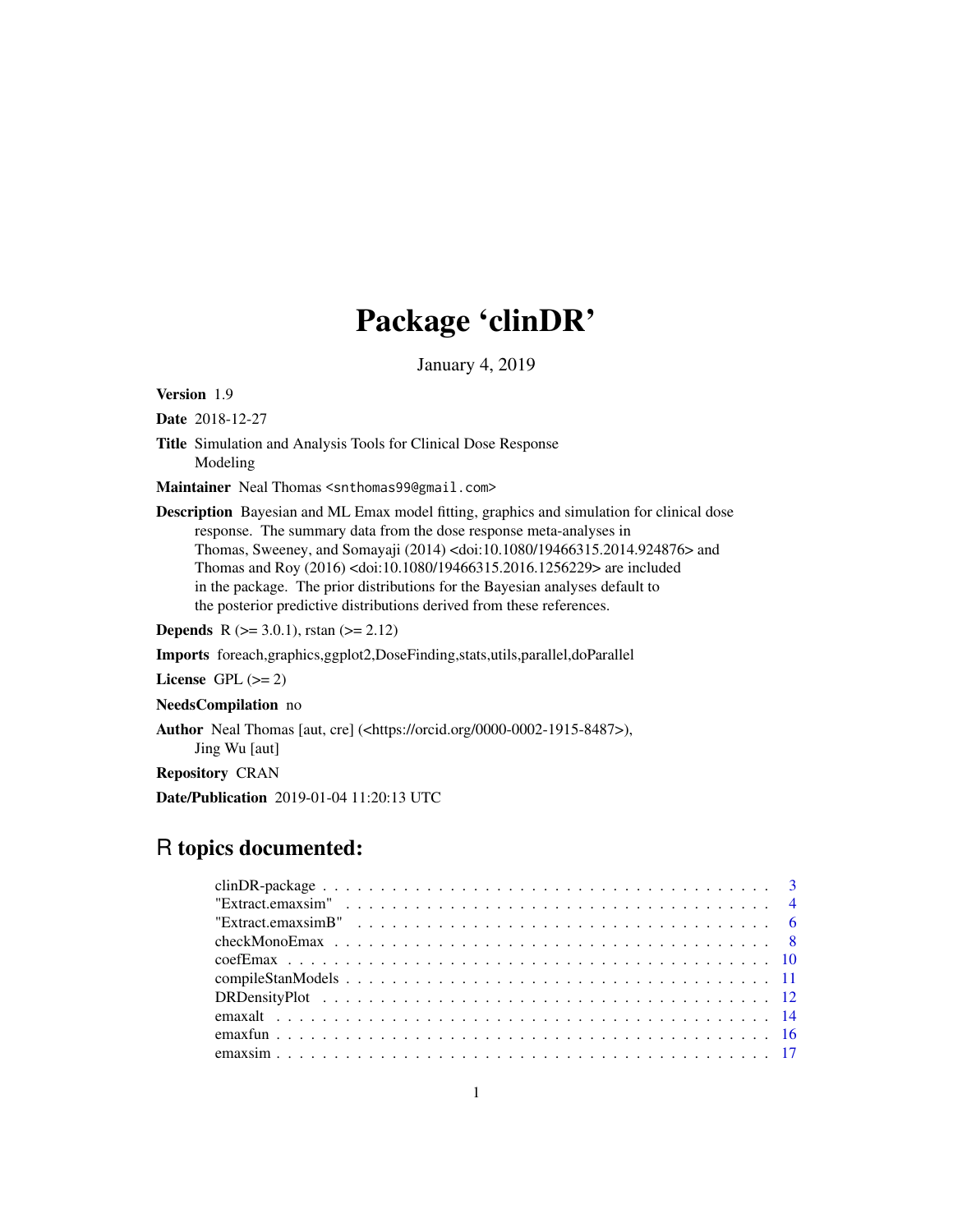|                                                                                                              | 21 |
|--------------------------------------------------------------------------------------------------------------|----|
|                                                                                                              | 25 |
|                                                                                                              | 26 |
| fitEmax                                                                                                      | 27 |
|                                                                                                              | 29 |
|                                                                                                              | 32 |
|                                                                                                              | 33 |
|                                                                                                              | 34 |
|                                                                                                              | 35 |
|                                                                                                              | 36 |
|                                                                                                              | 38 |
|                                                                                                              | 39 |
|                                                                                                              | 41 |
|                                                                                                              | 43 |
|                                                                                                              | 46 |
| plotB                                                                                                        | 48 |
|                                                                                                              | 51 |
|                                                                                                              | 53 |
| plotD                                                                                                        | 54 |
|                                                                                                              |    |
|                                                                                                              | 56 |
|                                                                                                              | 57 |
| $predict. em axisimBobj \dots \dots \dots \dots \dots \dots \dots \dots \dots \dots \dots \dots \dots \dots$ | 59 |
|                                                                                                              | 60 |
|                                                                                                              | 62 |
|                                                                                                              | 63 |
|                                                                                                              | 65 |
|                                                                                                              | 66 |
|                                                                                                              | 68 |
|                                                                                                              | 68 |
|                                                                                                              | 69 |
|                                                                                                              | 70 |
|                                                                                                              | 70 |
|                                                                                                              | 72 |
|                                                                                                              | 74 |
|                                                                                                              | 76 |
|                                                                                                              | 77 |
|                                                                                                              | 77 |
|                                                                                                              | 78 |
|                                                                                                              | 80 |
|                                                                                                              | 81 |
|                                                                                                              | 83 |
|                                                                                                              | 84 |
|                                                                                                              | 85 |
|                                                                                                              | 86 |
|                                                                                                              | 86 |
|                                                                                                              | 87 |
| targetD                                                                                                      | 88 |
|                                                                                                              | 90 |
|                                                                                                              |    |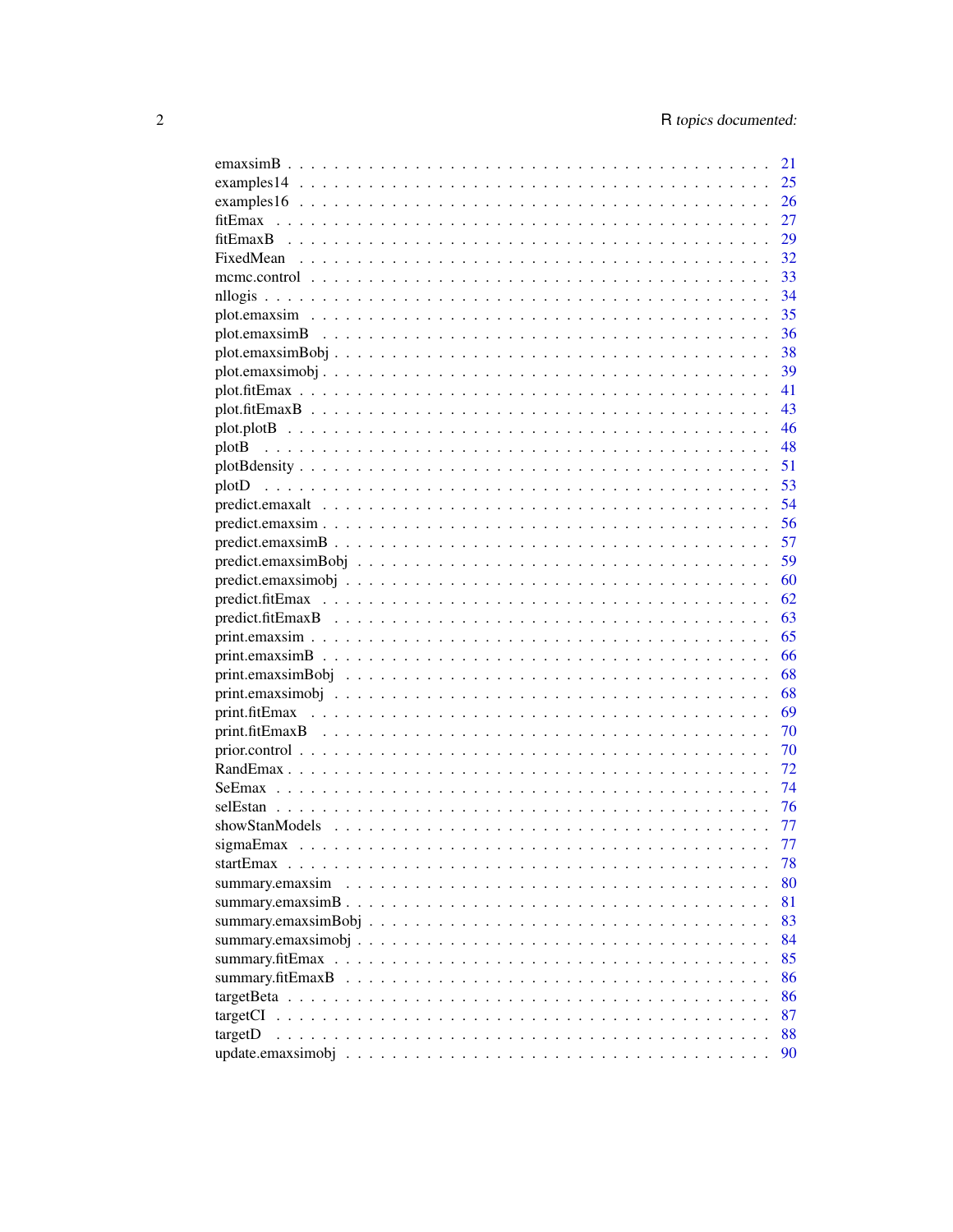<span id="page-2-0"></span>

#### **Index** [94](#page-93-0)

clinDR-package *Bayesian and maximum likelihood Emax model fitting, graphics and simulation for clinical dose response.*

#### Description

The functions [fitEmax](#page-26-1) and [fitEmaxB](#page-28-1) fit an Emax model to binary or continuous data using maximum likelihood or Bayesian estimation. They have several generic supporting functions. Functions to produce plots associated with dose response analyses are ([plotD](#page-52-1), [plotB](#page-47-1), [plot.fitEmax](#page-40-1),[plot.fitEmaxB](#page-42-1)). The functions [emaxsim](#page-16-1) and [emaxsimB](#page-20-1) perform simulations of 4- and 3-parameter Emax ML or Bayesian estimation. The ML estimates are replaced with alternative model fits when the primary estimation fails. Several supporting functions are supplied to analyze the output of [emaxsim](#page-16-1) and [emaxsimB](#page-20-1), including analyses for specific simulated data sets. All of the data sets from two published dose response meta analyses are included in [examples14](#page-24-1), and [examples16](#page-25-1).

## Details

The function compileStanModels must be executed once after the package is installed to create compiled STAN Emax models before the Bayes functions in the package can be executed. This requires 3-10 minutes to complete on most machines. The compiled code is 32-bit or 64-bit specific, and both must be created if both versions of R are used.

The Bayesian computations use the R package rstan. It can be installed from CRAN. Windows users should check the instructions for rstan at the <http://mc-stan.org> and [https://](https://github.com/stan-dev/rstan/wiki/RStan-Getting-Started) [github.com/stan-dev/rstan/wiki/RStan-Getting-Started](https://github.com/stan-dev/rstan/wiki/RStan-Getting-Started). Note that Rtools must be installed, which is a simple, but often overlooked step. Instructions for its installation are given in the second URL.

#### Author(s)

Neal Thomas [aut, cre], Jing Wu[aut]

#### See Also

[DoseFinding](#page-0-0)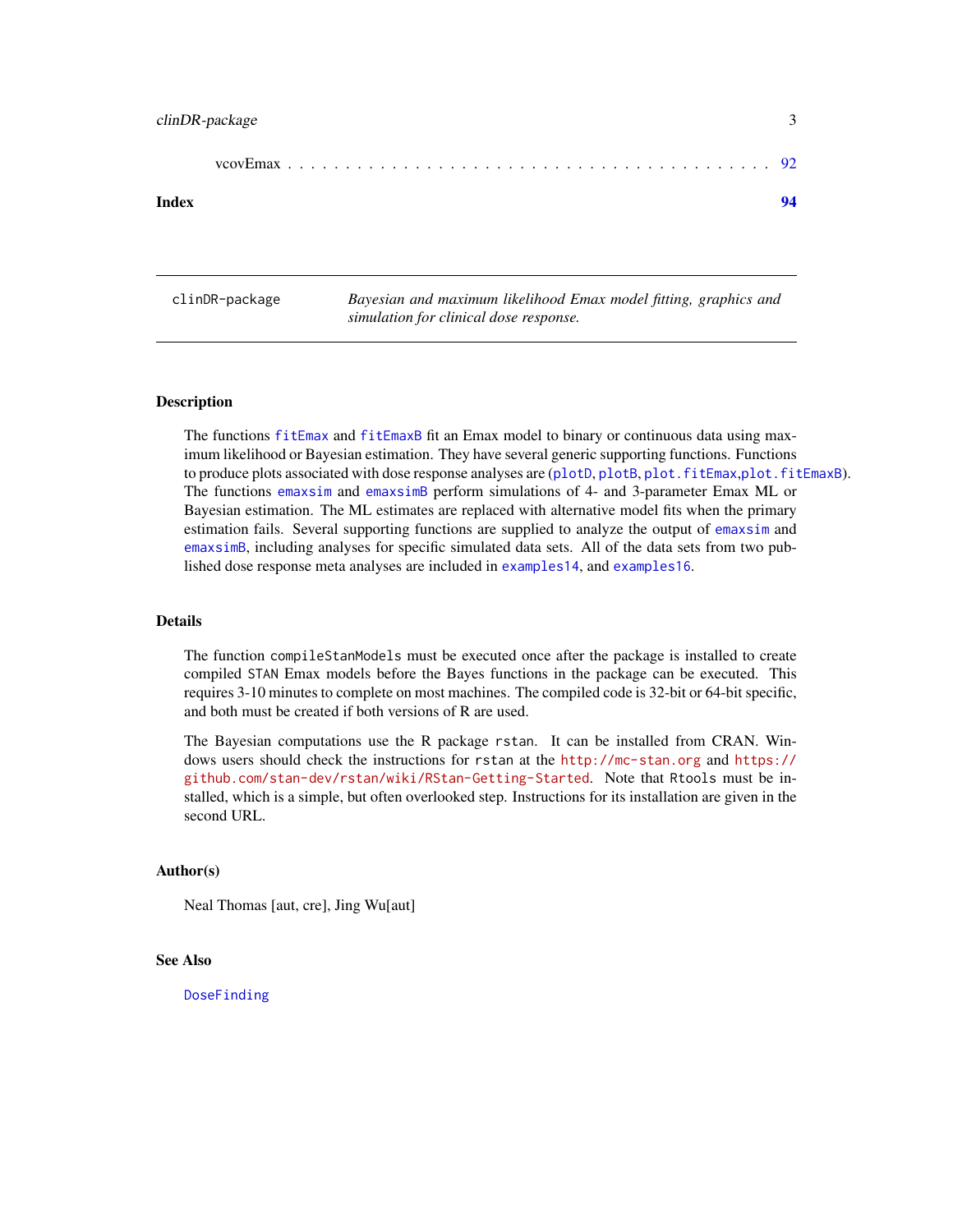<span id="page-3-0"></span>

## Description

Extract a simulated data set from the output of emaxsim. Data are re-created using the stored random number seed.

## Usage

## S3 method for class 'emaxsim' x[i, ...]

## Arguments

| X       | Output object from emaxsim                            |
|---------|-------------------------------------------------------|
|         | Simulation replication to extract                     |
| $\cdot$ | Parameters passed to other functions (none currently) |

## Details

Re-creates the ith simulated data set for subsequent analyses. Also returns all analyses done for the ith data set in [emaxsim](#page-16-1)

## Value

A list is returned with class(emaxsimobj) containing:

| y         | Response vector                                                                                           |
|-----------|-----------------------------------------------------------------------------------------------------------|
| dose      | Doses corresponding to y                                                                                  |
| pop       | Population parameters; type of parameter depends on constructor function gen-<br>erating study data.      |
| popSD     | Vector containing the population SD used to generate continuous data. NULL for<br>binary data.            |
| init      | <b>Starting Emax parameters</b>                                                                           |
| est4      | 4-parmameter Emax fit (ed50,lambda,emax,e0). NA if failed to converge or 3-<br>parameter model requested. |
| est3      | 3-parmameter Emax fit (ed50,emax,e0). NA if failed to converge or 4-parameter<br>model successfully fit.  |
| estA      | Alternative parameter estimates. NA if Emax model fit successfully                                        |
| <b>VC</b> | The variance-covariance matrix of the model parameters for the selected model.                            |
| residSD   | The residual SD based on the selected model.                                                              |
| bigC      | bigC= TRUE if the primary fit (from modType) yielded an $ED50 > ED50$ upper<br>limit.                     |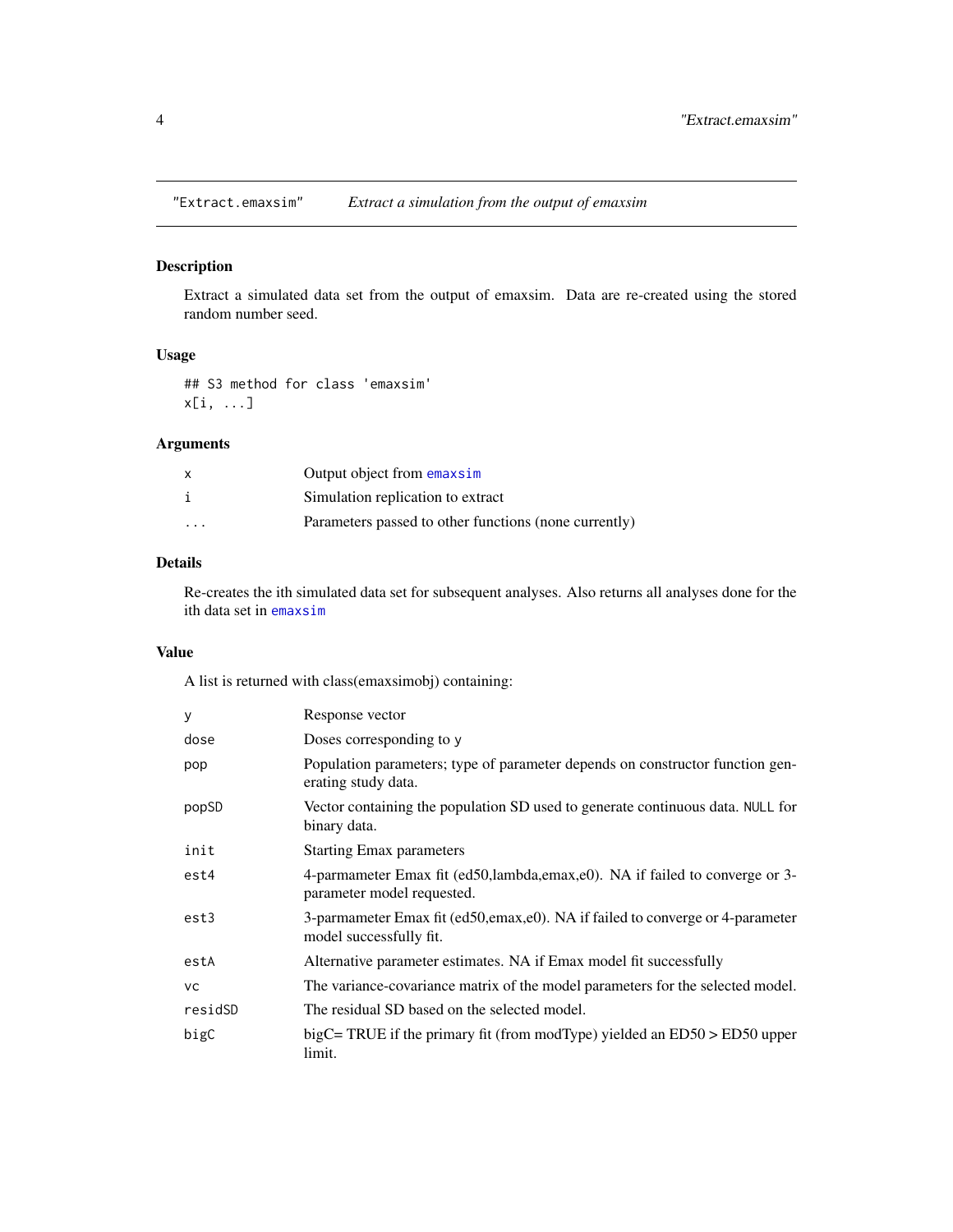| negC              | negC= TRUE if the primary fit (from modType) yielded a negative ED50 esti-<br>mate< ED50 lower limit                                                                                                                                                                                                                                  |
|-------------------|---------------------------------------------------------------------------------------------------------------------------------------------------------------------------------------------------------------------------------------------------------------------------------------------------------------------------------------|
| modType           | When modType=4, the fitting begins with the 4 parameter model. If estimation<br>fails or modType=3, the 3-parameter estimation is applied. If it fails, a best-<br>fitting model linear in its parameters is selected.                                                                                                                |
| fit               | Output of model determined by fitType                                                                                                                                                                                                                                                                                                 |
| fitType           | Character vector with "4", "3", "L", "LL", or "E" for 4-Emax, 3-Emax, linear,<br>log-linear, or exponential when an alternative model is selected.                                                                                                                                                                                    |
| ed50cutoff        | Upper allowed limit for ED50 estimates.                                                                                                                                                                                                                                                                                               |
| ed50lowcutoff     | Lower allowed limit for the ED50 estimates.                                                                                                                                                                                                                                                                                           |
| switchMod         | If switchMod is TRUE, the algorithm substitutes a simpler model if (1) con-<br>vergence is not achieved, (2) the information matrix is not positive definite at<br>the converged values, (3) the ED50 estimates are outside the cutoff bounds. If<br>switchMod is F, only conditions $(1)$ or $(2)$ cause a simpler model to be used. |
| <b>PL</b>         | T if the 'plinear' algorithm in nls converged                                                                                                                                                                                                                                                                                         |
| predpop           | Population means for each dose group                                                                                                                                                                                                                                                                                                  |
| dm                | Vector containing dose group means                                                                                                                                                                                                                                                                                                    |
| dsd               | Vector containing dose group SDs                                                                                                                                                                                                                                                                                                      |
| fitpred           | Dose groups means estimated from the model                                                                                                                                                                                                                                                                                            |
| sepred            | SEs for estimates in fitpred                                                                                                                                                                                                                                                                                                          |
| sedif             | SEs for model-based estimates of difference with placebo                                                                                                                                                                                                                                                                              |
| pVal, selContrast |                                                                                                                                                                                                                                                                                                                                       |
|                   | P-value and contrast selected from MCP-MOD test                                                                                                                                                                                                                                                                                       |
| idmax             | Index of default dose group for comparison to placebo                                                                                                                                                                                                                                                                                 |

## Note

Extraction from a simulation object requires re-creation of the simulated data set. If the extracted object is to be used more than once, it is more efficient to save the extracted object than reuse [].

## Author(s)

Neal Thomas

## See Also

[emaxsim](#page-16-1), [print.emaxsimobj](#page-67-1), [plot.emaxsimobj](#page-38-1), [update.emaxsimobj](#page-89-1)

## Examples

## Not run: ## code change random number seed

nsim<-50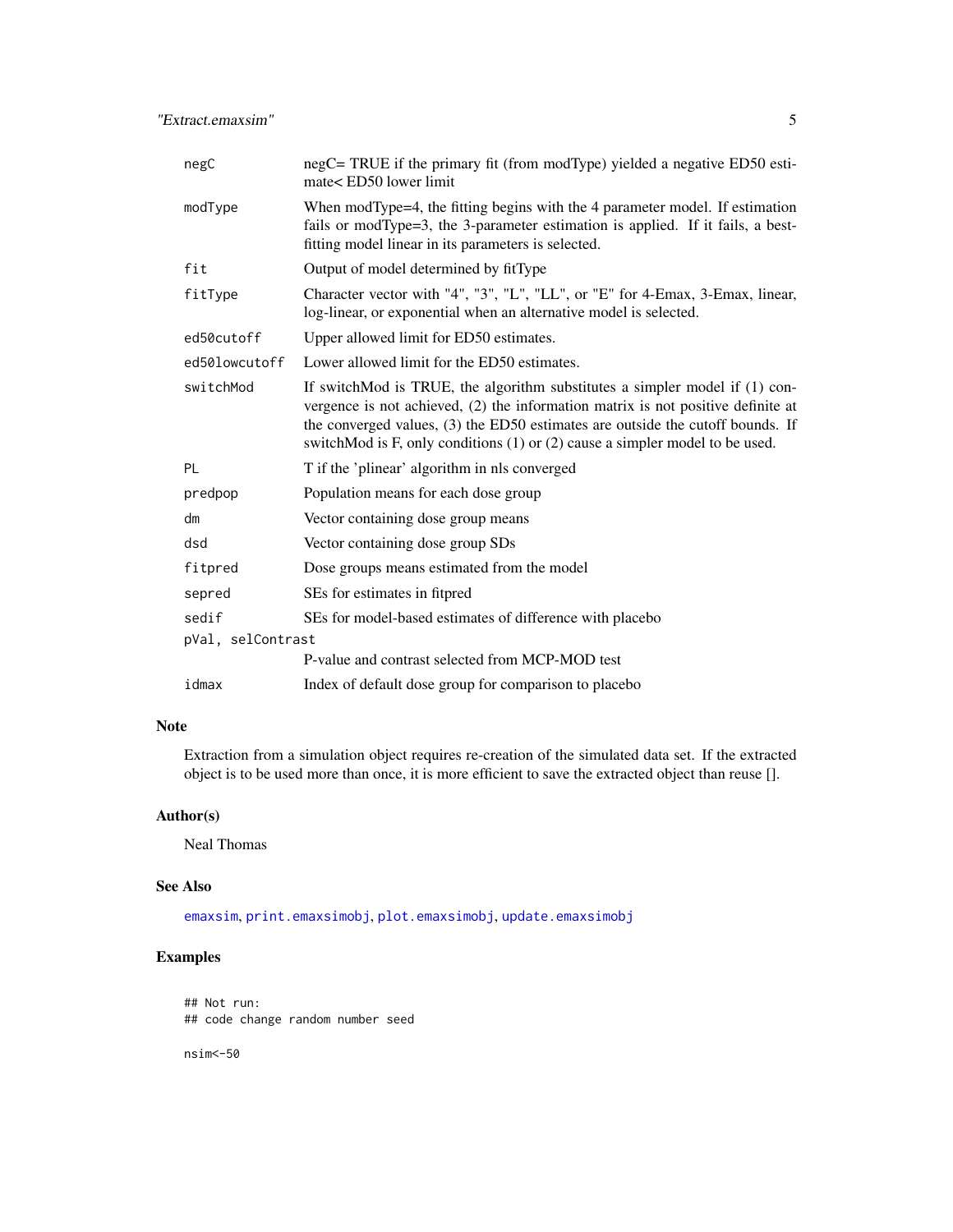```
idmax<-5
doselev<-c(0,5,25,50,100)
n<-c(78,81,81,81,77)
### population parameters for simulation
e0<-2.465375
ed50<-67.481113
emax<-15.127726
sdy<-7.967897
pop<-c(log(ed50),emax,e0)
meanlev<-emaxfun(doselev,pop)
###FixedMean is specialized constructor function for emaxsim
gen.parm<-FixedMean(n,doselev,meanlev,sdy)
D1 <- emaxsim(nsim,gen.parm,modType=3)<br>e49<-D1[49] #### extr
                               #### extract 49th simulation
## End(Not run)
```
"Extract.emaxsimB" *Extract a simulation from the output of emaxsimB*

#### Description

Extract a simulated data set from the output of emaxsimB. Data are re-created using the stored random number seed.

## Usage

## S3 method for class 'emaxsimB' x[i, ...]

## Arguments

|                      | Output object from emaxsimB                           |
|----------------------|-------------------------------------------------------|
|                      | Simulation replication to extract                     |
| $\ddot{\phantom{0}}$ | Parameters passed to other functions (none currently) |

## Details

Re-creates the ith simulated data set for subsequent analyses. Also returns all analyses done for the ith data set in [emaxsimB](#page-20-1)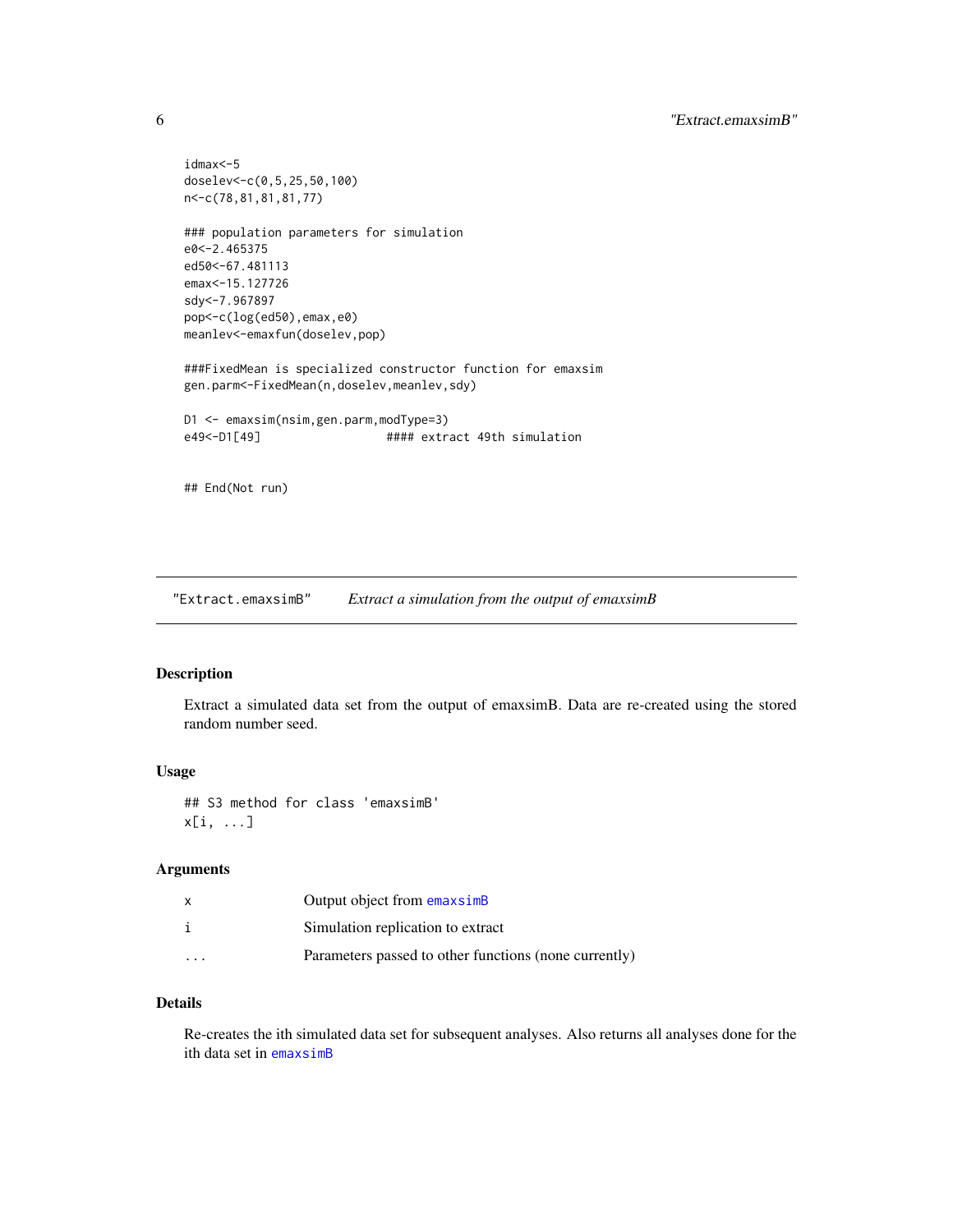## "Extract.emaxsimB" 7

## Value

A list is returned with class(emaxsimBobj) containing:

| У                 | Response vector                                                                                      |
|-------------------|------------------------------------------------------------------------------------------------------|
| dose              | Doses corresponding to y                                                                             |
| pop               | Population parameters; type of parameter depends on constructor function gen-<br>erating study data. |
| popSD             | Vector containing the population SD used to generate continuous data. NULL for<br>binary data.       |
| binary            | When TRUE, binary data modeled on the logit scale                                                    |
| modType           | modType=3, 4, for the hyperbolic and sigmoidal Emax models.                                          |
| predpop           | Population means for each dose group                                                                 |
| dm                | Vector containing dose group means                                                                   |
| dsd               | Vector containing dose group SDs                                                                     |
| fitpred           | Posterior means of the dose groups means                                                             |
| sepred            | SE (posterior SD) corresponding to the estmates in fitpred                                           |
| sedif             | SE (posterior SD) for the differences with placebo                                                   |
| bfit              | Bayesian fitted model of class fitEmaxB.                                                             |
| prior, mcmc       | See fitEmax for documentation.                                                                       |
| pVal, selContrast |                                                                                                      |
|                   | P-value and contrast selected from MCP-MOD test                                                      |
| idmax             | Index of default dose group for comparison to placebo                                                |

## Note

Extraction from a simulation object requires re-creation of the simulated data set. If the extracted object is to be used more than once, it is more efficient to save the extracted object than reuse [].

## Author(s)

Neal Thomas

## See Also

[emaxsimB](#page-20-1), [print.emaxsimBobj](#page-67-2), [plot.emaxsimBobj](#page-37-1)

## Examples

## Not run:

save.seed<-.Random.seed set.seed(12357)

nsim<-50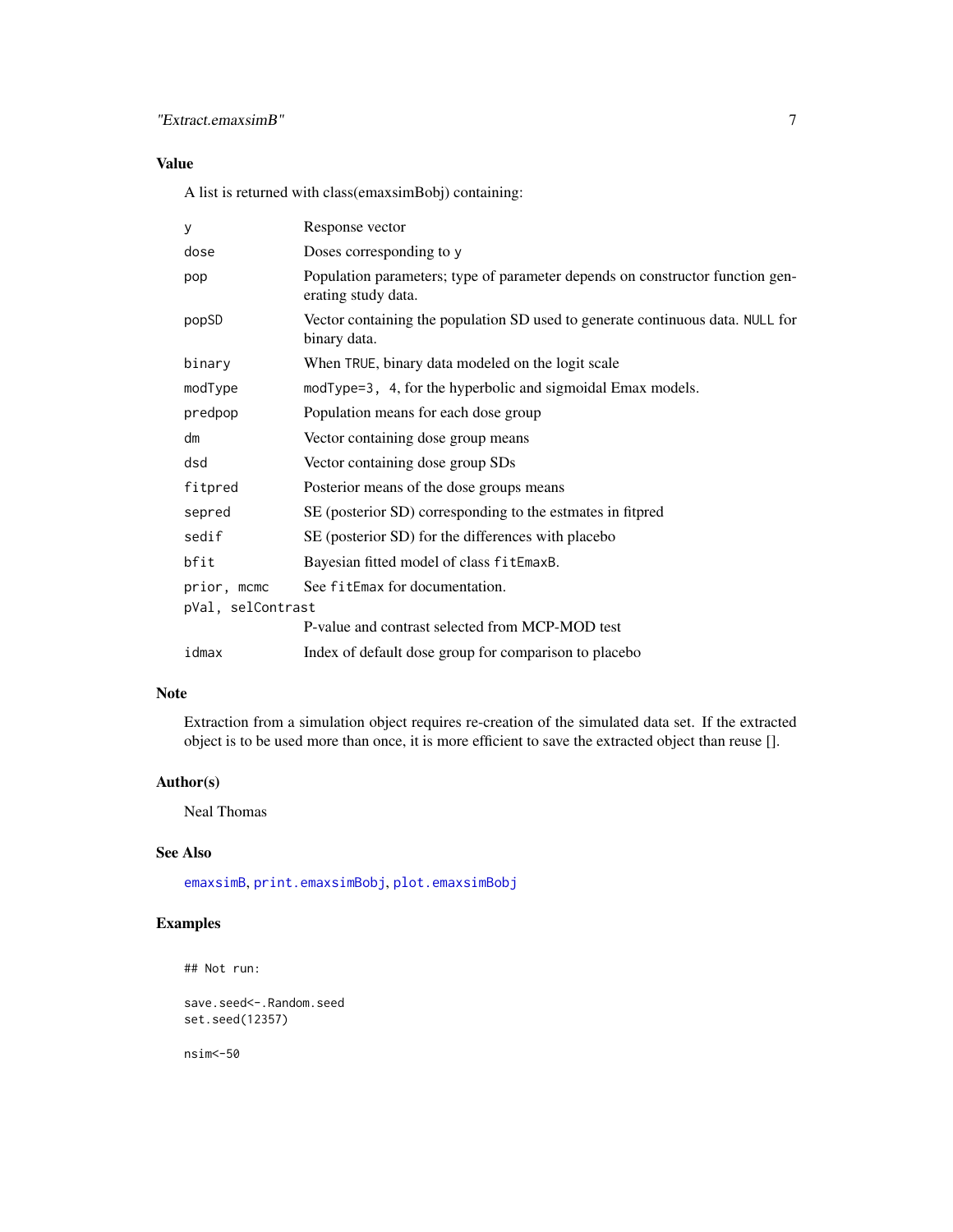```
idmax<-5
doselev<-c(0,5,25,50,100)
n<-c(78,81,81,81,77)
Ndose<-length(doselev)
### population parameters for simulation
e0<-2.465375
ed50<-67.481113
emax<-4.127726
sdy<-7.967897
pop<-c(log(ed50),emax,e0)
meanlev<-emaxfun(doselev,pop)
###FixedMean is specialized constructor function for emaxsim
gen<-FixedMean(n,doselev,meanlev,sdy)
prior<-prior.control(epmu=0,epsd=30,emaxmu=0,emaxsd=30,p50=50,sigmalow=0.1,
sigmaup=30,edDF=5)
mcmc<-mcmc.control(chains=1,warmup=500,iter=5000,seed=53453,propInit=0.15,adapt_delta = 0.95)
D1 <- emaxsimB(nsim,gen, prior, modType=3,mcmc=mcmc,check=FALSE)
out<-D1[2]
.Random.seed<-save.seed
## End(Not run)
```
checkMonoEmax *Bayes posterior predictive test for Emax (monotone) model fit*

## Description

Bayes posterior predictive test for an Emax (monotone) model fit comparing the best response from lower doses to the response from the highest dose.

## Usage

```
checkMonoEmax(y,
      dose,
      parm,
      sigma2,
      nvec=rep(1,length(dose)),
      xbase=NULL,
      modelFun=emaxfun,
      trend='positive',
      binary= FALSE,logit=binary)
```
<span id="page-7-0"></span>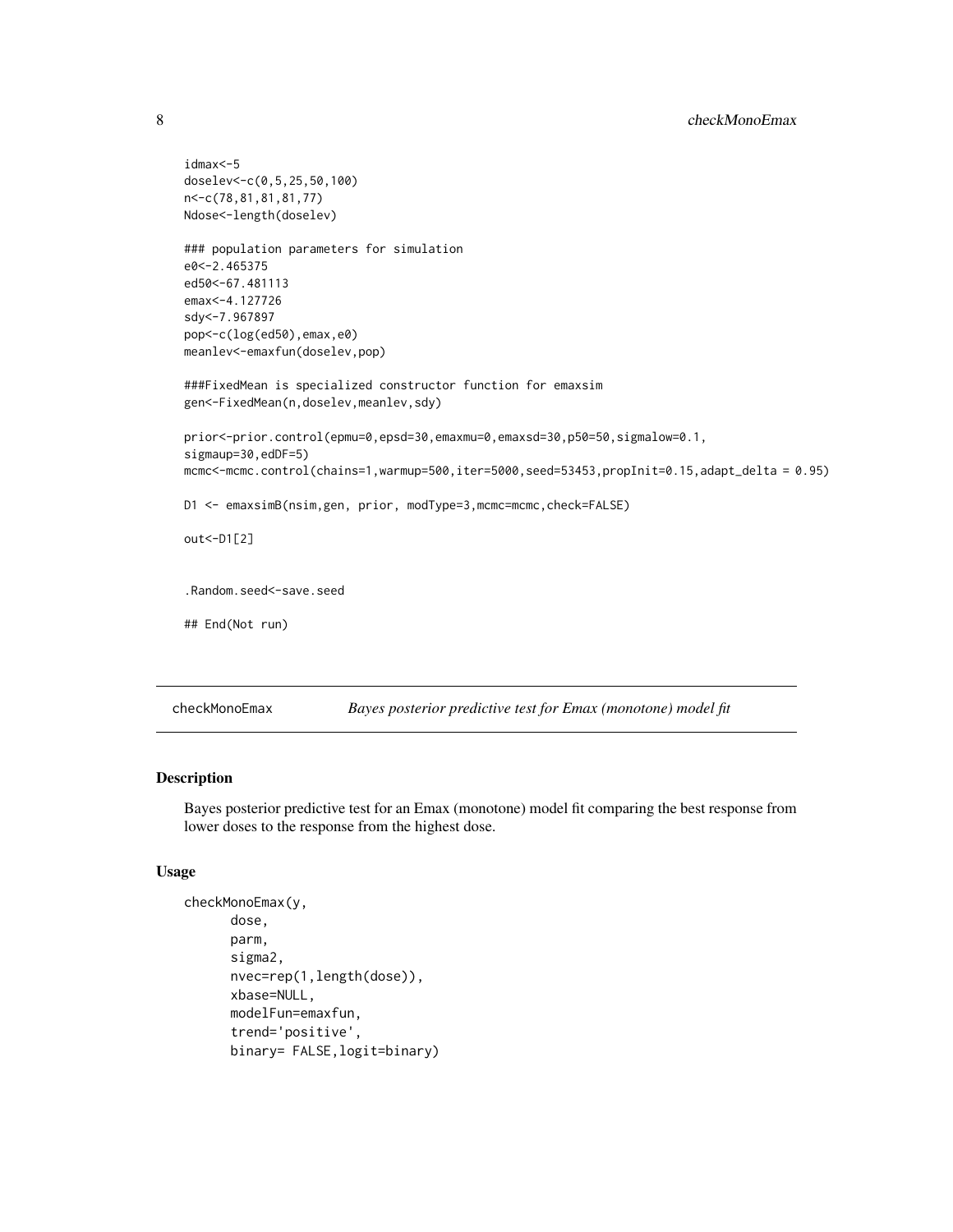#### Arguments

| У        | Outcomes. Continuous y can be individual data or group means. Binary y can<br>be individual data, group proportions, or 0/1 data with correspondng counts, as<br>is required by fitEmaxB.                                                                                                                                             |
|----------|---------------------------------------------------------------------------------------------------------------------------------------------------------------------------------------------------------------------------------------------------------------------------------------------------------------------------------------|
| dose     | Doses corresponding to outcomes                                                                                                                                                                                                                                                                                                       |
| parm     | Matrix of simultated parameter values (each row is a simulated parameter vec-<br>tor). The parm values must be constructed for use in the model function modFun.<br>The default is a 4-parameter Emax model with parameters (log(ED50),lambda,Emax,E0).<br>For a 3-parameter model, set lambda=1 for each simulated parameter vector. |
| sigma2   | Simulated draws from the residual variance (assumed additive, homogeneous).<br>The length of sigma2 must be the same as the number of rows of parm. sigma2<br>is ignored when binary=TRUE                                                                                                                                             |
| nvec     | The number of observations contributing to each y. The default is 1 for patient-<br>level data.                                                                                                                                                                                                                                       |
| xbase    | Optional covariates matching y. nvec must be 1 (patient-level) data. The coefi-<br>cients for xbase are the final columns of parm.                                                                                                                                                                                                    |
| modelFun | The mean model function. The first argument is a scalar dose, and the sec-<br>ond argument is a matrix of parameter values. The rows of the matrix are ran-<br>dom draws of parameter vectors for the model. The default function is the 4-<br>parameter Emax function emaxfun.                                                       |
| trend    | The default is 'positive', so high values for lower doses yield small Bayesian<br>predictive probabilities. Set trend to 'negative' for dose response curves with<br>negative trends.                                                                                                                                                 |
| binary   | If TRUE, the inverse logit transform is applied to the (Emax) function output<br>for comparison to dose group sample proportions, and the predictive data are<br>sampled from a binomial distribution.                                                                                                                                |
| logit    | logit is deprecated, use binary                                                                                                                                                                                                                                                                                                       |

#### Details

A sample of parameters from the joint posterior distribution must be supplied (typically produced by an MCMC program). The Bayesian predictive p-value is the posterior probability that a dose group sample mean in a new study with the same sample sizes would yield a higher (or lower for negative trend) difference for one of the lower doses versus the highest dose than was actually obtained from the real sample. There must be at least two non-placebo dose groups (NA returned otherwise). Placebo response is excluded from the comparisons.

The function generates random numbers, so the random number generator/seed must be set before the function is called for exact reproducibility.

## Value

Returns a scalar Bayesian predictive p-value.

## Author(s)

Neal Thomas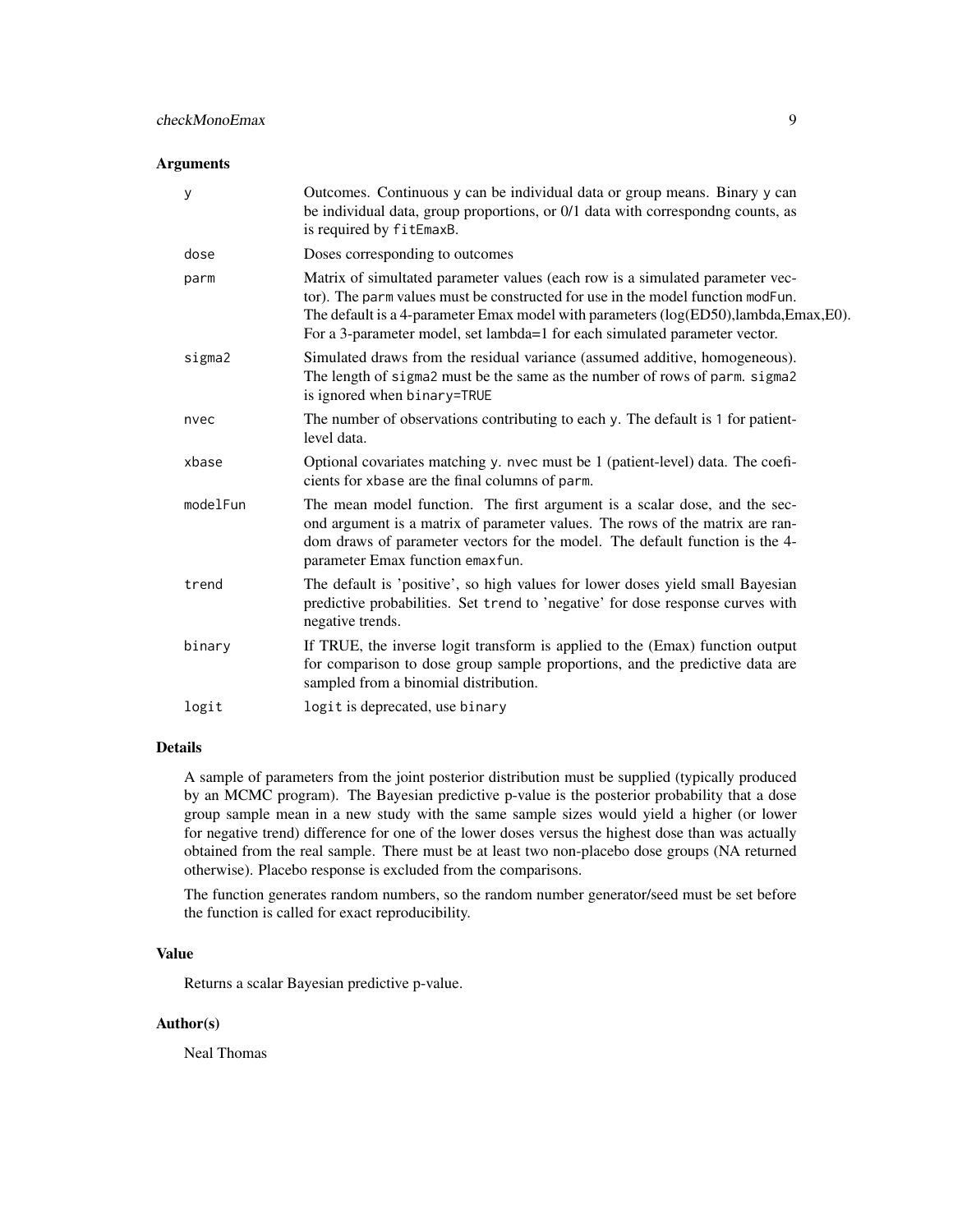## See Also

[plot.plotB](#page-45-1), [plotD](#page-52-1), [plot.fitEmax](#page-40-1)

#### Examples

## Not run:

```
data("examples14")
exdat<-examples14[[6]]
```

```
prior<-prior.control(epmu=0,epsd=10,emaxmu=0,emaxsd=10,p50=0.25,
sigmalow=0.01, sigmaup=3)
mcmc<-mcmc.control(chains=3)
```

```
fitout<-fitEmaxB(exdat$y,exdat$dose,prior,modType=4,prot=exdat$prot,
count=exdat$nsize,msSat=(exdat$sd)^2,mcmc=mcmc)
parms<-coef(fitout)[,1:4] #use first intercept
```

```
checkMonoEmax(y=exdat$y, dose=exdat$dose, parm=parms, sigma2=(sigma(fitout))^2,
     nvec=exdat$nsize, trend='negative')
```
## End(Not run)

coefEmax *Extract Emax model parameter estimates*

#### <span id="page-9-1"></span>Description

Extract Emax model parameter estimates. MLE for fitEmax. Matrix of MCMC generated parameters for fitEmaxB.

## Usage

```
## S3 method for class 'fitEmax'
coef(object, ...)
## S3 method for class 'fitEmaxB'
coef(object, ...)
## S3 method for class 'emaxsim'
coef(object, ...)
## S3 method for class 'emaxsimB'
coef(object, ...)
```
#### Arguments

| object   | Output of Emax fitting function  |
|----------|----------------------------------|
| $\cdots$ | None additional inputs supported |

<span id="page-9-0"></span>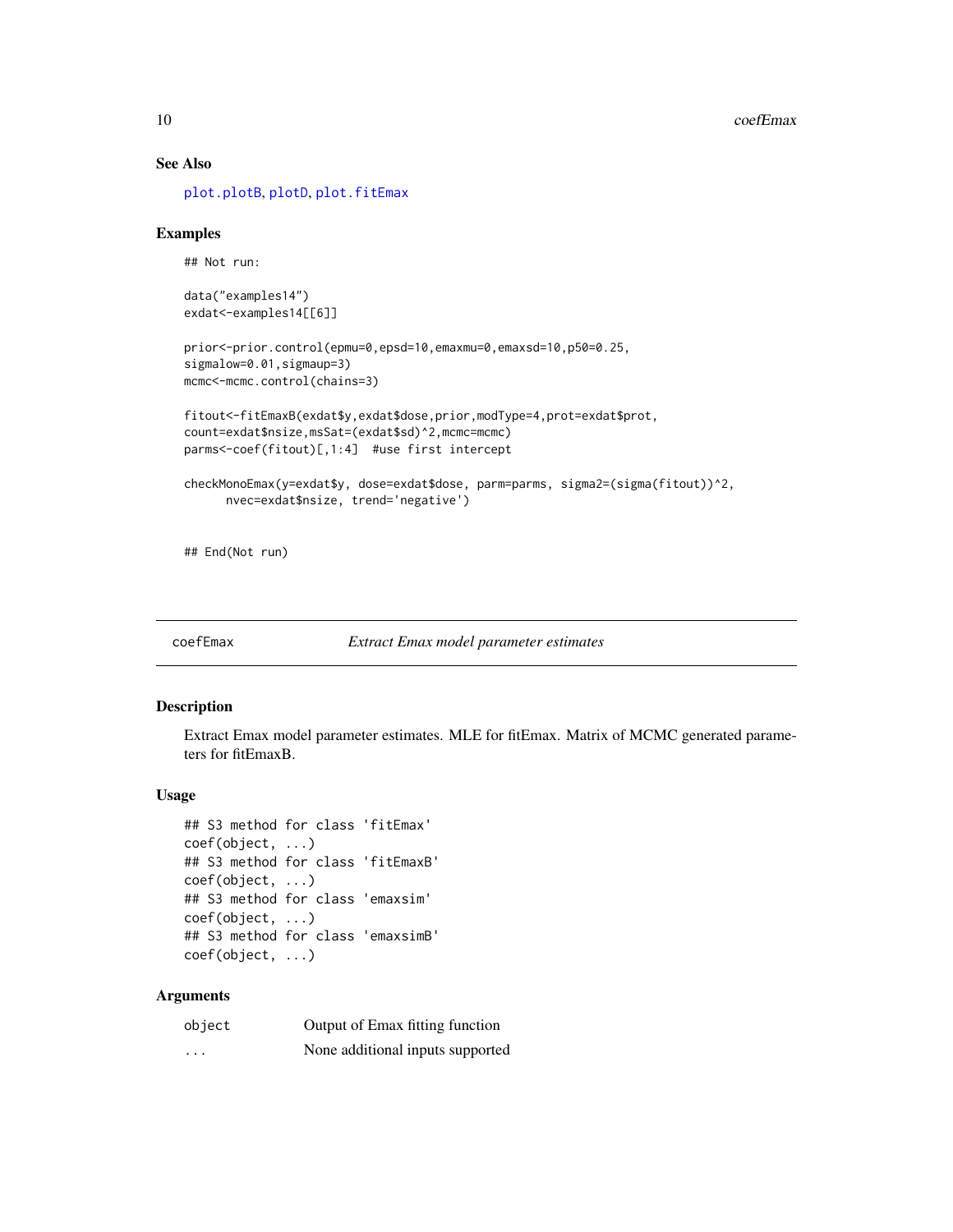## <span id="page-10-0"></span>compileStanModels 11

#### Value

Vector of MLE estimates of model parameter from fitEmax. Matrix of MCMC generated parameters for fitEmaxB. Matrix with posterior median parameter estimates for each emaxsimB simulation: (led50,lambda,emax,e0) or (led50,emax,e0). For emaxsim, a list is returned with the model type fit for each simulation, and a matrix with the corresponding model coefficients. The order of the parameters is given in the emaxsim documentation.

## Author(s)

Neal Thomas

## See Also

[sigma](#page-0-0), [fitEmax](#page-26-1), [fitEmaxB](#page-28-1), [emaxsim](#page-16-1), [emaxsimB](#page-20-1)

#### Examples

```
doselev<-c(0,5,25,50,100,350)
n<-c(78,81,81,81,77,80)
```

```
### population parameters for simulation
e0<-2.465375
ed50<-67.481113
emax<-15.127726
sdy<-8.0
pop<-c(log(ed50),emax,e0)
dose<-rep(doselev,n)
meanlev<-emaxfun(dose,pop)
```

```
y<-rnorm(sum(n),meanlev,sdy)
```

```
testout<-fitEmax(y,dose,modType=4)
coef(testout)
```
compileStanModels *Compile* rstan *Emax models after package* clinDR *is installed*

## Description

Compile rstan code for Emax models used by fitEmaxB and emaxsimB. This function must be executed once after the clinDR package is installed.

#### Usage

compileStanModels()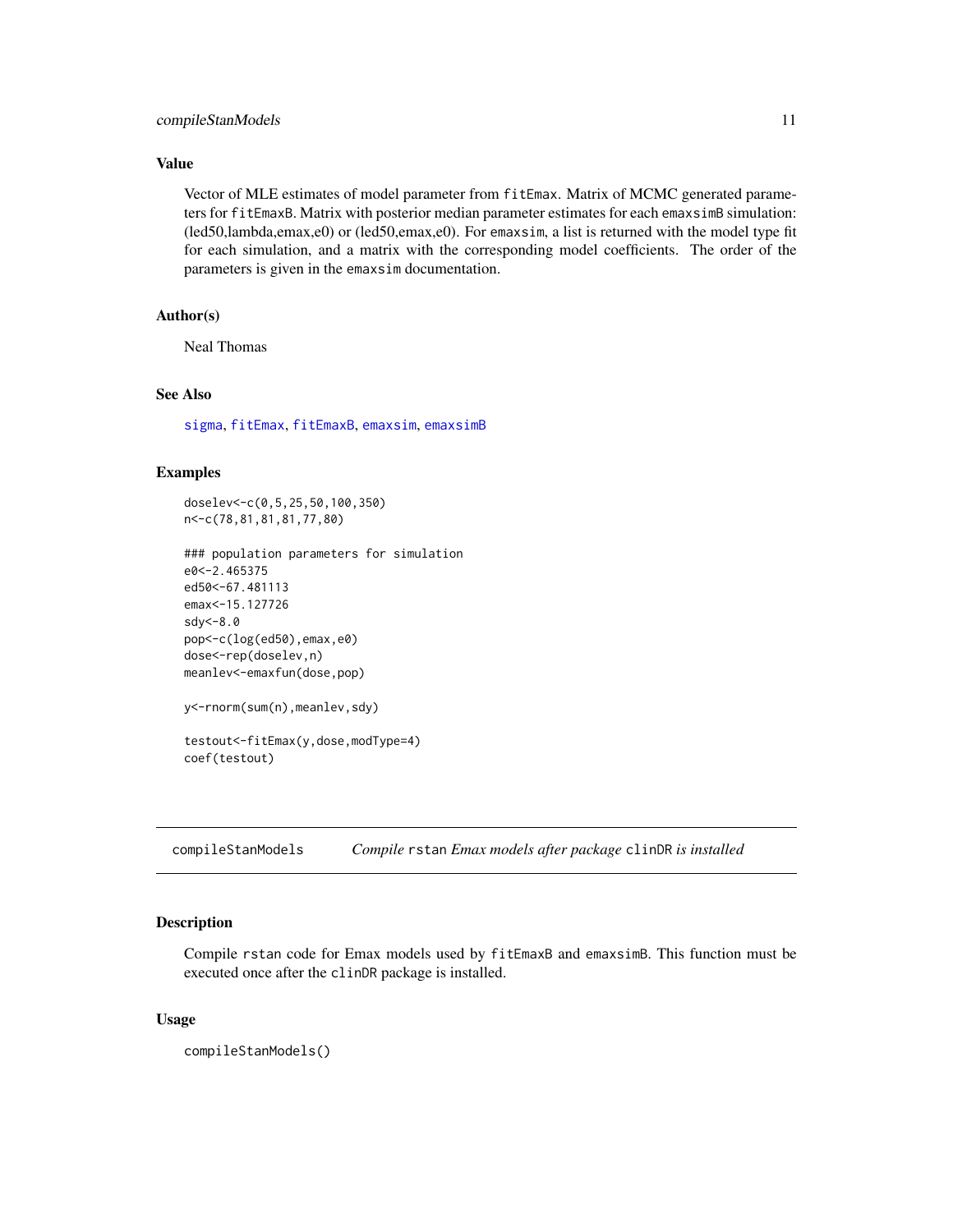## <span id="page-11-0"></span>Details

The compiled models are stored in the models sub-directory of the installed clinDR package. The user must have write-access to the package directory. The package can be installed in a userspecified directory if the user does not have write privileges for the default package directory. Execution requires several minutes. The compiled models are 32- or 64- bit specific. Both sets must be compiled if the compiled R type is changed (they are stored in sub-directories comp32 or comp64). It is recommended to execute the function again if the package rstan is updated.

Package rstan must be functional for CompileStanModels to be successful. See [https://github.](https://github.com/stan-dev/rstan/wiki/RStan-Getting-Started) [com/stan-dev/rstan/wiki/RStan-Getting-Started](https://github.com/stan-dev/rstan/wiki/RStan-Getting-Started). Note especially the instructions for installing Rtools, which is required for execution on a Windows machine.

## Value

'basemodel.rds' should be created in the package directory in the sub-directory 'models'.

#### Author(s)

Neal Thomas

DRDensityPlot *Plot Bayes or confidence interval density contours over a grid of points (usually dose or time)*

## Description

Density plot for distributions conditional on a variable. A grid of values are specified for the conditioning variable, which is plotted on the horizontal axis. The conditioning variable is typically dose or time

#### Usage

```
DRDensityPlot(x,qL,qH,qlevL=c(0.025,0.05,0.10,0.25),
xlim,ylim,xlab='x',ylab='y')
```
## Arguments

| $\times$ | A grid of conditioning values to be plotted on the horizontal axis. This grid<br>typically represents dose or time.                                                                                        |
|----------|------------------------------------------------------------------------------------------------------------------------------------------------------------------------------------------------------------|
| qL       | Lower percentiles, confidence or probability levels. q is a matrix with rows<br>corresponding to x, and columns corresponding to q1evL. The percentiles must<br>be increasing in order and less that 0.50. |
| qH       | Upper percentiles, confidence or probabily levels. qH levels correspond to the<br>qL levels but are ordered from highest to lowest (1-qlevL), with the smallest<br>greater than $0.50$ .                   |
| glevL    | Density intervals are formed with percentile boundaries at (qlevL, 1-qlevL). qlevL<br>must be increasing between $(0,0.5)$ .                                                                               |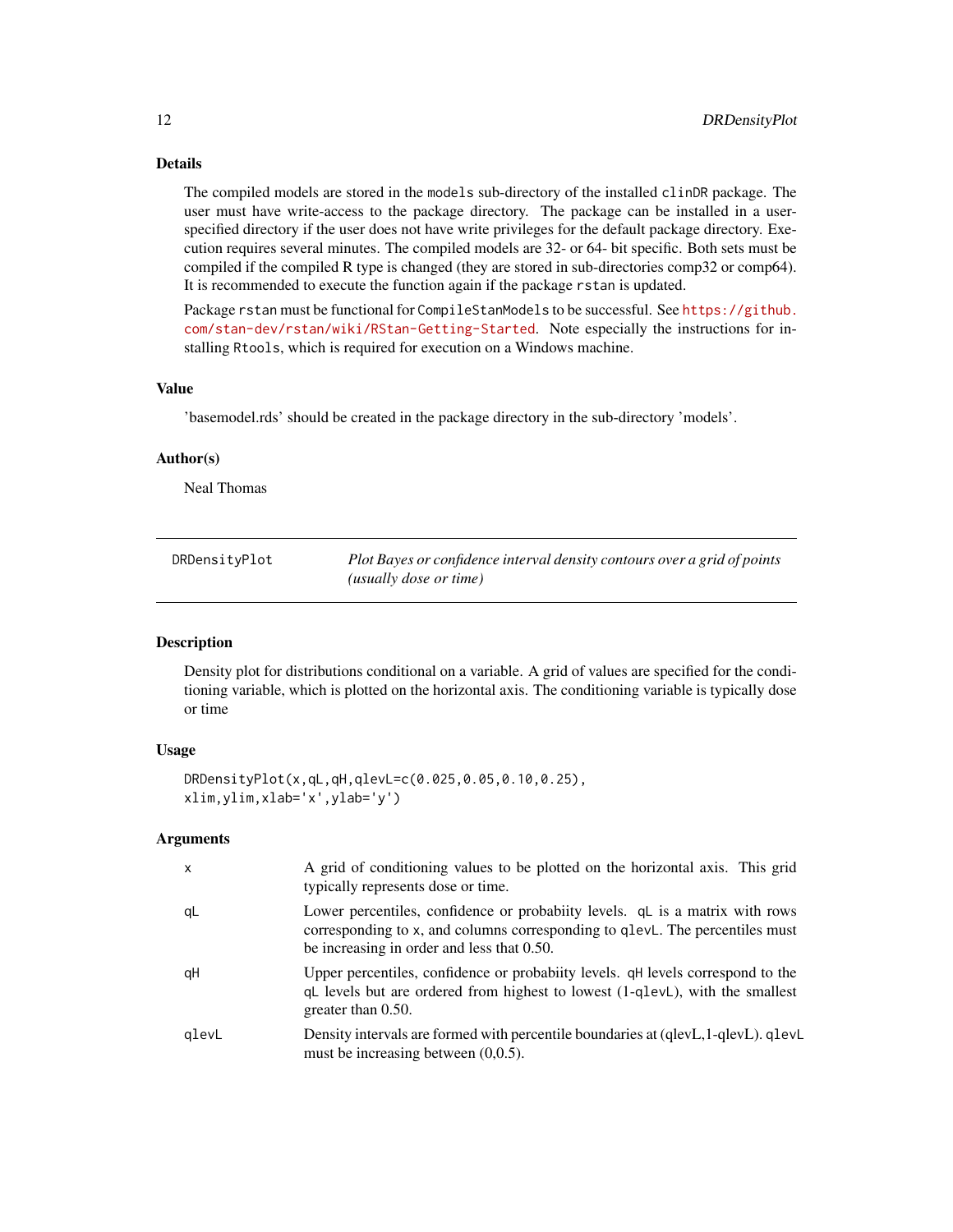## DRDensityPlot 13

| xlim | Plot limits for the x-axis |
|------|----------------------------|
| vlim | Plot limits for the y-axis |
| xlab | x-axis label               |
| ylab | y-axis label               |

## Details

The function takes as input percentiles defining confidence intervals or Bayesian probability intervals at different levels (e.g. 5,95, 25,75) for distributions conditional on a variable that is typically dose or time. Regions defined by different confidence/probability levels are represented by different levels of shading. The input parameter, qlevL, is used only to define the input in the matrices qL and qH. The qlevL is not used for any numerical calculations, which must be done before executing the function.

## Value

Plotted output only.

#### Author(s)

Neal Thomas

## See Also

[plotBdensity](#page-50-1)

## Examples

```
## Not run:
data(examples14)
exdat<-examples14[[32]]
```

```
fitout<-fitEmax(exdat$y,exdat$dose,modType=3,count=exdat$nsize,
msSat=(exdat$sd)^2)
```

```
dgrid<-seq(0,1,length=100)
seout95<-predict(fitout,dgrid,clev=0.95)
seout90<-predict(fitout,dgrid,clev=0.9)
seout80<-predict(fitout,dgrid,clev=0.8)
seout50<-predict(fitout,dgrid,clev=0.5)
```

```
qlev<-c(0.025,0.05,0.10,0.25)
```
qL<-cbind(seout95\$ubdif,seout90\$ubdif,seout80\$ubdif,seout50\$ubdif) qH<-cbind(seout95\$lbdif,seout90\$lbdif,seout80\$lbdif,seout50\$lbdif)

DRDensityPlot(dgrid,qL,qH,qlevL=qlev,xlab='Dose',ylab='Diff with PBO')

## End(Not run)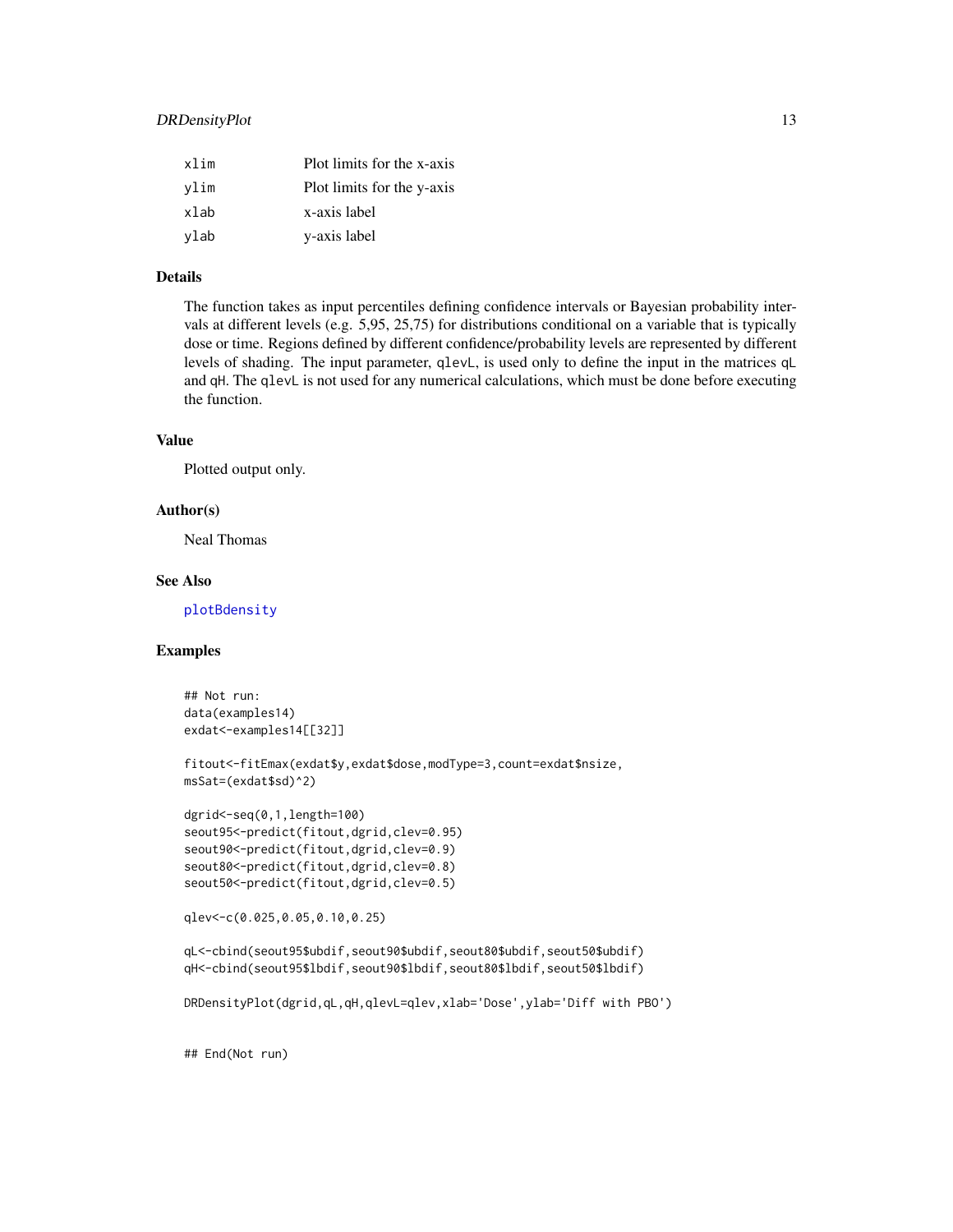<span id="page-13-0"></span>emaxalt *Fit 4- or 3-parameter Emax model substituting simpler curves if convergence not achieved.*

## Description

ML estimation for 4- and 3-parmeter Emax model. If the 4-parameter model is requested, it is estimated and the 3-parameter model is fit only if the 4-parameter estimation fails. If 3-parameter estimation fails, the linear, log-linear, or exponential model producing the smallest residual SS is substituted. For binary data, the model is fit on the logit scale and then back-transformed.

#### Usage

```
emaxalt(y, dose, modType=3,binary=FALSE,
iparm=NA,ed50cutoff=2.5*max(doselev),
ed50lowcutoff=doselev[2]/1000,switchMod= TRUE,
truncLambda=6)
```
## Arguments

| У             | Response vector                                                                                                                                                                                                                                                                                                                       |
|---------------|---------------------------------------------------------------------------------------------------------------------------------------------------------------------------------------------------------------------------------------------------------------------------------------------------------------------------------------|
| dose          | Doses corresponding to y                                                                                                                                                                                                                                                                                                              |
| modType       | When modType=4, the fitting begins with the 4 parameter model. If estimation<br>fails or modType=3, the 3-parameter estimation is applied. If it fails, a best-<br>fitting model linear in its parameters is selected.                                                                                                                |
| binary        | When specified, the Emax model is fit on the logit scale, and then the results are<br>back-transformed to proportions.                                                                                                                                                                                                                |
| iparm         | Vector of optional initial values for the Emax fit. Starting values are computed<br>if not specified.                                                                                                                                                                                                                                 |
| ed50cutoff    | Upper allowed limit for ED50 estimates.                                                                                                                                                                                                                                                                                               |
| ed50lowcutoff | Lower allowed limit for the ED50 estimates.                                                                                                                                                                                                                                                                                           |
| switchMod     | If switchMod is TRUE, the algorithm substitutes a simpler model if (1) con-<br>vergence is not achieved, (2) the information matrix is not positive definite at<br>the converged values, (3) the ED50 estimates are outside the cutoff bounds. If<br>switchMod is F, only conditions $(1)$ or $(2)$ cause a simpler model to be used. |
| truncLambda   | When modType=4 and the converged estimate of the Hill parameter lambda<br>exceeds trunclambda, the model fit is judged unstable and discarded. Set<br>truncLambda=Inf for no truncation.                                                                                                                                              |

#### Details

The partial linear method is used in nls. If it fails, gauss-newton is attempted. If both methods fail, the next simpler model is attempted. For the 4-parameter model, the next step is the 3-parameter model. For the 3-parameter model, a linear, log-linear log(dose+1.0), and exp(dose/max(dose)) are fit using lm, and the 2-parm fit with the smallest residual SS is selected.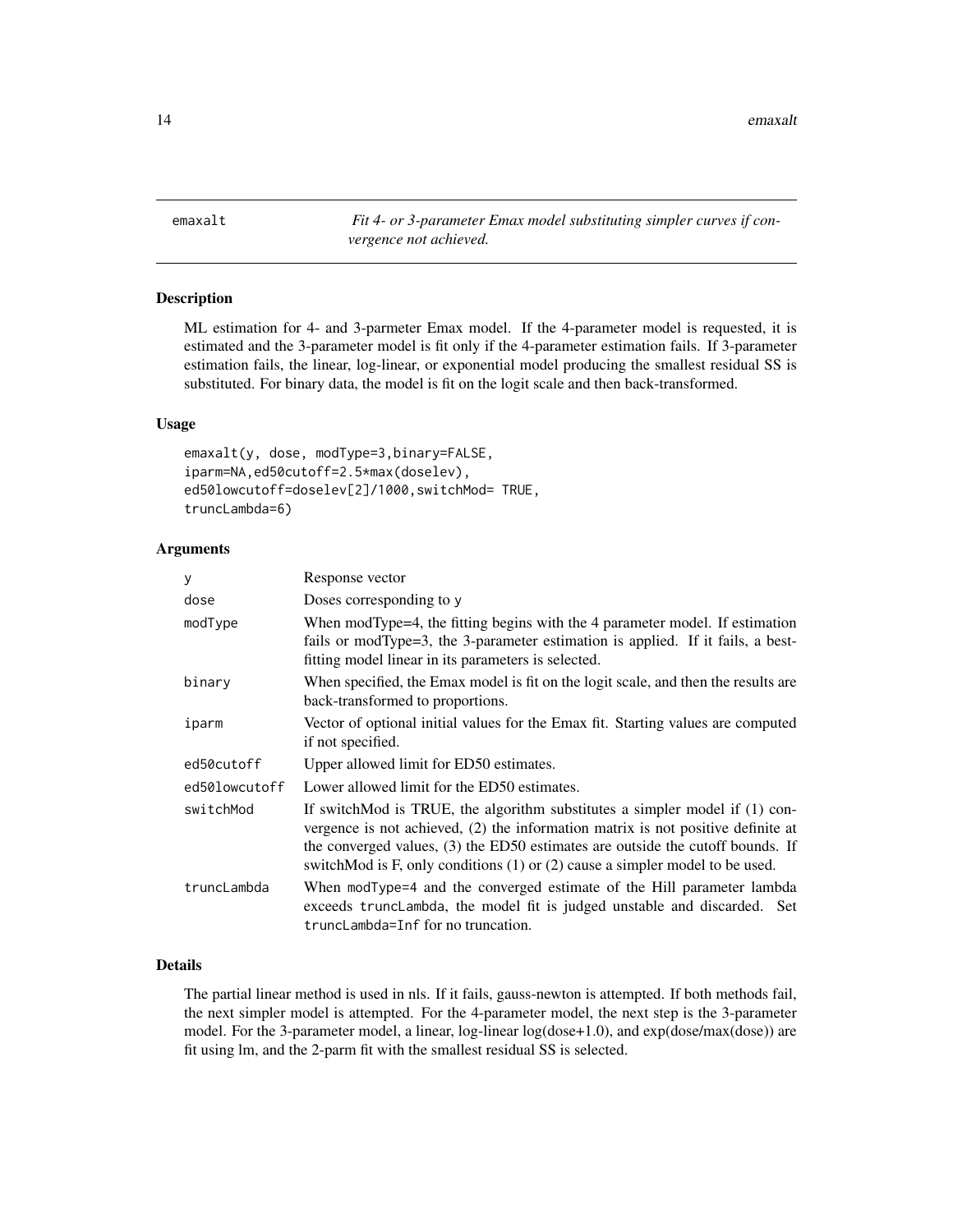#### emaxalt and the state of the state of the state of the state of the state of the state of the state of the state of the state of the state of the state of the state of the state of the state of the state of the state of th

## Value

A list assigned class "emaxalt" with the following elements:

| dm        | Vector containing dose group means                                                                                                                 |
|-----------|----------------------------------------------------------------------------------------------------------------------------------------------------|
| dsd       | Vector containing dose group SDs                                                                                                                   |
| Sparm     | Vector of starting values for 3-parameter Emax fit.                                                                                                |
| fitType   | Character vector with "4", "3", "L", "LL", or "E" for 4-Emax, 3-Emax, linear,<br>log-linear, or exponential when an alternative model is selected. |
| <b>VC</b> | The variance-covariance matrix of the model parameters stored as a vector. The<br>length is $16, 9, 4$ depending on fitType.                       |
| fitpred   | Dose groups means estimated from the model                                                                                                         |
| residSD   | The residual SD based on the selected model.                                                                                                       |
| sepred    | SEs for estimates in fitpred                                                                                                                       |
| sedif     | SEs for model-based estimates of difference with placebo                                                                                           |
| bigC      | bigC= TRUE if the primary fit (from modType) yielded an $ED50 > ED50$ upper<br>limit.                                                              |
| negC      | negC= TRUE if the primary fit (from modType) yielded a ED50 estimate <<br>ED50 lower limit.                                                        |
| est4      | 4-parmameter Emax fit (ed50,lambda,emax,e0). NA if failed to converge or 3-<br>parameter model requested.                                          |
| est3      | 3-parmameter Emax fit (ed50,emax,e0). NA if failed to converge or 4-parameter<br>model successfully fit.                                           |
| estA      | Alternative parameter estimates. NA if Emax model fit successfully                                                                                 |

## Author(s)

Neal Thomas

## See Also

[emaxsim](#page-16-1), [nls](#page-0-0)

## Examples

save.seed <-. Random.seed set.seed(12357)

```
doselev<-c(0,5,25,50,100)
n<-c(78,81,81,81,77)
dose<-rep(doselev,n)
```

```
### population parameters for simulation
e0<-2.465375
ed50<-67.481113
emax<-15.127726
```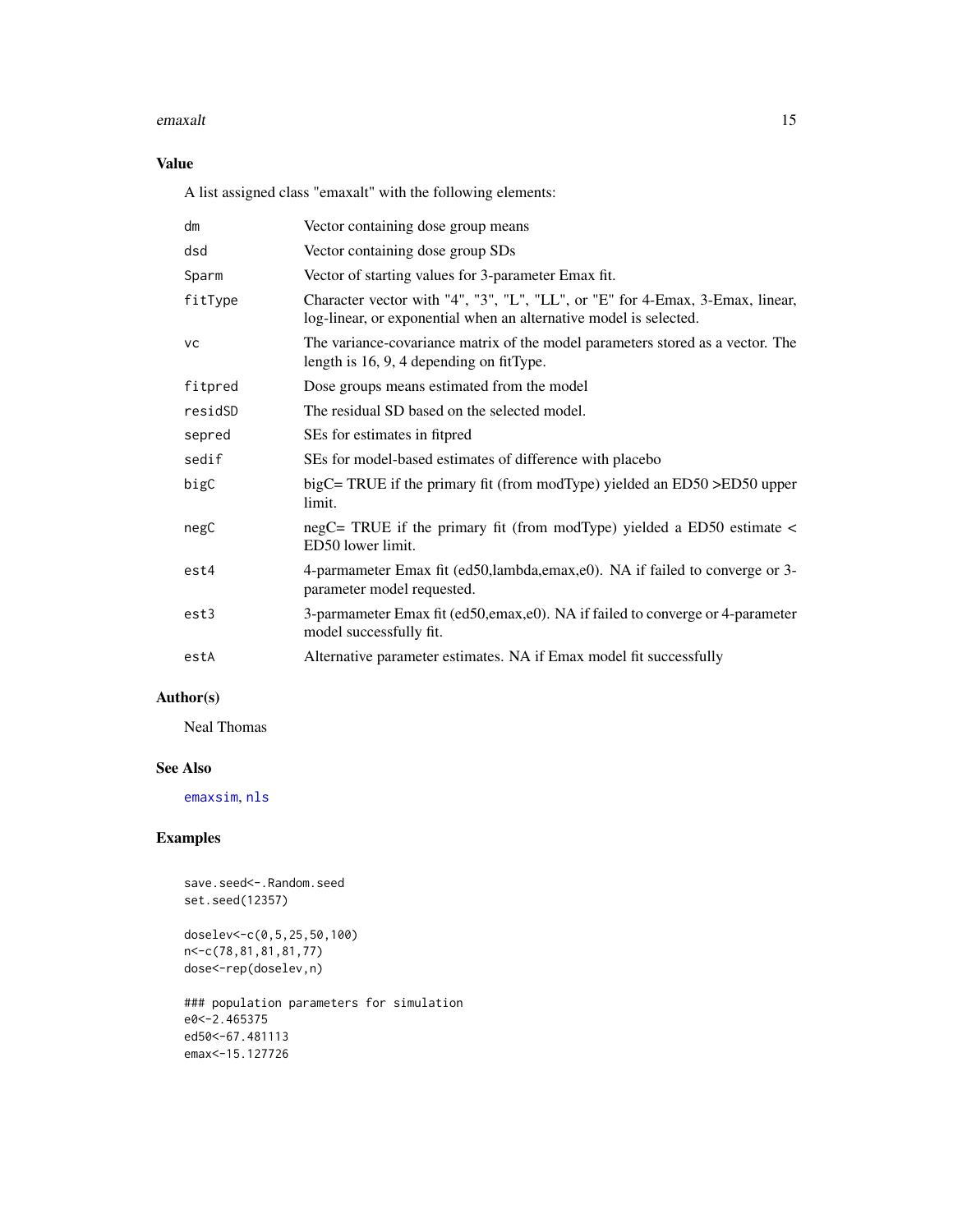#### <span id="page-15-0"></span>16 emaxfunction of the contract of the contract of the contract of the contract of the contract of the contract of the contract of the contract of the contract of the contract of the contract of the contract of the contrac

```
sdy<-7.967897
pop<-c(log(ed50),emax,e0)
meanresp<-emaxfun(dose,pop)
y<-rnorm(sum(n),meanresp,sdy)
simout<-emaxalt(y,dose)
simout2<-emaxalt(y,dose,modType=4)
.Random.seed<-save.seed
```
<span id="page-15-1"></span>emaxfun *Vectorized versions of the hyperbolic and sigmoidal Emax models*

#### Description

Evaluate Emax models for a vector of dose levels for multiple sets of parameters.

## Usage

emaxfun(dose, parm)

## Arguments

| dose | A vector (or scalar) of dose levels                                             |
|------|---------------------------------------------------------------------------------|
| parm | A vector or matrix with columns containing $log(ed50)$ , Hill parameter if sig- |
|      | moid model, emax.e0                                                             |

## Details

The Hill parameter is omitted from parm for the hyperbolic model

## Value

Returns a matrix of Emax function evaluations. The rows correspond to the parameter replications, and the columns correspond to the dose levels.

## Note

The ordering of the parameters was selected to faciliate use of the 'plinear' algorithm in function nls.

#### Author(s)

Neal Thomas

## See Also

[dlogis](#page-0-0)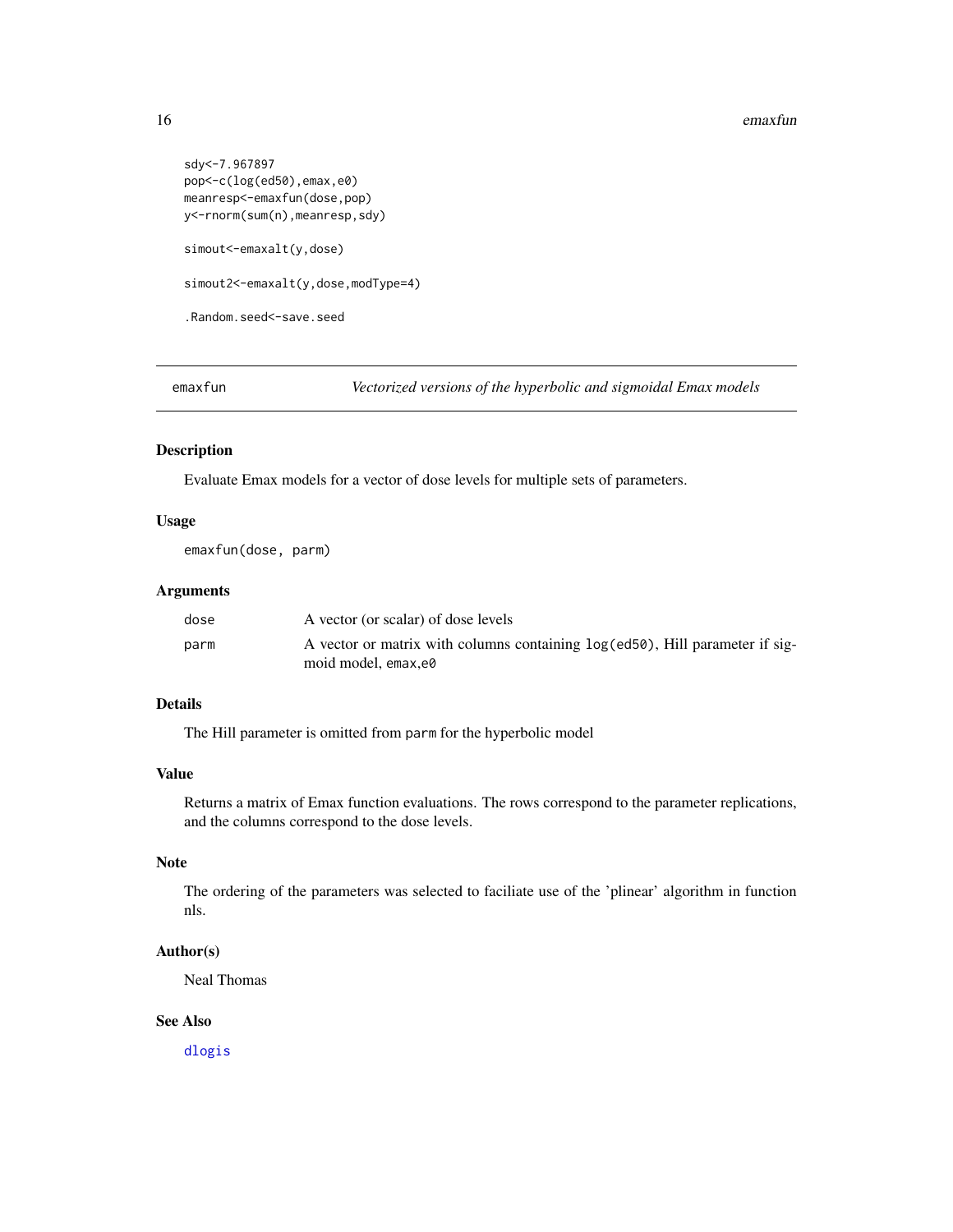#### <span id="page-16-0"></span>emaxsim and the contract of the contract of the contract of the contract of the contract of the contract of the contract of the contract of the contract of the contract of the contract of the contract of the contract of th

#### Examples

```
doselev<-c(0,5,25,50,100)
e0<-2.465375
ed50<-67.481113
emax<-15.127726
lambda=2
parm<-c(log(ed50),lambda,emax,e0)
plot(doselev,emaxfun(doselev,parm))
```
<span id="page-16-1"></span>emaxsim *Simulate Emax maximum likelihood estimation*

## Description

Simulate dose response data and apply 4- or 3- parameter Emax MLE estimation. For binary data, the model is fit on the logit scale and then back-transformed. When MLE estimation fails, models with fewer parameters (including models linear in their parameters) are substituted. Summaries of estimation performance are returned for further analyses. An MCP-MOD test is also performed for each simulated data set.

#### Usage

```
emaxsim(
nsim,
genObj,
modType=3,
binary=FALSE,
seed=12357,
nproc = parallel::detectCores(),
negEmax=FALSE,
ed50contr=NULL,
lambdacontr=NULL,
testMods=NULL,
idmax=length(doselev),
iparm=NA,
ed50cutoff=2.5*max(doselev),
ed50lowcutoff=doselev[2]/1000,
switchMod= TRUE,
truncLambda=6,
description="")
```
#### Arguments

nsim Number of simulation replications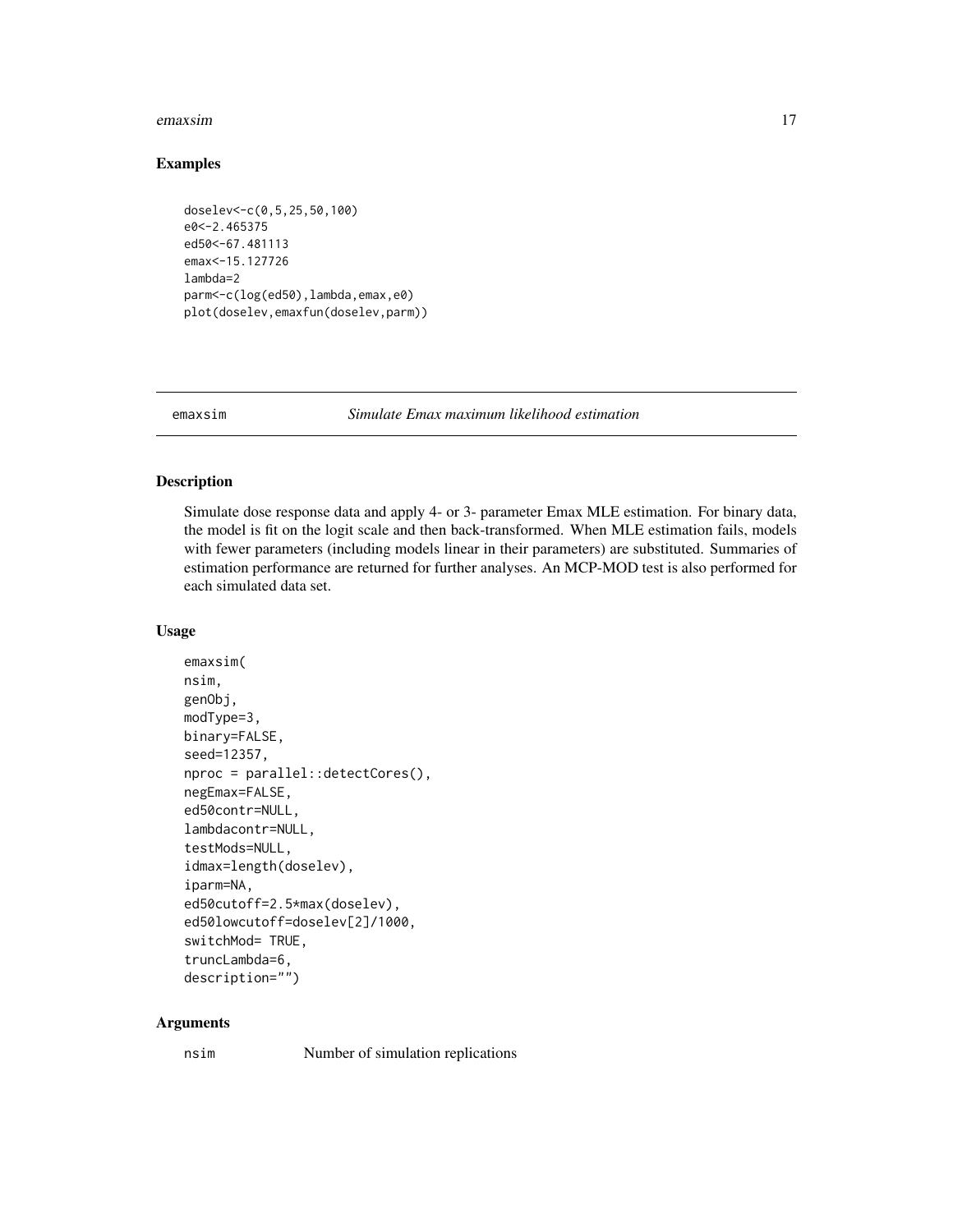| genObj        | Object containing inputs and function to create simulated data sets. These<br>objects are created by special constructor functions; the current choices are<br>FixedMean and RandEmax.                                                                                                                                                                                                                                                                        |
|---------------|---------------------------------------------------------------------------------------------------------------------------------------------------------------------------------------------------------------------------------------------------------------------------------------------------------------------------------------------------------------------------------------------------------------------------------------------------------------|
| modType       | When modType=4, the fitting begins with the 4 parameter model. If estimation<br>fails or modType=3, the 3-parameter estimation is applied. If it fails, a best-<br>fitting model linear in its parameters is selected.                                                                                                                                                                                                                                        |
| binary        | When specified, the Emax model is fit on the logit scale, and then the results are<br>back-transformed to proportions.                                                                                                                                                                                                                                                                                                                                        |
| seed          | Seed for random number generator used to create data.                                                                                                                                                                                                                                                                                                                                                                                                         |
| nproc         | The number of processors to use in parallel computation of the simulations,<br>which are divided into equal-sized computational blocks. When nproc=1 a sin-<br>gle local processor.                                                                                                                                                                                                                                                                           |
| negEmax       | When TRUE, the intended effect is assumed to be negative.                                                                                                                                                                                                                                                                                                                                                                                                     |
| ed50contr     | A vector of ED50 values for creating a global null test using the MCP-MOD<br>package DoseFinding based on Emax model-based contrasts. The default is 3<br>contrasts: the mid-point between pbo and the lowest dose, the mid-point be-<br>tween the 2 highest doses, and the median of the dose levels. When there are<br><= 4 doses including pbo, the median-based contrast is excluded.                                                                     |
| lambdacontr   | Hill parameters matched to the ed50contr. The default value is 1 for each con-<br>trast model.                                                                                                                                                                                                                                                                                                                                                                |
| testMods      | The model object for a MCP-MOD test created by Mods from package DoseFinding.<br>If specified, the other contrast inputs are ignored. The Mods call should use the<br>unique sorted dose levels. The direction of the trend should be specificed in the<br>call to Mods. The negEmax is stored for use by support functions, but it does not<br>determine the direction of the effect when testMods is specified. The validity<br>of testMods is not checked. |
| idmax         | Index of the default dose group for comparison to placebo. Most analysis func-<br>tions allow other dose groups to be specified. The default is the index of the<br>highest dose.                                                                                                                                                                                                                                                                             |
| iparm         | Starting values for the Emax fit. If unspecified, starting values are computed.<br>The order of the variables is (log(ED50), Emax, E0) or (log(ED50), lambda, Emax, E0).<br>Note the transformation of ED50.                                                                                                                                                                                                                                                  |
| ed50cutoff    | The upper limit for the ED50 parameter estimates. The default is large enough to<br>ensure a near linear fit to the data from an Emax model.                                                                                                                                                                                                                                                                                                                  |
| ed50lowcutoff | Lower allowed limit for the ED50 estimates.                                                                                                                                                                                                                                                                                                                                                                                                                   |
| switchMod     | If switchMod is TRUE, the algorithm substitutes a simpler model if (1) con-<br>vergence is not achieved, (2) the information matrix is not positive definite at<br>the converged values, (3) the ED50 estimates are outside the cutoff bounds. If<br>switchMod is F, only conditions (1) or (2) cause a simpler model to be used.                                                                                                                             |
| truncLambda   | When modType=4 and the converged estimate of the Hill parameter lambda<br>exceeds truncLambda, the model fit is judged unstable and discarded. Set<br>truncLambda=Inf for no truncation.                                                                                                                                                                                                                                                                      |
| description   | Optional text describing the simulation setting that is stored with the simulation<br>output.                                                                                                                                                                                                                                                                                                                                                                 |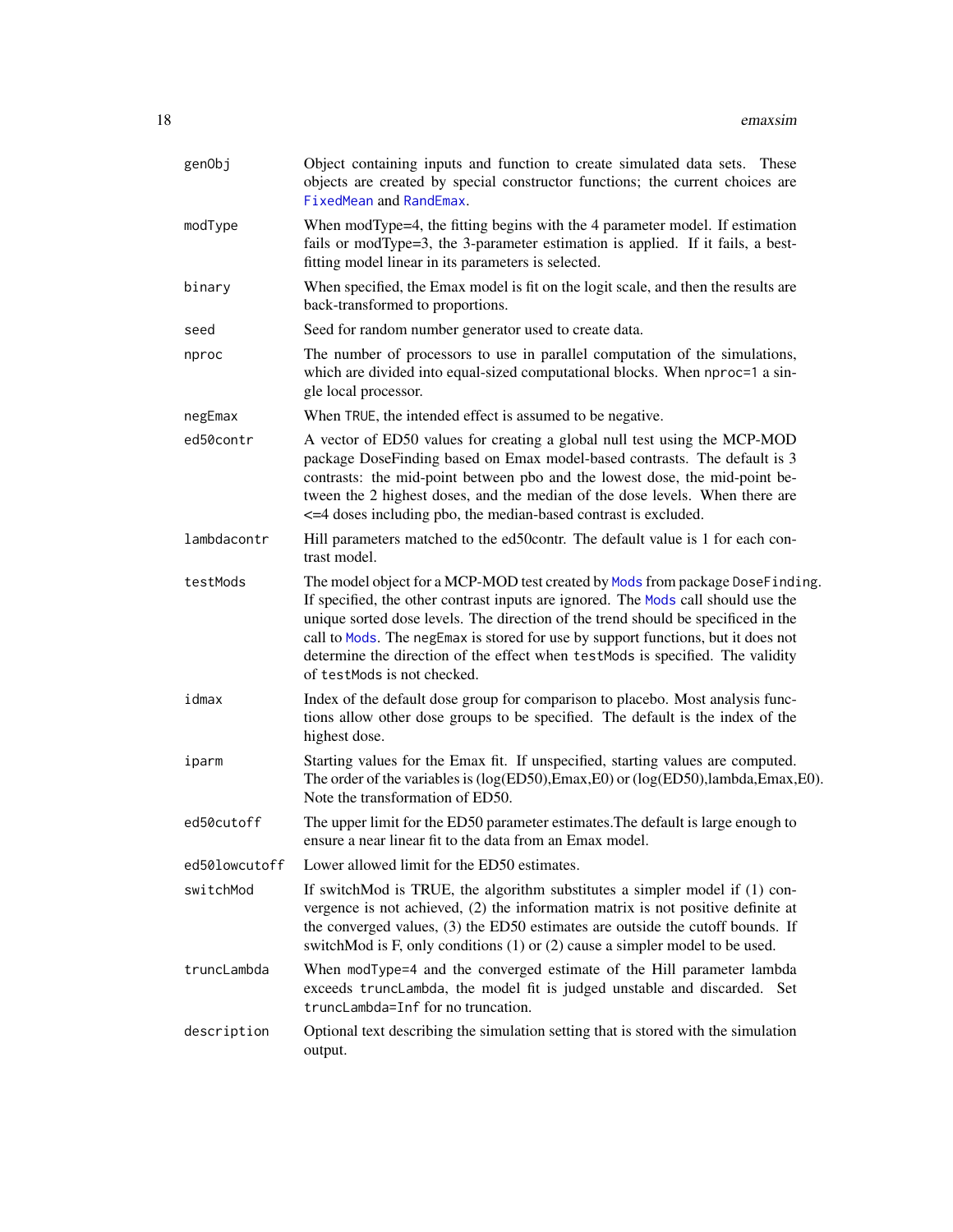#### emaxsim and the contract of the contract of the contract of the contract of the contract of the contract of the contract of the contract of the contract of the contract of the contract of the contract of the contract of th

## Details

Continuous data can be simulated from any dose response curve with homogeneous normally distributed residuals. The estimation procedure starts with ML estimation of a 4- or 3- parameter Emax model depending on modType. If modType=3 or 4-parameter estimation fails, a 3 parameter Emax model is fit by maximum likelihood non-linear least squares. If 1) nls fails to converge for a 3 parameter Emax model, 2) the ED50 estimate is <=0, or 3) the ED50 estimate exceeds ed50cutoff, a linear, log-linear (offset of 1.0), or scaled exponental (exp(dose/max(dose))), is fit using simple linear least squares estimation. The model selected has the smallest residual SS.

Binary data are handled similarly using maximum likelihood implemented with the nlm function. The models are fit on the logit scale and then back-transformed for estimation of dose response. Reduced linear models are selected based on the corresponding likelihood deviance.

MCP-MOD tests are created from contrasts based on the Emax function using the DoseFinding package. Different ED50 and lambda (Hill) parameters can be specified to form the contrasts. A contrast matrix output from the DoseFinding package can be specified instead, allowing for other contrast choices.

## Value

A list is returned with class(emaxsim) containing:

| description | User description of simulation                                                                                                                                                                                              |
|-------------|-----------------------------------------------------------------------------------------------------------------------------------------------------------------------------------------------------------------------------|
| binary      | Binary response data.                                                                                                                                                                                                       |
| modType     | User supplied starting Emax model                                                                                                                                                                                           |
| genObj      | List object with data and function used to generate study data                                                                                                                                                              |
| pop         | Matrix with rows containing population parameters for each simulation. Type<br>of parameter depends on constructor function generating study data.                                                                          |
| popSD       | Vector containing the population SD used to generate continuous data. NULL for<br>binary data.                                                                                                                              |
| init        | Matrix with rows containing the starting Emax parameters for each simulation                                                                                                                                                |
| est4        | Matrix with 4 parmameter Emax fit. NA if failed to converge or modType=3                                                                                                                                                    |
| est3        | Matrix with 3 parmameter Emax fit. NA if failed to converge or 4-parameter<br>estimation was successful.                                                                                                                    |
| estA        | Matrix with alternative parameter estimates. NA if Emax model fit successfully                                                                                                                                              |
| <b>VC</b>   | Variance-covariance matrix for the estimated parameters stored as a vector for<br>each simulation. The vc vector stored has 16,9, or 4 elements depending on<br>fitType (with NA values on the end if elements are unused). |
| residSD     | The residual SD based on the selected model.                                                                                                                                                                                |
| fitType     | Character vector with "4", "3", "L", "LL", or "E" for 4-Emax, 3-Emax, linear,<br>log-linear, or exponential when an alternative model is selected.                                                                          |
| pVal        | The nsim p-values from the global null test. The p-values are 1-sided computed<br>using MCP-Mod.                                                                                                                            |
| selContrast | The index of the test contrast producing the smallest p-value.                                                                                                                                                              |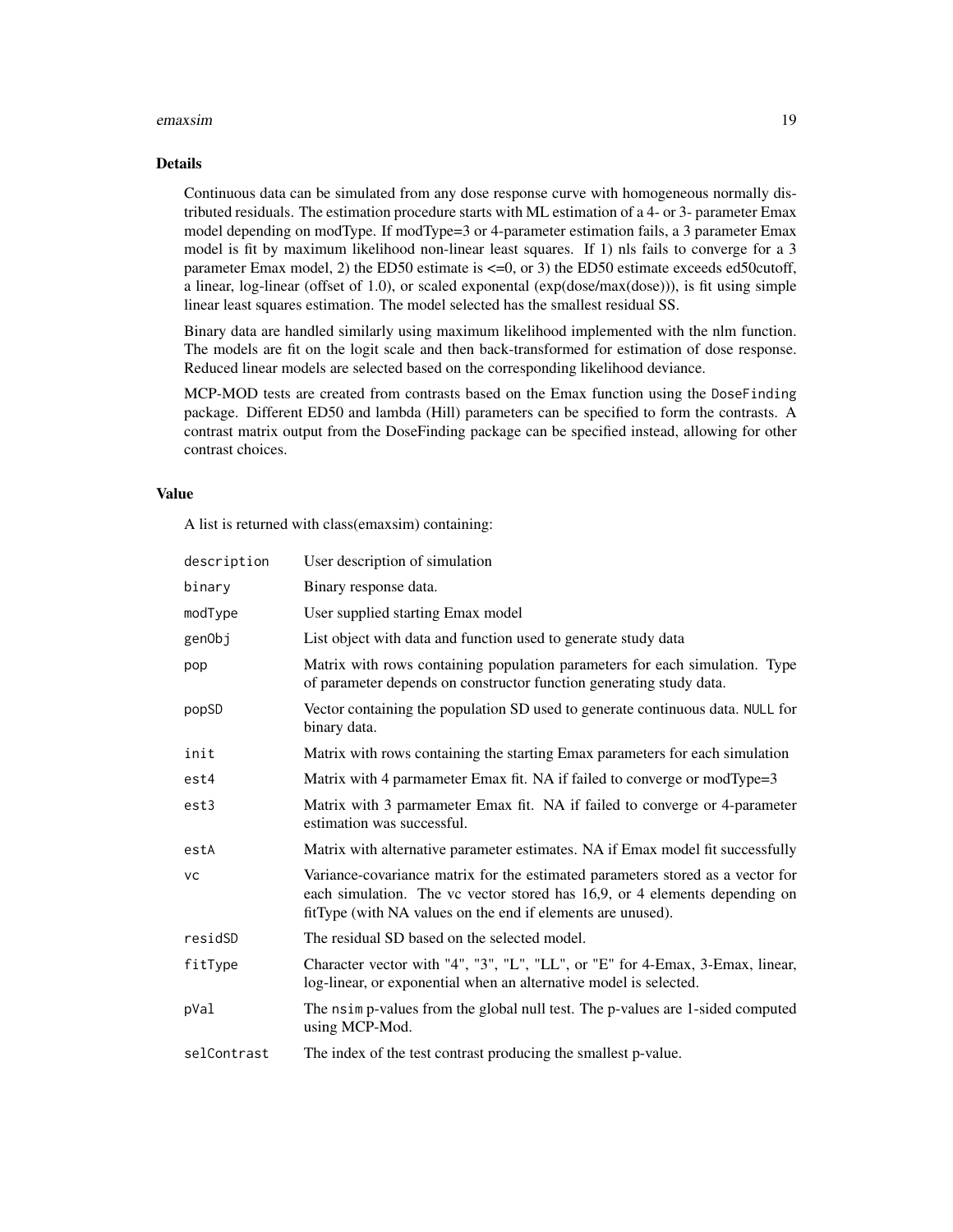| testMods      | Object of class Mods from R package DoseFinding that defines the contrasts<br>used in MCP-MOD testing. The functions can be plotted with DoseFinding<br>loaded.                                                                                                                                                                       |
|---------------|---------------------------------------------------------------------------------------------------------------------------------------------------------------------------------------------------------------------------------------------------------------------------------------------------------------------------------------|
| negEmax       | User input stored for subsequent reference.                                                                                                                                                                                                                                                                                           |
| ed50cutoff    | Upper allowed limit for ED50 estimates                                                                                                                                                                                                                                                                                                |
| ed50lowcutoff | Lower allowed limit for the ED50 estimates.                                                                                                                                                                                                                                                                                           |
| switchMod     | If switchMod is TRUE, the algorithm substitutes a simpler model if (1) con-<br>vergence is not achieved, (2) the information matrix is not positive definite at<br>the converged values, (3) the ED50 estimates are outside the cutoff bounds. If<br>switchMod is F, only conditions $(1)$ or $(2)$ cause a simpler model to be used. |
| negC          | negC=TRUE if the primary fit (from modType) yielded a ED50 estimate < ED50<br>lower limit.                                                                                                                                                                                                                                            |
| bigC          | bigC=TRUE if the primary fit (from modType) yielded an ED50> ED50 upper<br>limit.                                                                                                                                                                                                                                                     |
| predpop       | Matrix with population means for each dose group                                                                                                                                                                                                                                                                                      |
| mv            | Matrix with rows containing dose group sample means                                                                                                                                                                                                                                                                                   |
| sdv           | Matrix with rows containing dose group sample SD                                                                                                                                                                                                                                                                                      |
| fitpredv      | Matrix with rows containing dose groups means estimated from the model                                                                                                                                                                                                                                                                |
| sepredv       | Matrix with rows containing SE for fitpredv                                                                                                                                                                                                                                                                                           |
| sedify        | Matrix with rows containing SE for model-based differences with placebo                                                                                                                                                                                                                                                               |
| rseed         | Starting random number seed for each simulated data set set that can be assigned<br>to .Random.seed. To reproduce the data, the random number generator must<br>also be changed to RNGkind("L'Ecuyer-CMRG").                                                                                                                          |
| idmax         | Index of default dose group for comparison to placebo (e.g., for plotting Z-<br>statistics).                                                                                                                                                                                                                                          |

## Author(s)

Neal Thomas

## See Also

```
print.emaxsim, summary.emaxsim, plot.emaxsim, coef.emaxsim, sigma.emaxsim, vcov.emaxsim,
predict.emaxsim, emaxfun
```
## Examples

```
## Not run:
## emaxsim changes the random number seed
nsim<-50
idmax<-5
doselev<-c(0,5,25,50,100)
n<-c(78,81,81,81,77)
Ndose<-length(doselev)
```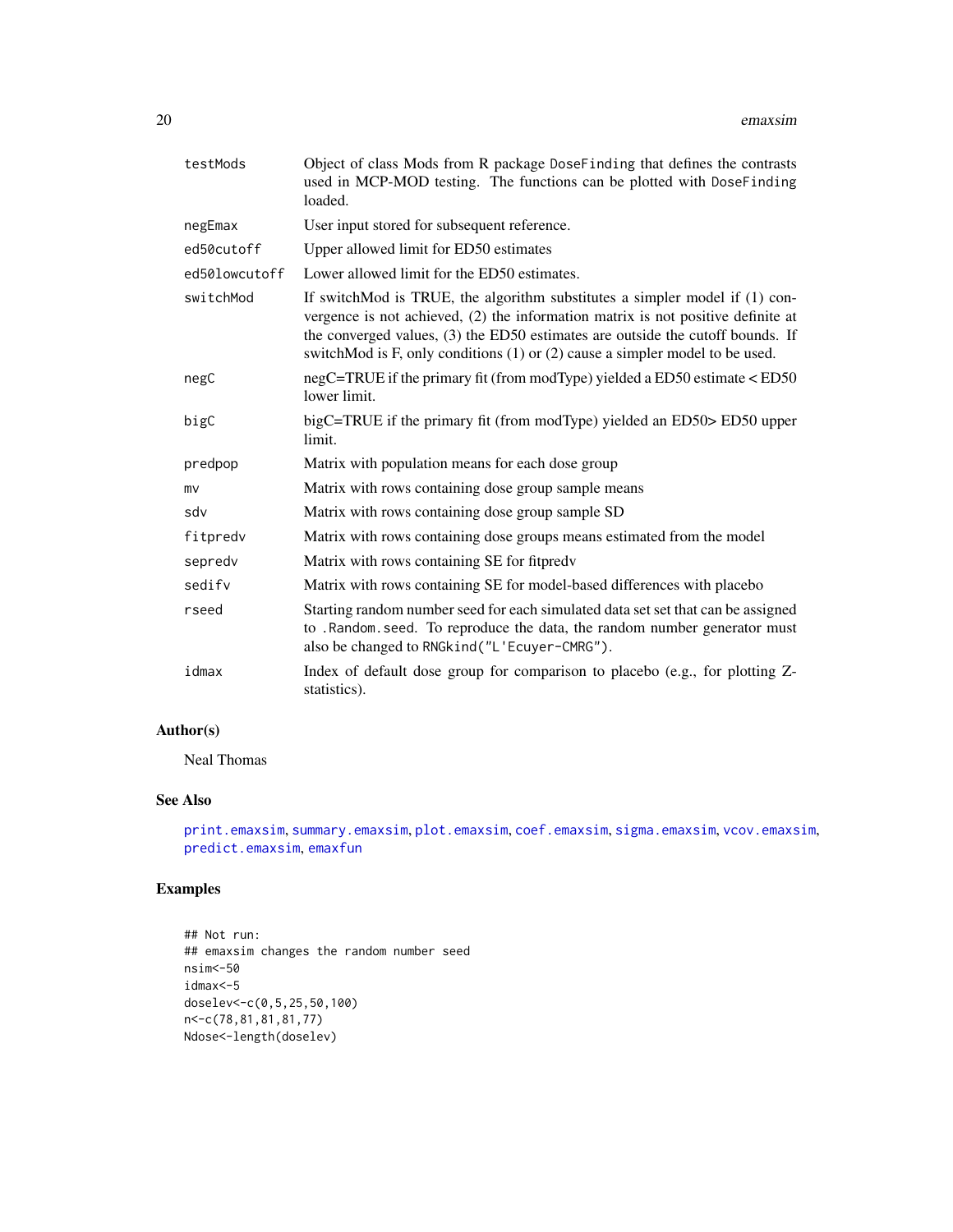#### <span id="page-20-0"></span>emaxsimB 21

```
### population parameters for simulation
e0<-2.465375
ed50<-67.481113
emax<-4.127726
sdy<-7.967897
pop<-c(log(ed50),emax,e0)
meanlev<-emaxfun(doselev,pop)
###FixedMean is specialized constructor function for emaxsim
gen<-FixedMean(n,doselev,meanlev,sdy)
D1 <- emaxsim(nsim,gen,modType=3)
summary(D1, testalph=0.05)
D4 <- emaxsim(nsim,gen,modType=4)
summary(D4, testalph=0.05)
## End(Not run)
```
<span id="page-20-1"></span>emaxsimB *Simulate Emax Bayesian estimation*

#### Description

Simulate dose response data and apply 4- or 3- parameter sigmoidal or hyperbolic Bayesian estimation. The prior distributions are input by the user based on the empirical distributions estimated from dose response meta-analyses. For binary response data, the Emax model is fit on the logit scale, and then back-transformed

#### Usage

```
emaxsimB(nsim, genObj, prior, modType = 3,
binary = FALSE, seed=12357,
check = FALSE, nproc=parallel::detectCores(),
negEmax = FALSE, ed50contr = NULL,
lambdacontr = NULL, testMods = NULL,
idmax = length(doselev),
mcmc = mcmc.control(),
customCode=NULL, customParms=NULL,
description = "")
```
## **Arguments**

| Number of simulation replications<br>nsim                                                                                                                                                        |  |
|--------------------------------------------------------------------------------------------------------------------------------------------------------------------------------------------------|--|
| Object containing inputs and function to create simulated data sets. These<br>genObj<br>objects are created by special constructor functions; the current choices are<br>FixedMean and RandEmax. |  |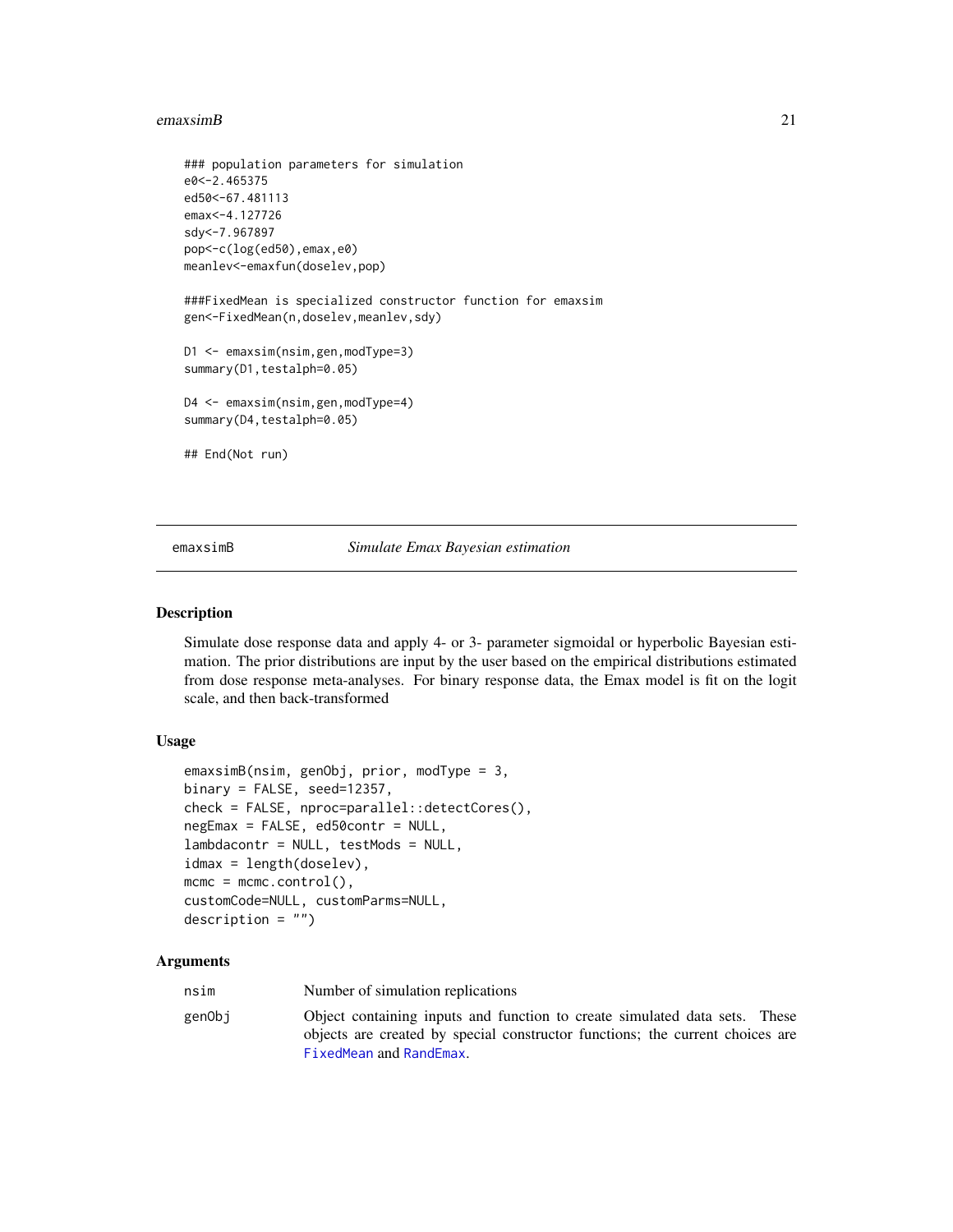| prior       | Prior distribution input using prior.control                                                                                                                                                                                                                                                                                                                                                                                                                    |
|-------------|-----------------------------------------------------------------------------------------------------------------------------------------------------------------------------------------------------------------------------------------------------------------------------------------------------------------------------------------------------------------------------------------------------------------------------------------------------------------|
| modType     | Specifies sigmoidal or hyperbolic emax model.                                                                                                                                                                                                                                                                                                                                                                                                                   |
| binary      | When specified, the Emax model is fit on the logit scale, and then the results are<br>back-transformed to proportions.                                                                                                                                                                                                                                                                                                                                          |
| seed        | Seed for random number generator used to create data. A separate seed can be<br>passed to rstan through the MCMC object.                                                                                                                                                                                                                                                                                                                                        |
| check       | When TRUE, a single simulated data set is created and the data and rstan object<br>are returned for convergence checking. The data are in the form needed for<br>developing customCode. Note that customCode is not called when check=TRUE.                                                                                                                                                                                                                     |
| nproc       | The number of processors to use in parallel computation of the simulations,<br>which are divided into equal-sized computational blocks. When nproc=1 a sin-<br>gle local processor.                                                                                                                                                                                                                                                                             |
| negEmax     | When TRUE, the intended effect is assumed to be negative.                                                                                                                                                                                                                                                                                                                                                                                                       |
| ed50contr   | A vector of ED50 values for creating a global null test using the MCP-MOD<br>package DoseFinding based on Emax model-based contrasts. The default is 3<br>contrasts: the mid-point between pbo and the lowest dose, the mid-point be-<br>tween the 2 highest doses, and the median of the dose levels. When there are<br><= 4 doses including pbo, the median-based contrast is excluded.                                                                       |
| lambdacontr | Hill parameters matched to the ed50contr. The default value is 1 for each con-<br>trast model.                                                                                                                                                                                                                                                                                                                                                                  |
| testMods    | The model object for a MCP-MOD test created by Mods from package DoseFind-<br>ing. If specified, the other contrast inputs are ignored. The Mods call should use<br>the unique sorted dose levels. The direction of the trend should be specificed<br>in the call to Mods. The negEmax is stored for use by support functions, but it<br>does not determine the direction of the effect when testMods is specified. The<br>validity of testMods is not checked. |
| idmax       | Index of the default dose group for comparison to placebo. Most analysis func-<br>tions allow other dose groups to be specified. The default is the index of the<br>highest dose.                                                                                                                                                                                                                                                                               |
| $m$ cmc     | MCMC settings created using mcmc.control                                                                                                                                                                                                                                                                                                                                                                                                                        |
| customCode  | An optional user supplied function that computes custom estimates/decision cri-<br>teria from each simulated data set and its Bayesian model fit. The output are<br>stored in a list, customOut, of length nsim. See the Details section below for a<br>description of the mandatory inputs to the customCode function.                                                                                                                                         |
| customParms | Optional parameters that can be passed to customCode.                                                                                                                                                                                                                                                                                                                                                                                                           |
| description | Optional text describing the simulation setting that is stored with the simulation<br>output.                                                                                                                                                                                                                                                                                                                                                                   |

## Details

The Bayesian model fits are implemented in rstan using function [fitEmaxB](#page-28-1). The function compileStanModels must be executed once to create compiled STAN code before emaxsimB can be used.

Continuous data can be simulated from any dose response curve with homogeneous normally distributed residuals.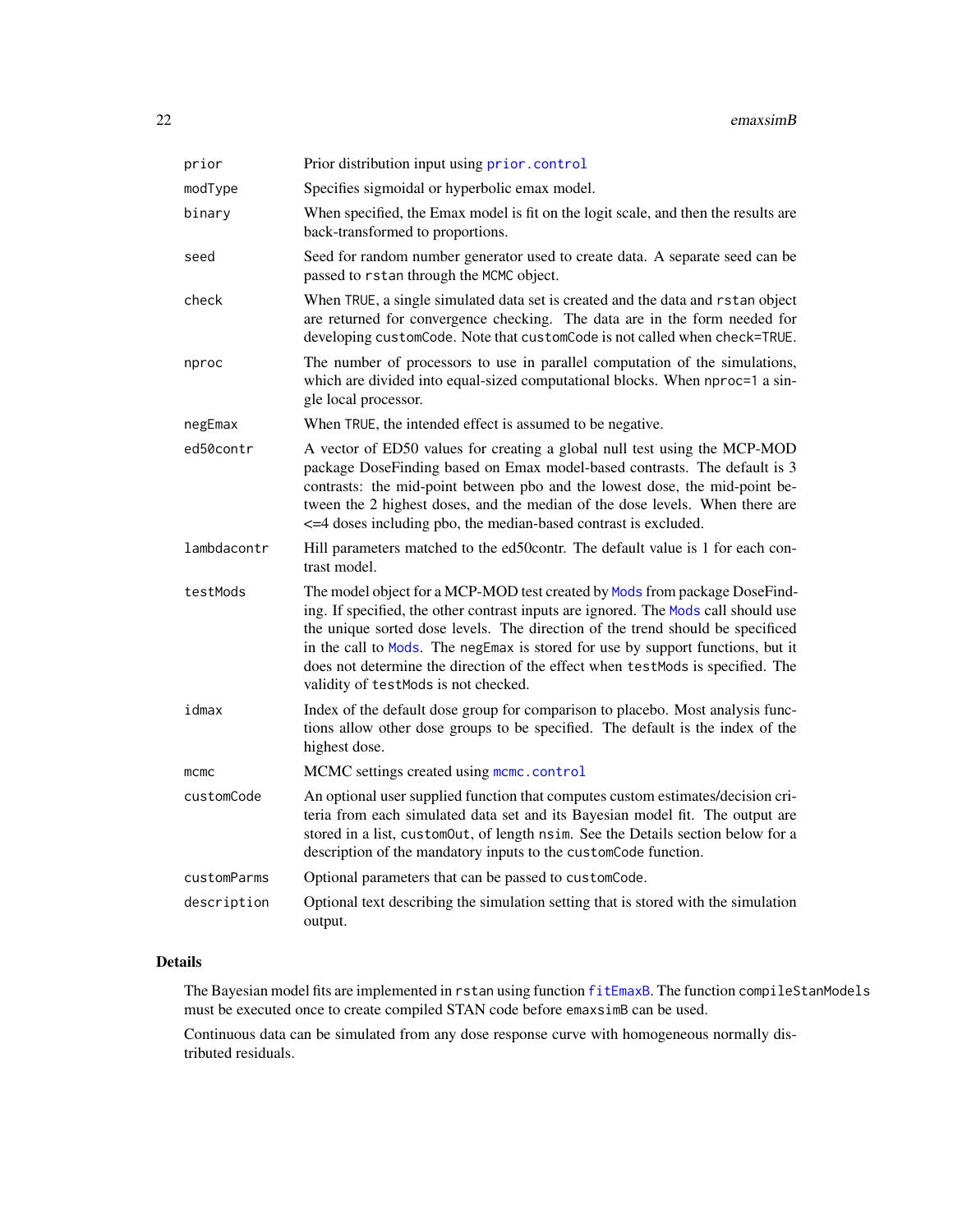#### emaxsimB 23

Binary data are handled similarly. The models are fit on the logit scale and then back-transformed for estimation of dose response. Reduced linear models are selected based on the corresponding likelihood deviance.

MCP-MOD tests are created from contrasts based on the Emax function using the DoseFinding package. Different ED50 and lambda (Hill) parameters can be specified to form the contrasts. A contrast matrix output from the DoseFinding package can be specified instead, allowing for other contrast choices.

Customized code:

For binary data, the inputs to the function customCode for each simulated data set will be (parms,pVal,dose,y), where parms is the matrix of parameters generated from the posterior distribution with columns in the order given in function [emaxfun](#page-15-1), pVal is the MCP-MOD p-value, dose and y are the patient-level simulated data. For continuous data, the inputs are (parms,residSD,pVal,dose,y), where residSD are the variance parameters generated from their posterior distribution. The customParms supply other user-inputs such as a target efficacy level. When it is not null, the customCode inputs must be (parms,pVal,dose,y,customParms) or (parms,residSD,pVal,dose,y,customParms).

#### Value

A list is returned with class(emaxsim) containing:

| description | User description of simulation                                                                                                                                  |
|-------------|-----------------------------------------------------------------------------------------------------------------------------------------------------------------|
| binary      | Binary response data.                                                                                                                                           |
| modType     | User supplied starting Emax model                                                                                                                               |
| genObj      | List object with data and function used to generate study data                                                                                                  |
| pop         | Matrix with rows containing population parameters for each simulation. Type<br>of parameter depends on constructor function generating study data.              |
| popSD       | Vector containing the population SD used to generate continuous data. NULL for<br>binary data.                                                                  |
| $m$ cmc     | mcmc input settings                                                                                                                                             |
| prior       | Input prior distribution.                                                                                                                                       |
| est         | Matrix with posterior median parameter estimates for each simulation: (led50,lambda,emax,e0)<br>or (led50,emax,e0).                                             |
| residSD     | The posterior median of the residual SD for each simulation.                                                                                                    |
| pVal        | The nsimp-values from the global null test. The p-values are 1-sided computed<br>using MCP-Mod.                                                                 |
| selContrast | The index of the test contrast producing the smallest p-value.                                                                                                  |
| testMods    | Object of class Mods from R package DoseFinding that defines the contrasts<br>used in MCP-MOD testing. The functions can be plotted with DoseFinding<br>loaded. |
| gofP        | Goodness of fit test computed by checkMonoEmax.                                                                                                                 |
| negEmax     | User input stored for subsequent reference.                                                                                                                     |
| predpop     | Matrix with population means for each dose group                                                                                                                |
| mv          | Matrix with rows containing dose group sample means                                                                                                             |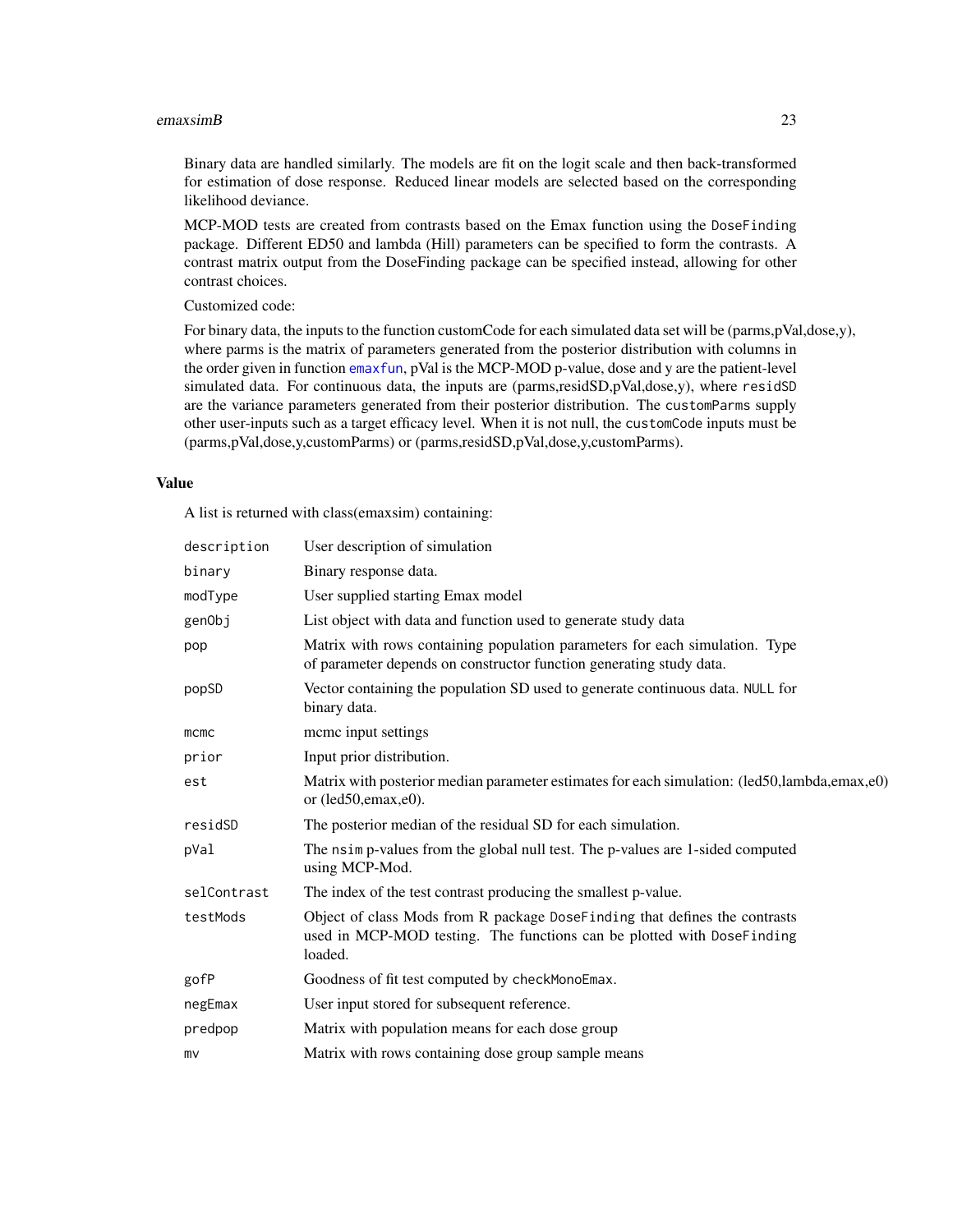| sdv       | Matrix with rows containing dose group sample SD                                                                                                                                                                                            |
|-----------|---------------------------------------------------------------------------------------------------------------------------------------------------------------------------------------------------------------------------------------------|
| msSat     | Pooled within-dose group sample variance                                                                                                                                                                                                    |
| fitpredv  | Matrix with rows containing dose groups means estimated by the posterior means.                                                                                                                                                             |
| sepredv   | Matrix with rows containing SE (posterior SD) associated with fitpred v                                                                                                                                                                     |
| sedifv    | Matrix with rows containing SE (posterior SD) for the posterior means of the<br>differences with placebo                                                                                                                                    |
| lb,ub     | Array with lower posterior $(0.025, 0.05, 0.1)$ and upper posterior $(0.975, 0.95, 0.9)$<br>percentiles of differences between dose group means and placebo. The array<br>ordering is dose group minus placebo, simulation, and percentile. |
| rseed     | Starting random number seed for each simulated data set set that can be assigned<br>to . Random. seed. To reproduce the data, the random number generator must<br>also be changed to RNGkind ("L'Ecuyer-CMRG").                             |
| idmax     | Index of default dose group for comparison to placebo (e.g., for plotting Z-<br>statistics).                                                                                                                                                |
| customOut | List with customized output. It will be NULL if customCOde is not specified.                                                                                                                                                                |

## Author(s)

Neal Thomas

#### References

Thomas, N., Sweeney, K., and Somayaji, V. (2014). Meta-analysis of clinical dose response in a large drug development portfolio, Statistics in Biopharmaceutical Research, Vol. 6, No.4, 302-317. <doi:10.1080/19466315.2014.924876>

Thomas, N., and Roy, D. (2016). Analysis of clinical dose-response in small-molecule drug development: 2009-2014. Statistics in Biopharmaceutical Research, Vol. 6, No.4, 302-317 <doi:10.1080/19466315.2016.1256229>

## See Also

[print.emaxsimB](#page-65-1), [summary.emaxsimB](#page-80-1), [plot.emaxsimB](#page-35-1), [coef.emaxsimB](#page-9-1), [sigma.emaxsimB](#page-76-1), [emaxfun](#page-15-1)

## Examples

```
## Not run:
```
### emaxsimB changes the random number seed

```
nsim<-50
idmax<-5
doselev<-c(0,5,25,50,100)
n<-c(78,81,81,81,77)
Ndose<-length(doselev)
```

```
### population parameters for simulation
e0<-2.465375
ed50<-67.481113
emax<-4.127726
```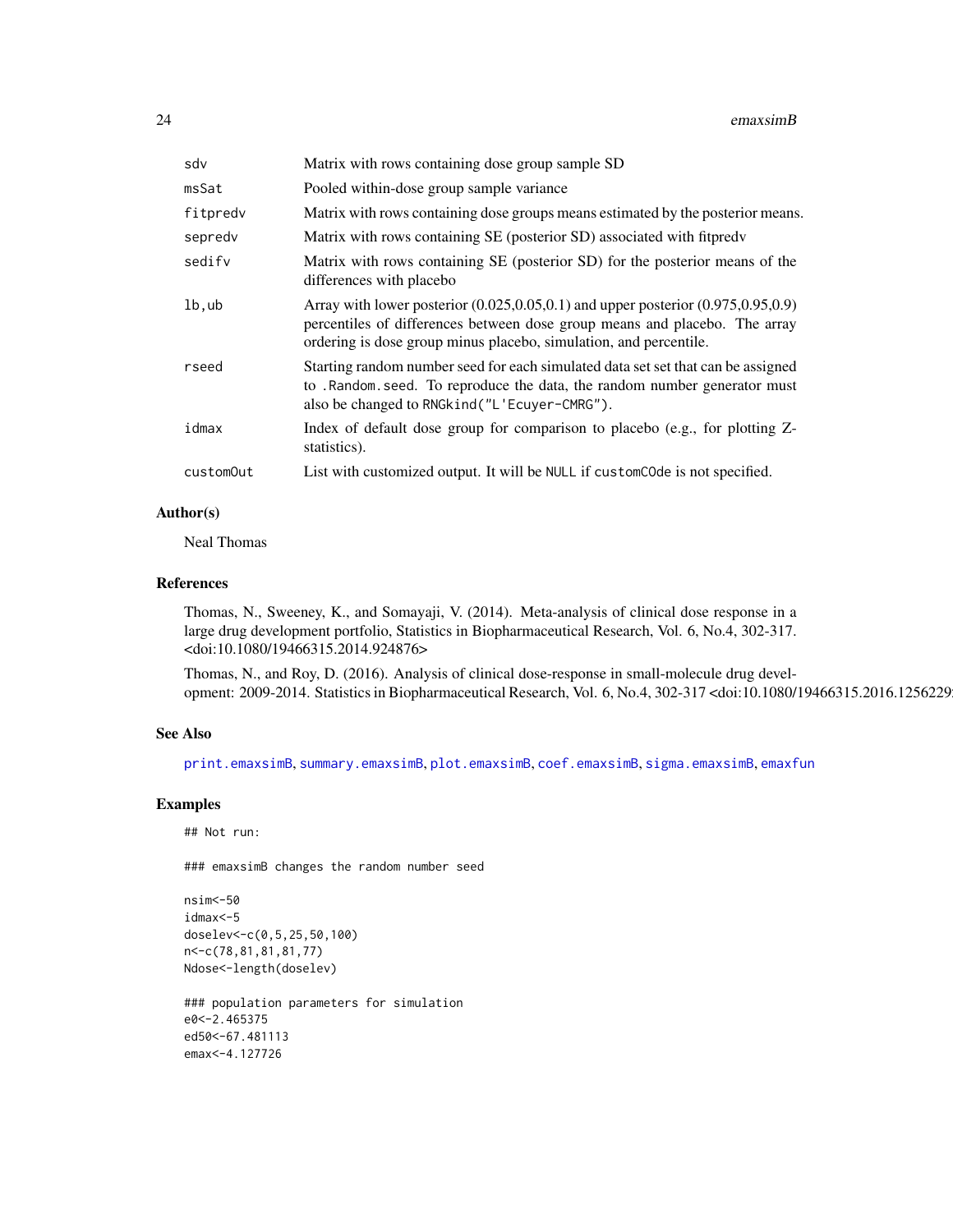#### <span id="page-24-0"></span>examples 14 25

```
sdy<-7.967897
pop<-c(log(ed50),emax,e0)
meanlev<-emaxfun(doselev,pop)
###FixedMean is specialized constructor function for emaxsim
gen<-FixedMean(n,doselev,meanlev,sdy)
prior<-prior.control(epmu=0,epsd=30,emaxmu=0,emaxsd=30,p50=50,sigmalow=0.1,
sigmaup=30,edDF=5)
mcmc<-mcmc.control(chains=1,warmup=500,iter=5000,seed=53453,
propInit=0.15,adapt_delta = 0.95)
### custom code to compute the distribution of the dose yielding
### a target diff with pbo
customCode<-function(parms,residSD,pVal,dose,y,customParms){
target<-customParms
ed50<-exp(parms[,1])
emax<-parms[,2]
td<-ifelse(emax-target>0,ed50*(target/(emax-target)),Inf)
tdest<-median(td)
lb<-quantile(td,0.1)
ub<-quantile(td,0.9)
return(c(td=tdest,lb=lb,ub=ub))
}
D1 <- emaxsimB(nsim,gen, prior, modType=3,seed=12357,mcmc=mcmc,check=FALSE,
customCode=customCode,customParms=1.0)
D<sub>1</sub>
## End(Not run)
```
<span id="page-24-1"></span>

examples14 *Data from 2014 dose response meta-analysis*

#### Description

Data from dose response meta-analysis published in 2014.

#### Usage

data(examples14)

## Format

The data for each of the 37 drugs in the analysis are stored in the list examples14, which has length 37. Meta-data describing each drug are stored in vectors of length 37 collected in a list meta14: drugs (numerical id), ta (therapuetic area), endpoint (name of endpoint y), epsource (endpoint source, e.g., lab, PRO,...), continuous (type of primary outcome), nprots, (number of dose finding protocols), ndoses (number of doses studied). The contents of examples14 are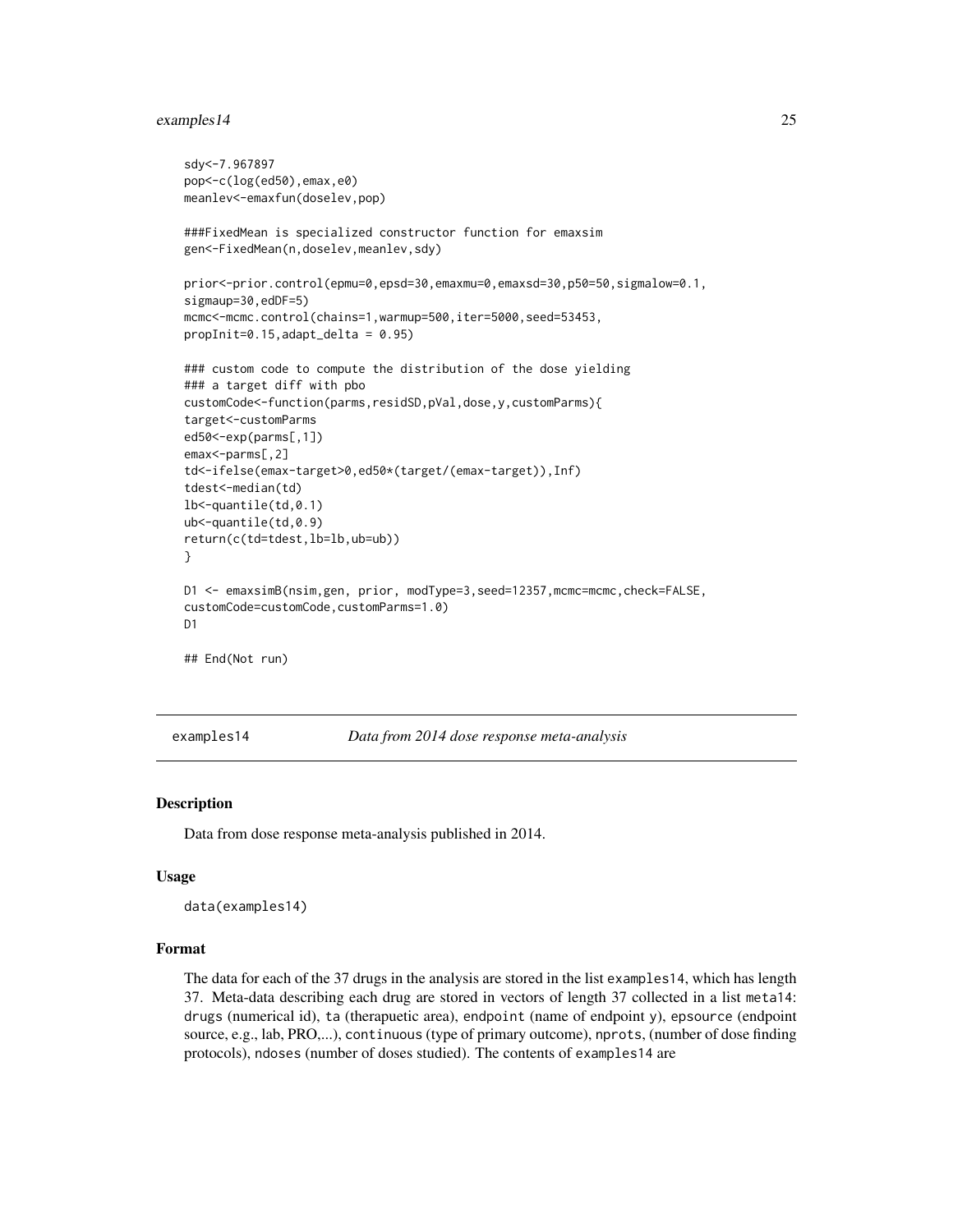<span id="page-25-0"></span>y primary outcome, dose group mean or 0/1 for binary outcome

dose total daily dose

prot numerical protocol indicator

sem SE for the y. Computed using pooled SD for continuous data. Based on binomial variance for binary data.

regimen e.g., qd, bid, ...

nsize sample size for each dose group/protocol

sd within dose/protocol group pooled sd for continuous data

#### Details

Details are given in the publication

Thomas, N., Sweeney, K., and Somayaji, V. (2014). Meta-analysis of clinical dose response in a large drug development portfolio, Statistics in Biopharmaceutical Research, Vol. 6, No.4, 302-317. <doi:10.1080/19466315.2014.924876>

## Examples

```
data(examples14)
objects(examples14[[1]])
names(meta14)
```
<span id="page-25-1"></span>examples16 *Data from 2016 dose response meta-analysis*

#### Description

Data from dose response meta-analysis published in 2016.

#### Usage

data(examples16)

#### Format

The data for each of the 62 drugs in the analysis are stored in the list examples16, which has length 62. Meta-data describing each drug are stored in vectors of length 62 collected in a list meta16: drugs (numerical id), drugname (brand name), ta (therapuetic area), endpoint (name of endpoint y), epsource (endpoint source, e.g., lab, PRO,...), continuous (type of primary outcome), nprots, (number of dose finding protocols), ndoses (number of doses studied). The contents of examples16 are

y primary outcome, dose group mean or 0/1 for binary outcome

dose total daily dose

prot numerical protocol indicator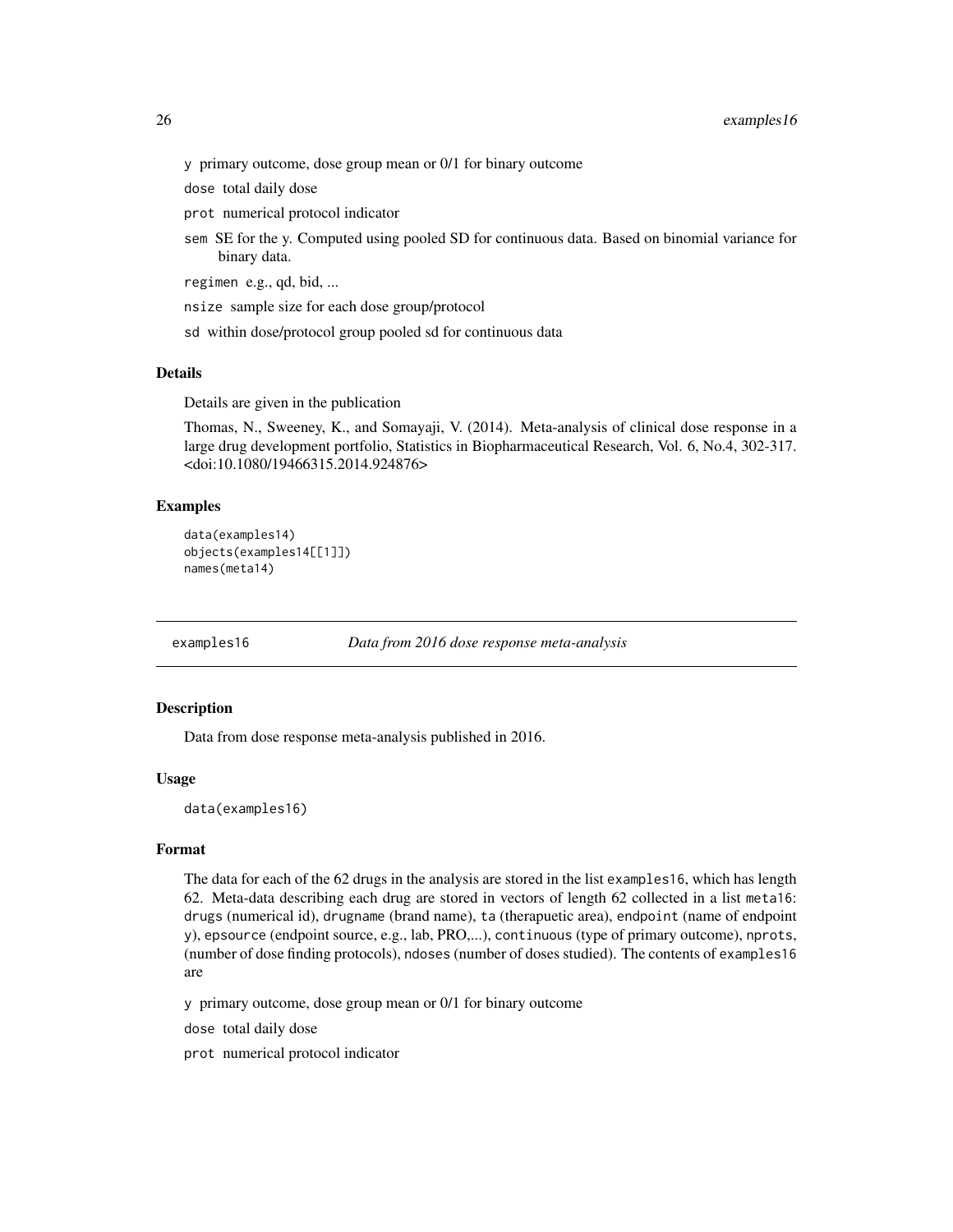#### <span id="page-26-0"></span>fitEmax 27

protnames Sponsor-assigned protocol identifier

sem SE for the y. Computed using pooled SD for continuous data. Based on binomial variance for binary data.

regimen e.g., qd, bid, ...

nsize sample size for each dose group/protocol

sd within dose/protocol group pooled sd for continuous data

esign sign of intended effect

pboAdj TRUE when dose group means have placebo means subtracted

#### Details

Details are given in the publication

Thomas, N., and Roy, D. (2016). Analysis of clinical dose-response in small-molecule drug development: 2009-2014. Statistics in Biopharmaceutical Research, Vol. 6, No.4, 302-317 <doi:10.1080/19466315.2016.1256229>

## Examples

```
data(examples16)
objects(examples16[[1]])
names(meta16)
```
<span id="page-26-1"></span>

fitEmax *ML fit of hyperbolic or sigmoidal Emax models to continuous/binary dose response data.*

#### Description

Calls Newton-Raphson optimizers, nls and nlm, for a hyperbolic or sigmoidal Emax model. Different intercepts for multiple protocol-data are supported. For binary data, the Emax model is on the logit scale.

#### Usage

```
fitEmax(y,dose,iparm,xparm,modType=3,
prot=rep(1,length(y)),count=rep(1,length(y)),xbase=NULL,
binary=FALSE,diagnostics=TRUE,msSat=NULL,
pboAdj=FALSE,optObj=TRUE)
```
#### Arguments

| Outcome for each patient. Missing Y values are are not permitted. Dose/protocol    |
|------------------------------------------------------------------------------------|
| group means for grouped continuous data. For binary data, $\gamma$ must be 0/1 and |
| counts must be supplied for each 0/1 value.                                        |

dose Dose for each patient.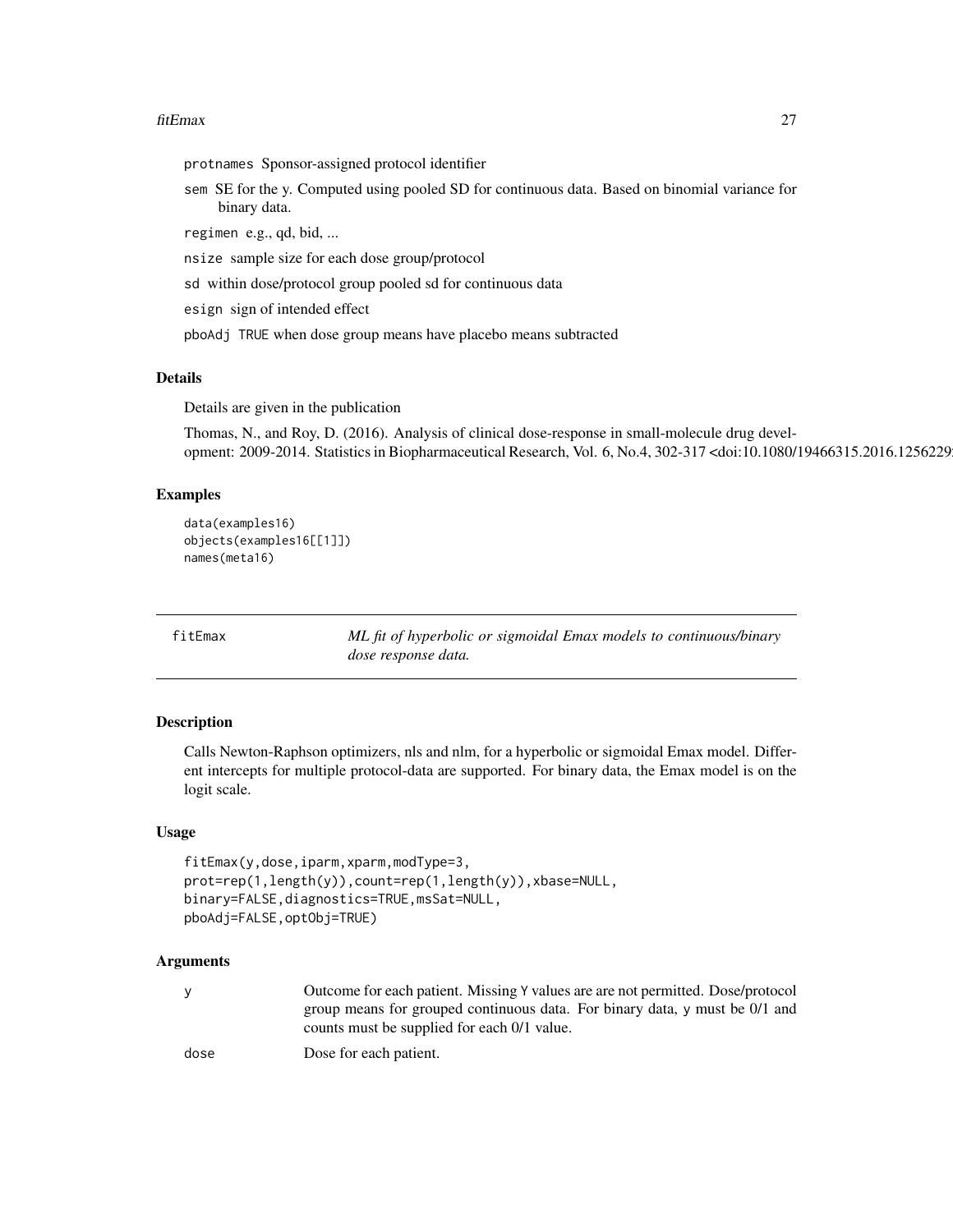| iparm       | Optional starting values for the Newton-Raphson algorithm. The order of the<br>variables is (log(ED50), Emax, E0) or (log(ED50), lambda, Emax, E0). Note the<br>transformation of ED50. If there is more than one protocol, the E0 is automati-<br>cally duplicated.                                                                                                                                                                                                                                          |
|-------------|---------------------------------------------------------------------------------------------------------------------------------------------------------------------------------------------------------------------------------------------------------------------------------------------------------------------------------------------------------------------------------------------------------------------------------------------------------------------------------------------------------------|
| xparm       | Optional starting values for the baseline covariate slopes (if any). xparm must<br>be specified when iparm and xbase are specified. startEmax is used to obtain<br>starting values if no starting values are specified.                                                                                                                                                                                                                                                                                       |
| modType     | modType=3 (default) for the 3-parameter hyperbolic Emax model. modType=4<br>for the 4-parameter sigmoidal Emax model.                                                                                                                                                                                                                                                                                                                                                                                         |
| prot        | Protocol (group) membership used to create multiple intercepts. The default is<br>a single protocol.                                                                                                                                                                                                                                                                                                                                                                                                          |
| count       | Counts for the number of patients when the Y are dose continuous group means<br>or binary 0/1 values. Default is 1 (ungrouped data).                                                                                                                                                                                                                                                                                                                                                                          |
| xbase       | A matrix of baseline covariates with rows corresponding to y that enter as lin-<br>ear additive predictors. The baseline covariates must be centered about their<br>(protocol-specific) means. xbase does not include an intercept or protocol indi-<br>cators. Covariates cannnot be specified with PBO adjusted or aggregated input.                                                                                                                                                                        |
| diagnostics | Print trace information per iteration and any error messages from the optimizing<br>methods. Printing can be suppressed for use in simulation studies.                                                                                                                                                                                                                                                                                                                                                        |
| binary      | When TRUE, the y are assumed to be coded $\theta/1$ , and the the means reported are<br>proportions. The Emax model is specified on the logit scale, and proportions are<br>estimated from the model by back-transformation.                                                                                                                                                                                                                                                                                  |
| msSat       | If continuous Y are dose/protocol group means rather than individual measure-<br>ments, the within group variance, msSat, should be supplied. This variance is<br>the mean square from the model saturated in dose and protocol. It is used for<br>goodness-of-fit (GOF) testing, and to improve the residual variance estimate for<br>the Emax model. If it is not supplied, statistics needed for GOF will not be avail-<br>able, and the residual SD (and associated SE) will have low degrees of freedom. |
| pboAdj      | For published data with only pbo-adjusted dose group means and SEs, the model<br>is fit without an intercept(s). If initial parameters are supplied, the intercept (E0)<br>should be assigned 0. A zero for the placebo mean should not be included in<br>Y. This option is not available for binary data. Potential correlation between<br>between placebo-adjusted means is ignored.                                                                                                                        |
| optObj      | Include the output object from the R optimization code in the fitEmax output.                                                                                                                                                                                                                                                                                                                                                                                                                                 |

## Details

Fits the 3- or 4- Emax model using [nls](#page-0-0). A newton-raphson algorithm is tried first followed by a partial linear optimatization if needed. Binary data are fit using [nlm](#page-0-0).

#### Value

A list assigned class "fitEmax" with:

fit The parameter estimates and their variance-covariance matrix.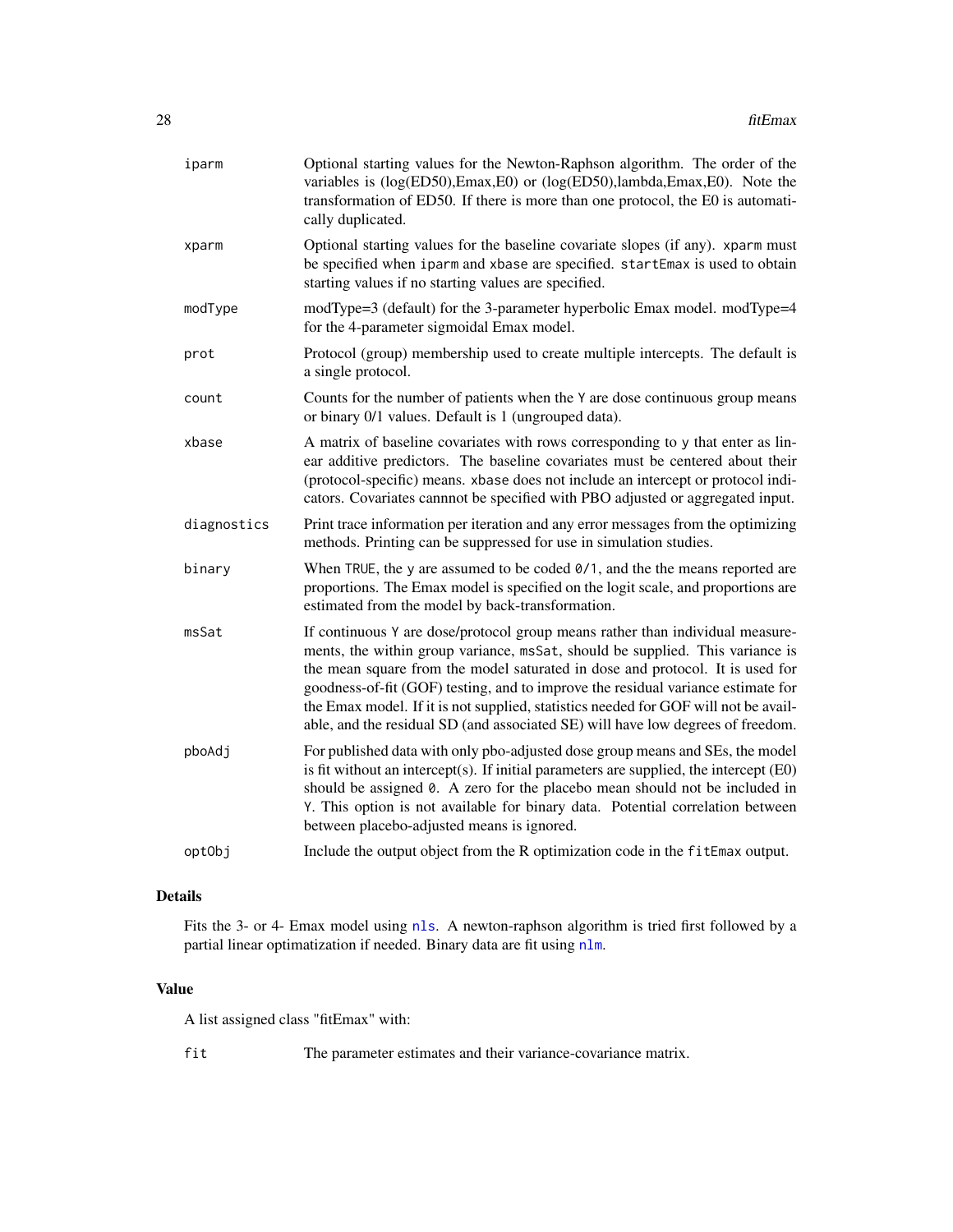#### <span id="page-28-0"></span>fitEmaxB 29

| gofTest<br>Goodness of fit p-value based on likelihood ratio comparison of the model to a<br>saturated fit.<br>nll<br>$-2 \times \log 1$ ikelihood for the Emax model and the saturated model. Residual                                      |  |
|----------------------------------------------------------------------------------------------------------------------------------------------------------------------------------------------------------------------------------------------|--|
|                                                                                                                                                                                                                                              |  |
| sums of squares are returned for continuous data models. These statistics can<br>be used to construct other tests using multiple calls to $f$ it Emax (e.g., 3 vs 4<br>parameter Emax models, or a common intercept model across protocols). |  |
| df<br>Residual degrees of freedom for the Emax model and the saturated model.                                                                                                                                                                |  |
| When requested, the fit object returned by the R optimation functions.<br>optobj                                                                                                                                                             |  |

## Author(s)

Neal Thomas

#### See Also

[nls](#page-0-0), [nlm](#page-0-0), [nllogis](#page-33-1), [predict.fitEmax](#page-61-1), [plot.fitEmax](#page-40-1), [coef.fitEmax](#page-9-1)

## Examples

## the example changes the random number seed

doselev<-c(0,5,25,50,100,350) n<-c(78,81,81,81,77,80)

```
### population parameters for simulation
e0<-2.465375
ed50<-67.481113
emax<-15.127726
sdy<-8.0
pop<-c(log(ed50),emax,e0)
dose<-rep(doselev,n)
meanlev<-emaxfun(dose,pop)
y<-rnorm(sum(n),meanlev,sdy)
```

```
testout<-fitEmax(y,dose,modType=4)
```
<span id="page-28-1"></span>fitEmaxB *Bayesian fit of hyperbolic or sigmoidal Emax models to continuous/binary dose response data.*

## Description

Uses Rpackage [rstan](#page-0-0) to fit a Bayesian hyperbolic or sigmoidal Emax model. Different intercepts for multiple protocol-data are supported. For binary data, the Emax model is on the logit scale.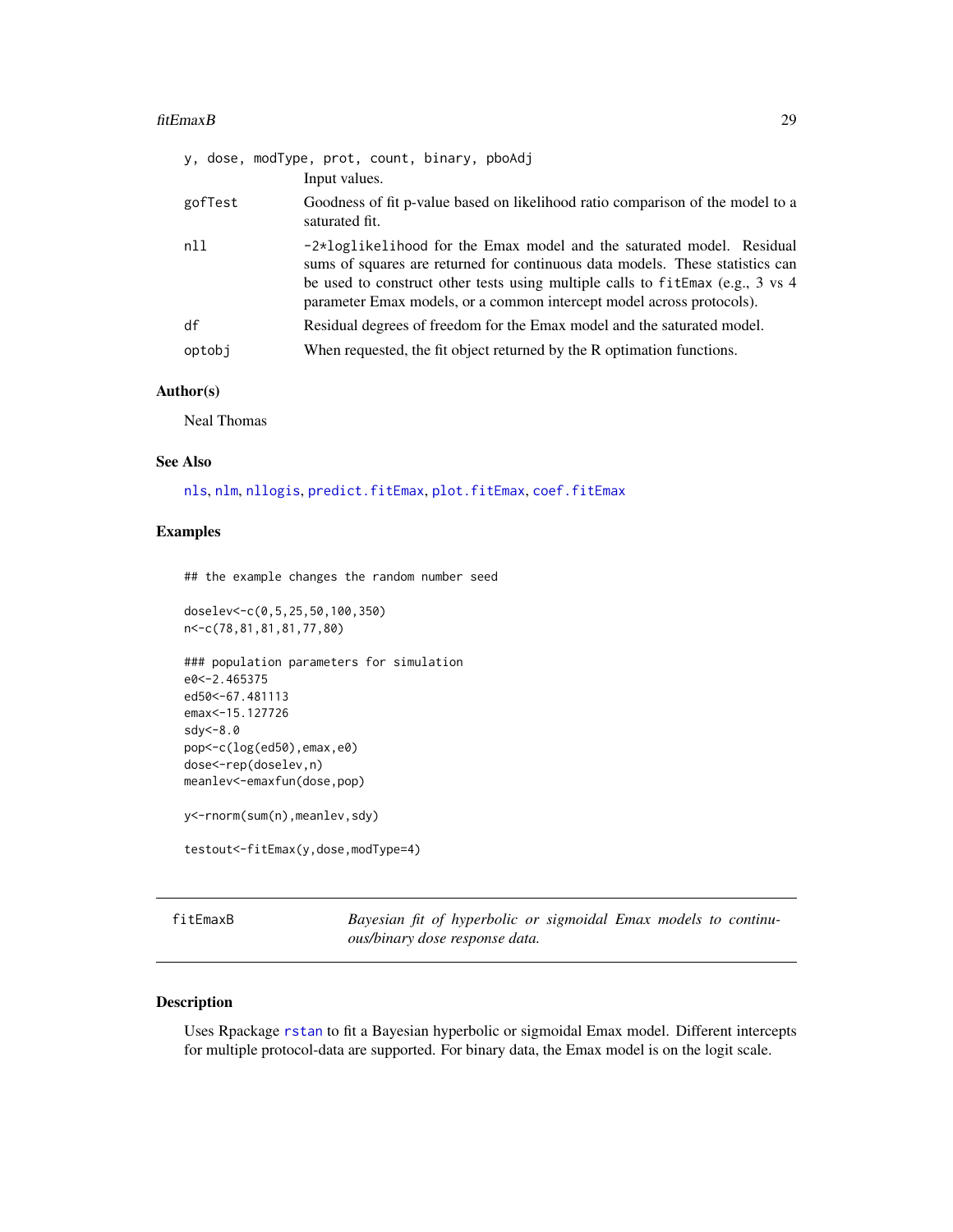## Usage

```
fitEmaxB(y, dose, prior, modType = 3, prot = rep(1, length(y)),count = rep(1, length(y)), xbase=NULL,binary = FALSE, mssat = NULL,pboAdj = FALSE, mcmc = mcmc.control(), estan = NULL,
diagnostics = TRUE, nproc = getOption("mc.cores", 1L))
```
## Arguments

| y           | Outcome for each patient. Missing Y values are are not permitted. Dose/protocol<br>group means for grouped continuous data. For binary data, y must be 0/1 and<br>counts must be supplied for each 0/1 value.                                                                                                                                                                                                                                                                                                 |
|-------------|---------------------------------------------------------------------------------------------------------------------------------------------------------------------------------------------------------------------------------------------------------------------------------------------------------------------------------------------------------------------------------------------------------------------------------------------------------------------------------------------------------------|
| dose        | Dose for each patient.                                                                                                                                                                                                                                                                                                                                                                                                                                                                                        |
| prior       | Prior specification through a list of parameter values. See prior control for<br>details.                                                                                                                                                                                                                                                                                                                                                                                                                     |
| modType     | modType=3 (default) for the 3-parameter hyperbolic Emax model. modType=4<br>for the 4-parameter sigmoidal Emax model.                                                                                                                                                                                                                                                                                                                                                                                         |
| prot        | Protocol (group) membership used to create multiple intercepts. The default<br>is a single protocol. The prior disribution for the placebo response is re-used<br>independently for each intercept.                                                                                                                                                                                                                                                                                                           |
| count       | Counts for the number of patients when the Y are dose continuous group means<br>or binary 0/1 values. Default is 1 (ungrouped data).                                                                                                                                                                                                                                                                                                                                                                          |
| xbase       | A matrix of baseline covariates with rows corresponding to y that enter as lin-<br>ear additive predictors. The baseline covariates must be centered about their<br>(protocol-specific) means. xbase does not include an intercept or protocol indi-<br>cators. Covariates cannnot be specified with PBO adjusted or aggregated input.                                                                                                                                                                        |
| binary      | When TRUE, the y are assumed to be coded $0/1$ , and the means reported are<br>proportions. The Emax model is specified on the logit scale, and proportions are<br>estimated from the model by back-transformation.                                                                                                                                                                                                                                                                                           |
| msSat       | If continuous Y are dose/protocol group means rather than individual measure-<br>ments, the within group variance, msSat, should be supplied. This variance is<br>the mean square from the model saturated in dose and protocol. It is used for<br>goodness-of-fit (GOF) testing, and to improve the residual variance estimate for<br>the Emax model. If it is not supplied, statistics needed for GOF will not be avail-<br>able, and the residual SD (and associated SE) will have low degrees of freedom. |
| pboAdj      | For published data with only pbo-adjusted dose group means and SEs, the model<br>is fit without an intercept(s). If initial parameters are supplied, the intercept $(EO)$<br>should be assigned 0. A zero for the placebo mean should not be included in<br>Y. This option is not available for binary data. Potential correlation between<br>between placebo-adjusted means is ignored.                                                                                                                      |
| mcmc        | Inputs controlling rstan execution. See mcmc.control for details.                                                                                                                                                                                                                                                                                                                                                                                                                                             |
| estan       | The compiled rstan Emax model is usually loaded automatically. It can be load<br>to an object using the function selEstan and passed to fitEmaxB for repeated<br>executions to improve efficiency and stability.                                                                                                                                                                                                                                                                                              |
| diagnostics | Print output from rstan.                                                                                                                                                                                                                                                                                                                                                                                                                                                                                      |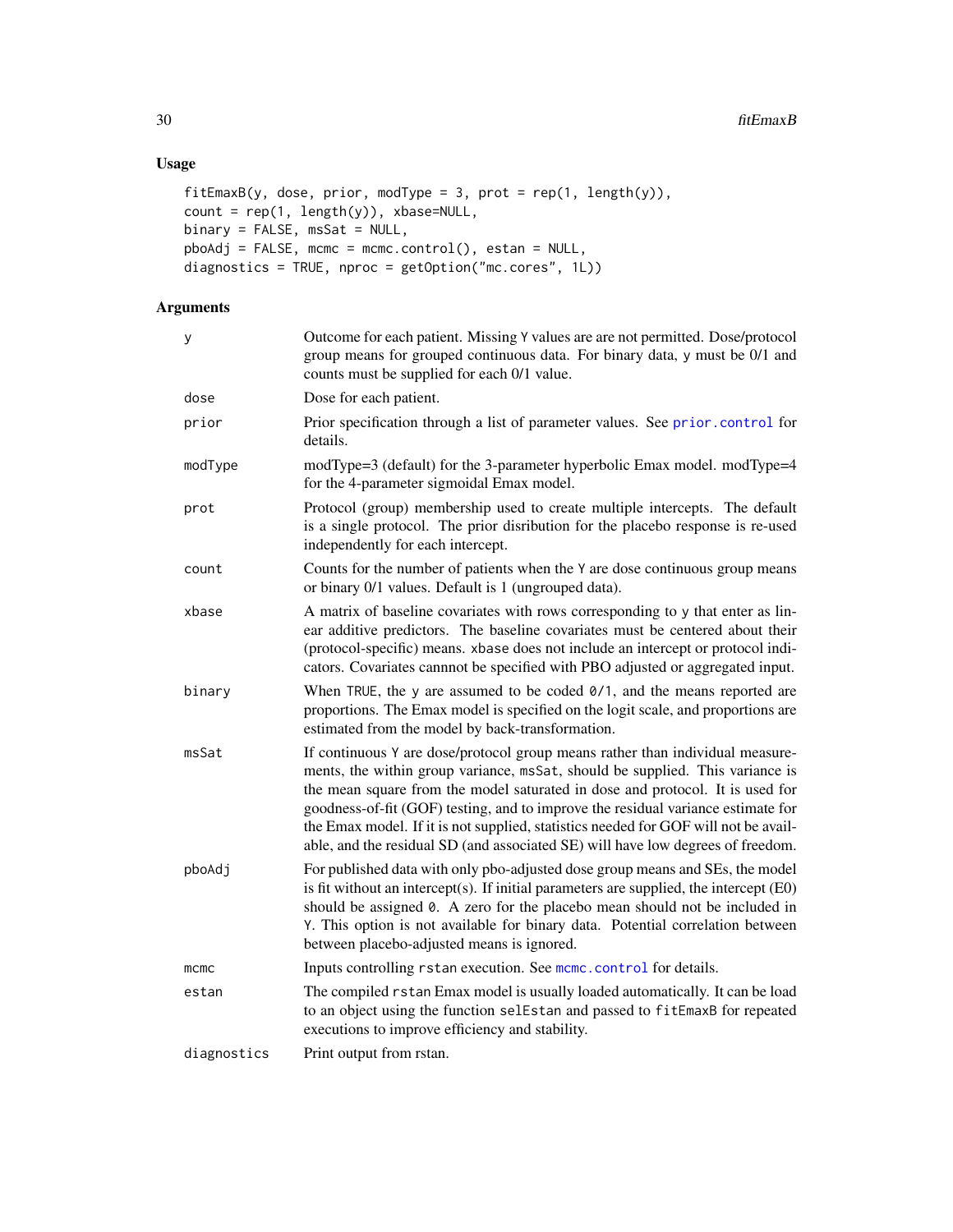#### fitEmaxB 31

| nproc | The number of processor requested for STAN MCMC computations. Defaults to        |
|-------|----------------------------------------------------------------------------------|
|       | the value set by the rstan installation. When set explicitly, nproc is usually 1 |
|       | or the number of MCMC chains. If greater than the number of chains, it is set    |
|       | to the number of chains.                                                         |

#### Details

The function compileStanModels must be executed once to create compiled STAN code before fitEmaxB can be used.

MCMC fit of a Bayesian hyperbolic or sigmoidal Emax model. The prior distributions available are based on the publication Thomas, Sweeney, and Somayaji (2014) and Thomas and Roy (2016).

## Value

A list assigned class "fitEmaxB" with:

| estanfit |  |               |                                                                          | The rstan object with the model fit. |  |  |  |  |
|----------|--|---------------|--------------------------------------------------------------------------|--------------------------------------|--|--|--|--|
|          |  |               | y, dose, prot, count, modType, binary, pboAdj, nbase, msSat, prior, mcmc |                                      |  |  |  |  |
|          |  | Input values. |                                                                          |                                      |  |  |  |  |

#### Author(s)

Neal Thomas

#### References

Thomas, N., Sweeney, K., and Somayaji, V. (2014). Meta-analysis of clinical dose response in a large drug development portfolio, Statistics in Biopharmaceutical Research, Vol. 6, No.4, 302-317. <doi:10.1080/19466315.2014.924876>

Thomas, N., and Roy, D. (2016). Analysis of clinical dose-response in small-molecule drug development: 2009-2014. Statistics in Biopharmaceutical Research, Vol. 6, No.4, 302-317 <doi:10.1080/19466315.2016.1256229>

## See Also

[fitEmax](#page-26-1), [predict.fitEmaxB](#page-62-1), [plot.fitEmaxB](#page-42-1), [coef.fitEmaxB](#page-9-1)

#### Examples

## Not run:

```
data("examples14")
exdat<-examples14[[1]]
```
prior<-prior.control(epmu=0,epsd=4,emaxmu=0,emaxsd=4,p50=0.1, sigmalow=0.01,sigmaup=3)

mcmc<-mcmc.control(chains=3)

fitout<-fitEmaxB(exdat\$y,exdat\$dose,prior,modType=4,prot=exdat\$prot, count=exdat\$nsize,msSat=(exdat\$sd)^2,mcmc=mcmc)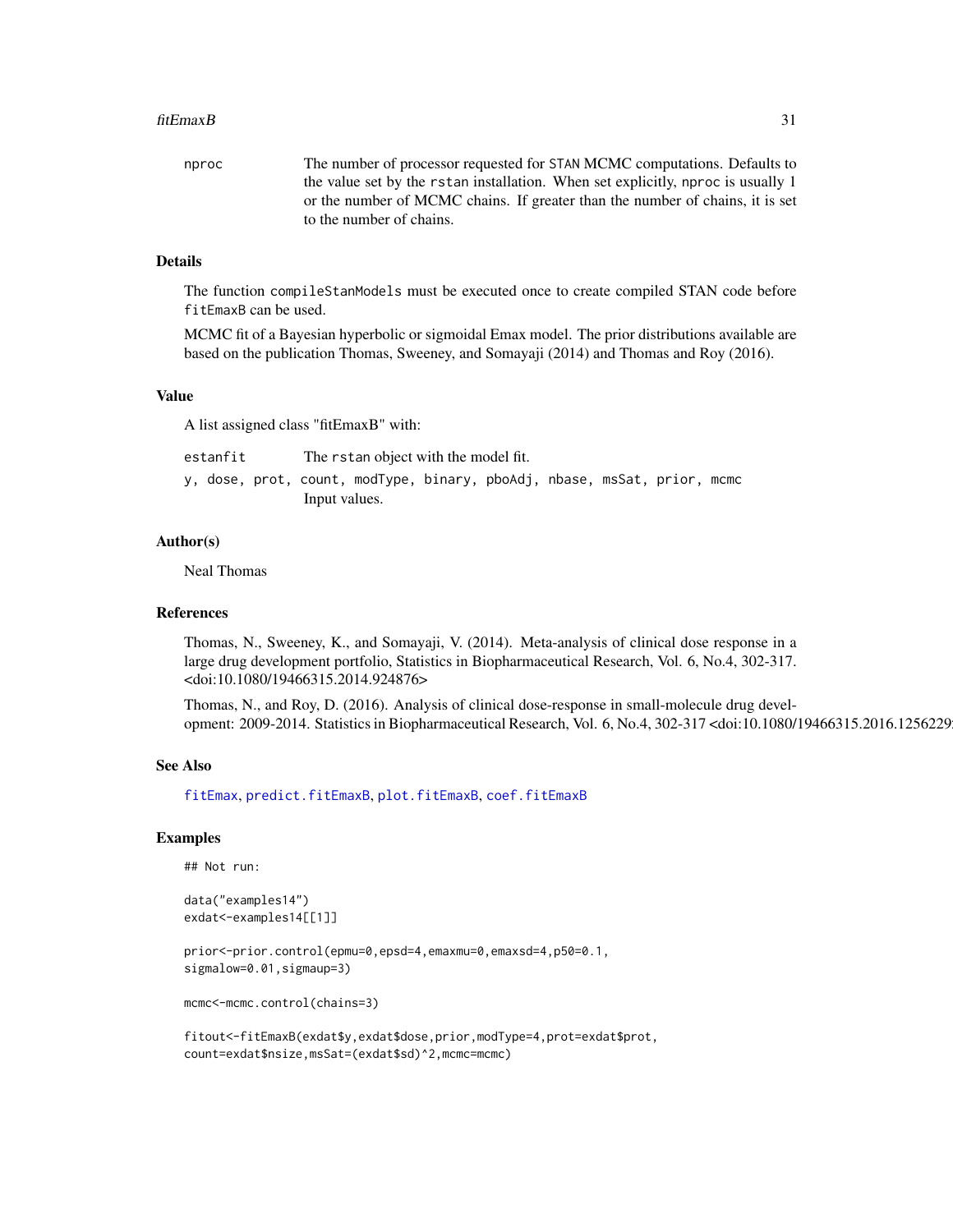<span id="page-31-0"></span>## End(Not run)

<span id="page-31-1"></span>FixedMean *Fixed means (proportions) random data constructor for emaxsim for continuous or binary data*

## Description

Creates a list object that contains inputs and a function to create simulated data sets with a common mean (proportion) for use in emaxsim with normal or continuous data

## Usage

```
FixedMean(n, doselev, meanlev, resSD, parm = NULL, binary=FALSE)
```
## Arguments

| n       | Sample size for each dose group                                                                                                                                                                                                                                                 |
|---------|---------------------------------------------------------------------------------------------------------------------------------------------------------------------------------------------------------------------------------------------------------------------------------|
| doselev | Dose levels (including 0 for placebo) in the study corresponding to n. Must be<br>in increasing order.                                                                                                                                                                          |
| meanley | Mean response at each doselev                                                                                                                                                                                                                                                   |
| resSD   | Standard deviation for residuals within each dose group (assumed common to<br>all dose groups)                                                                                                                                                                                  |
| parm    | Population parameters that are saved for later reference, but are not used when<br>creating simulated data. parm can contain parameters for a 3- or 4- parameter<br>Emax model that generated meanlev. They should be stored in the order given<br>in emaxfun. Default is NULL. |
| binary  | Normal data with homogeneous variance are generated unless binary is TRUE,<br>and then means are interpreted as proportions and 0/1 data are generated.                                                                                                                         |

## Value

A list of length 2. The first element is itself a list named genP that contains named elments n, resSD, doselev, dose, parm, binary, and the element meanlev, which is specific to FixedMean. The second element is a function named genFun that takes genP as input and returns a list with named elements meanlev, parm, resSD, y.

## Author(s)

Neal Thomas

#### See Also

[emaxsim](#page-16-1), [RandEmax](#page-71-1)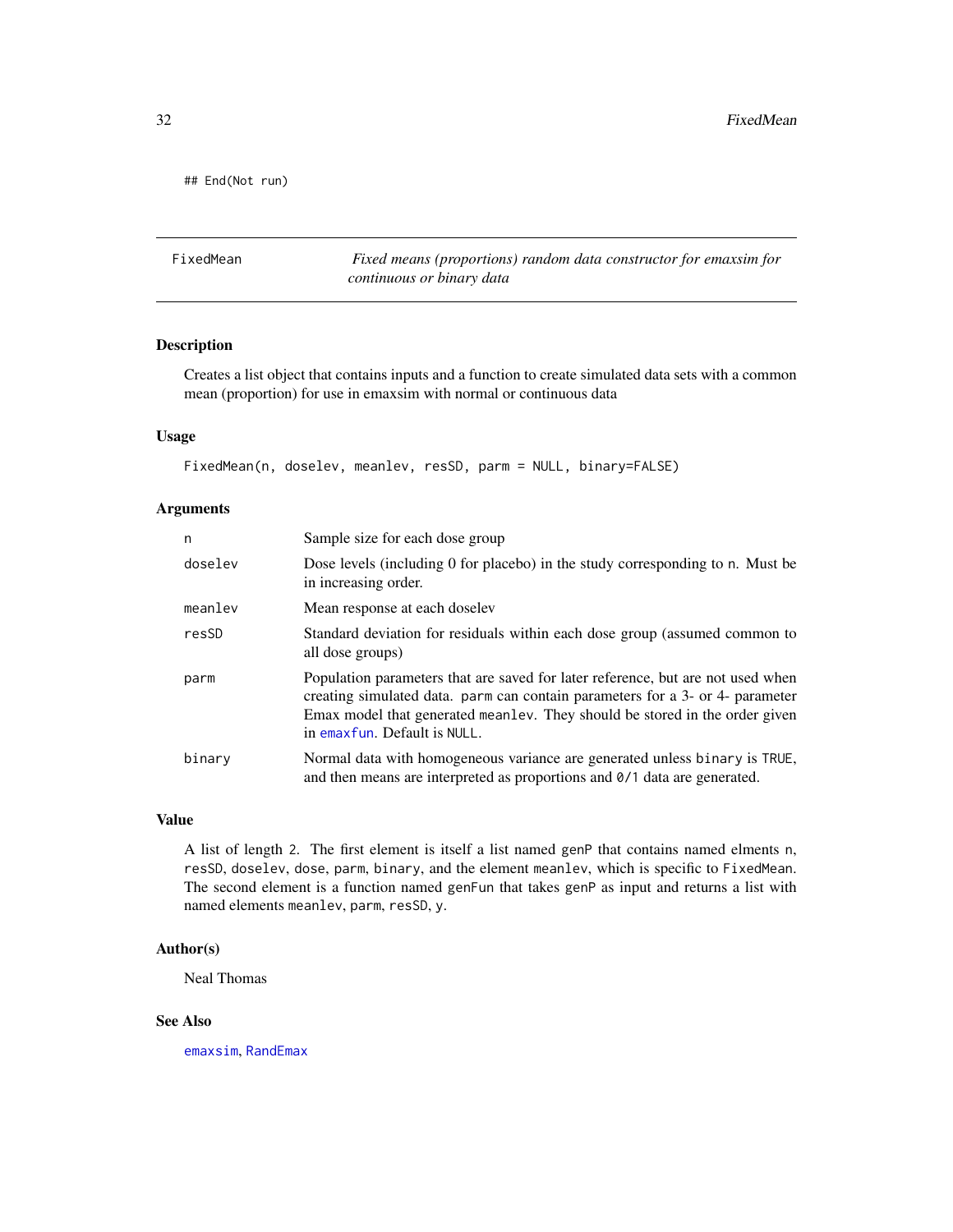## <span id="page-32-0"></span>mcmc.control 33

#### Examples

```
## Not run:
## example changes the random number seed
```

```
doselev<-c(0,5,25,50,100)
n<-c(78,81,81,81,77)
```

```
### population parameters for simulation
e0<-2.465375
ed50<-67.481113
emax<-15.127726
sdy<-7.967897
pop<-c(log(ed50),emax,e0)
```
meanlev<-emaxfun(doselev,pop)

###FixedMean is specialized constructor function for emaxsim gen.parm<-FixedMean(n,doselev,meanlev,sdy,pop)

### 4-parameter example

```
est<-c( log(6.67636), 2,0, -3.18230)
doselev<-c(0,5,10,25,50,150)
meanlev<-emaxfun(doselev,est)
```

```
gen.parm4<-FixedMean(n=c(99,95,98,94,98,99),doselev,
                    meanlev,resSD=3.87,parm=est)
D4 <- emaxsim(nsim=100,gen.parm4,modType=4,negEmax=TRUE)
summary(D4)
```

```
## End(Not run)
```
<span id="page-32-1"></span>

## Description

Set MCMC controls. Also control spread of initial parameter values.

## Usage

```
mcmc.control(chains = 1, thin = 1,
warmup = 500, iter = 5000* thin,
propInit = 0.25, seed = 12357, adapt_delta = 0.8)
```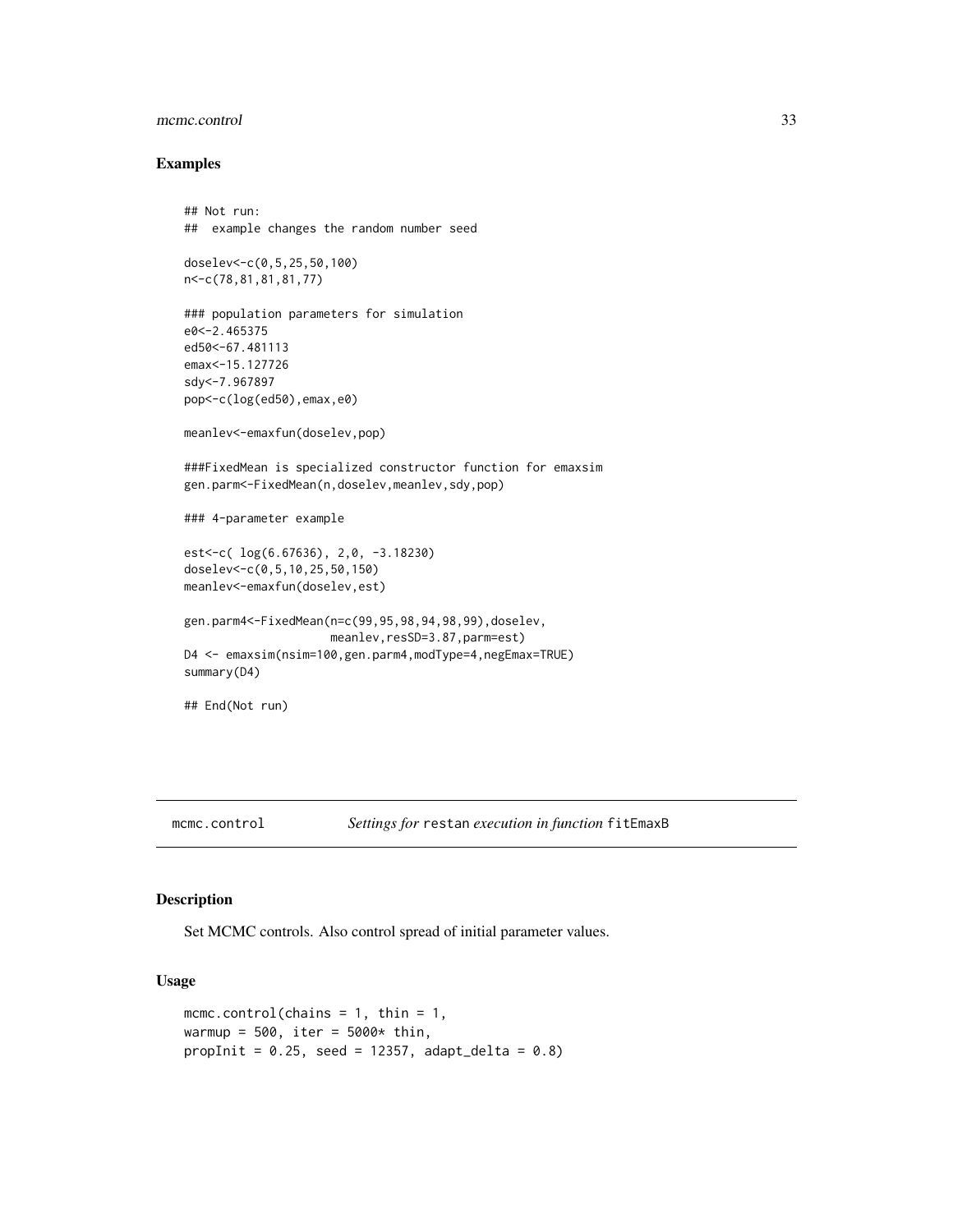## <span id="page-33-0"></span>Arguments

| chains      | Number of chains                                                                                                                                                                                          |
|-------------|-----------------------------------------------------------------------------------------------------------------------------------------------------------------------------------------------------------|
| thin        | Number of discarded sampled parameter values. warmup and iter include thin,<br>so for example, to output 1000 samples, iter must be 1000 times thin.                                                      |
| warmup      | See rstan documentation for function sampling.                                                                                                                                                            |
| iter        | See rstan documentation for function sampling.                                                                                                                                                            |
| propInit    | Initial values for E0 and Emax are derived from the prior mean plus/minus propInit<br>times the prior SD. propInit can be set to a small proportion if very diffuse<br>prior distributions are specified. |
| seed        | Seed passed to rstan.                                                                                                                                                                                     |
| adapt_delta | See rstan documentation for function sampling.                                                                                                                                                            |
|             |                                                                                                                                                                                                           |
| nllogis     | The negative log likelihood function for a 3- or 4- parameter Emax<br>model on the logit scale for binary dose response.                                                                                  |

## <span id="page-33-1"></span>Description

The negative log likelihood function evaluated with a single input set of parameters for the binary Emax model on the logistic scale. For use with function [fitEmax](#page-26-1)

## Usage

```
nllogis(parms,y,dose,
         prot=rep(1,length(y)),
          count=rep(1,length(y)),
          xbase=NULL)
```
## Arguments

| parms | Emax model parameter values. The order of the variables is $(log(ED50), Emax, E0)$<br>or $(log(ED50), lambda, Emax, E0)$ . There must be an E0 for each protocol. Note<br>the transformation of ED50. |
|-------|-------------------------------------------------------------------------------------------------------------------------------------------------------------------------------------------------------|
| y     | Binary outcome variable for each patient. Missing values are deleted. Must be<br>coded $0/1$ .                                                                                                        |
| dose  | Dose for each patient                                                                                                                                                                                 |
| prot  | Protocol (group) membership used to create multiple intercepts. The default is<br>a single protocol. The value of prot must be $1,2,3,$                                                               |
| count | Counts for the number of patients with each dose/y value. Default is 1 (un-<br>grouped data).                                                                                                         |
| xbase | Optional matrix of baseline covariates that enter the model linearly. If there is a<br>single covariate, it should be converted to a matrix with one column.                                          |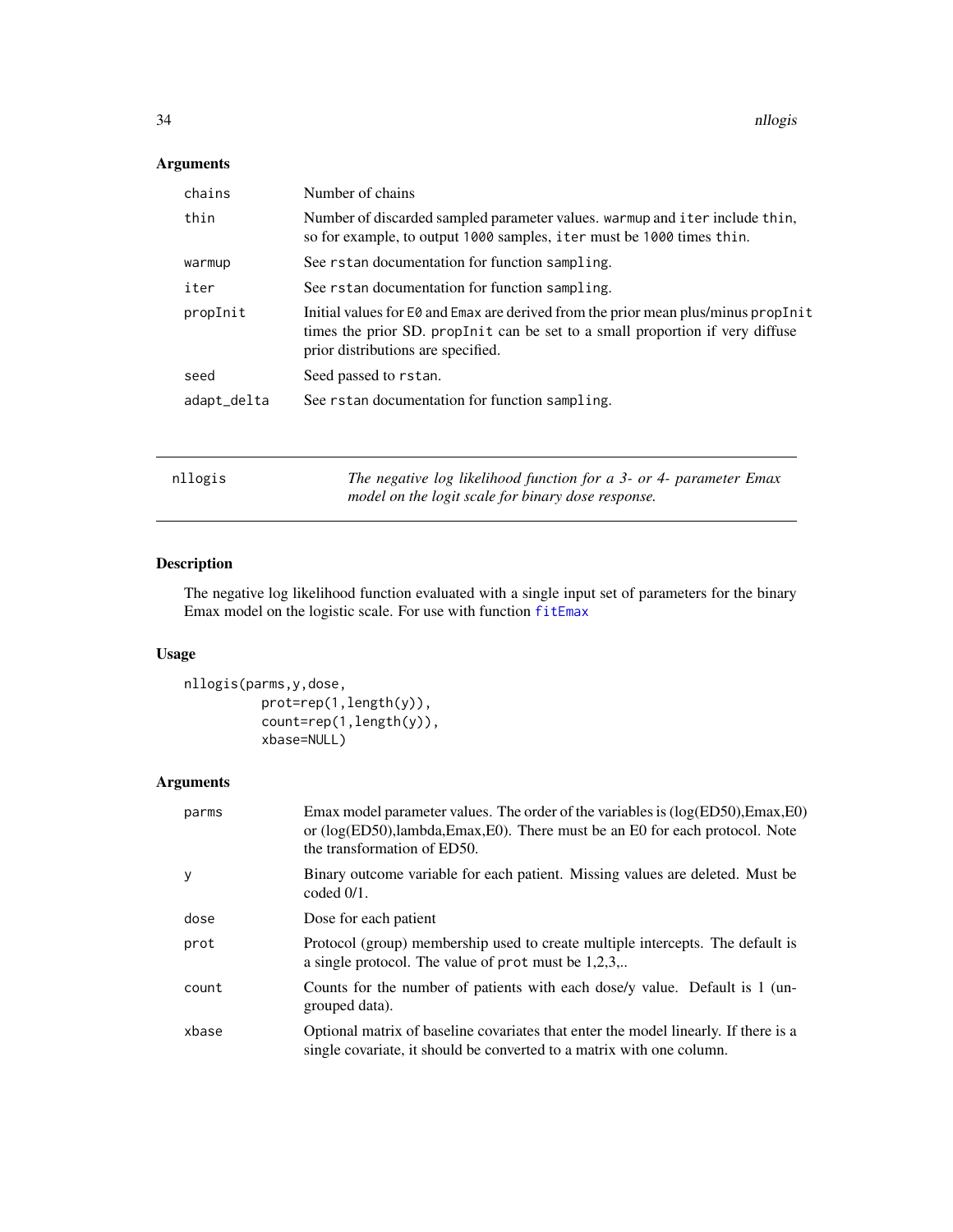## <span id="page-34-0"></span>plot.emaxsim 35

## Details

The negative log likelihood for the 3- or 4- Emax model on the logit scale for binary data. Note the ordering of the parameters and their transformations. A 3 vs 4 parameter model is deterimined by the length of parms.

## Value

Negative log likelihood value is returned.

#### Author(s)

Neal Thomas

#### See Also

[nlm](#page-0-0), [fitEmax](#page-26-1)

## Examples

```
data(examples14)
with(examples14[[8]],nllogis(parms=c(log(.17),-3.26,-0.15), y, dose))
```
<span id="page-34-1"></span>plot.emaxsim *Plot the output of emaxsim*

#### Description

A Q-Q plot of the dose response estimate of the mean at a specified dose minus the population value divided by the standard error of the estimator (computed using the delta method)

#### Usage

## S3 method for class 'emaxsim'  $plot(x, id = x$idmax, plotDir = TRUE, ...)$ 

## Arguments

| X       | Output of emaxsim                                                                                                                         |
|---------|-------------------------------------------------------------------------------------------------------------------------------------------|
| id      | Index of the dose to be assessed (placebo index=1).                                                                                       |
| plotDif | If true (default), the estimates and population values are differences with placebo.<br>IF false, absolute dose response values are used. |
| $\cdot$ | Optional parameters passed to the plotting function                                                                                       |

## Value

No output is returned.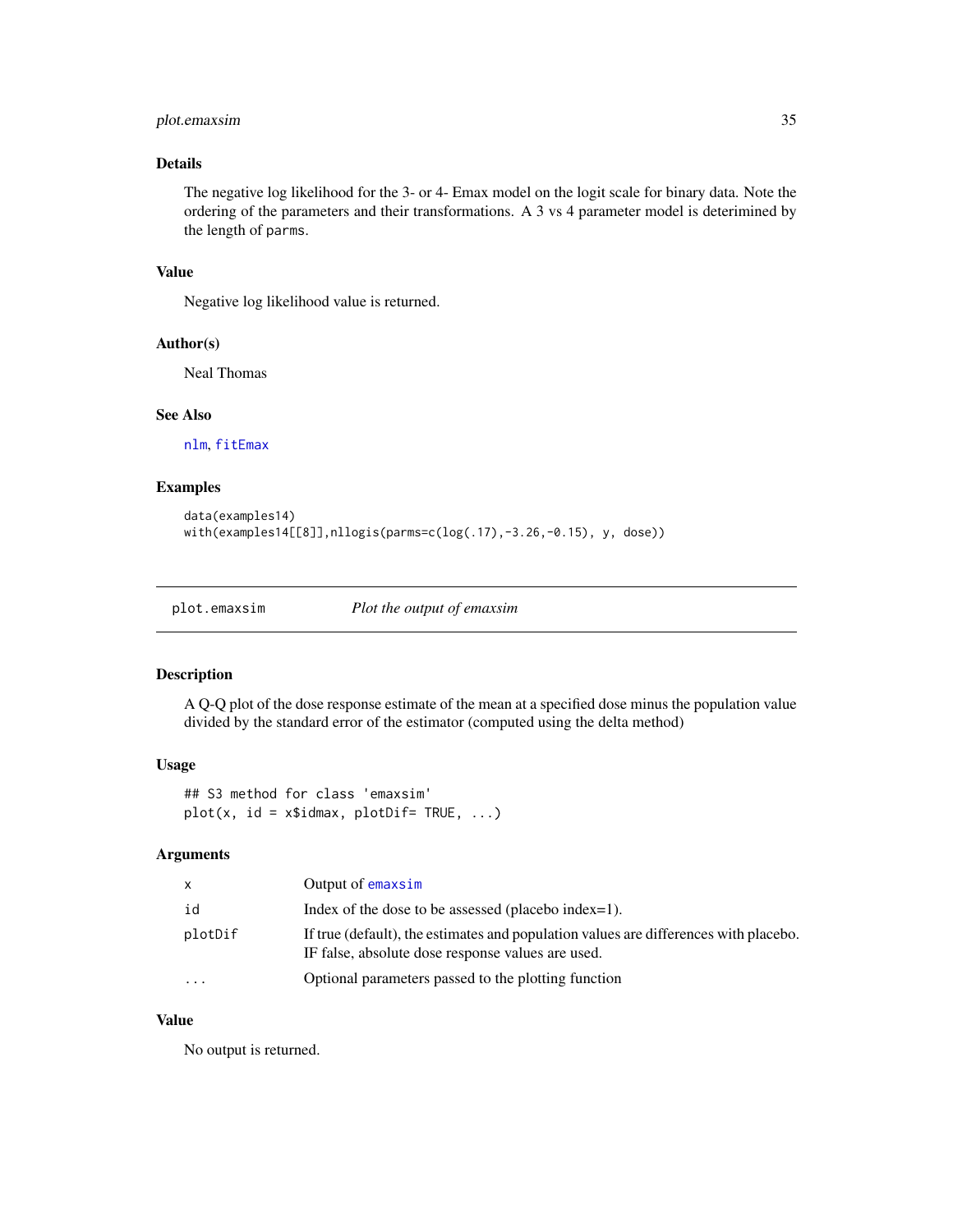## Author(s)

Neal Thomas

## See Also

[emaxsim](#page-16-1), [print.emaxsim](#page-64-1), [summary.emaxsim](#page-79-1)

## Examples

```
## Not run:
nsim<-50
idmax<-5
doselev<-c(0,5,25,50,100)
n<-c(78,81,81,81,77)
### population parameters for simulation
e0<-2.465375
ed50<-67.481113
emax<-15.127726
sdy<-7.967897
pop.parm<-c(log(ed50),emax,e0)
meanlev<-emaxfun(doselev,pop.parm)
###FixedMean is specialized constructor function for emaxsim
gen.parm<-FixedMean(n,doselev,meanlev,sdy)
D1 <- emaxsim(nsim,gen.parm)
plot(D1,id=3)
## End(Not run)
```
<span id="page-35-1"></span>plot.emaxsimB *Plot the output of emaxsimB*

## Description

A Q-Q plot of the posterior mean of the mean dose response at a specified dose minus the population value divided by the posterior SD of the mean difference.

#### Usage

```
## S3 method for class 'emaxsimB'
plot(x, id = x$idmax, plotDir = TRUE, ...)
```
<span id="page-35-0"></span>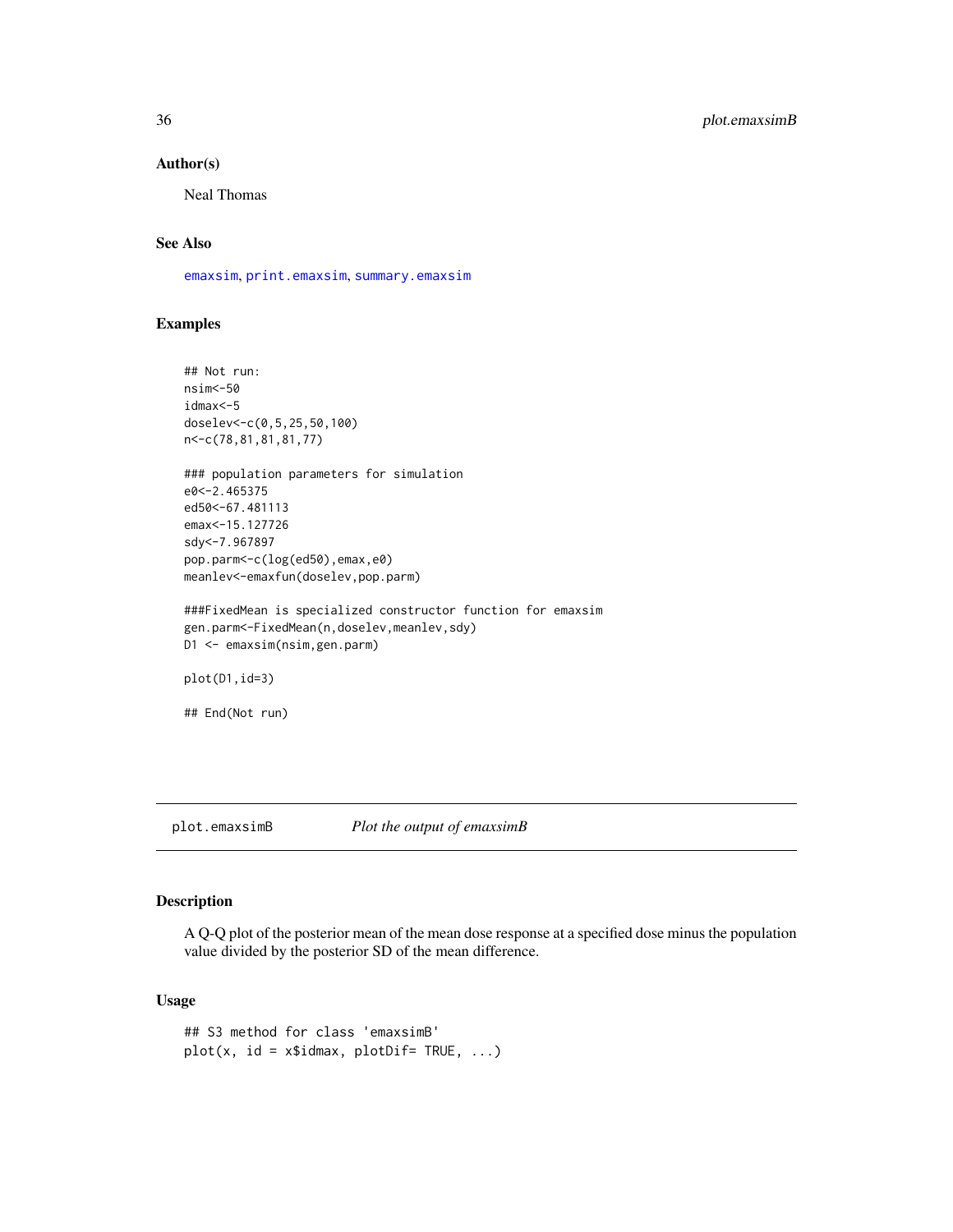### plot.emaxsimB 37

#### Arguments

| X.        | Output of emaxsimB                                                                                                                        |
|-----------|-------------------------------------------------------------------------------------------------------------------------------------------|
| id        | Index of the dose to be assessed (placebo index=1).                                                                                       |
| plotDif   | If true (default), the estimates and population values are differences with placebo.<br>IF false, absolute dose response values are used. |
| $\ddotsc$ | Optional parameters passed to the plotting function                                                                                       |

#### Value

ggplot object is returned

#### Author(s)

Neal Thomas

#### See Also

[emaxsimB](#page-20-0), [print.emaxsimB](#page-65-0), [summary.emaxsimB](#page-80-0)

#### Examples

```
## Not run:
## emaxsimB changes the random number seeds
nsim<-50
idmax<-5
doselev<-c(0,5,25,50,100)
n<-c(78,81,81,81,77)
Ndose<-length(doselev)
### population parameters for simulation
e0<-2.465375
ed50<-67.481113
emax<-4.127726
sdy<-7.967897
pop<-c(log(ed50),emax,e0)
meanlev<-emaxfun(doselev,pop)
###FixedMean is specialized constructor function for emaxsim
gen<-FixedMean(n,doselev,meanlev,sdy)
prior<-prior.control(epmu=0,epsd=30,emaxmu=0,emaxsd=30,p50=50,sigmalow=0.1,
sigmaup=30,edDF=5)
mcmc<-mcmc.control(chains=1,warmup=500,iter=5000,seed=53453,propInit=0.15,adapt_delta = 0.95)
D1 <- emaxsimB(nsim,gen, prior, modType=3,mcmc=mcmc,check=FALSE)
plot(D1,id=3)
## End(Not run)
```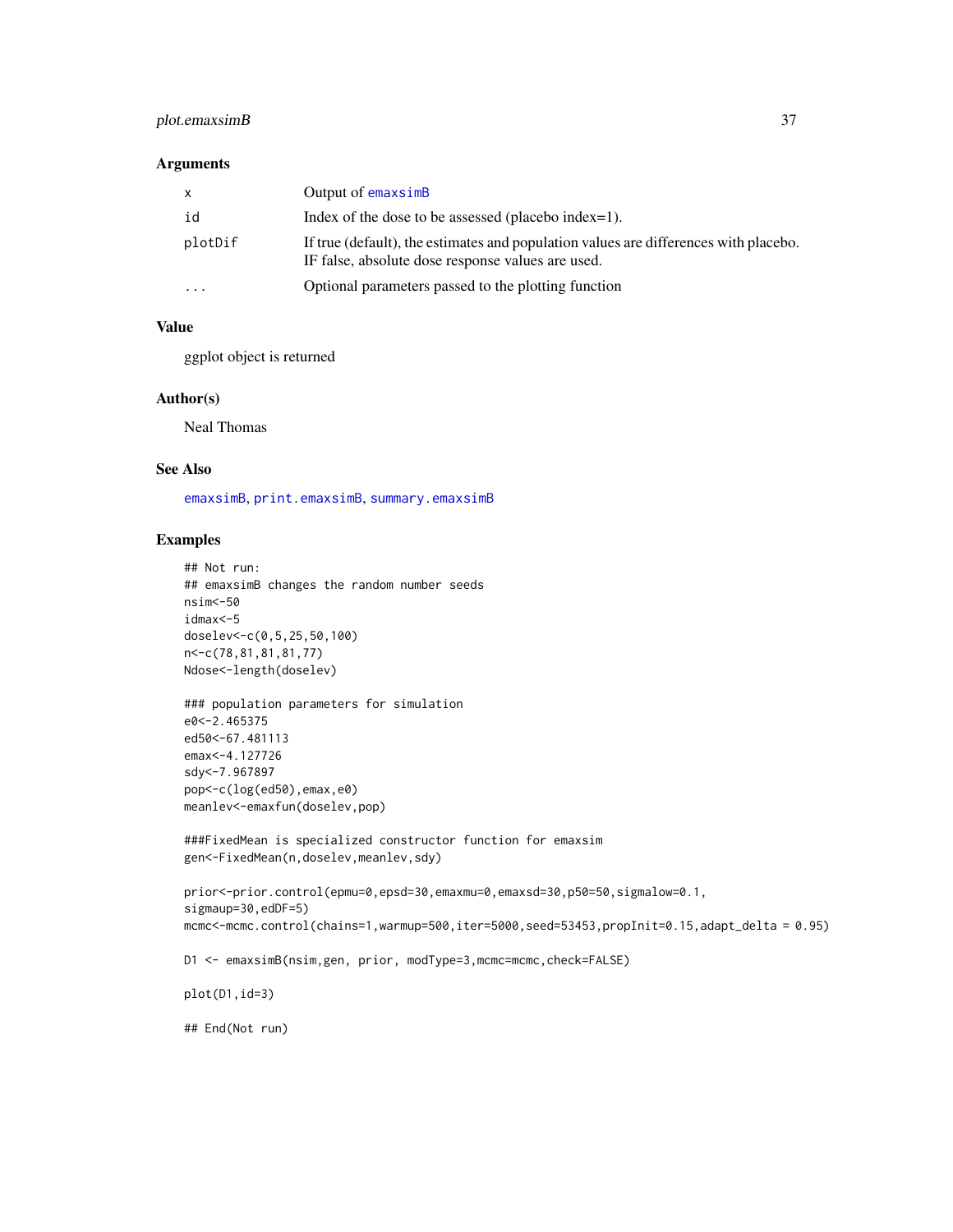#### Description

Plot of population dose response curve, sample dose group means, posterior and posterior predictive intervals, and the model-based estimated (posterior means) dose response curve.

#### Usage

```
## S3 method for class 'emaxsimBobj'
plot(
x, clev=0.9, plotDif=FALSE,
plotPop=c('m','3','4'),
log=FALSE, plotResid=FALSE,
plot=TRUE, ... )
```
#### Arguments

| X          | Extracted data object from emaxsimB                                                                                                                                                                                                                                                                       |
|------------|-----------------------------------------------------------------------------------------------------------------------------------------------------------------------------------------------------------------------------------------------------------------------------------------------------------|
| clev       | Level for posterior intervals                                                                                                                                                                                                                                                                             |
| plotDif    | When TRUE, the difference with placebo is plotted.                                                                                                                                                                                                                                                        |
| plotPop    | When plotPop='m', the mean values at each dose in the designs are joined using<br>linear interpolation. Otherwise, the the population Emax parameters must be<br>supplied with the data generator (see FixedMean or RandEmax). If the Emax<br>parameters are not available, linear interpolation is used. |
| log        | Not implemented                                                                                                                                                                                                                                                                                           |
| plotResid  | Not implemented                                                                                                                                                                                                                                                                                           |
| plot       | Return plotting output without plotting.                                                                                                                                                                                                                                                                  |
| $\ddots$ . | Other plot parameters. See plot. fitEmaxB for details                                                                                                                                                                                                                                                     |
|            |                                                                                                                                                                                                                                                                                                           |

#### Note

The estimated curve is the posterior mean evaluated along a grid of dose values.

### Examples

```
## Not run:
## emaxsimB changes the random number seed
nsim<-50
idmax<-5
doselev<-c(0,5,25,50,100)
n<-c(78,81,81,81,77)
Ndose<-length(doselev)
```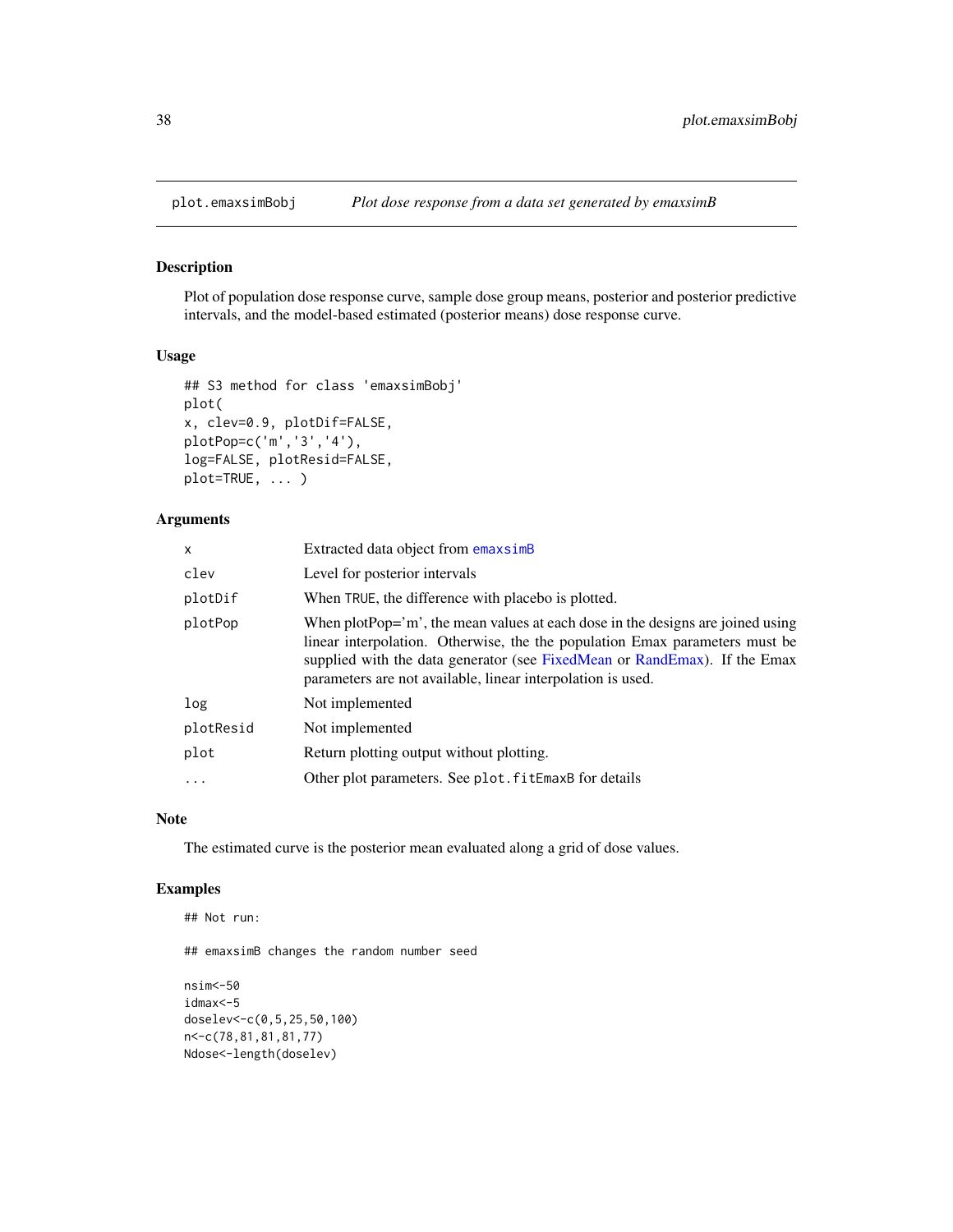### plot.emaxsimobj 39

```
### population parameters for simulation
e0<-2.465375
ed50<-67.481113
emax<-4.127726
sdy<-7.967897
pop<-c(log(ed50),emax,e0)
meanlev<-emaxfun(doselev,pop)
###FixedMean is specialized constructor function for emaxsim
gen<-FixedMean(n,doselev,meanlev,sdy)
prior<-prior.control(epmu=0,epsd=30,emaxmu=0,emaxsd=30,p50=50,sigmalow=0.1,
sigmaup=30,edDF=5)
mcmc<-mcmc.control(chains=1,warmup=500,iter=5000,seed=53453,propInit=0.15,adapt_delta = 0.95)
D1 <- emaxsimB(nsim,gen, prior, modType=3,mcmc=mcmc,check=FALSE)
plot(D1[2])
## End(Not run)
```
<span id="page-38-0"></span>plot.emaxsimobj *Plot dose response from a data set generated by emaxsim*

#### Description

Plot of population dose response curve, dose group means with CIs, predictive intervals, and the model-based estimated dose response curve.

### Usage

```
## S3 method for class 'emaxsimobj'
plot(
    x, xlim, xat=NULL, ylim, xlab, ylab,
    plotDif=FALSE,
    plotResid=FALSE,
    clev = 0.9,
    plotPop=c('m','3','4'),
    negC = FALSE,
    log=FALSE,
    predict=TRUE,
    plot=TRUE, ...)
```
### Arguments

|      | Extracted data object from emaxsim |
|------|------------------------------------|
| xlim | x-axis limits                      |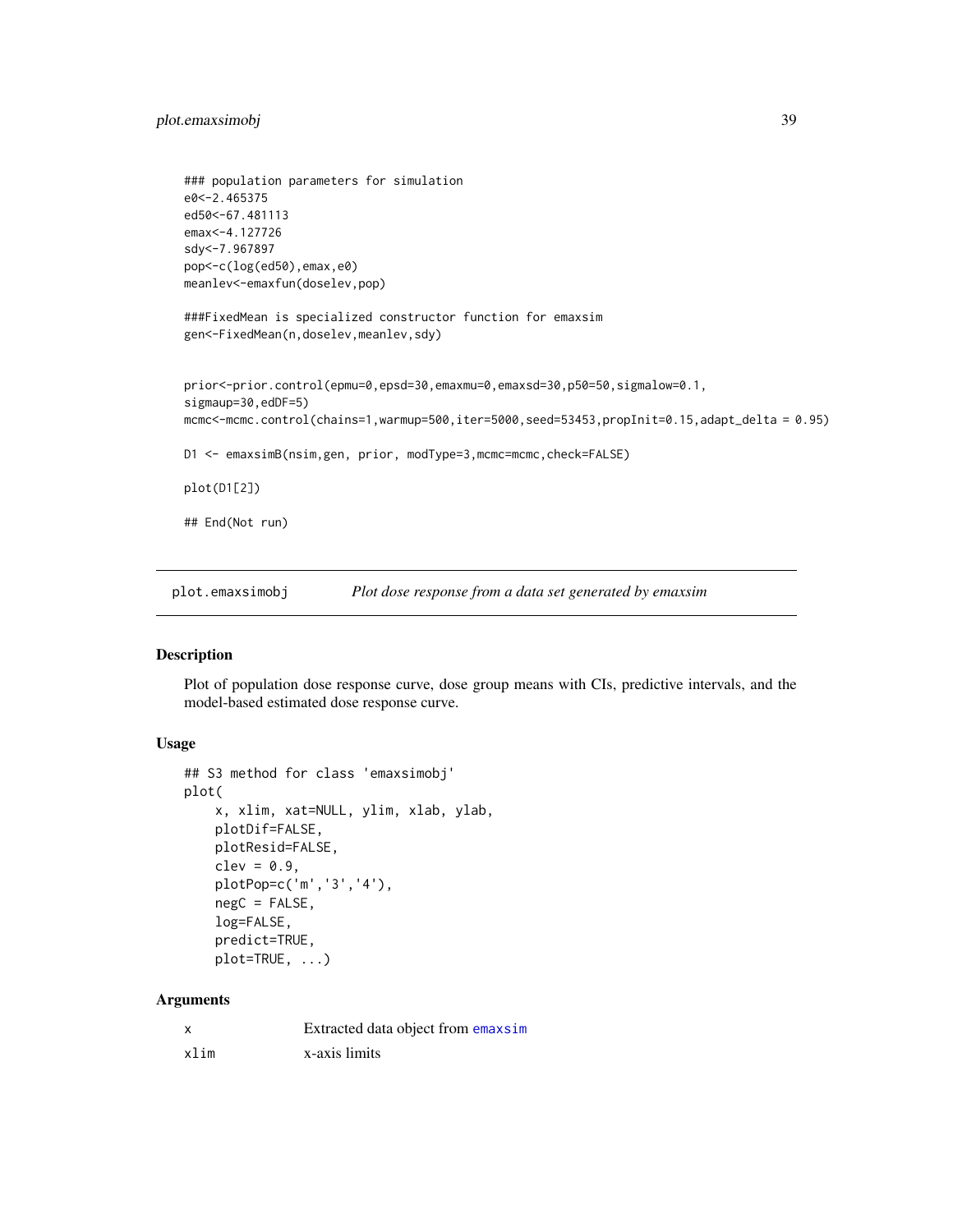| xat       | The points at which tick-marks are to be drawn. Errors occur if the points are<br>outside the range of xlim. By default (when NULL) tickmark locations are<br>computed.                                                                                                                                                                  |
|-----------|------------------------------------------------------------------------------------------------------------------------------------------------------------------------------------------------------------------------------------------------------------------------------------------------------------------------------------------|
| ylim      | y-axis limits                                                                                                                                                                                                                                                                                                                            |
| xlab      | x-axis label                                                                                                                                                                                                                                                                                                                             |
| ylab      | y-axis label                                                                                                                                                                                                                                                                                                                             |
| plotDif   | When TRUE, the difference with placebo is plotted.                                                                                                                                                                                                                                                                                       |
| plotResid | When TRUE, residuals (dose group means) are plotted.                                                                                                                                                                                                                                                                                     |
| clev      | Level for confidence intervals                                                                                                                                                                                                                                                                                                           |
| plotPop   | Plot population dose response curve when plotPop='m' using linear interpola-<br>tion between population means, when PlotPop='3' or '4', using the population<br>Emax parameters that must be supplied with the data generator (see FixedMean<br>or RandEmax). If the Emax parameters are not available, linear interpolation is<br>used. |
| negC      | If the ED50 <lower be="" causes="" ed50="" emax="" in<br="" limit,="" model="" plotted="" the="" to="" true="">addition to the alternative model selected.</lower>                                                                                                                                                                       |
| log       | If TRUE, log scale is used for dose.                                                                                                                                                                                                                                                                                                     |
| predict   | When TRUE, predictive intervals are plotted with grey errorbars in addition to the<br>confidence intervals.                                                                                                                                                                                                                              |
| plot      | Return plotting output without plotting.                                                                                                                                                                                                                                                                                                 |
| .         | Other plot parameters (not used).                                                                                                                                                                                                                                                                                                        |

### Value

ggplot object is returned

### Author(s)

Neal Thomas

### See Also

[emaxsim](#page-16-0), [print.emaxsimobj](#page-67-0), [summary.emaxsimobj](#page-83-0), [update.emaxsimobj](#page-89-0)

### Examples

## Not run: ## emaxsim changes the random number seed

nsim<-50 idmax<-5 doselev<-c(0,5,25,50,100) n<-c(78,81,81,81,77)

### population parameters for simulation e0<-2.465375 ed50<-67.481113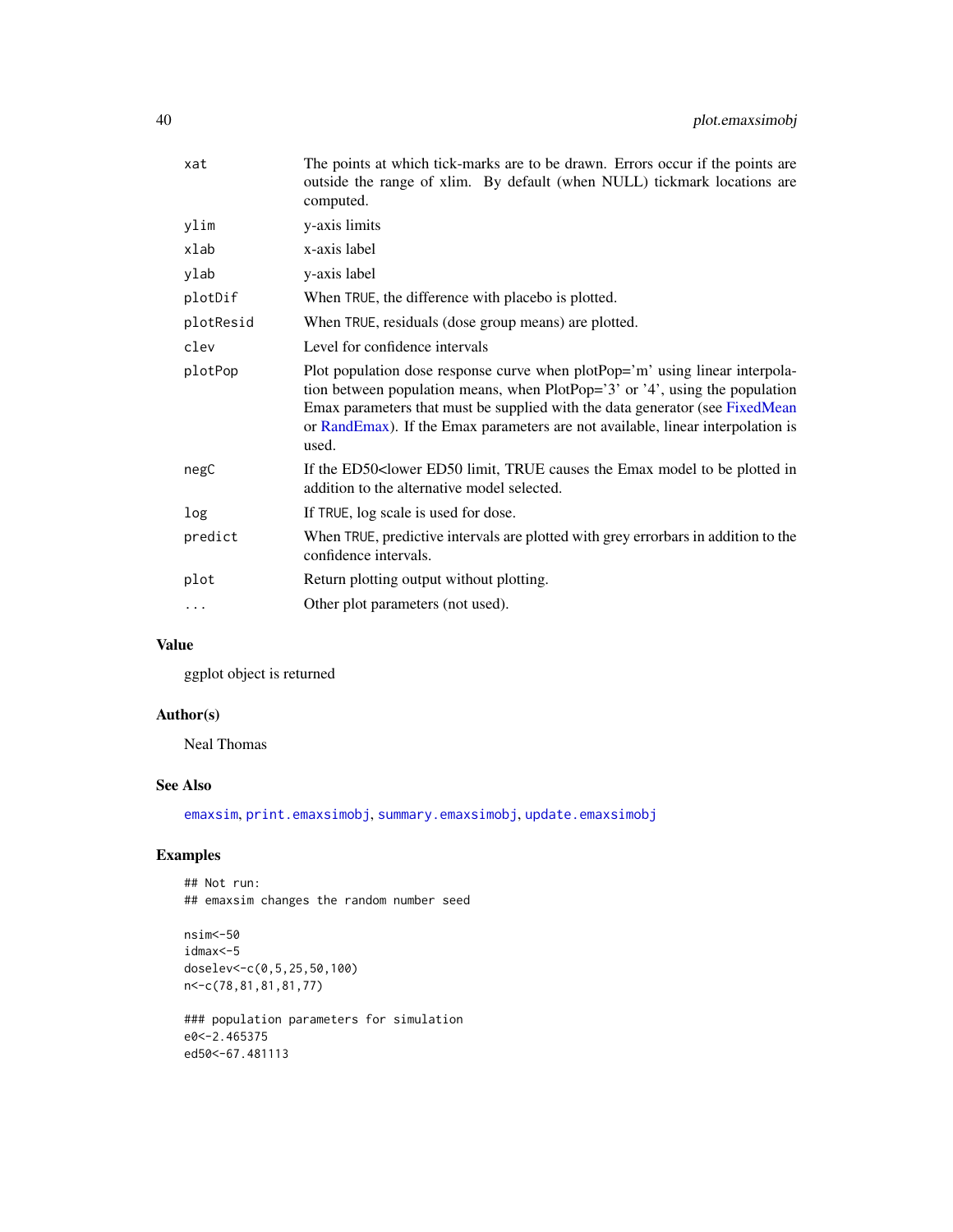### plot.fitEmax 41

```
emax<-15.127726
sdy<-7.967897
pop<-c(log(ed50),emax,e0)
meanlev<-emaxfun(doselev,pop)
###FixedMean is specialized constructor function for emaxsim
gen.parm<-FixedMean(n,doselev,meanlev,sdy)
D1 <- emaxsim(nsim,gen.parm)
e49<-D1[49]
plot(e49,clev=0.8)
## End(Not run)
```
<span id="page-40-0"></span>plot.fitEmax *Plot a Emax model and dose group means.*

## Description

Plot an Emax model stored in an object created by function fitEmax.

### Usage

```
## S3 method for class 'fitEmax'
plot(
          x,int=0,plotResid=FALSE,clev=0.9,
          predict=TRUE,plotci=TRUE,plotDif=FALSE,
          xlab='Dose',
          ylab=ifelse(plotResid,'Residuals','Response'),
          symbol=NULL,symbolLabel='Group',symbolShape=8,
          symbolColor='red',symbolSize=4,
          bwidth=NULL,
          xlim=NULL,
          xat=NULL,
          ylim=NULL,
          log=FALSE,
          ngrid=200,
          plot=TRUE, ...)
```
#### Arguments

| x         | Output of fitEmax with class "fitEmax".                                                                                                                                                                 |
|-----------|---------------------------------------------------------------------------------------------------------------------------------------------------------------------------------------------------------|
| int       | The index for the protocol (intercept) to use for the predictions and computation<br>of dose group means and standard errors. The default value is 0, which displays<br>all protocols in a grid layout. |
| plotResid | If TRUE, a residual plot of the observed dose group means is produced instead of<br>a dose response curve plot.                                                                                         |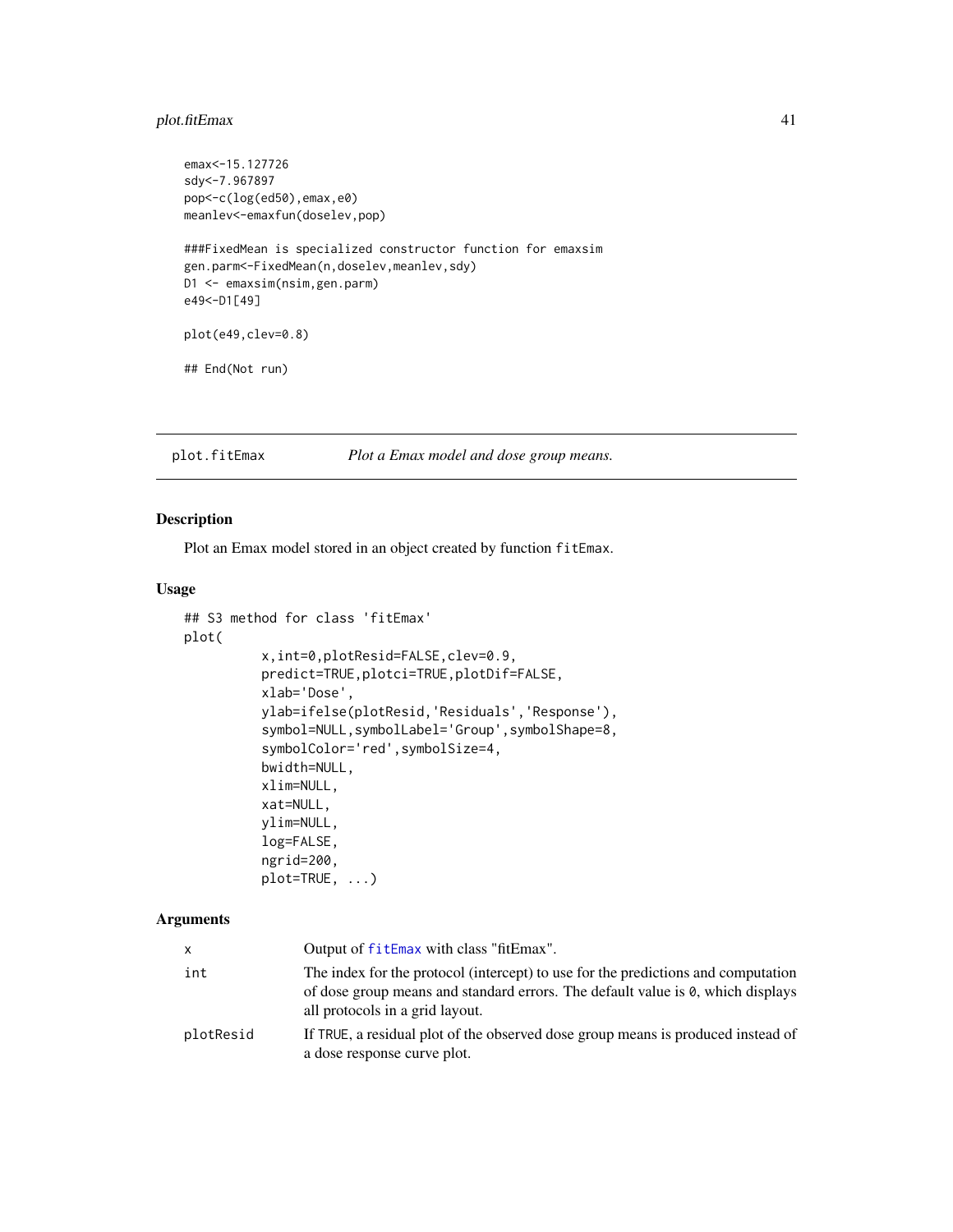| clev        | Confidence level for intervals about the estimated mean for each dose.                                                                                                                                                                                                  |
|-------------|-------------------------------------------------------------------------------------------------------------------------------------------------------------------------------------------------------------------------------------------------------------------------|
| predict     | When predict=TRUE, predictive intervals for sample dose group means are plot-<br>ted. They are gray-shaded bars. If there is >1 symbol group mean for a proto-<br>col/dose combination, then the smaller sample size is used when computing the<br>prediction interval. |
| plotci      | When plotCI=TRUE, confidence intervals for the population dose group means<br>are plotted. They are black bars.                                                                                                                                                         |
| plotDif     | Plot difference between doses and placebo. It is assumed the lowest dose in each<br>protocol is placebo.                                                                                                                                                                |
| xlab        | Label for the x-axis                                                                                                                                                                                                                                                    |
| ylab        | Label for the y-axis                                                                                                                                                                                                                                                    |
| symbol      | An optional grouping variable. The values of symbol must correspond to the<br>original data used in fitEmax.                                                                                                                                                            |
| symbolLabel | Label given to symbol in plot legend.                                                                                                                                                                                                                                   |
| symbolShape | A character vector with named elements giving the shapes assigned to different<br>levels of variable symbol. If a single shape is specified, it is replicated for all<br>dose group means. See package ggplot2 for symbol mappings.                                     |
| symbolColor | A character vector with named elements giving the colors assigned to different<br>levels of variable symbol. If a single color is specified, it is replicated for all<br>dose group means. See package ggplot2 for color mappings.                                      |
| symbolSize  | The size of the symbol for the dose group sample means. Set symbol Size=0 to<br>supress plotting the means.                                                                                                                                                             |
| bwidth      | Width of the cap on the predictive interval bars.                                                                                                                                                                                                                       |
| xlim        | Plot limits for the x-axis                                                                                                                                                                                                                                              |
| xat         | The points at which tick-marks are to be drawn. Errors occur if the points are<br>outside the range of xlim. By default (when NULL) tickmark locations are<br>computed.                                                                                                 |
| ylim        | Plot limits for the y-axis                                                                                                                                                                                                                                              |
| log         | If TRUE, log scale is used for dose.                                                                                                                                                                                                                                    |
| ngrid       | The number doses evaluated when plotting the curve.                                                                                                                                                                                                                     |
| plot        | Return plotting output without plotting.                                                                                                                                                                                                                                |
| .           | No additional plotting options are currently used.                                                                                                                                                                                                                      |

## Details

Model estimates, standard errors, and confidence bounds are computed using function [SeEmax](#page-73-0).

The function generates random numbers when predict=TRUE, so the random number generator/seed must be set before the function is called for exact reproducibility.

## Value

A list with ggplot object, and a matrix with the confidence and prediction interval limits.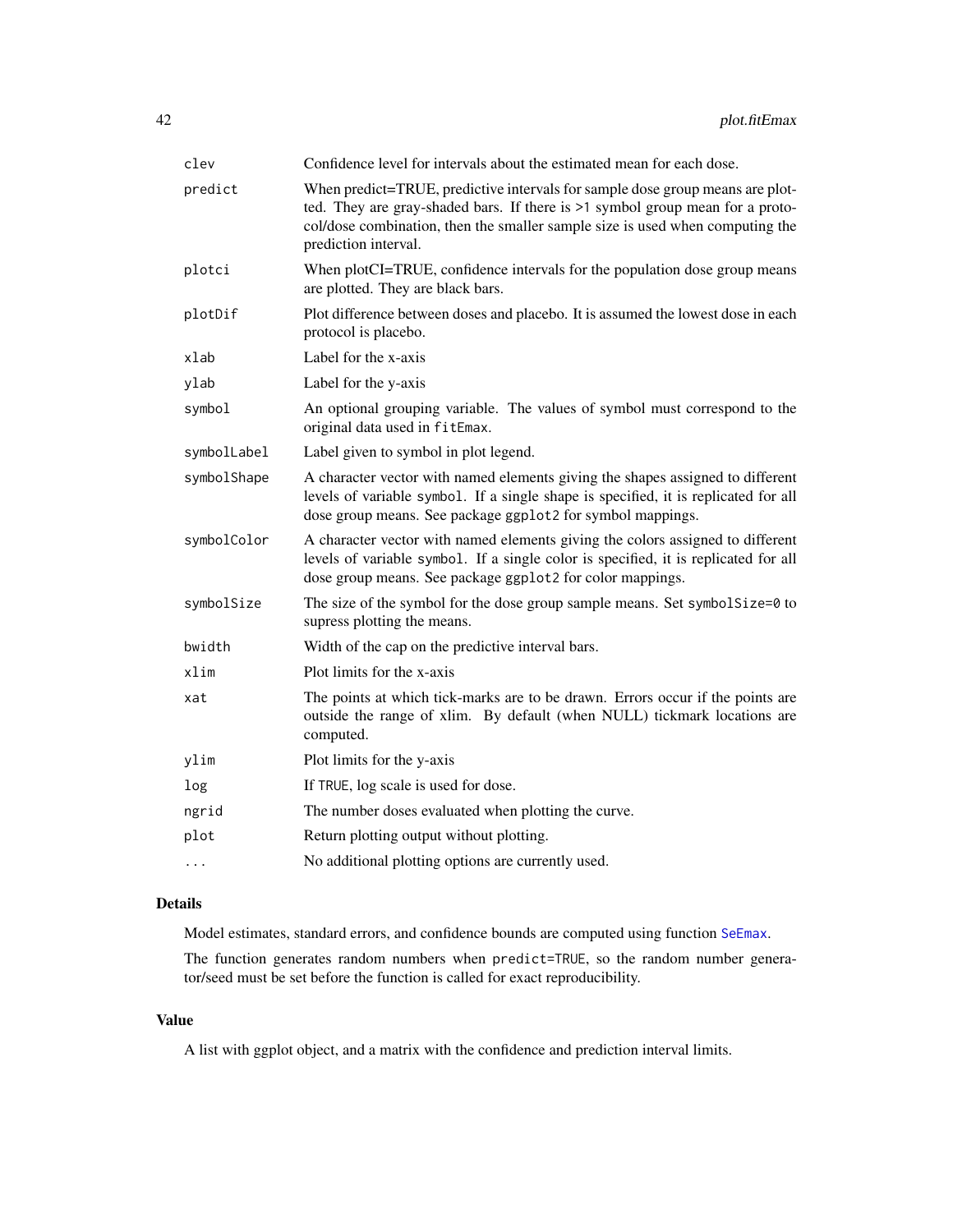### plot.fitEmaxB 43

#### Author(s)

Neal Thomas

### See Also

[nls](#page-0-0)

## Examples

### example changes the random number seed

```
doselev<-c(0,5,25,50,100,350)
n<-c(78,81,81,81,77,80)
### population parameters for simulation
e0<-2.465375
ed50<-67.481113
emax<-15.127726
sdy<-8.0
pop.parm<-c(log(ed50),emax,e0)
dose<-rep(doselev,n)
meanlev<-emaxfun(dose,pop.parm)
y<-rnorm(sum(n),meanlev,sdy)
testout<-fitEmax(y,dose,modType=4)
plot(testout)
```
plot.fitEmaxB *Plot a Emax model and dose group means.*

#### Description

Plot an Emax model stored in an object created by function fitEmaxB.

### Usage

```
## S3 method for class 'fitEmaxB'
plot(
     x,int=0,plotResid=FALSE,clev=0.9,
     predict=TRUE,plotci=TRUE,plotDif=FALSE,
     xlab='Dose',
     ylab=ifelse(plotResid,'Residuals','Response'),
     symbol=NULL,symbolLabel='Group',symbolShape=8,
     symbolColor='red',symbolSize=4,
     bwidth=NULL,
     xlim=NULL,
```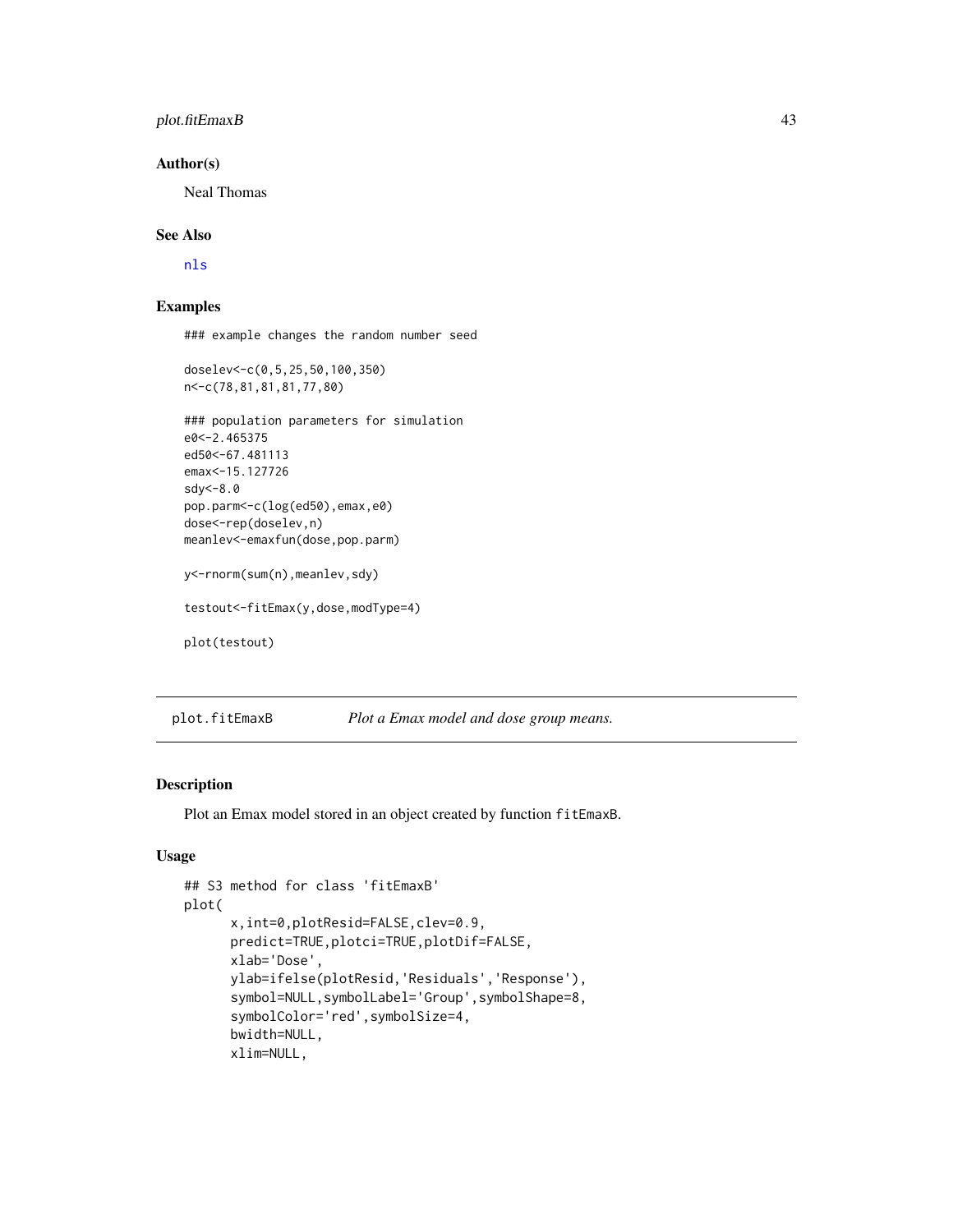```
xat=NULL,
ylim=NULL,
log=FALSE,
ngrid=200,
plot=TRUE, ...)
```
# Arguments

| Χ           | Output of fitEmaxB with class "fitEmaxB".                                                                                                                                                                                                                                                    |
|-------------|----------------------------------------------------------------------------------------------------------------------------------------------------------------------------------------------------------------------------------------------------------------------------------------------|
| int         | The index for the protocol (intercept) to use for the predictions and computation<br>of dose group means/proportions. The default value is 0, which displays all<br>protocols in a grid layout.                                                                                              |
| plotResid   | If TRUE, a residual plot of the observed dose group means/proportions less the<br>model-based posterior mean estimates is produced instead of a dose response<br>curve plot.                                                                                                                 |
| clev        | Level for posterior probability intervals about the mean/proportion for each<br>dose.                                                                                                                                                                                                        |
| predict     | When predict=TRUE, predictive intervals for sample dose group means/proportions<br>are plotted. They are gray-shaded bars. If there is >1 symbol group mean/proportion<br>for a protocol/dose combination, then the smaller sample size is used when com-<br>puting the prediction interval. |
| plotci      | When plotCI=TRUE, posterior intervals for the population dose group means/proportions<br>are plotted. They are black bars.                                                                                                                                                                   |
| plotDif     | Plot difference between doses and placebo. It is assumed the lowest dose in each<br>protocol is placebo.                                                                                                                                                                                     |
| xlab        | Label for the x-axis                                                                                                                                                                                                                                                                         |
| ylab        | Label for the y-axis                                                                                                                                                                                                                                                                         |
| symbol      | An optional grouping variable. The values of symbol must correspond to the<br>original data used in fitEmax.                                                                                                                                                                                 |
| symbolLabel | Label given to symbol in plot legend.                                                                                                                                                                                                                                                        |
| symbolShape | A character vector with named elements giving the shapes assigned to different<br>levels of variable symbol. If a single shape is specified, it is replicated for all<br>dose group means/proportions. See package ggplot2 for symbol mappings.                                              |
| symbolColor | A character vector with named elements giving the colors assigned to different<br>levels of variable symbol. If a single color is specified, it is replicated for all<br>dose group means/proportions. See package ggplot2 for color mappings.                                               |
| symbolSize  | The size of the symbol for the dose group sample means. Set symbol Size=0 to<br>supress plotting the means.                                                                                                                                                                                  |
| bwidth      | Width of the cap on the predictive interval bars.                                                                                                                                                                                                                                            |
| xlim        | Plot limits for the x-axis                                                                                                                                                                                                                                                                   |
| xat         | The points at which tick-marks are to be drawn. Errors occur if the points are<br>outside the range of xlim. By default (when NULL) tickmark locations are<br>computed.                                                                                                                      |
| ylim        | Plot limits for the y-axis                                                                                                                                                                                                                                                                   |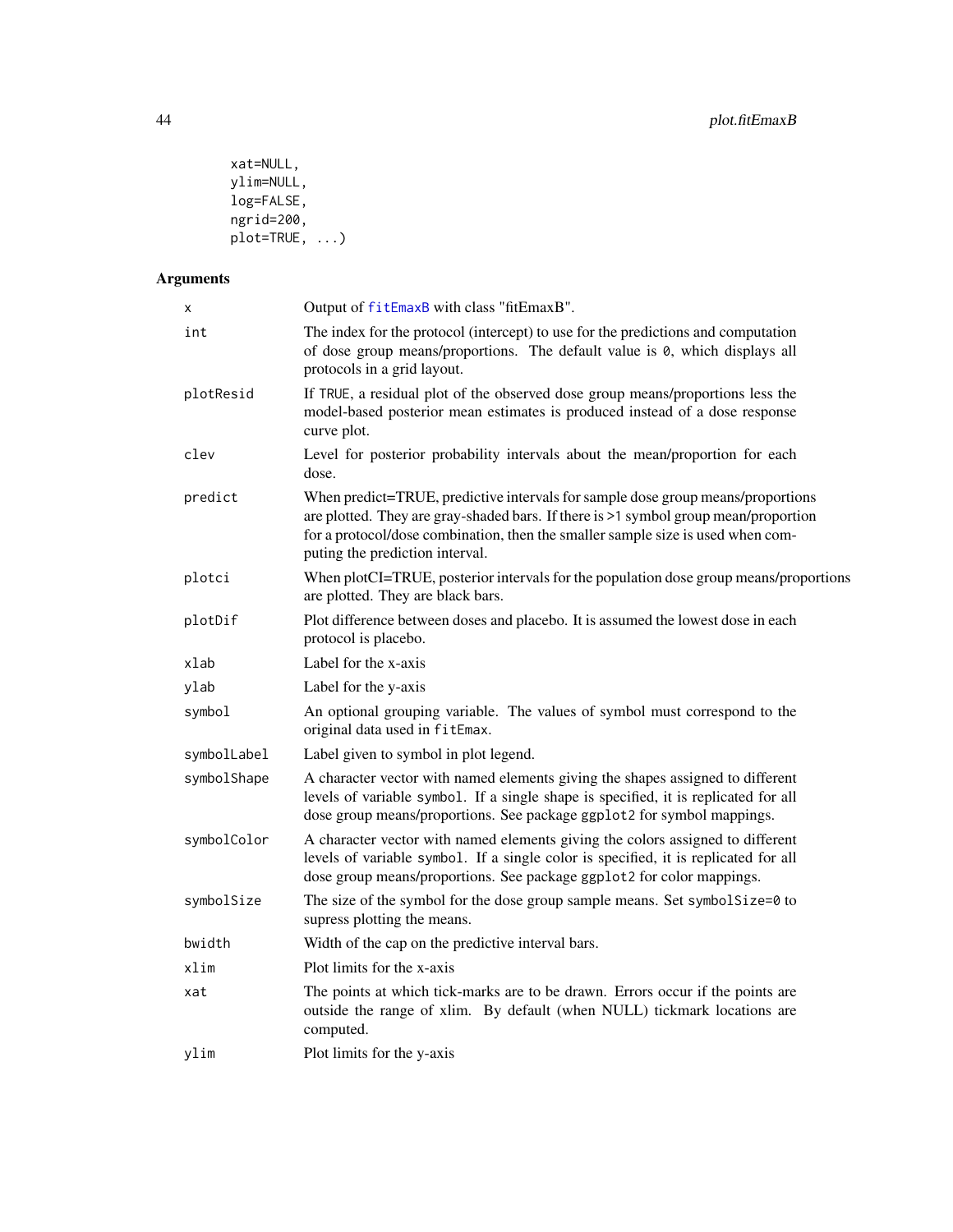| log                     | If TRUE, log scale is used for dose.                |
|-------------------------|-----------------------------------------------------|
| ngrid                   | The number doses evaluated when plotting the curve. |
| plot                    | Return plotting output without plotting.            |
| $\cdot$ $\cdot$ $\cdot$ | No additional plotting options are currently used.  |

### Details

Model-based posterior means, posterior standard deviations, and posterior interval bounds are computed using the MCMC parameters evaluated in the Emax function.

The function generates random numbers when predict=TRUE, so the random number generator/seed must be set before the function is called for exact reproducibility.

If baseline covaraties were included in the fit, then the mean of the predictions for the protocol given by int is plotted. This can be computationally intensive when the dosing grid is dense, the MCMC sample size is large, and the input sample size is large. Consider reducing ngrid in this situation. Note that the protocol must be specified, or the prediction defaults to patients from the first protocol.

### Value

A list with ggplot object, and posterior and prediction interval limits.

### Author(s)

Neal Thomas

### See Also

#### [fitEmaxB](#page-28-0)

### Examples

```
## Not run:
data("examples14")
exdat<-examples14[[1]]
```

```
prior<-prior.control(epmu=0,epsd=4,emaxmu=0,emaxsd=4,p50=0.1,
sigmalow=0.01, sigmaup=3)
mcmc<-mcmc.control(chains=3)
```

```
fitout<-fitEmaxB(exdat$y,exdat$dose,prior,modType=4,prot=exdat$prot,
count=exdat$nsize,msSat=(exdat$sd)^2,mcmc=mcmc)
```
plot(fitout)

## End(Not run)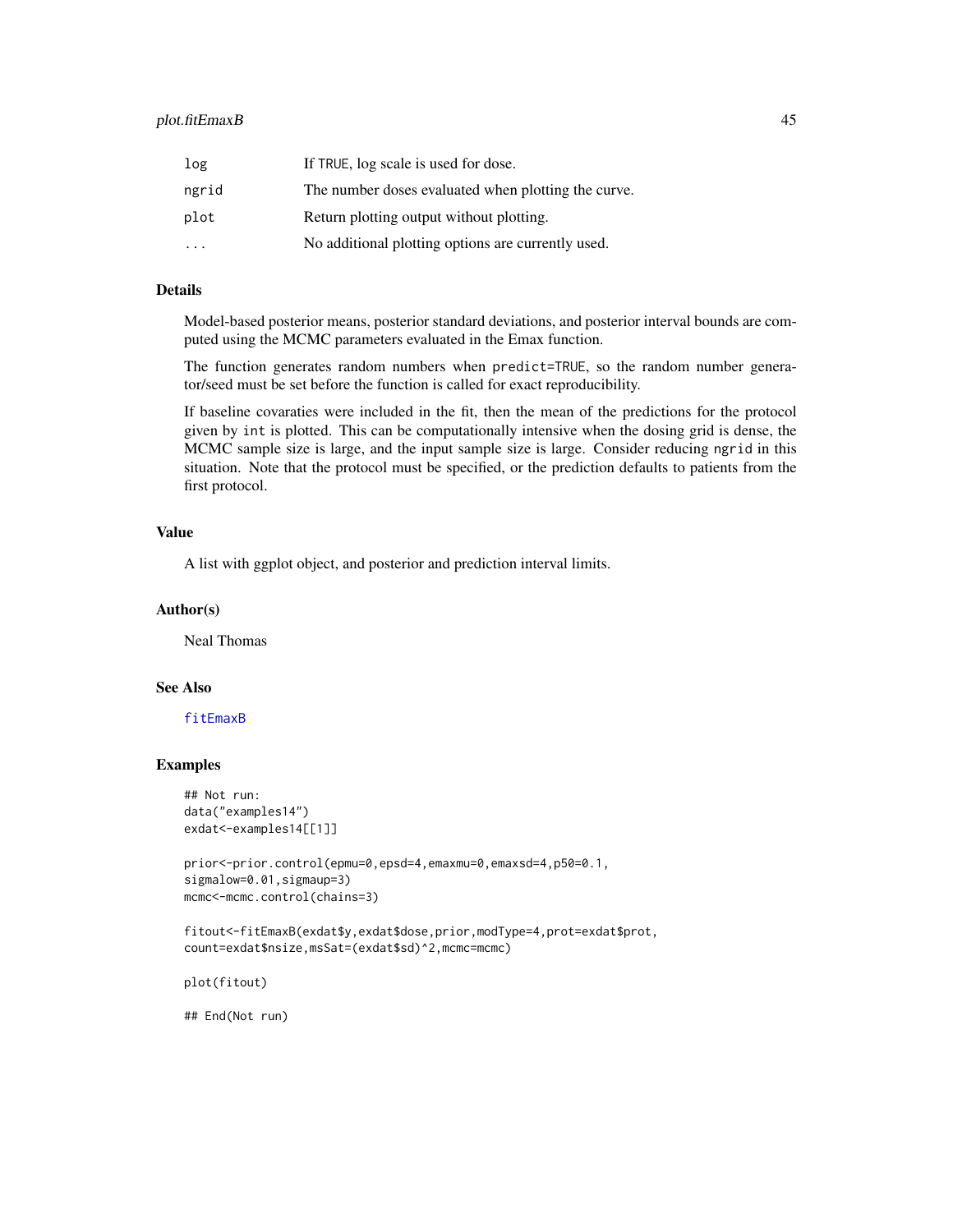### Description

Plot a dose response curve fit by Bayes MCMC methods (with optional posterior interval bars). Also plot dose group means (with optional CI bars)

## Usage

```
## S3 method for class 'plotB'
plot( x,
plotDif= FALSE, plotMed= FALSE,
plotResid=FALSE, predict= TRUE,
log=FALSE,
xlim,
xat=NULL,
ylim,
xlab,
ylab,labac='Act Comp',shapeac=8,colac='red',
symbolLabel='Group',symbolShape=8,
symbolColor='red',symbolSize=4, ...)
```
### Arguments

| X         | plot <sub>B</sub> object output from function plot <sub>B</sub> .                                                                                                       |
|-----------|-------------------------------------------------------------------------------------------------------------------------------------------------------------------------|
| plotDif   | If TRUE, plot difference between doses and placebo.                                                                                                                     |
| plotMed   | If TRUE, model-based curves are medians rather than means.                                                                                                              |
| plotResid | If TRUE, a plot of the residuals formed from the dose group means minus the<br>posterior dose group means.                                                              |
| predict   | When predict=TRUE, predictive intervals for sample dose group proportions are<br>plotted. They are gray-shaded bars.                                                    |
| log       | If TRUE, log scale is used for dose.                                                                                                                                    |
| xlim      | x-axis limits                                                                                                                                                           |
| xat       | The points at which tick-marks are to be drawn. Errors occur if the points are<br>outside the range of xlim. By default (when NULL) tickmark locations are<br>computed. |
| ylim      | y-axis limits                                                                                                                                                           |
| xlab      | x-axis label                                                                                                                                                            |
| ylab      | y-axis label                                                                                                                                                            |
| labac     | x-axis label for the active control group.                                                                                                                              |
| shapeac   | Shape of the symbol for the active control group.                                                                                                                       |
| colac     | Color of the symbol for the active control group.                                                                                                                       |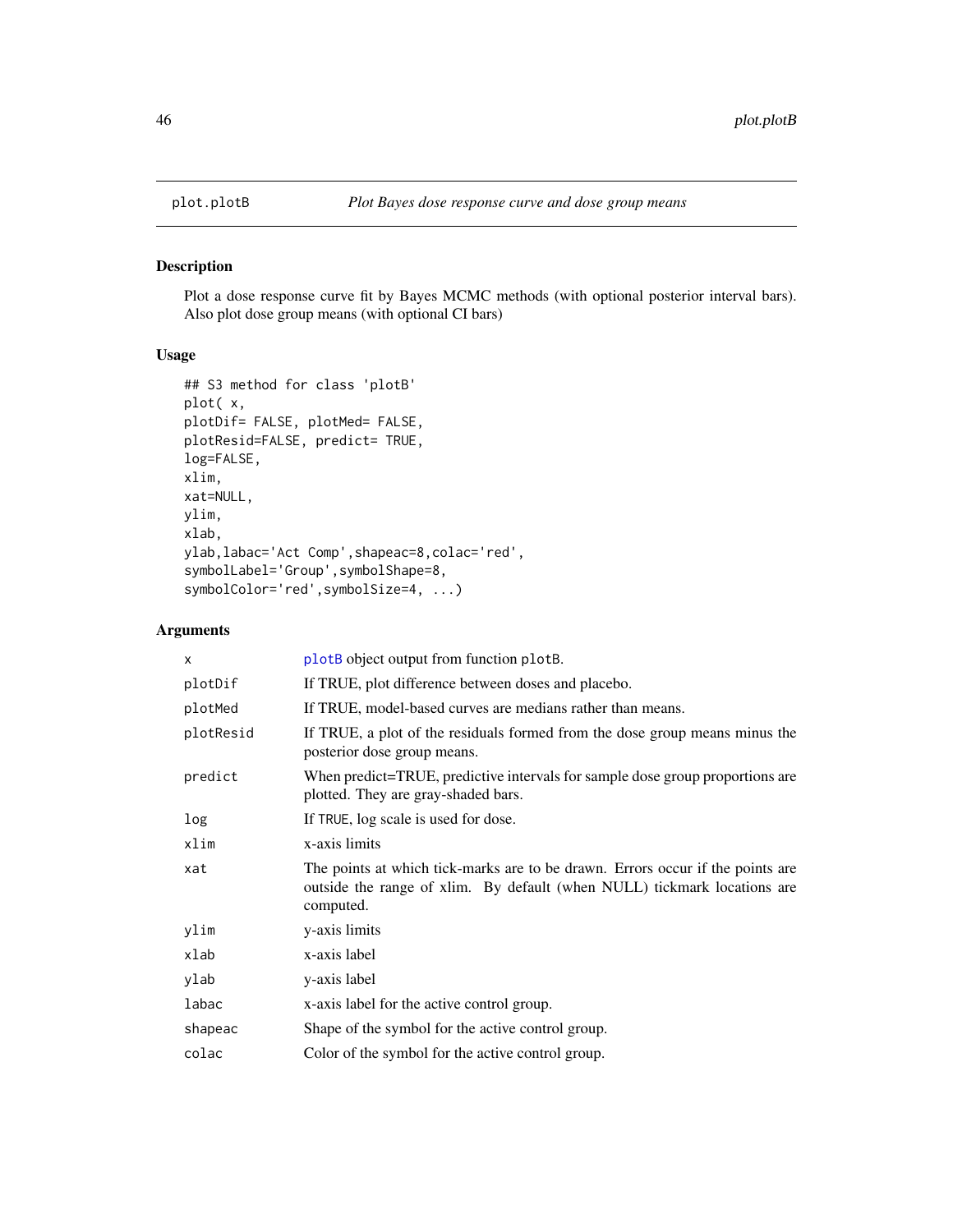#### plot.plotB 47

| symbolLabel | Label given to symbol in plot legend.                                                                                                                                                                                 |
|-------------|-----------------------------------------------------------------------------------------------------------------------------------------------------------------------------------------------------------------------|
| symbolShape | A character vector with names giving the shapes assigned to different levels of<br>variable symbol. If a single shape is specified, it is replicated for all dose groups.<br>See package ggplot2 for symbol mappings. |
| symbolColor | A character vector with names giving the colors assigned to different levels of<br>variable symbol. If a single color is specified, it is replicated for all dose groups.<br>See package ggplot2 for color mappings.  |
| symbolSize  | The size of the symbol for the dose group sample means. Set symbolsize=0 to<br>supress plotting.                                                                                                                      |
| $\ddots$    | Additional parameters (not used)                                                                                                                                                                                      |

#### Details

Produce additional plots from output of [plotB](#page-47-0) without any re-computing. A plot is produced by default on return from the function. When active control is specified, the plot is 'printed' within the function. If there is a symbol group variable, it must be specified when plotB is executed. The symbol label, shape, color, and size must be re-specified in subsequent plot requests.

## Value

ggplot object of the dose response curve, which will be plotted by default unless the output of the plot is assigned. When an active control group is present, the value returned is an invisible list with the ggplot for the dosing data, and a second ggplot for the ac data.

#### Note

PlotB can also be used with draws from a prior distribution to evaluate the prior dose response curve.

### Author(s)

Neal Thomas

#### See Also

[plotB](#page-47-0), [plotD](#page-52-0), [plot.fitEmax](#page-40-0)

#### Examples

```
## Not run:
data("examples14")
exdat<-examples14[[6]]
```

```
prior<-prior.control(epmu=0,epsd=10,emaxmu=0,emaxsd=10,p50=0.25,
sigmalow=0.01, sigmaup=3)
mcmc<-mcmc.control(chains=3)
```
fitout<-fitEmaxB(exdat\$y,exdat\$dose,prior,modType=4,prot=exdat\$prot, count=exdat\$nsize,msSat=(exdat\$sd)^2,mcmc=mcmc)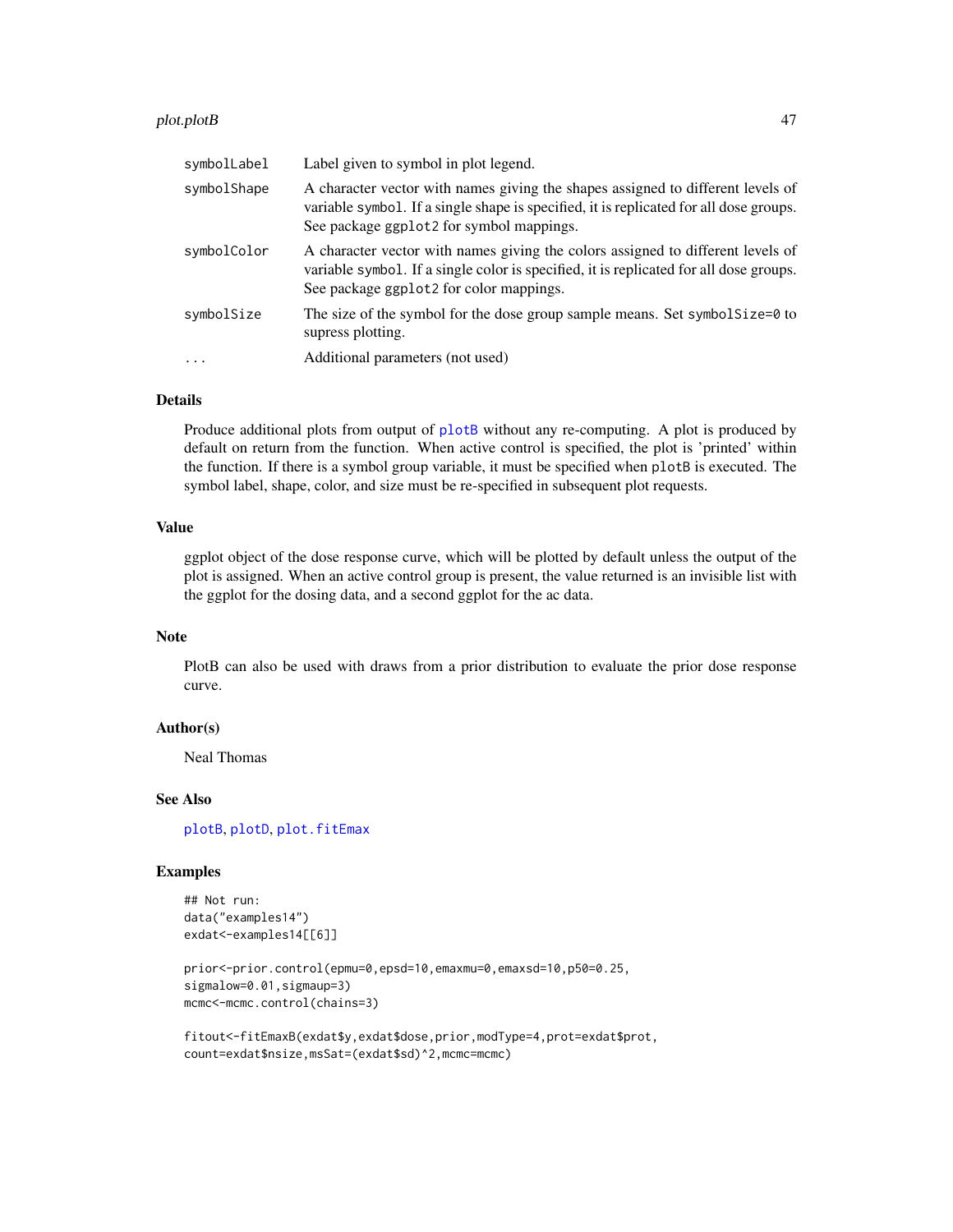```
parms<-coef(fitout)[1:4] ### use first intercept
outB<-plotB(exdat$y,exdat$dose,parms, sigma2=(sigma(fitout))^2,
ylab="Change in EDD")
plot(outB,plotDif=TRUE)
## End(Not run)
```
<span id="page-47-0"></span>

plotB *Plot Bayes dose response curve and dose group means*

#### Description

Plot a dose response curve fit by Bayes MCMC methods (with optional posterior interval bars). Also plot dose group means (with optional CI bars)

#### Usage

```
plotB(y,
dose,
parm,
sigma2,
count=rep(1,length(y)),
dgrid=sort(unique(c(seq(0,max(dose),length=50), dose))),
predict= TRUE,plotDif=FALSE,plotMed=FALSE,
plotResid=FALSE,clev=0.8,
binary=c('no','logit','probit','BinRes'),BinResLev,
BinResDir=c('>','<'),
activeControl=FALSE,ac,yac,dac,
countac=rep(1,length(yac)),
labac='Act Comp',shapeac=8,colac='red',
symbol,symbolLabel='Group',symbolShape=8,
symbolColor='red',symbolSize=4,
xlim,ylim,xlab="Dose",
ylab=ifelse(plotDif,"Diff with Comparator","Mean"),
modelFun=emaxfun,makePlot=TRUE,
...)
```
#### Arguments

y Outcomes, which may be sample means (see counts). LSmeans from a saturated anacova model can be supplied, in which case it is assumed that the Bayesian dose response model also included the additive baseline covariates.

dose Doses corresponding to outcomes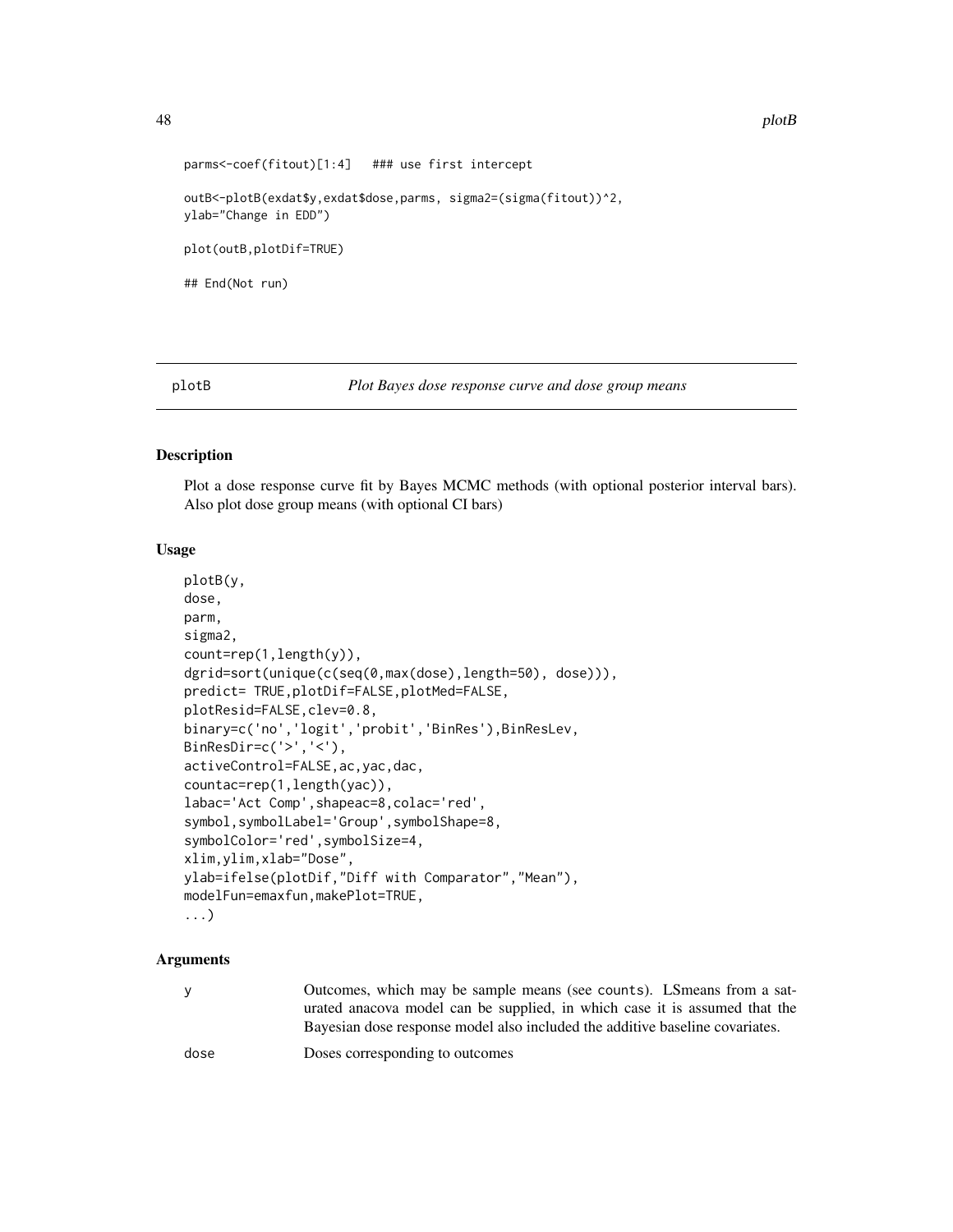#### plotB and the set of the set of the set of the set of the set of the set of the set of the set of the set of the set of the set of the set of the set of the set of the set of the set of the set of the set of the set of the

| parm          | Matrix of simultated parameter values (each row is a simulated parameter vec-<br>tor). The parm values must be constructed for use in the model function modFun.<br>The default is a 4-parameter Emax model with parameters (log(ED50),lambda,Emax,E0).<br>For a 3-parameter model, set lambda=1 for each simulated parameter vector.                                                                        |
|---------------|--------------------------------------------------------------------------------------------------------------------------------------------------------------------------------------------------------------------------------------------------------------------------------------------------------------------------------------------------------------------------------------------------------------|
| sigma2        | Simulated draws from the residual variance (assumed additive, homogeneous).<br>The length of sigma2 must be the same as the number of rows of parm. Set<br>sigma2 to all ones for binary data.                                                                                                                                                                                                               |
| count         | Sample sizes for means-only summarized data.                                                                                                                                                                                                                                                                                                                                                                 |
| dgrid         | The Bayes posterior summaries are evaluated and plotted on the dgrid dosing<br>values                                                                                                                                                                                                                                                                                                                        |
| predict       | If TRUE (default), the plotted intervals are predictive intervals for the dose group<br>sample means.                                                                                                                                                                                                                                                                                                        |
| plotDif       | Plot difference between doses and placebo, and it is assumed the lowest dose is<br>placebo. If activeControl, the difference is with the active control mean, and<br>the active controls are not plotted.                                                                                                                                                                                                    |
| plotMed       | If TRUE, model-based curves are medians rather than means.                                                                                                                                                                                                                                                                                                                                                   |
| plotResid     | If TRUE, a plot of the residuals formed from the dose group means minus the<br>posterior dose group means.                                                                                                                                                                                                                                                                                                   |
| clev          | Level for confidence and Bayes intervals                                                                                                                                                                                                                                                                                                                                                                     |
| binary        | If binary is 'logit' or 'probit', y is assumed to be binary and the appropriate<br>backtransformation is applied to the Emax model output. If binary is 'Bin-<br>Res', the continuous variable y is converted to a binary responder variable using<br>BinResLev and BinResDir. The continuous Emax model output is converted to<br>binary estimation and prediction assuming normally distributed residuals. |
| BinResLev     | A cut level for a responder variable formed from a continuous endpoint. Rates<br>are computed from the (continuous outcome) model parameters assuming nor-<br>mally distributed residuals. The input y variable is converted to a responder<br>variable.                                                                                                                                                     |
| BinResDir     | If BinResDir='>', the responder variable is 1 when y is greater than the cut level,<br>otherwise, it is 1 when y is less than the cut level.                                                                                                                                                                                                                                                                 |
| activeControl | When TRUE, active comparator data must be supplied. Each dose group (in-<br>cluding PBO) are compared to the active comparator rather than PBO.                                                                                                                                                                                                                                                              |
| ac            | Simulations from the posterior distribution of the mean response on active com-<br>parator. The number of simulations must match those for the dose response<br>model. For binary data, the simulated values must be transformed to the propor-<br>tion scale. This differs from the simulated model parameters.                                                                                             |
| yac           | Outcomes for the active comparator group. The coding conventions for y are<br>used.                                                                                                                                                                                                                                                                                                                          |
| dac           | Dose of the active control.                                                                                                                                                                                                                                                                                                                                                                                  |
| countac       | Sample sizes for summarized data corresponding to count.                                                                                                                                                                                                                                                                                                                                                     |
| labac         | x-axis label for the active control group.                                                                                                                                                                                                                                                                                                                                                                   |
| shapeac       | Shape of the symbol for the active control group.                                                                                                                                                                                                                                                                                                                                                            |
| colac         | Color of the symbol for the active control group.                                                                                                                                                                                                                                                                                                                                                            |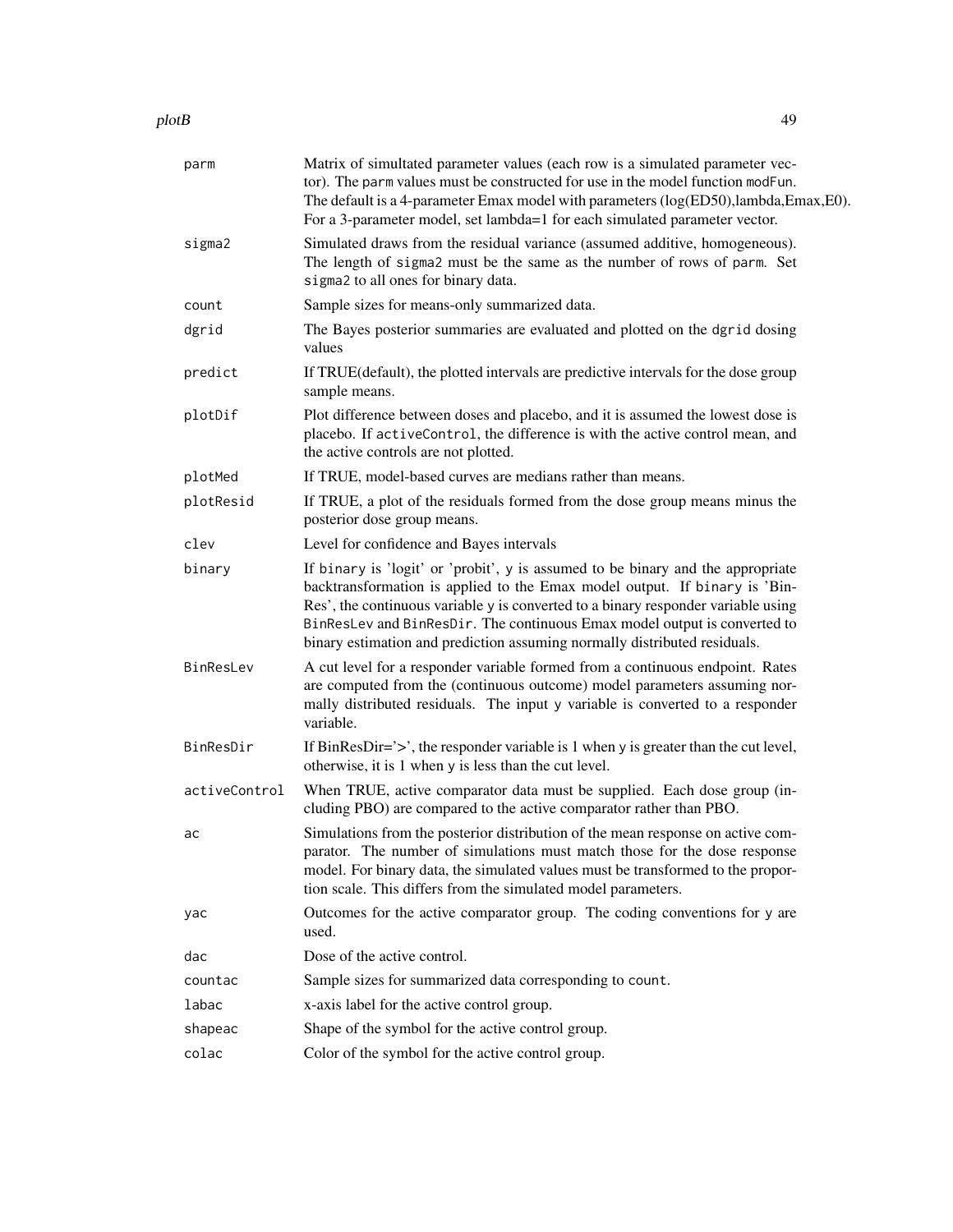| symbol      | An optional grouping variable for the dose group sample means.                                                                                                                                                                                                                  |
|-------------|---------------------------------------------------------------------------------------------------------------------------------------------------------------------------------------------------------------------------------------------------------------------------------|
| symbolLabel | Label given to symbol in plot legend.                                                                                                                                                                                                                                           |
| symbolShape | A character vector with names giving the shapes assigned to different levels of<br>variable symbol. If a single shape is specified, it is replicated for all dose groups.<br>See package ggplot2 for symbol mappings.                                                           |
| symbolColor | A character vector with names giving the colors assigned to different levels of<br>variable symbol. If a single color is specified, it is replicated for all dose groups.<br>See package ggplot2 for color mappings.                                                            |
| symbolSize  | The size of the symbol for the dose group sample means. Set symbolSize=0 to<br>supress plotting.                                                                                                                                                                                |
| xlim        | Plot limits for the x-axis                                                                                                                                                                                                                                                      |
| ylim        | Plot limits for the y-axis                                                                                                                                                                                                                                                      |
| xlab        | x-axis label                                                                                                                                                                                                                                                                    |
| ylab        | y-axis label                                                                                                                                                                                                                                                                    |
| modelFun    | The mean model function. The first argument is a scalar dose, and the sec-<br>ond argument is a matrix of parameter values. The rows of the matrix are ran-<br>dom draws of parameter vectors for the model. The default function is the 4-<br>parameter Emax function emaxfun. |
| makePlot    | If FALSE, create numerical output but no plot.                                                                                                                                                                                                                                  |
| .           | Parameters passed to generic plot function (not used)                                                                                                                                                                                                                           |

### Details

A sample of parameters from the joint posterior distribution must be supplied (typically produced by BUGS). The Bayesian dose response curve is the Bayes posterior mean (or median) at each value on dgrid. The bar (interval) is the (clev/2,1-clev/2) Bayes posterior interval (which can differ from the Bayes HPD interval). The intervals are plotted only at the dose levels included in the study. Predictive intervals are formed by adding independent random draws from the sampling distributions of the dose group sample means to the population means.

The function generates random numbers when predict=TRUE, so the random number generator/seed must be set before the function is called for exact reproducibility.

#### Value

Returns an object of class plotB. Three inputs are saved for later plotting: doses in the original design, dgrid, and clev. The following matrices are saved:

| pairwise  | The dose group means and their differences with placebo. If a baseline is<br>supplied, the means are Ismeans adjusted to the mean baseline value. |
|-----------|---------------------------------------------------------------------------------------------------------------------------------------------------|
| modelABS  | Model-based posterior mean, median, posterior (clev/2,1-clev/2) intervals for<br>the population means and sample means. One row per dose group    |
| modelABSG | Same as modelared but computed on the input grid of doses.                                                                                        |
| modelDIF  | Same as modelABS but with differences from placebo.                                                                                               |
| modelDIFG | Same as modelDIF but computed on the input grid of doses.                                                                                         |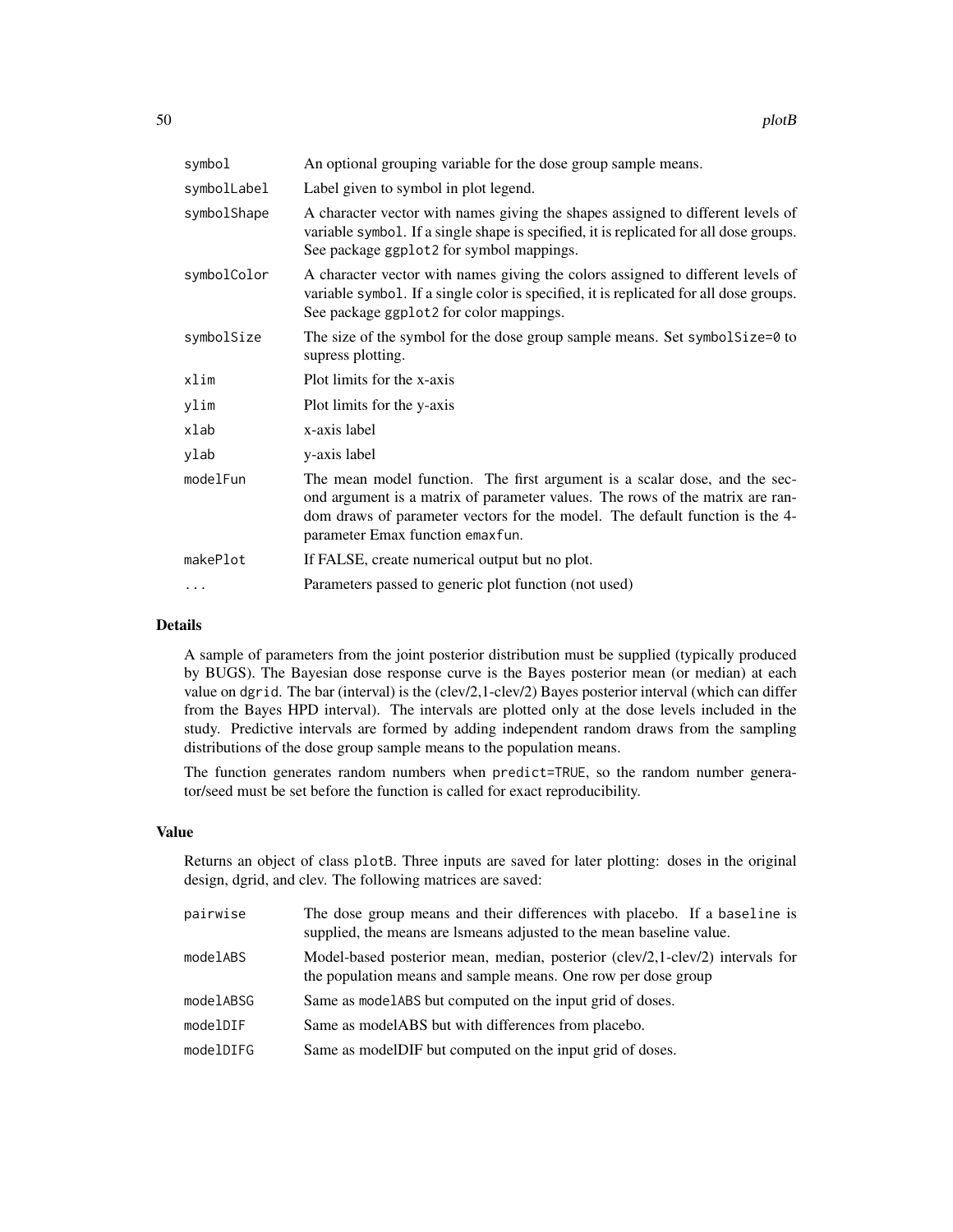### plotBdensity 51

### Note

PlotB can also be used with draws from a prior distribution to evaluate the prior dose response curve.

#### Author(s)

Neal Thomas

## References

Spiegelhalter, D., Thomas, A., Best, N., and Lunn, D. (2003), *WinBUGS User Manual Version 1.4*, Electronic version www.mrc-bsu.cam.ac.uk/bugs

#### See Also

[plot.plotB](#page-45-0), [plotD](#page-52-0), [plot.fitEmax](#page-40-0)

## Examples

```
## Not run:
data("examples14")
exdat<-examples14[[6]]
prior<-prior.control(epmu=0,epsd=10,emaxmu=0,emaxsd=10,p50=0.25,
```

```
sigmalow=0.01, sigmaup=3)
mcmc<-mcmc.control(chains=3)
```

```
fitout<-fitEmaxB(exdat$y,exdat$dose,prior,modType=4,prot=exdat$prot,
count=exdat$nsize,msSat=(exdat$sd)^2,mcmc=mcmc)
parms<-coef(fitout)[1:4] ## use first intercept
```

```
outB<-plotB(exdat$y,exdat$dose,parms, sigma2=(sigma(fitout))^2,
ylab="Change in EDD")
```

```
plot(outB,plotDif=TRUE)
```
## End(Not run)

plotBdensity *Density plot displaying Bayes prior or posterior dose response*

## Description

Density plot over a grid of doses displaying the prior or posterior distribution for the mean dose response computed from simulated input model parameters.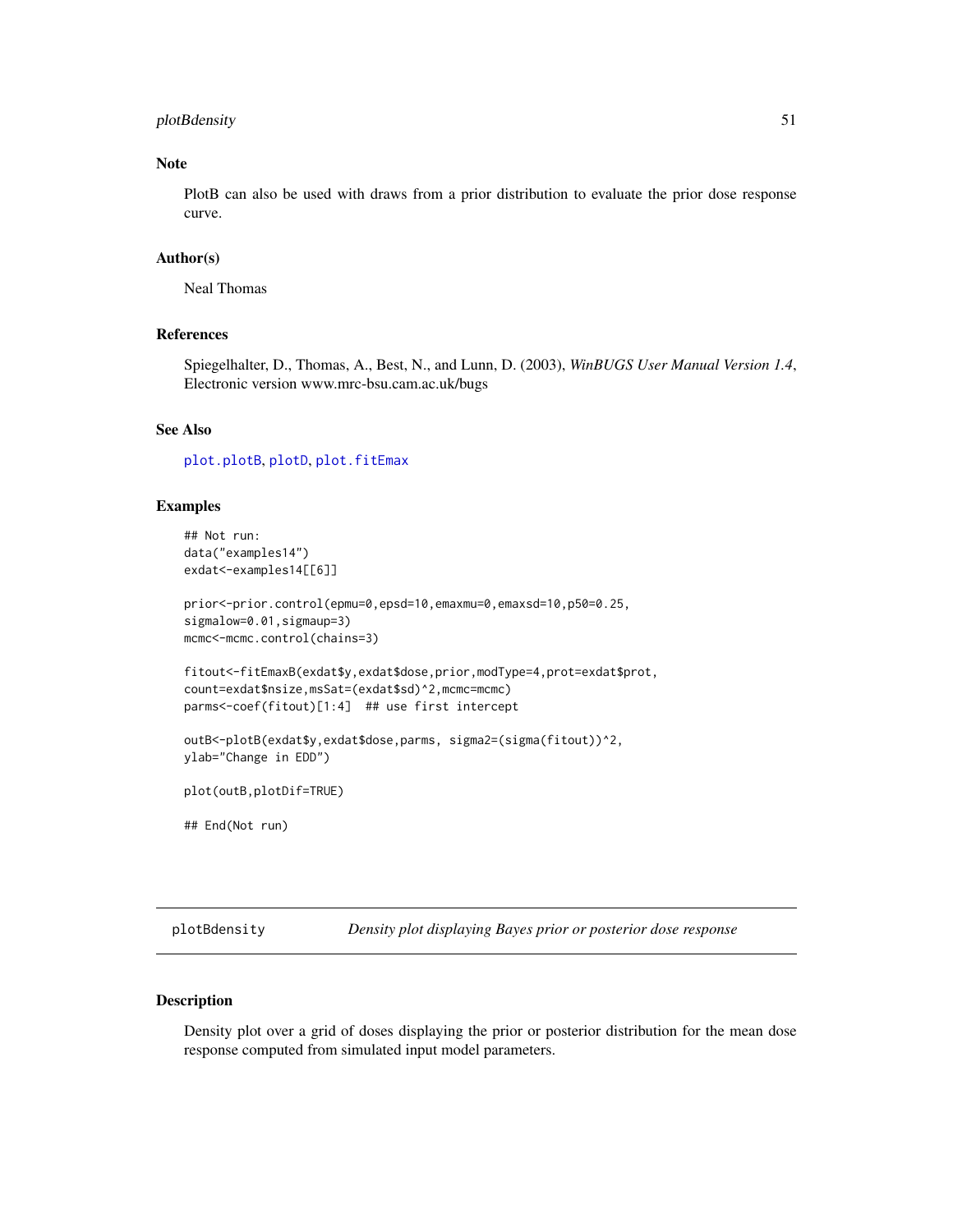## Usage

```
plotBdensity(dgrid,
      parm,
      modelFun=emaxfun,
      qlevL=c(0.025,0.05,0.10,0.25),
      plotDif= FALSE,
      logit= FALSE, ...)
```
## Arguments

| dgrid      | The Bayes prior or posterior summaries are evaluated and plotted on the dgrid<br>dosing values                                                                                                                                                                                                                                        |
|------------|---------------------------------------------------------------------------------------------------------------------------------------------------------------------------------------------------------------------------------------------------------------------------------------------------------------------------------------|
| parm       | Matrix of simultated parameter values (each row is a simulated parameter vec-<br>tor). The parm values must be constructed for use in the model function modFun.<br>The default is a 4-parameter Emax model with parameters (log(ED50),lambda,Emax,E0).<br>For a 3-parameter model, set lambda=1 for each simulated parameter vector. |
| modelFun   | The mean model function. The first argument is a scalar dose, and the sec-<br>ond argument is a matrix of parameter values. The rows of the matrix are ran-<br>dom draws of parameter vectors for the model. The default function is the 4-<br>parameter Emax function emaxfun.                                                       |
| glevL      | Intervals are formed with percentile boundaries at (qlevL, 1-qlevL). qlevL must<br>be increasing between $(0,0.5)$ .                                                                                                                                                                                                                  |
| plotDif    | If TRUE, plot difference between doses and placebo.                                                                                                                                                                                                                                                                                   |
| logit      | Default is F. If T, inverse logit transform applied to Emax function output for<br>comparison to dose group sample proportions.                                                                                                                                                                                                       |
| $\ddots$ . | Parameters passed to generic plot function                                                                                                                                                                                                                                                                                            |
|            |                                                                                                                                                                                                                                                                                                                                       |

## Details

A sample of parameters from the joint prior or posterior distribution must be supplied (typically produced by BUGS). A density plot with contours corresponding to the perentiles in qlevL created by function [DRDensityPlot](#page-11-0) .

#### Value

A list containing two matrices with the number of rows equal to the number dose grid points, and columns corresponding to percentiles in qlevL:

| -qL | Lower perentiles from glevL |
|-----|-----------------------------|
| αH  | Upper percentiles 1-qlevL.  |

#### Author(s)

Neal Thomas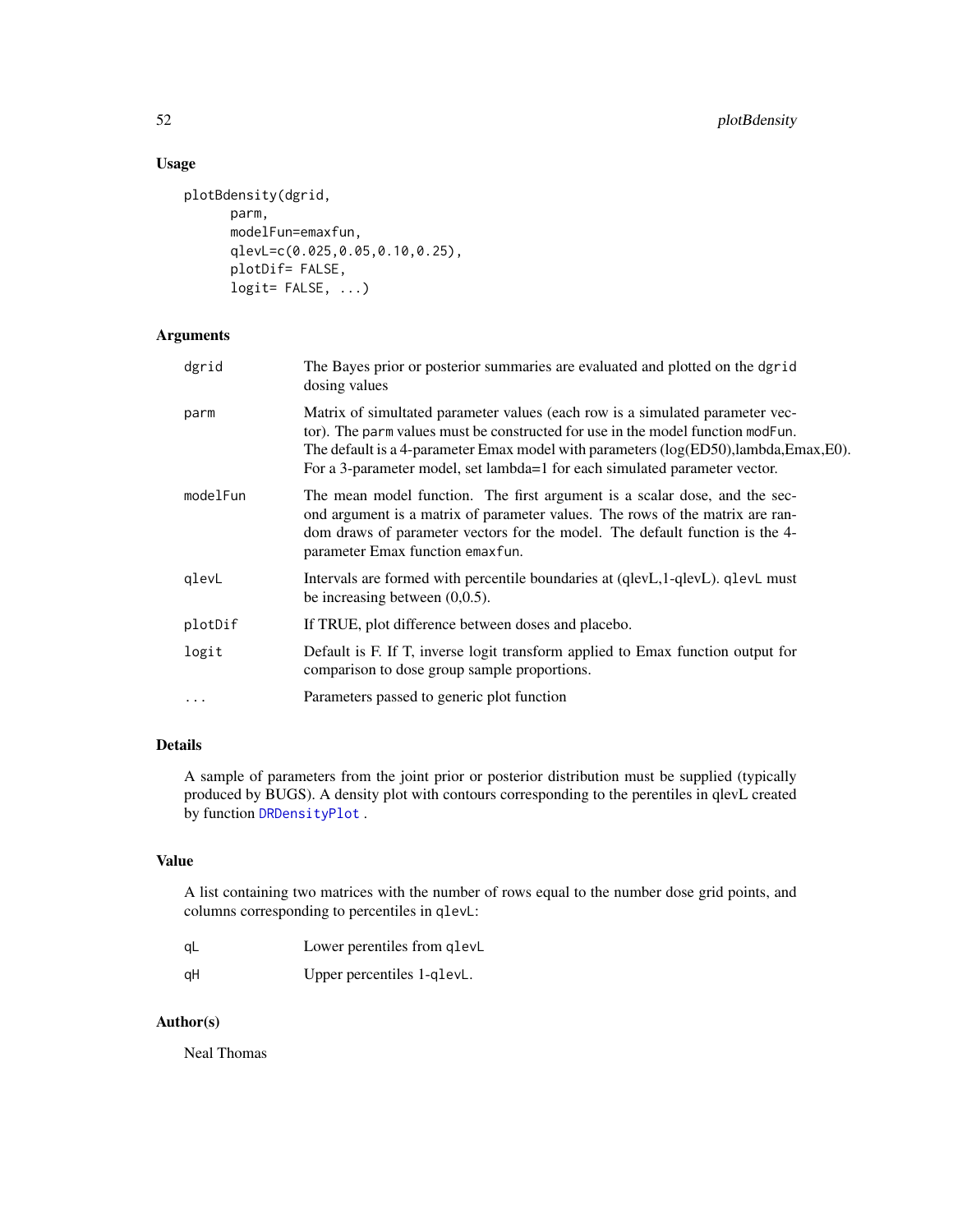#### $p$ lotD 53

#### References

Spiegelhalter, D., Thomas, A., Best, N., and Lunn, D. (2003), *WinBUGS User Manual Version 1.4*, Electronic version www.mrc-bsu.cam.ac.uk/bugs

#### See Also

[plot.plotB](#page-45-0), [plotD](#page-52-0), [plot.fitEmax](#page-40-0), [DRDensityPlot](#page-11-0)

#### Examples

```
## Not run:
data("examples14")
exdat<-examples14[[6]]
prior<-prior.control(epmu=0,epsd=10,emaxmu=0,emaxsd=10,p50=0.25,
sigmalow=0.01, sigmaup=3)
mcmc<-mcmc.control(chains=3)
fitout<-fitEmaxB(exdat$y,exdat$dose,prior,modType=4,prot=exdat$prot,
count=exdat$nsize,msSat=(exdat$sd)^2,mcmc=mcmc)
parms<-coef(fitout)[1:4] ## use first intercept
dgrid<-seq(0,1,length=100)
plotBdensity(dgrid,parm=parms)
plotBdensity(dgrid,parm=parms,plotDif=TRUE,
      xlab='Dose',ylab='Dif with PBO')
## End(Not run)
```
<span id="page-52-0"></span>plotD *Basic plot of dose group means*

#### Description

Plot dose group means vs dose with options to connect points by lines, and include CI about each dose group mean based on within-group SDs

#### Usage

```
plotD(y, dose, baseline, se = TRUE, line = TRUE,
    meansOnly=FALSE, sem=NULL, clev = 0.8,
    xlab='Dose',ylab='Response', log=FALSE)
```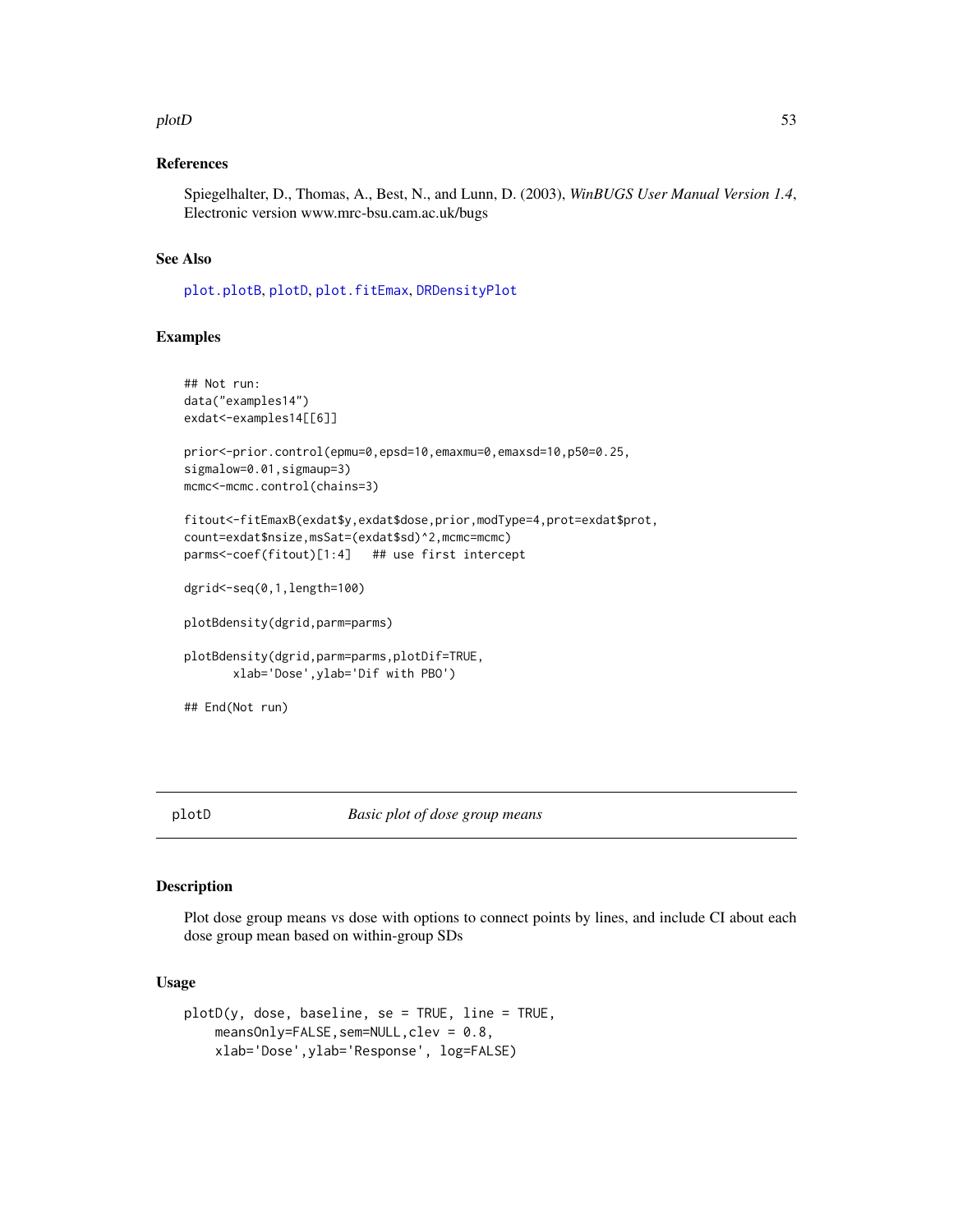### Arguments

| У            | <b>Outcomes</b>                                                                                         |
|--------------|---------------------------------------------------------------------------------------------------------|
| dose         | Doses corresponding to outcomes                                                                         |
| baseline     | If present, ANACOVA means are plotted, adjusted for baseline. Baseline is<br>optional.                  |
| se           | If T, plot CI for each dose group.                                                                      |
| line         | If T, dose group means are connected by a line                                                          |
| $mean$ SOnly | If T, y contains dose group means rather than individual observations. Baseline<br>cannot be specified. |
| sem          | If meansOnly and se=T, sem must contain the corresponding standard errors                               |
| clev         | Level of CI for dose group means                                                                        |
| xlab         | Label for x-axis                                                                                        |
| ylab         | Label for y-axis                                                                                        |
| log          | If TRUE, log scale is used for dose.                                                                    |

## Value

Returns a list with the ggplot object and two vectors with the dose group means and their standard errors.

### Author(s)

Neal Thomas

## See Also

[plot.fitEmax](#page-40-0), [plotB](#page-47-0)

## Examples

```
data(examples14)
with(examples14[[2]],plotD(y,dose,meansOnly=TRUE,se=TRUE,sem=sem,ylab=
"Y",xlab="Dose(mg)"))
```

| predict.emaxalt | Mean response and SE for specified doses for a simulated object out- |
|-----------------|----------------------------------------------------------------------|
|                 | put by function emaxalt                                              |

## Description

Estimated mean and standard error for specified doses computed from the output of a model fit by function emaxalt. Also returns mean difference with placebo and their standard errors.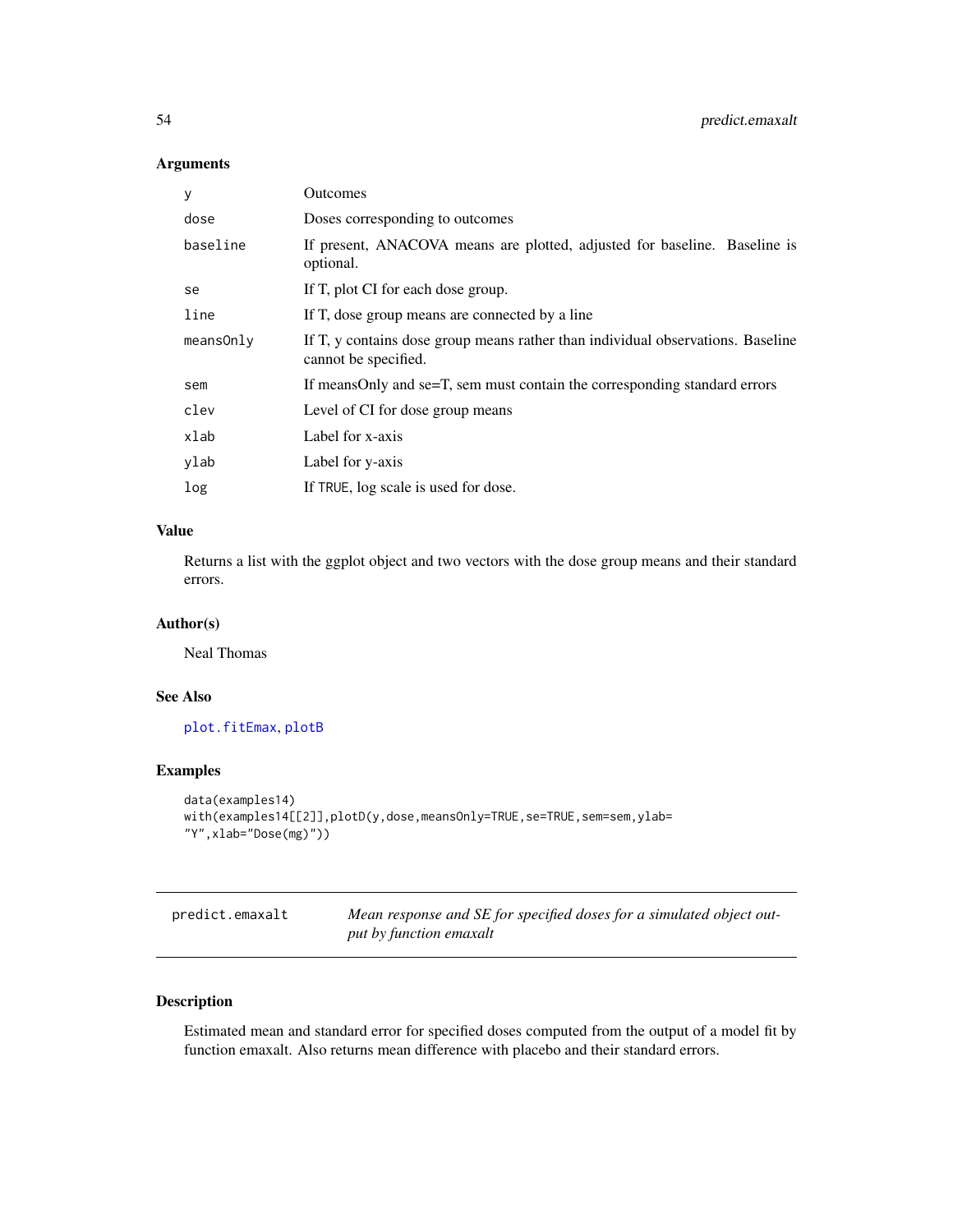### predict.emaxalt 55

## Usage

```
## S3 method for class 'emaxalt'
predict(object,dose, dref=0, ...)
```
### Arguments

| object | Output of emaxalt                                                                                                                          |
|--------|--------------------------------------------------------------------------------------------------------------------------------------------|
| dose   | Vector (can be a single value) of doses where dose response curve is to be eval-<br>uated.                                                 |
| dref   | A reference dose (0 by default) for contrasts, but other values can be specified.<br>If specified, a single reference value must be given. |
| .      | Optional arguments are not used.                                                                                                           |
|        |                                                                                                                                            |

## Value

A list containing:

| fitpred | Vector with mean dose response estimate for each specified dose. |
|---------|------------------------------------------------------------------|
| fitdif  | Corresponding differences with placebo.                          |
| sepred  | SEs for fitpred.                                                 |
| sedif   | SEs for fitdif.                                                  |

### Author(s)

Neal Thomas

#### See Also

[emaxalt](#page-13-0), [predict.emaxsimobj](#page-59-0), [predict.emaxsim](#page-55-0)

## Examples

```
## Not run:
## random number seed changed by this example
```

```
doselev<-c(0,5,25,50,100)
n<-c(78,81,81,81,77)
dose<-rep(doselev,n)
```

```
### population parameters for simulation
e0<-2.465375
ed50<-67.481113
emax<-15.127726
sdy<-7.967897
pop.parm<-c(log(ed50),e0,emax)
meanresp<-emaxfun(dose,pop.parm)
y<-rnorm(sum(n),meanresp,sdy)
```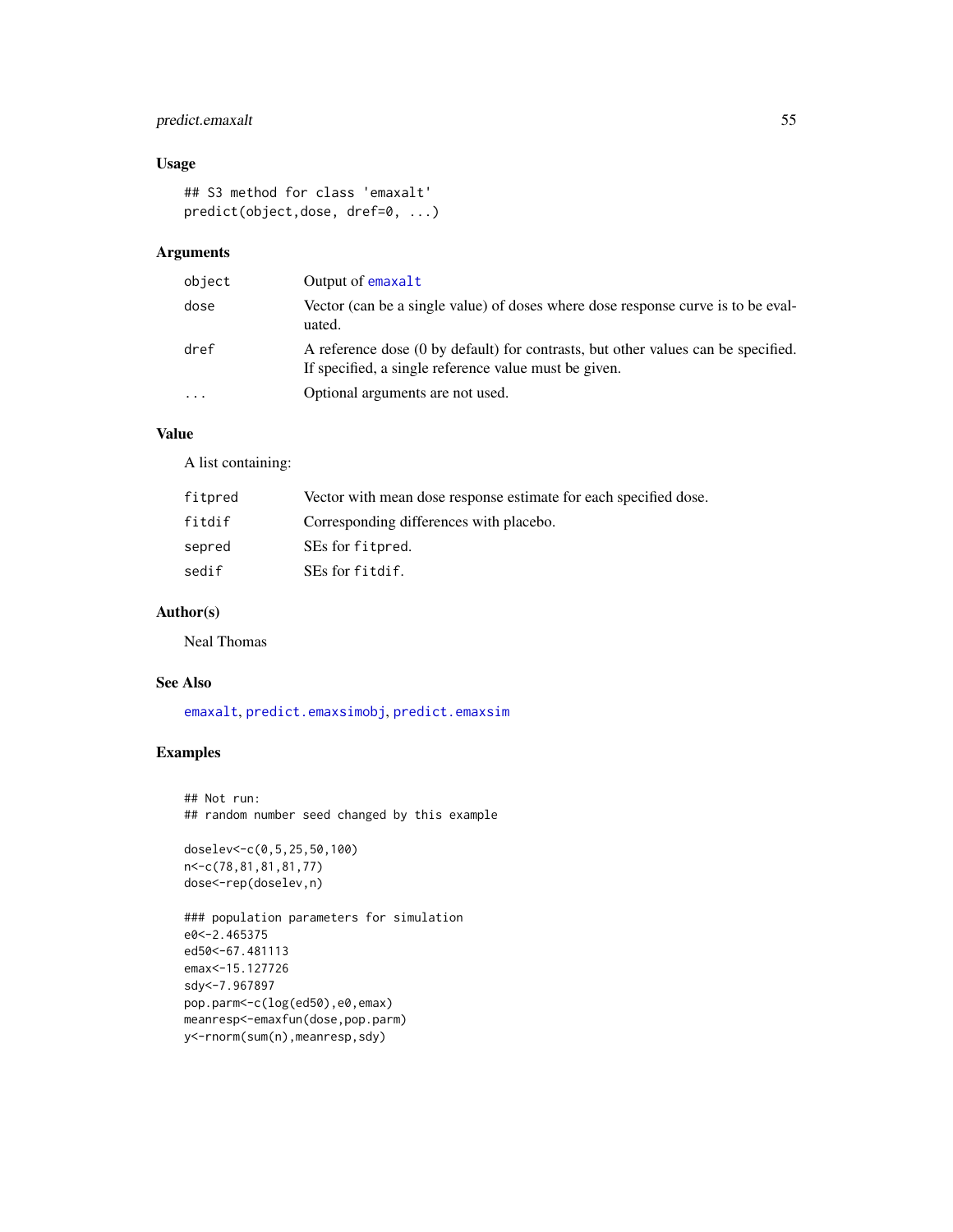```
simout <- emaxalt(y, dose)
predict(simout,c(75,150))
simout2<-emaxalt(y,dose,modType=4)
predict(simout2,c(75,150))
## End(Not run)
```
<span id="page-55-0"></span>predict.emaxsim *Mean response and SE for specified doses for each replicate data set in an emaxsim object*

### Description

Estimated mean/proportion and standard error for each simulated data set in an emaxsim object. Also returns mean difference with placebo and their standard errors.

### Usage

```
## S3 method for class 'emaxsim'
predict(object,
        dose, dref=0, ...)
```
### Arguments

| object  | Output of emaxsim                                                                                                                          |
|---------|--------------------------------------------------------------------------------------------------------------------------------------------|
| dose    | Vector (can be a single value) of doses where dose response curve is to be eval-<br>uated.                                                 |
| dref    | A reference dose (0 by default) for contrasts, but other values can be specified.<br>If specified, a single reference value must be given. |
| $\cdot$ | Optional arguments are not used.                                                                                                           |

#### Value

A list containing:

| fitpredv | Matrix with mean dose response estimate for each simulated data set. Number<br>of columns is the number of doses specified.                             |
|----------|---------------------------------------------------------------------------------------------------------------------------------------------------------|
| fitdify  | Matrix with mean dose response estimate minus mean placebo response for each<br>simulated data set. Number of columns is the number of doses specified. |
| sepredy  | Matrix of SEs for fitpredy.                                                                                                                             |
| sedify   | Matrix of SEs for fitdify.                                                                                                                              |

## Author(s)

Neal Thomas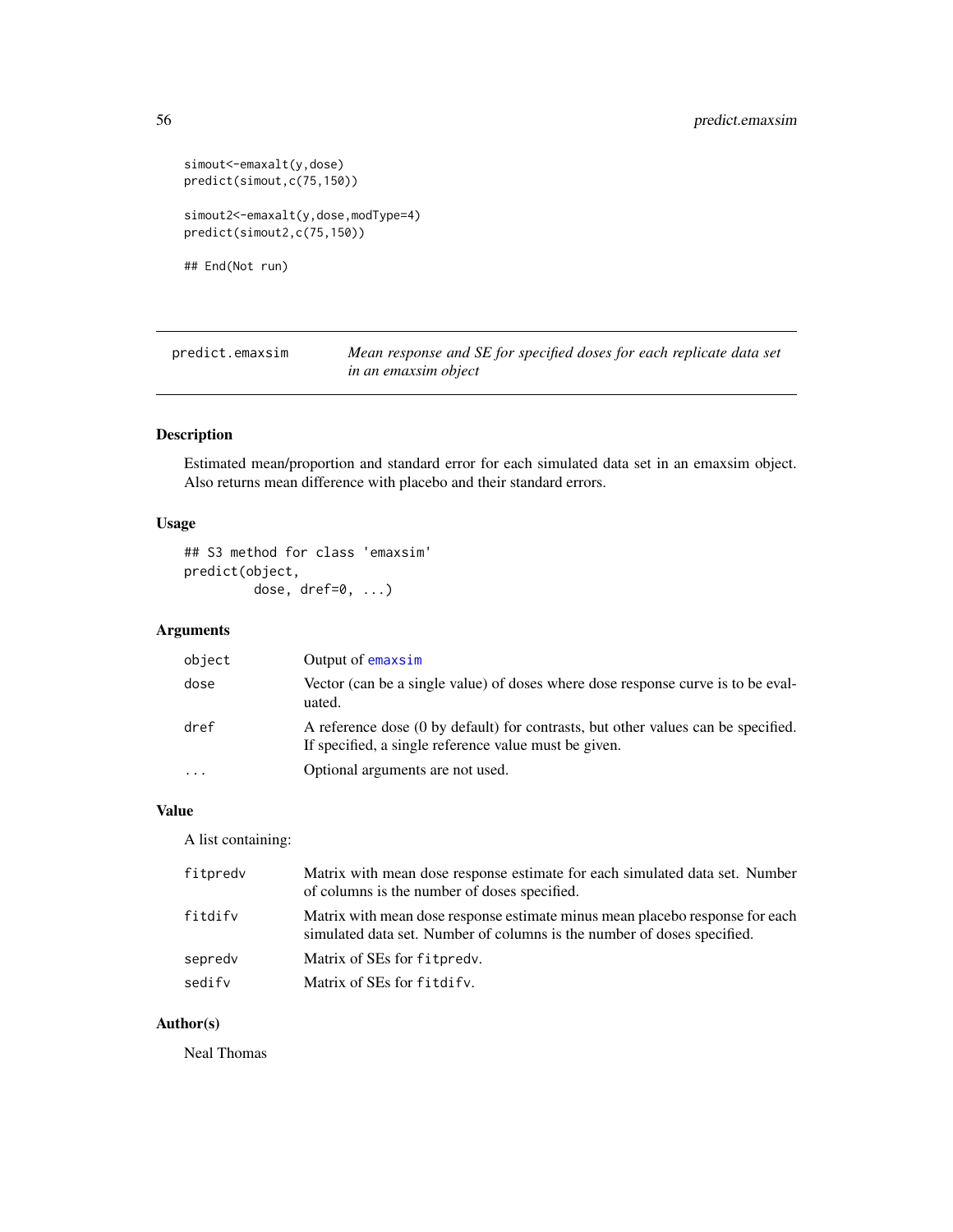#### predict.emaxsimB 57

### See Also

[emaxsim](#page-16-0), [summary.emaxsim](#page-79-0), [plot.emaxsim](#page-34-0)

### Examples

```
## Not run:
## random number seed changed by this example
nsim<-50
idmax<-5
doselev<-c(0,5,25,50,100)
n<-c(78,81,81,81,77)
### population parameters for simulation
e0<-2.465375
ed50<-67.481113
emax<-15.127726
sdy<-7.967897
pop.parm<-c(log(ed50),emax,e0)
meanlev<-emaxfun(doselev,pop.parm)
###FixedMean is specialized constructor function for emaxsim
gen.parm<-FixedMean(n,doselev,meanlev,sdy)
D1 <- emaxsim(nsim,gen.parm)
predout<-predict(D1,c(75,150))
```
## End(Not run)

predict.emaxsimB *Mean response and SE for each replicate data set in an emaxsimB object*

#### Description

Return warning and explanation that only predicted values at doses included in the study are available. The code needed to obtain predicted values at other doses is indicated.

#### Usage

```
## S3 method for class 'emaxsimB'
predict(object,
         dose, dref=0, ...)
```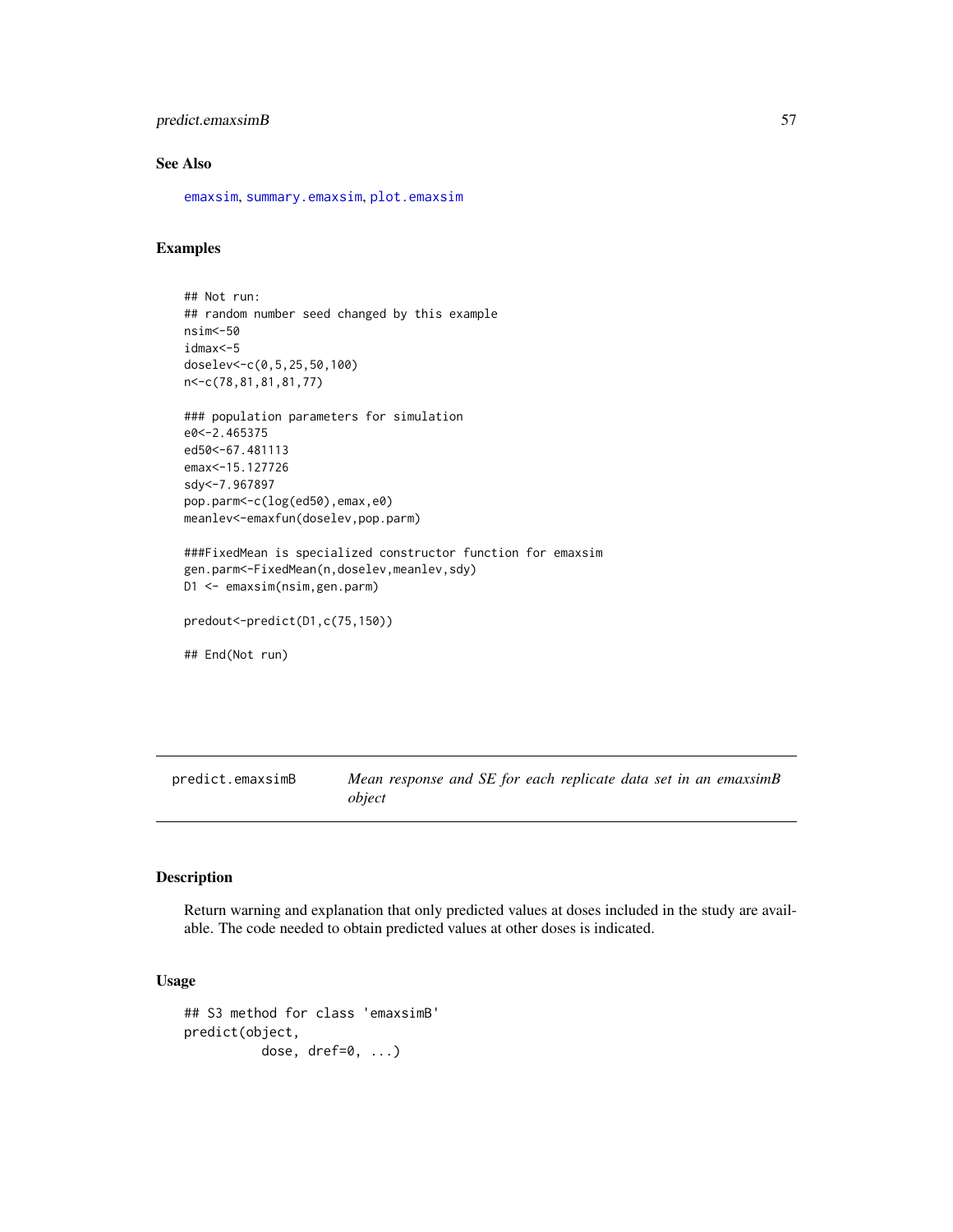### Arguments

| object    | Output of emaxsim                                                                                                                          |
|-----------|--------------------------------------------------------------------------------------------------------------------------------------------|
| dose      | Vector (can be a single value) of doses where dose response curve is to be eval-<br>uated.                                                 |
| dref      | A reference dose (0 by default) for contrasts, but other values can be specified.<br>If specified, a single reference value must be given. |
| $\ddotsc$ | Optional arguments are not used.                                                                                                           |

#### Value

No output.

### Author(s)

Neal Thomas

#### See Also

[emaxsimB](#page-20-0), [summary.emaxsimB](#page-80-0), [plot.emaxsimB](#page-35-0)

### Examples

```
## Not run:
nsim<-50
idmax<-5
doselev<-c(0,5,25,50,100)
n<-c(78,81,81,81,77)
Ndose<-length(doselev)
### population parameters for simulation
e0<-2.465375
ed50<-67.481113
emax<-4.127726
sdy<-7.967897
pop<-c(log(ed50),emax,e0)
meanlev<-emaxfun(doselev,pop)
###FixedMean is specialized constructor function for emaxsim
gen<-FixedMean(n,doselev,meanlev,sdy)
prior<-prior.control(epmu=0,epsd=30,emaxmu=0,emaxsd=30,p50=50,sigmalow=0.1,
sigmaup=30,edDF=5)
mcmc<-mcmc.control(chains=1,warmup=500,iter=5000,seed=53453,
propInit=0.15,adapt_delta = 0.95)
D1 <- emaxsimB(nsim,gen, prior, modType=3,seed=12357,mcmc=mcmc,check=FALSE)
predict(D1,dose=20)
```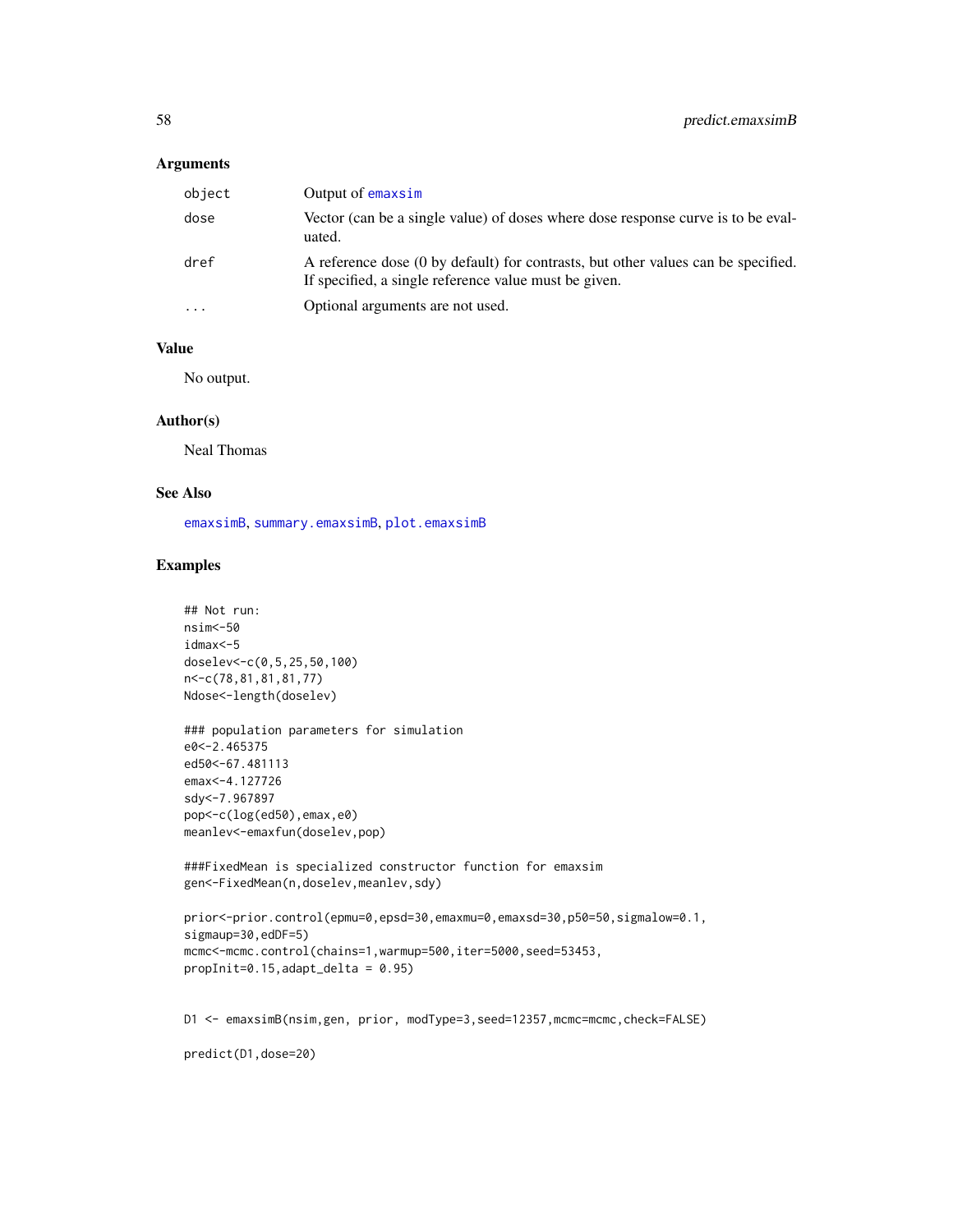## End(Not run)

predict.emaxsimBobj *Mean response estimates (posterior means) and SE (posterior SD) for specified doses for a simulated emaxsimBobj object*

### Description

Estimated mean and standard error for specified doses (posterior means and SD) computed from the output of a simulated data set created by function emaxsimB. Also returns mean difference with placebo and their standard errors.

### Usage

## S3 method for class 'emaxsimBobj' predict(object, dose, dref=0, clev=0.9, ...)

### Arguments

| object    | Output of the extract function [] applied to an object createad by emaxsime.                                                               |
|-----------|--------------------------------------------------------------------------------------------------------------------------------------------|
| dose      | Vector (can be a single value) of doses where dose response curve is to be eval-<br>uated.                                                 |
| dref      | A reference dose (0 by default) for contrasts, but other values can be specified.<br>If specified, a single reference value must be given. |
| clev      | Specified probability of the posterior interval                                                                                            |
| $\ddotsc$ | Optional arguments are not used.                                                                                                           |

#### Value

A list containing:

| pred                 | Vector with mean dose response estimates for each specified dose. |
|----------------------|-------------------------------------------------------------------|
| fitdif               | Corresponding differences with placebo.                           |
| se                   | SEs (posterior SD) for pred.                                      |
| sedif                | SEs (posterior SD) for fitdif.                                    |
| lb, ub, lbdif, ubdif |                                                                   |
|                      | Bounds of clev posterior intervals.                               |

### Author(s)

Neal Thomas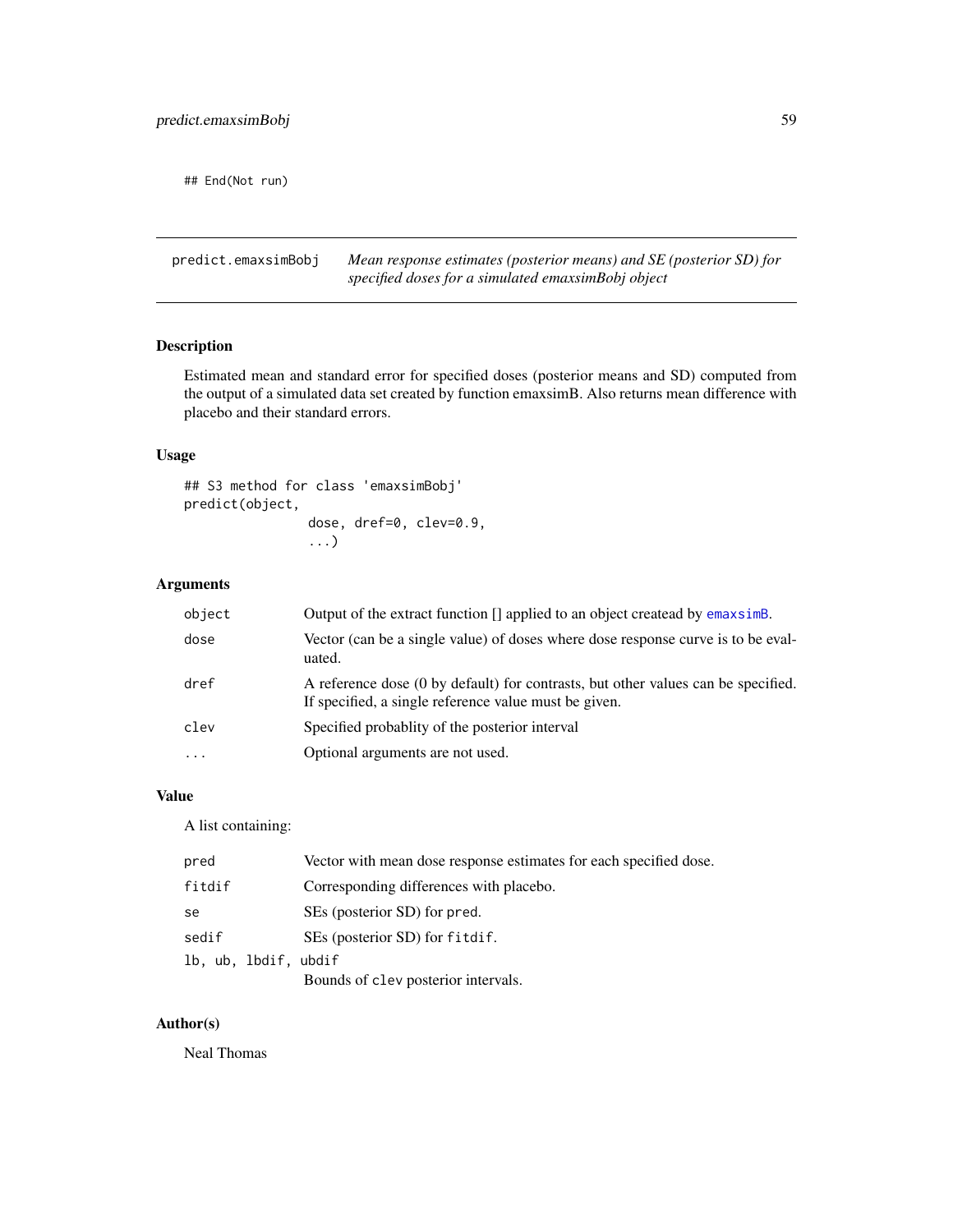### See Also

[emaxsim](#page-16-0), [summary.emaxsim](#page-79-0), [predict.emaxsim](#page-55-0)

#### Examples

```
## Not run:
### emaxsimB changes the random number seed
nsim<-50
doselev<-c(0,5,25,50,100)
n<-c(78,81,81,81,77)
Ndose<-length(doselev)
```

```
### population parameters for simulation
e0<-2.465375
ed50<-67.481113
emax<-4.127726
sdy<-7.967897
pop<-c(log(ed50),emax,e0)
meanlev<-emaxfun(doselev,pop)
```

```
###FixedMean is specialized constructor function for emaxsim
gen<-FixedMean(n,doselev,meanlev,sdy)
```

```
prior<-prior.control(epmu=0,epsd=30,emaxmu=0,emaxsd=30,p50=50,sigmalow=0.1,
sigmaup=30,edDF=5)
mcmc<-mcmc.control(chains=1,warmup=500,iter=5000,seed=53453,propInit=0.15,adapt_delta = 0.95)
```

```
D1 <- emaxsimB(nsim,gen, prior, modType=3,mcmc=mcmc,check=FALSE)
predict(D1[1],dose=c(75,125))
```

```
## End(Not run)
```
<span id="page-59-0"></span>predict.emaxsimobj *Mean response and SE for specified doses for a simulated emaxsimobj object*

#### Description

Estimated mean/proportion and standard error for specified doses computed from the output of a simulated data set created by function emaxsim. Also returns mean difference with placebo and their standard errors.

### Usage

```
## S3 method for class 'emaxsimobj'
predict(object,
          dose, dref=0,
          ...)
```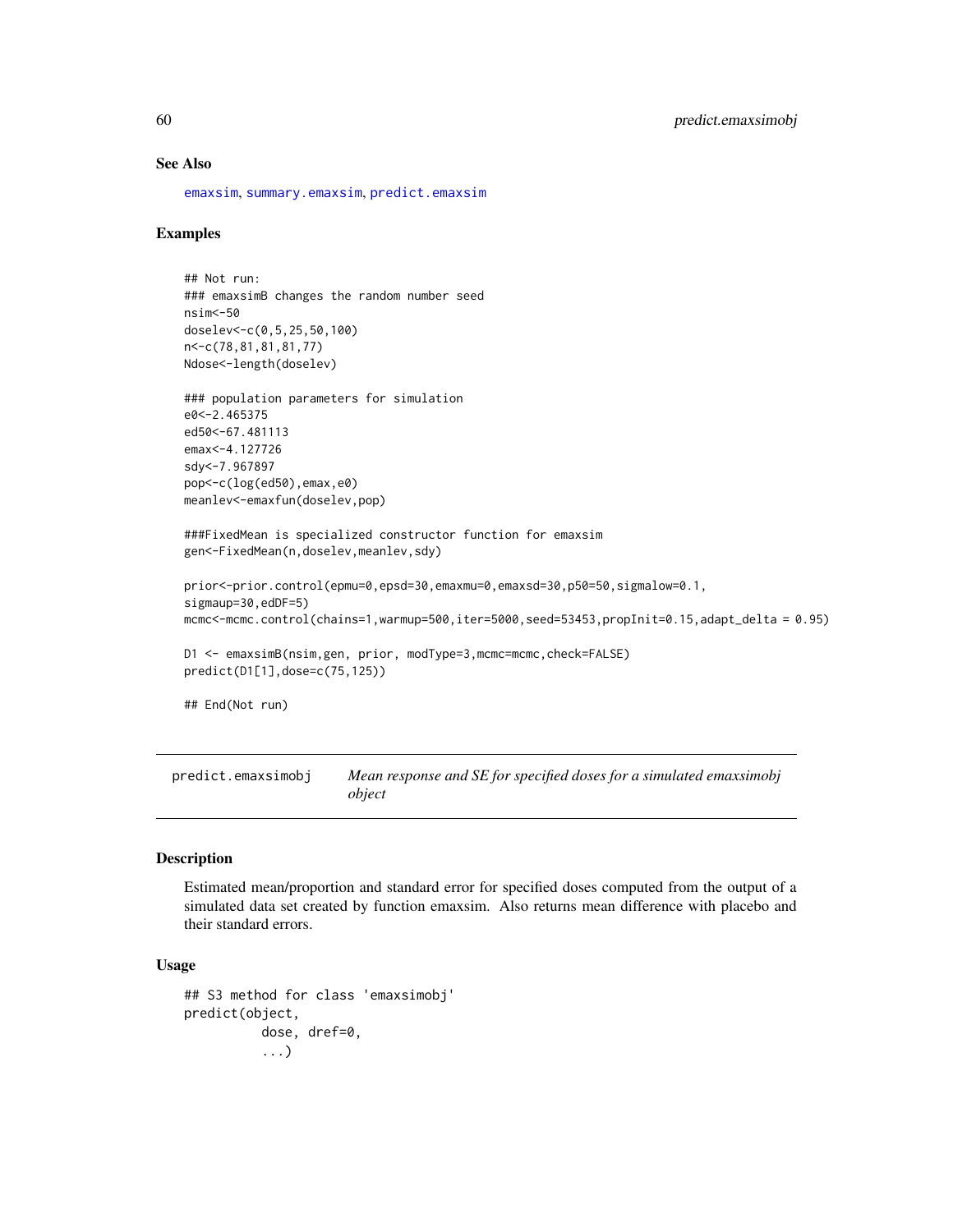## Arguments

| object                  | Output of the extract function [] applied to an object createad by emaxsim.                                                                |
|-------------------------|--------------------------------------------------------------------------------------------------------------------------------------------|
| dose                    | Vector (can be a single value) of doses where dose response curve is to be eval-<br>uated.                                                 |
| dref                    | A reference dose (0 by default) for contrasts, but other values can be specified.<br>If specified, a single reference value must be given. |
| $\cdot$ $\cdot$ $\cdot$ | Optional arguments are not used.                                                                                                           |

### Value

A list containing:

| fitpred | Vector with mean dose response estimate for each specified dose. |
|---------|------------------------------------------------------------------|
| fitdif  | Corresponding differences with placebo.                          |
| sepred  | SEs for fitpred.                                                 |
| sedif   | SEs for fitdif.                                                  |

### Author(s)

Neal Thomas

### See Also

[emaxsim](#page-16-0), [summary.emaxsim](#page-79-0), [predict.emaxsim](#page-55-0)

## Examples

```
## Not run:
## emaxsim changes the random number seed
nsim<-50
idmax<-5
doselev<-c(0,5,25,50,100)
n<-c(78,81,81,81,77)
```
### population parameters for simulation e0<-2.465375 ed50<-67.481113 emax<-15.127726 sdy<-7.967897 pop.parm<-c(log(ed50),emax,e0) meanlev<-emaxfun(doselev,pop.parm)

```
###FixedMean is specialized constructor function for emaxsim
gen.parm<-FixedMean(n,doselev,meanlev,sdy)
D1 <- emaxsim(nsim,gen.parm)
d10<-D1[10]
predict(d10,c(75,150))
```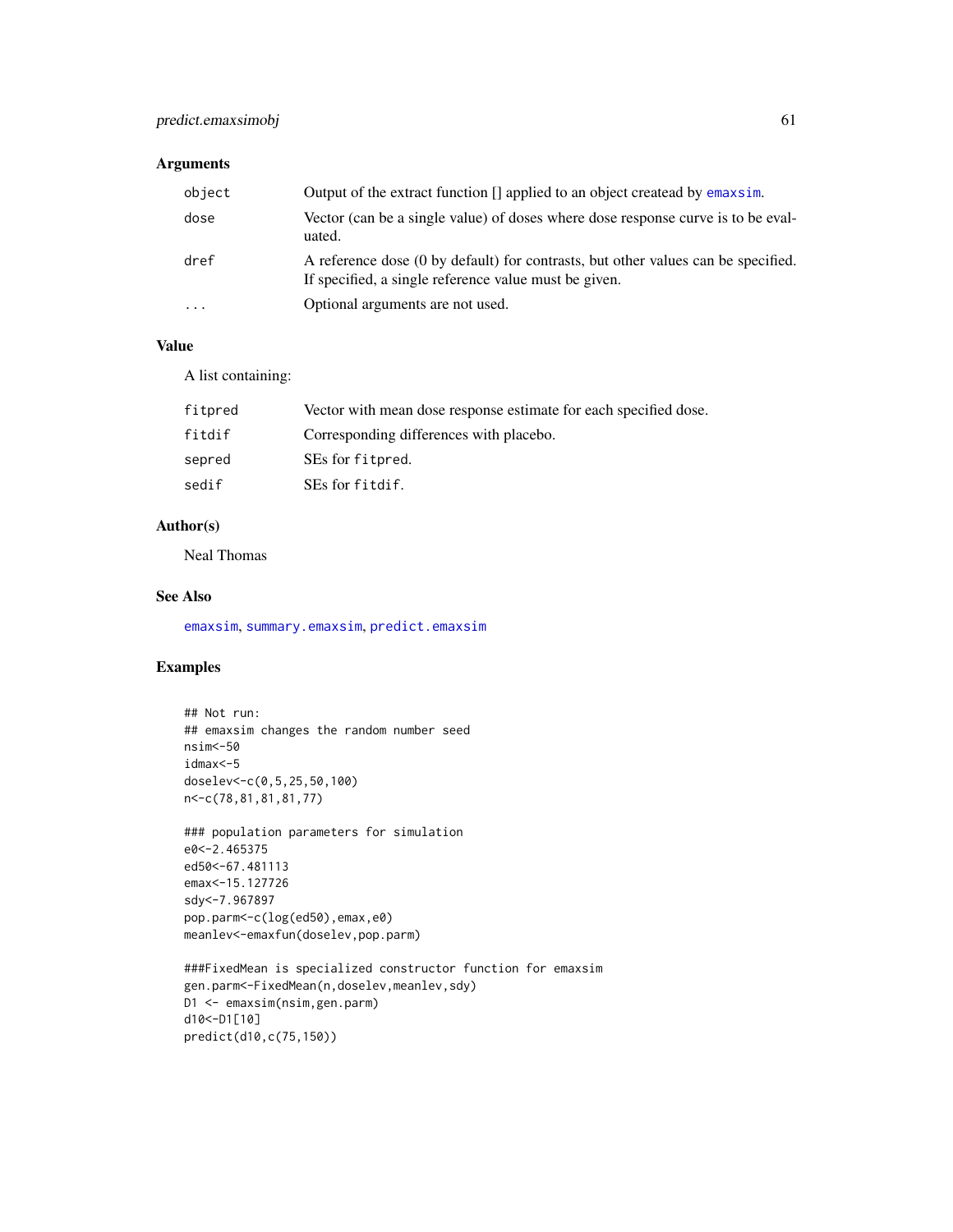## End(Not run)

predict.fitEmax *Estimated mean/proportion and confidence intervals derived from the maximum likelihood fit of a 3- or 4- parameter Emax model.*

#### Description

The estimated means from an Emax model is computed along with confidence bounds. The results are computed for a vector of input dose levels. For binary outcomes, the results are computed on the logit scale and then back-transformed.

#### Usage

```
## S3 method for class 'fitEmax'
predict(object,dosevec,clev=0.9,
                  int=1,dref=0, xvec=NULL, ...)
```
#### Arguments

| object  | Output of fitEmax with class "fitEmax".                                                                                                                                                                                                                                |
|---------|------------------------------------------------------------------------------------------------------------------------------------------------------------------------------------------------------------------------------------------------------------------------|
| dosevec | Vector of doses to be evaluated.                                                                                                                                                                                                                                       |
| clev    | Confidence level for intervals about the estimated mean/proportion at each do-<br>sevec.                                                                                                                                                                               |
| int     | The index for the protocol (intercept) to use for the predictions                                                                                                                                                                                                      |
| dref    | Differences in response between doselev and dref are computed.                                                                                                                                                                                                         |
| xvec    | The vector of centered baseline values for the prediction model when xbase was<br>specified in the model fit. Centering must be done using the protocol-specific<br>means consistent with int. See details for the default calculations when xyec is<br>not specified. |
| $\cdot$ | No additonal parameters will be utilized.                                                                                                                                                                                                                              |

#### Details

Model estimates, standard errors, and confidence bounds are computed with the function [SeEmax](#page-73-0).

If baseline covariates were included in the fit and xvec is not specified, then the predicted value is the mean of the predictions for all patients in the specified protocol. Note that the protocol must be specified, or the prediction defaults to patients from the first protocol. Note that for binary data, the distinction between the mean of the predicted values and the predicted value as the mean of the covariates can be important.

#### Value

A list with estimated dose group means/proportions, lower bound, upper bound, SE, and corresponding values for differences with the reference dose. One value for each dose in dosevec.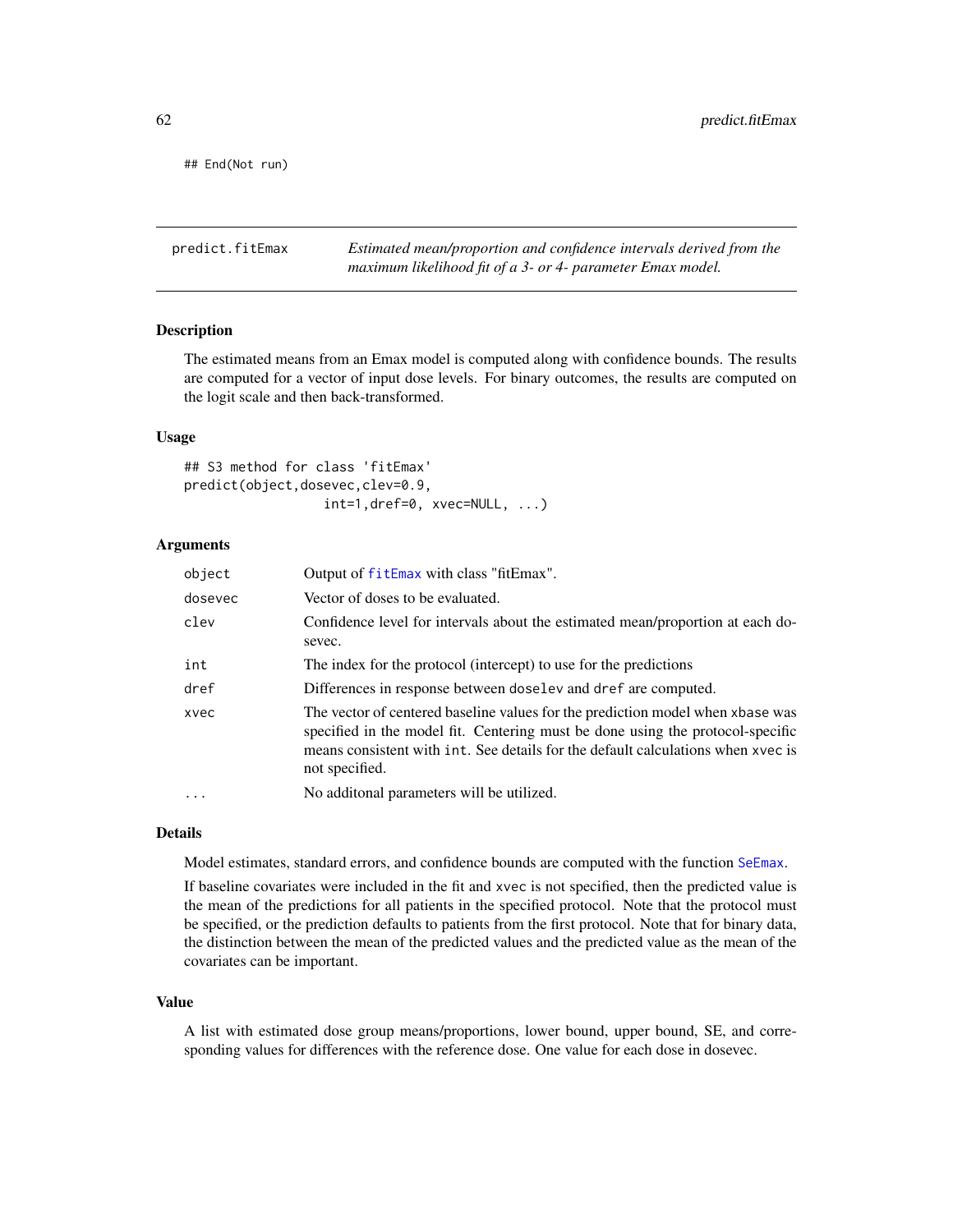### predict.fitEmaxB 63

#### Author(s)

Neal Thomas

#### See Also

[nls](#page-0-0)

## Examples

```
## Not run:
## this example changes the random number seed
doselev<-c(0,5,25,50,100,350)
n<-c(78,81,81,81,77,80)
### population parameters for simulation
e0<-2.465375
ed50<-67.481113
emax<-15.127726
sdy<-8.0
pop.parm<-c(log(ed50),emax,e0)
dose<-rep(doselev,n)
meanlev<-emaxfun(dose,pop.parm)
y<-rnorm(sum(n),meanlev,sdy)
testout<-fitEmax(y,dose,modType=4)
predout<-predict(testout,dosevec=c(20,80),int=1)
## End(Not run)
```
predict.fitEmaxB *Estimated mean and posterior intervals derived from a Bayesian hyperbolic or sigmiodial Emax model.*

## Description

The mean/proportion response for different doses estimated from a Bayesian Emax model is computed along with corresponding posterior intervals. The results are computed for a vector of input dose levels. The estimates are posterior means of the dose response means/proportions. For binary outcomes, the estimated response rates are computed on the logit scale and then back-transformed before forming the estimates and posterior intervals.

#### Usage

```
## S3 method for class 'fitEmaxB'
predict(object, dosevec, clev = 0.9,
int = 1, dref = 0, xvec=NULL, ...)
```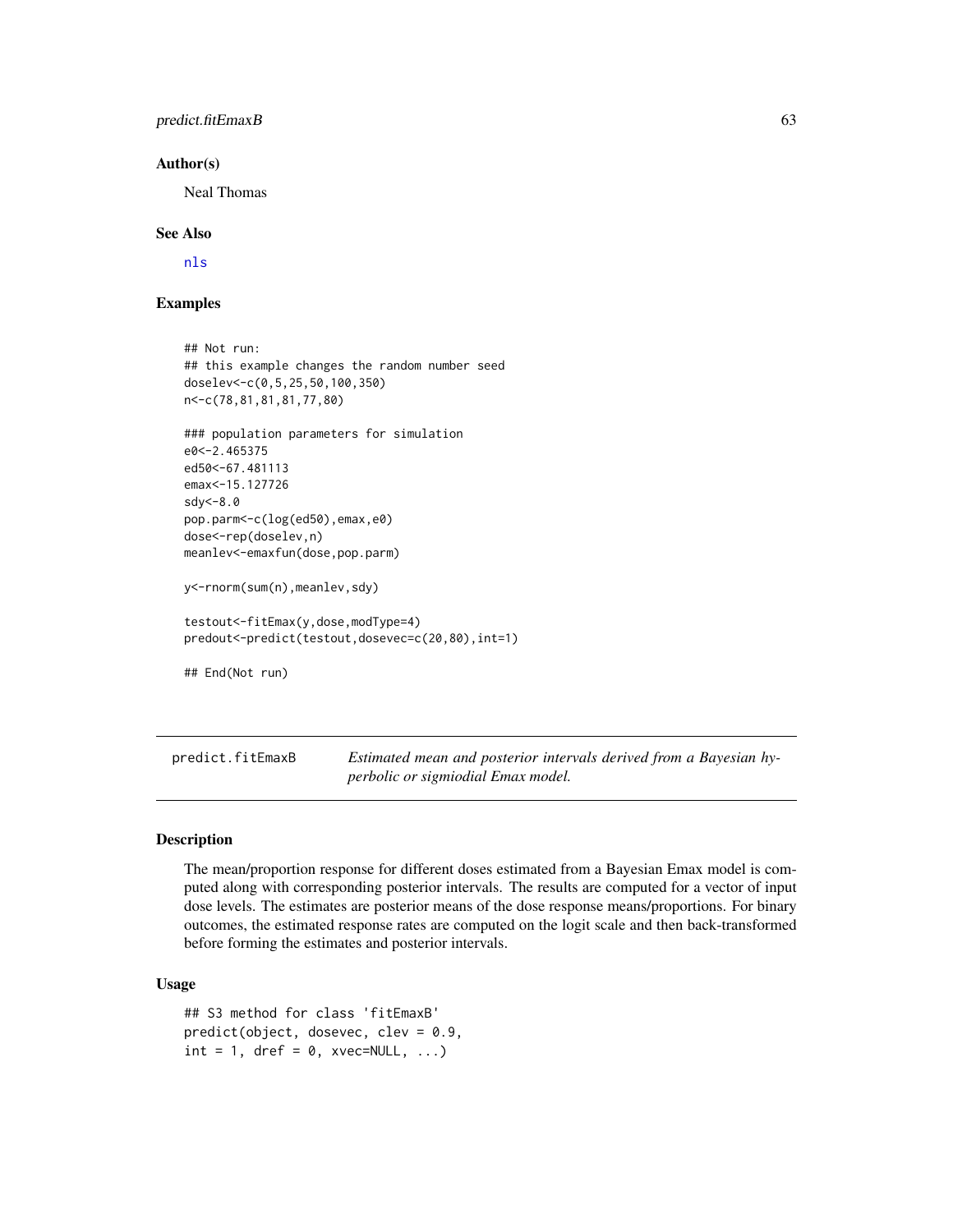#### **Arguments**

| object  | Output of fitEmax with class "fitEmaxB".                                                                                                                                                                                                                               |
|---------|------------------------------------------------------------------------------------------------------------------------------------------------------------------------------------------------------------------------------------------------------------------------|
| dosevec | Vector of doses to be evaluated.                                                                                                                                                                                                                                       |
| clev    | Level for the posterior intervals about the mean/proportion at each dosevec.                                                                                                                                                                                           |
| int     | The index for the protocol (intercept) to use for the predictions                                                                                                                                                                                                      |
| dref    | Differences in response between doselev and dref are computed.                                                                                                                                                                                                         |
| xvec    | The vector of centered baseline values for the prediction model when xbase was<br>specified in the model fit. Centering must be done using the protocol-specific<br>means consistent with int. See details for the default calculations when xvec is<br>not specified. |
|         | No additonal parameters will be utilized.                                                                                                                                                                                                                              |

### Details

Results computed from simple tabulations of the MCMC parameters evaluated in the Emax function.

If baseline covariates were included in the fit and xvec is not specified, then the predicted value is the mean of the predictions for all patients in the specified protocol. Note that the protocol must be specified, or the prediction defaults to patients from the first protocol. Note that for binary data, the distinction between the mean of the predicted values and the predicted value as the mean of the covariates can be important.

#### Value

A list with estimated mean/proportion, lower bound, upper bound, posterior SD, and corresponding values for differences with the reference dose. One value for each dose in dosevec. The MCMC response means (proportions for binary data) are in simResp, and the residual SD for continuous data are in sigsim.

#### Author(s)

Neal Thomas

### See Also

fitEmaxB

#### Examples

```
## Not run:
data("examples14")
exdat<-examples14[[6]]
prior<-prior.control(epmu=0,epsd=10,emaxmu=0,emaxsd=10,p50=0.25,
sigmalow=0.01, sigmaup=3)
```

```
mcmc<-mcmc.control(chains=3)
```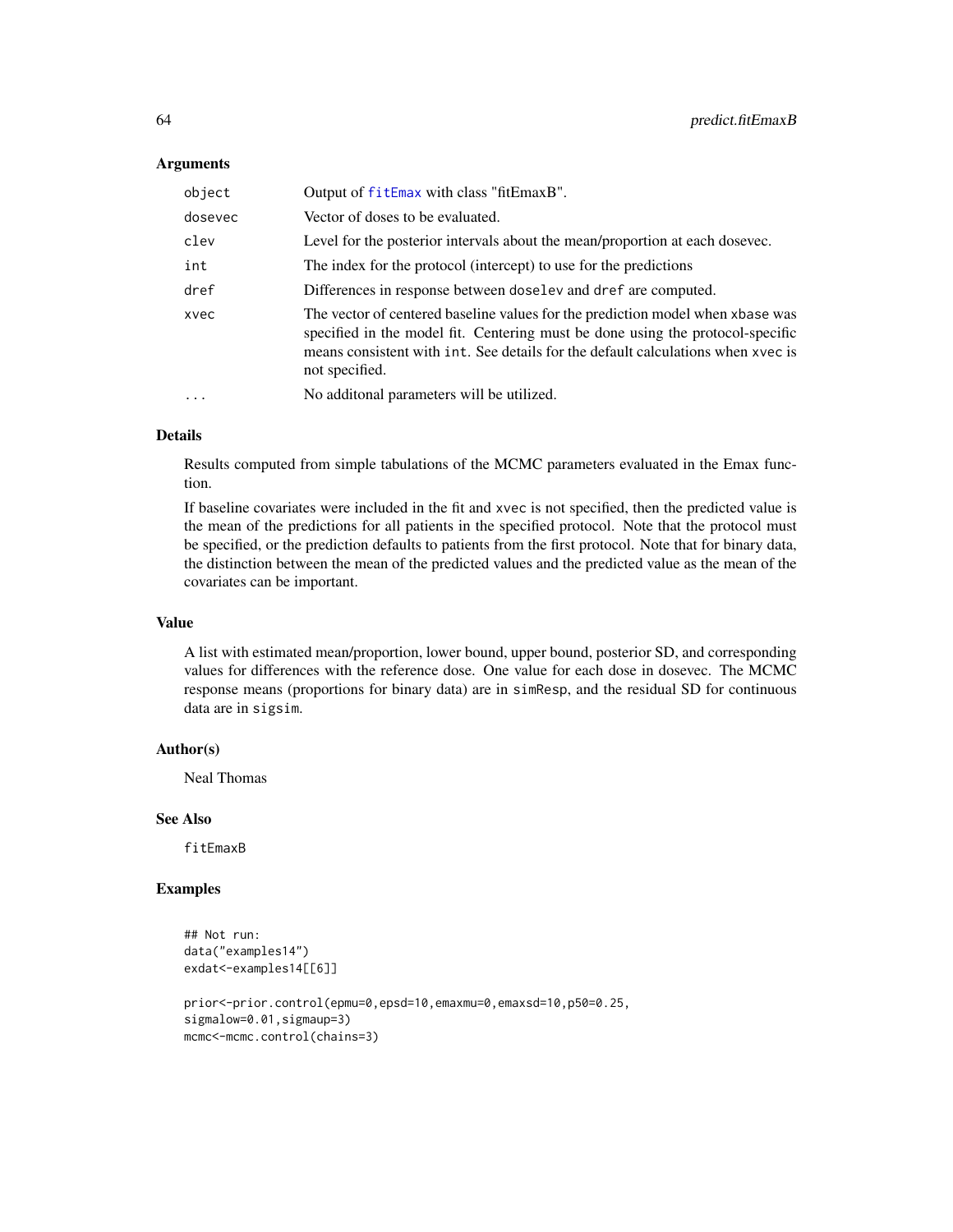### print.emaxsim 65

fitout<-fitEmaxB(exdat\$y,exdat\$dose,prior,modType=4,prot=exdat\$prot, count=exdat\$nsize,msSat=(exdat\$sd)^2,mcmc=mcmc) predout<-predict(fitout,dosevec=sort(unique(exdat\$dose)))

## End(Not run)

print.emaxsim *Print simulation output from emaxsim*

#### Description

Prints key summary variables of Emax estimation peformance for each simulation. Can be used to identify simulated data sets yielding problems with common estimation methods.

#### Usage

```
## S3 method for class 'emaxsim'
print(x,
        nprint = min(length(x$fitType), 20),
        id = x$idmax,
        digits = 3, ...)
```
## Arguments

| Output of emaxsim<br>x                                          |                                                                                 |
|-----------------------------------------------------------------|---------------------------------------------------------------------------------|
| nprint<br>simulations to print.                                 | Number of simulations to print. If a vector of length 2, nprint is the range of |
| id                                                              | Output includes the stdBias for the dose with index id vs placebo               |
| digits<br>Number of decimal digits to print for Z and p-values  |                                                                                 |
| Other print parameters (none currently implemented)<br>$\ddots$ |                                                                                 |

#### Value

Printed output returned as invisible matrix.

#### Note

The stdBias printed is the difference between the estimated dose response at the dose with index id and its population value. The difference is divided by the SE of the estimator computed using the delta method.

#### Author(s)

Neal Thomas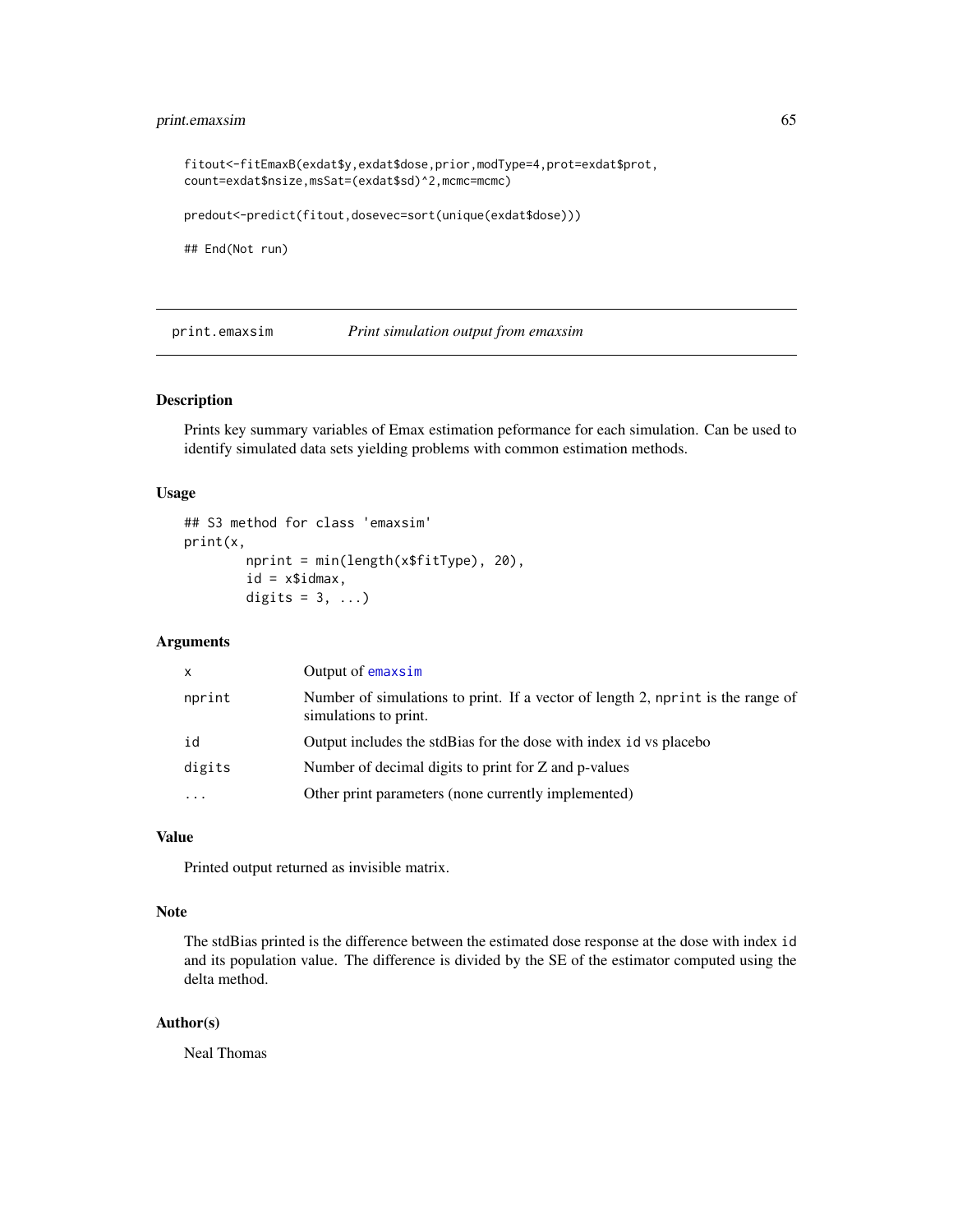### See Also

[emaxsim](#page-16-0), [summary.emaxsim](#page-79-0), [plot.emaxsim](#page-34-0)

#### Examples

```
## Not run:
## emaxsim changes the random number seed
nsim<-50
idmax<-5
doselev<-c(0,5,25,50,100)
n<-c(78,81,81,81,77)
### population parameters for simulation
e0<-2.465375
ed50<-67.481113
emax<-15.127726
sdy<-7.967897
pop.parm<-c(log(ed50),emax,e0)
meanlev<-emaxfun(doselev,pop.parm)
###FixedMean is specialized constructor function for emaxsim
gen.parm<-FixedMean(n,doselev,meanlev,sdy)
D1 <- emaxsim(nsim,gen.parm)
print(D1,c(31,50),digits=2,id=4)
print(D1,c(1,20))
D1 ### implicitly calls print with default parameter settings
## End(Not run)
```
<span id="page-65-0"></span>print.emaxsimB *Print simulation output from emaxsimB*

#### Description

Prints key summary variables of Emax estimation peformance for each simulation. Can be used to identify simulated data sets yielding unusual estimates.

#### Usage

```
## S3 method for class 'emaxsimB'
print(x,
      nprint = min(nsim, 20),
      id = x$i<sub>dmax</sub>,digits = 3, ...)
```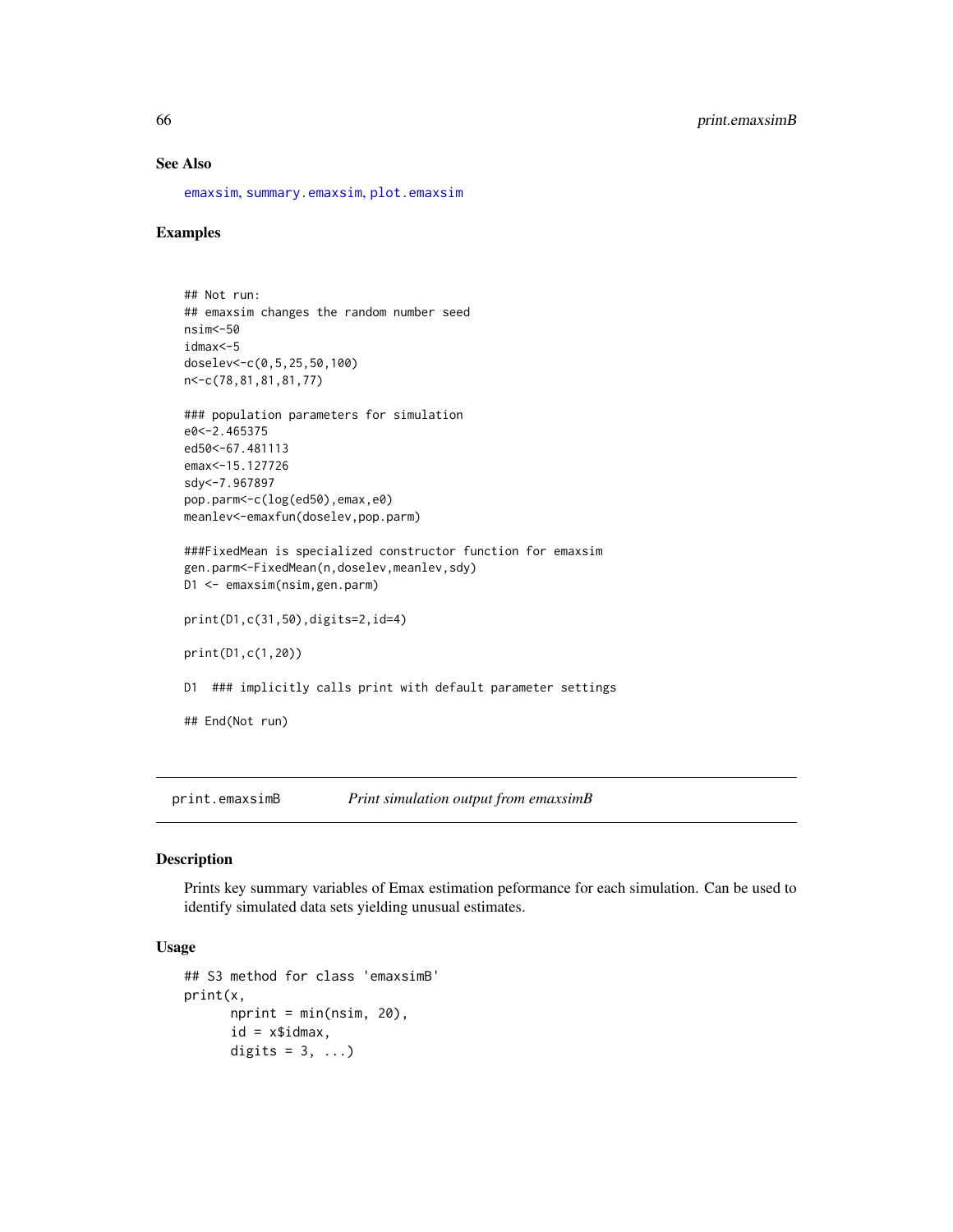### print.emaxsimB 67

#### **Arguments**

| $\mathsf{x}$ | Output of emaxsimB                                                                                       |
|--------------|----------------------------------------------------------------------------------------------------------|
| nprint       | Number of simulations to print. If a vector of length 2, nprint is the range of<br>simulations to print. |
| id           | Output includes the stdBias for the dose with index id vs placebo                                        |
| digits       | Number of decimal digits to print for Z and p-values                                                     |
| $\cdots$     | Other print parameters (none currently implemented)                                                      |

### Value

Printed output returned as invisible matrix.

### Note

The stdBias printed is the difference between the posterior mean of the dose response at the dose with index id and its population value. The difference is divided by the SE (posterior SD).

#### Author(s)

Neal Thomas

### See Also

[emaxsimB](#page-20-0), [summary.emaxsimB](#page-80-0), [plot.emaxsimB](#page-35-0)

### Examples

## Not run: ## emaxsimB changes the random number seed nsim<-50 idmax<-5 doselev<-c(0,5,25,50,100) n<-c(78,81,81,81,77) Ndose<-length(doselev)

### population parameters for simulation e0<-2.465375 ed50<-67.481113 emax<-4.127726 sdy<-7.967897 pop<-c(log(ed50),emax,e0) meanlev<-emaxfun(doselev,pop)

```
###FixedMean is specialized constructor function for emaxsim
gen<-FixedMean(n,doselev,meanlev,sdy)
```

```
prior<-prior.control(epmu=0,epsd=30,emaxmu=0,emaxsd=30,p50=50,sigmalow=0.1,
sigmaup=30,edDF=5)
mcmc<-mcmc.control(chains=1,warmup=500,iter=5000,seed=53453,propInit=0.15,adapt_delta = 0.95)
```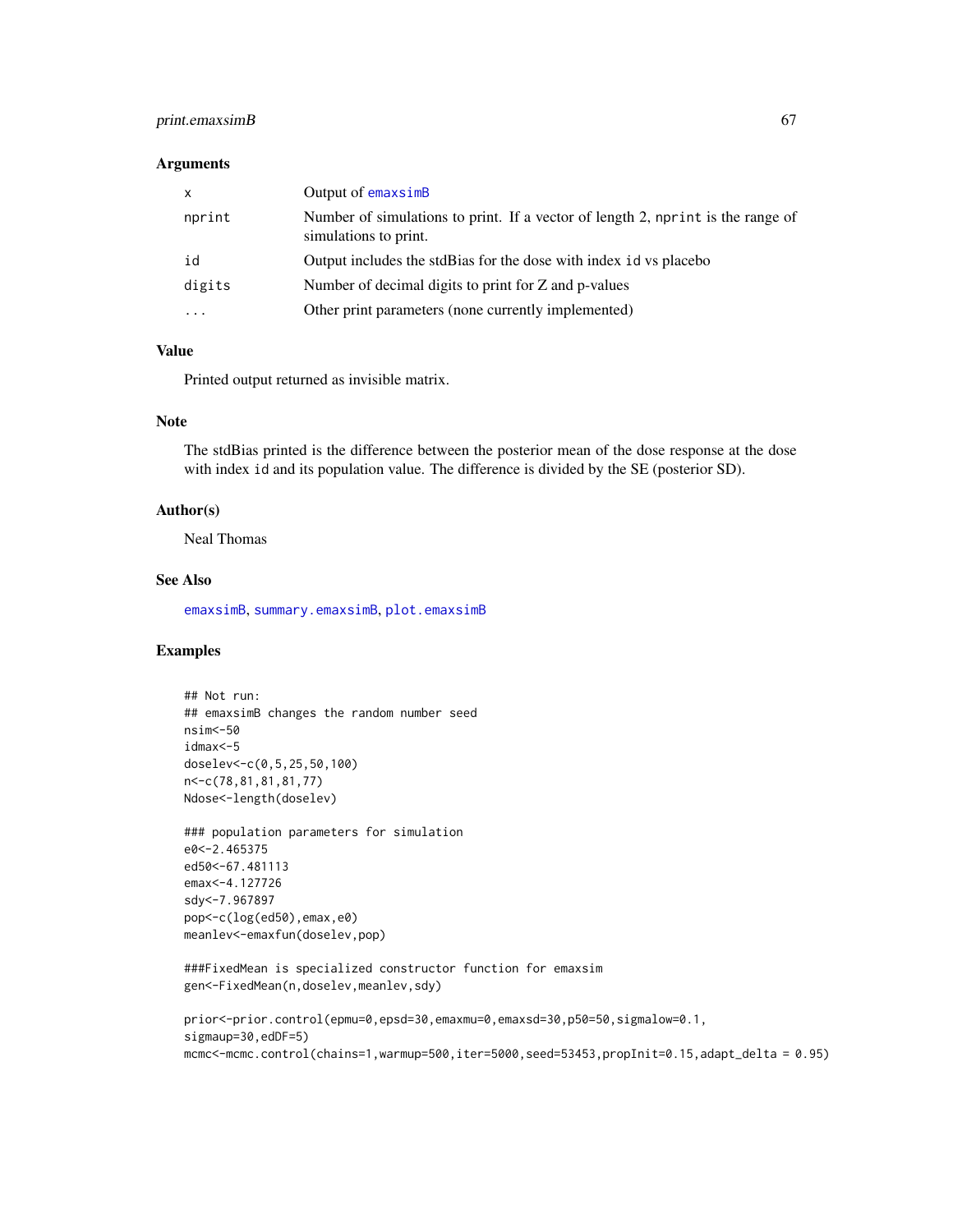D1 <- emaxsimB(nsim,gen, prior, modType=3,mcmc=mcmc,check=FALSE) print(D1) ## End(Not run)

print.emaxsimBobj *Print a summary of the fitted Emax model*

#### Description

Print a summary of the fitted Emax model. Printed output returned as invisible matrix.

### Usage

```
## S3 method for class 'emaxsimBobj'
print(x, nprint=min(length(x$y),20), ...)
```
### Arguments

| X        | Object output by the extractor function $\iint$ for emaxsime                                       |
|----------|----------------------------------------------------------------------------------------------------|
| nprint   | Number of observations to print. If a vector of length 2, nprint is the range of<br>data to print. |
| $\cdots$ | No options implemented.                                                                            |

<span id="page-67-0"></span>print.emaxsimobj *Print a data set generated by emaxsim*

### Description

Print a data set that has been extracted from emaxsim output

#### Usage

```
## S3 method for class 'emaxsimobj'
print(x, nprint = min(length(x\ y), 20), ...)
```
#### Arguments

|                         | Extracted simulation object                                                                        |
|-------------------------|----------------------------------------------------------------------------------------------------|
| nprint                  | Number of observations to print. If a vector of length 2, nprint is the range of<br>data to print. |
| $\cdot$ $\cdot$ $\cdot$ | No other parameters currently implemented                                                          |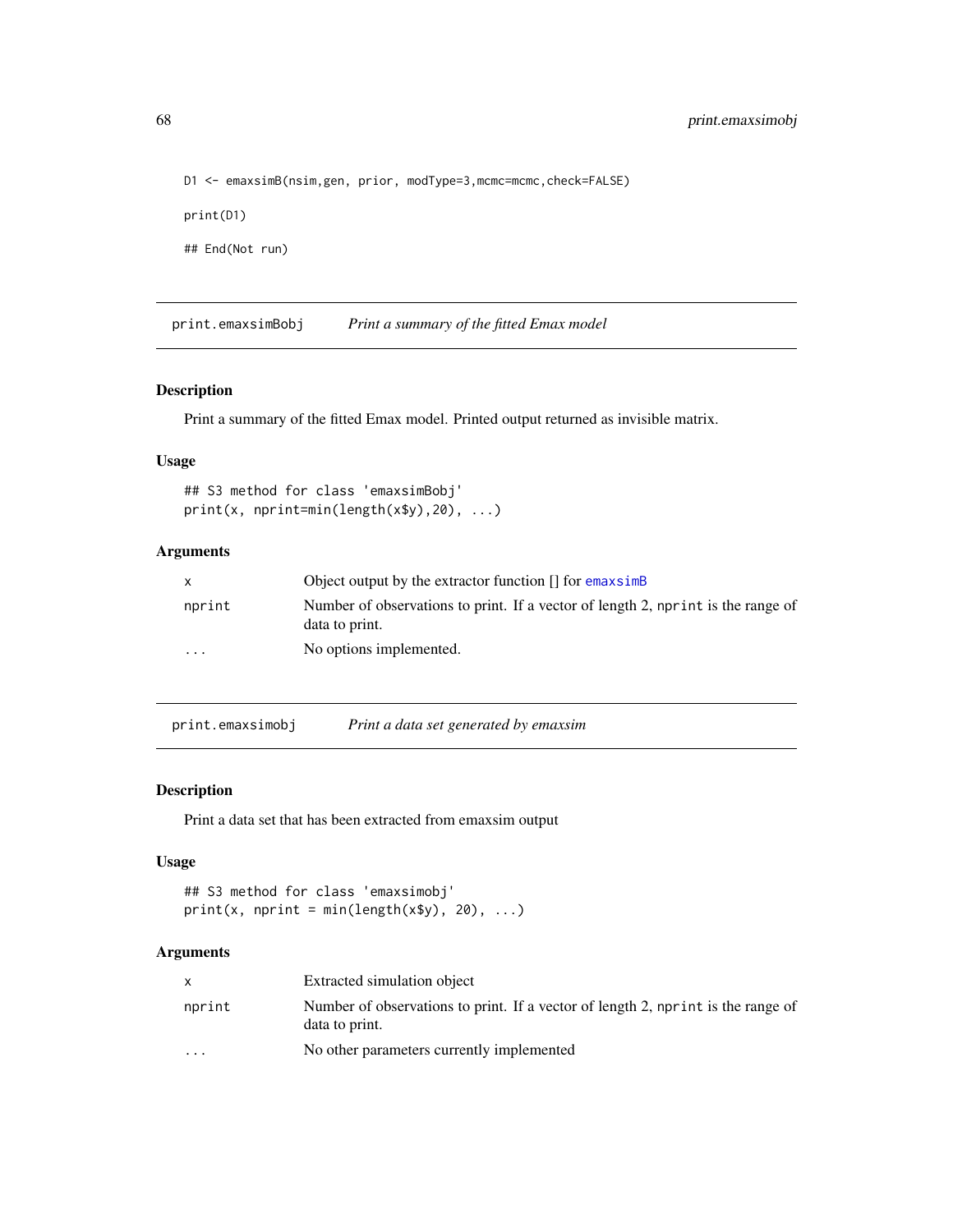### print.fitEmax 69

## Value

Printed output returned as invisible matrix.

### Author(s)

Neal Thomas

#### See Also

[emaxsim](#page-16-0), [plot.emaxsimobj](#page-38-0), [summary.emaxsimobj](#page-83-0)

### Examples

```
## Not run:
```
save.seed<-.Random.seed set.seed(12357)

```
nsim<-50
idmax<-5
doselev<-c(0,5,25,50,100)
n<-c(78,81,81,81,77)
```

```
### population parameters for simulation
e0<-2.465375
ed50<-67.481113
emax<-15.127726
sdy<-7.967897
pop<-c(log(ed50),emax,e0)
meanlev<-emaxfun(doselev,pop)
```

```
###FixedMean is specialized constructor function for emaxsim
gen.parm<-FixedMean(n,doselev,meanlev,sdy)
D1 <- emaxsim(nsim,gen.parm)
e49<-D1[49]
```
e49

```
print(e49,c(101,200))
```

```
.Random.seed<-save.seed
```
## End(Not run)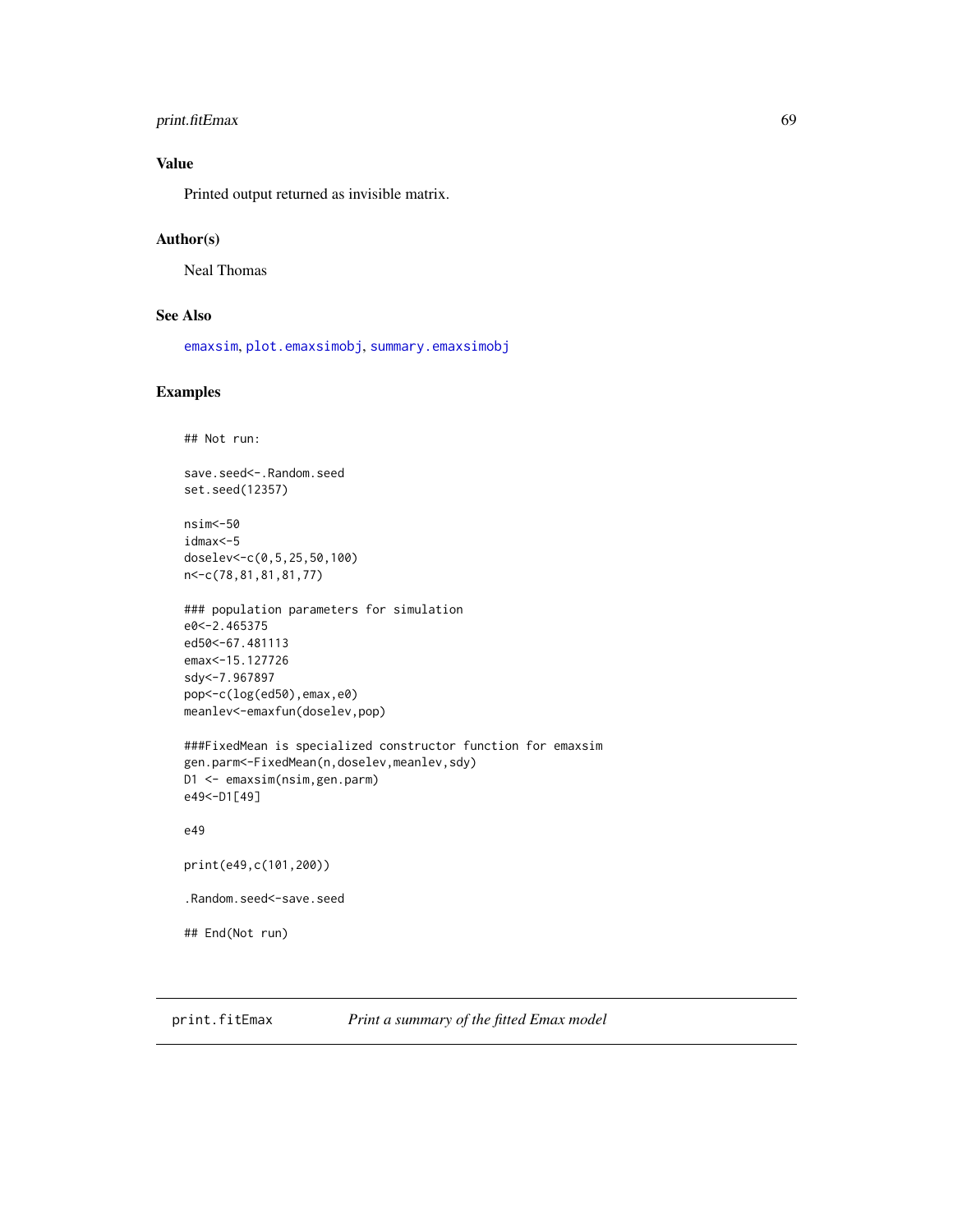### Description

Print a summary of the fitted Emax model

#### Usage

## S3 method for class 'fitEmax'  $print(x, \ldots)$ 

#### Arguments

| x | Object output by fitEmax |
|---|--------------------------|
| . | No options implemented.  |

print.fitEmaxB *Print a summary of the fitted Bayesian Emax model*

#### Description

Print a summary of the fitted Bayesian Emax model

### Usage

## S3 method for class 'fitEmaxB'  $print(x, \ldots)$ 

## Arguments

|   | Object output by fitEmaxB |
|---|---------------------------|
| . | No options implemented.   |

| prior.control | Set the parameters of the prior distribution for the Emax model imple- |
|---------------|------------------------------------------------------------------------|
|               | <i>mented in</i> fitEmaxB.                                             |

#### Description

Set the parameters of the prior distribution for the Emax model implemented in fitEmaxB.

#### Usage

```
prior.control(epmu = NULL, epsd = NULL, emaxmu = NULL,
emaxsd = NULL, p50 = NULL,sigmalow = NULL, sigmaup = NULL,
led50mu = 0.79, led50sca = 0.6, edDF = 3,
lama = 3.03, lamb = 18.15, lamsca = 6,
basemu=NULL,basevar=NULL,
binary = FALSE)
```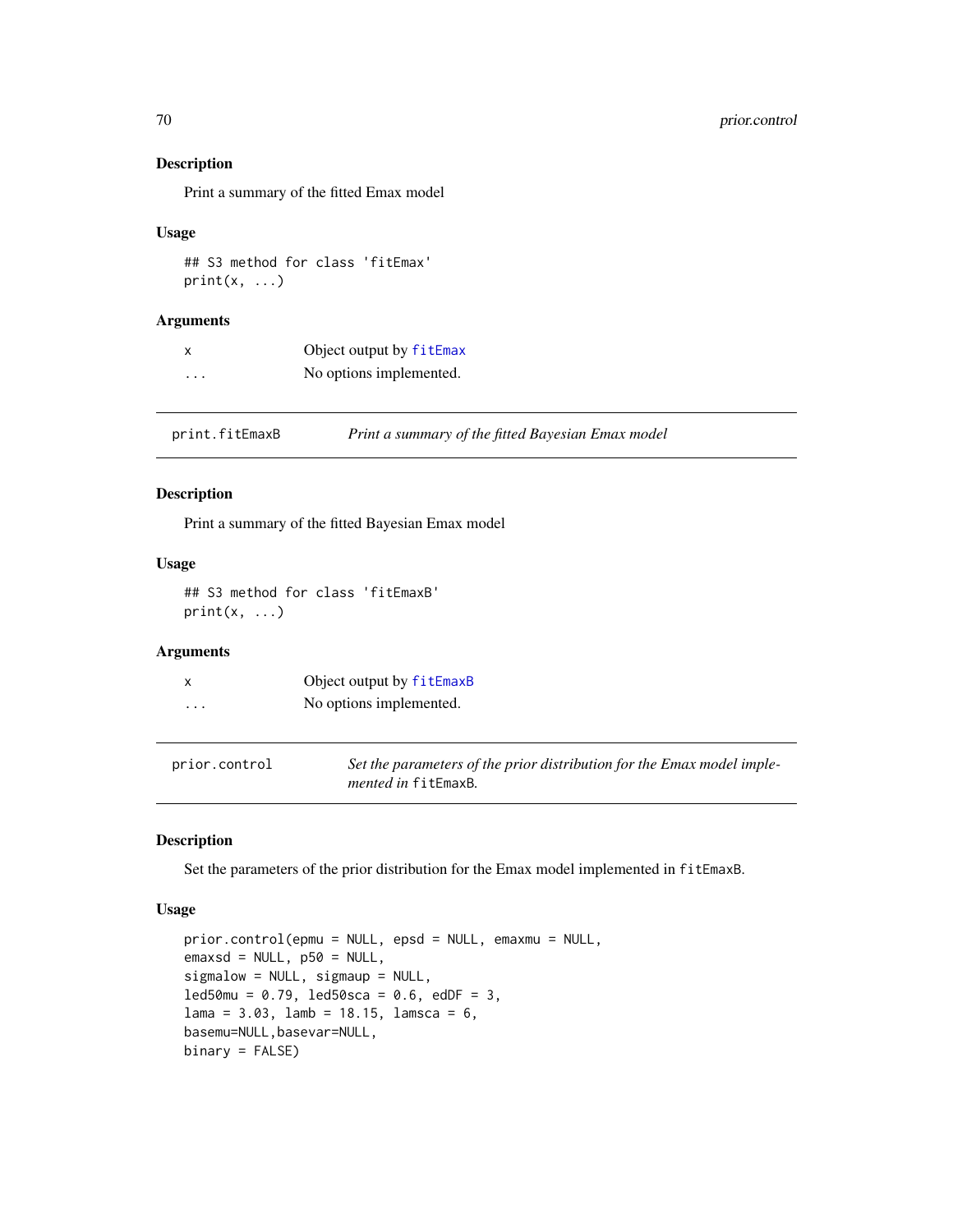### prior.control 71

#### **Arguments**

| epmu     | Mean for E0 in a normal prior distribution. Logistic scale for binary data.                                                                                                                  |
|----------|----------------------------------------------------------------------------------------------------------------------------------------------------------------------------------------------|
| epsd     | SD for E0 in a normal prior distribution. Logistic scale for binary data.                                                                                                                    |
| emaxmu   | Mean for Emax in a normal prior distribution. Logistic scale for binary data.                                                                                                                |
| emaxsd   | SD for Emax in a normal prior distribution. Logistic scale for binary data.                                                                                                                  |
| p50      | Projected ED50. See reference for its use in creating the prior distribution for the<br>ED50.                                                                                                |
| sigmalow | Lower bound for a uniform prior distribution for the residual SD (continuous<br>data).                                                                                                       |
| sigmaup  | Upper bound for a uniform prior distribution for the residual SD (continuous<br>data).                                                                                                       |
| led50mu  | Mean of log-t prior distribution for the ED50 before final scaling. See reference<br>for its interpretation in the prior distribution for the ED50.                                          |
| led50sca | Scale (analogous to SD) of the log-t prior distribution for the ED50.                                                                                                                        |
| edDF     | The degrees of freedom of the log-t prior distribution for the ED50.                                                                                                                         |
| lama     | Parameter in the re-scaled beta distribution for Hill slope parameter in the sig-<br>moidal Emax model. See reference for it use and empirical basis.                                        |
| lamb     | Parameter in the re-scaled beta distribution for Hill slope parameter in the sig-<br>moidal Emax model.                                                                                      |
| lamsca   | The beta prior distribution for the Hill parameter is re-scaled to have support on<br>$(0,$ lamsca $).$                                                                                      |
| basemu   | A vector of prior means for the covariate regression parameters.                                                                                                                             |
| basevar  | The prior variance-covariance matrix for the covariate regression parameters.<br>The covariate regression parameters are apriori independent of the other dose<br>response model parameters. |
| binary   | Set to TRUE for binary data applications. Used to check for consistency in usage.                                                                                                            |

#### Details

The prior distributions are based two meta-analyses of dose response described in the references. Each parameter is independent in the prior distribution. The E0 and Emax parameters have normal prior distributions. For binary data, these parameters are computed on the logistic scale. The predicted ED50 must be specified as 'P50'. The prior distribution of the log(ED50) has a t-distribution centered at log(P50), with scale, degrees of freedom, and offset to the P50, defaulting to values given in the references (these can be changed, but they are difficult to interpret outside the context of the meta-analyses). If modType=4, the prior distribution for the Hill parameter is a beta distribution scaled to (0,lamsca). The default degrees of freedom were obtained from the meta-analyses. For continuous data, the prior distribution for the residual SD is uniform on a user-specifed scale.

### Value

List of prior parameter values for use in fitEmaxB.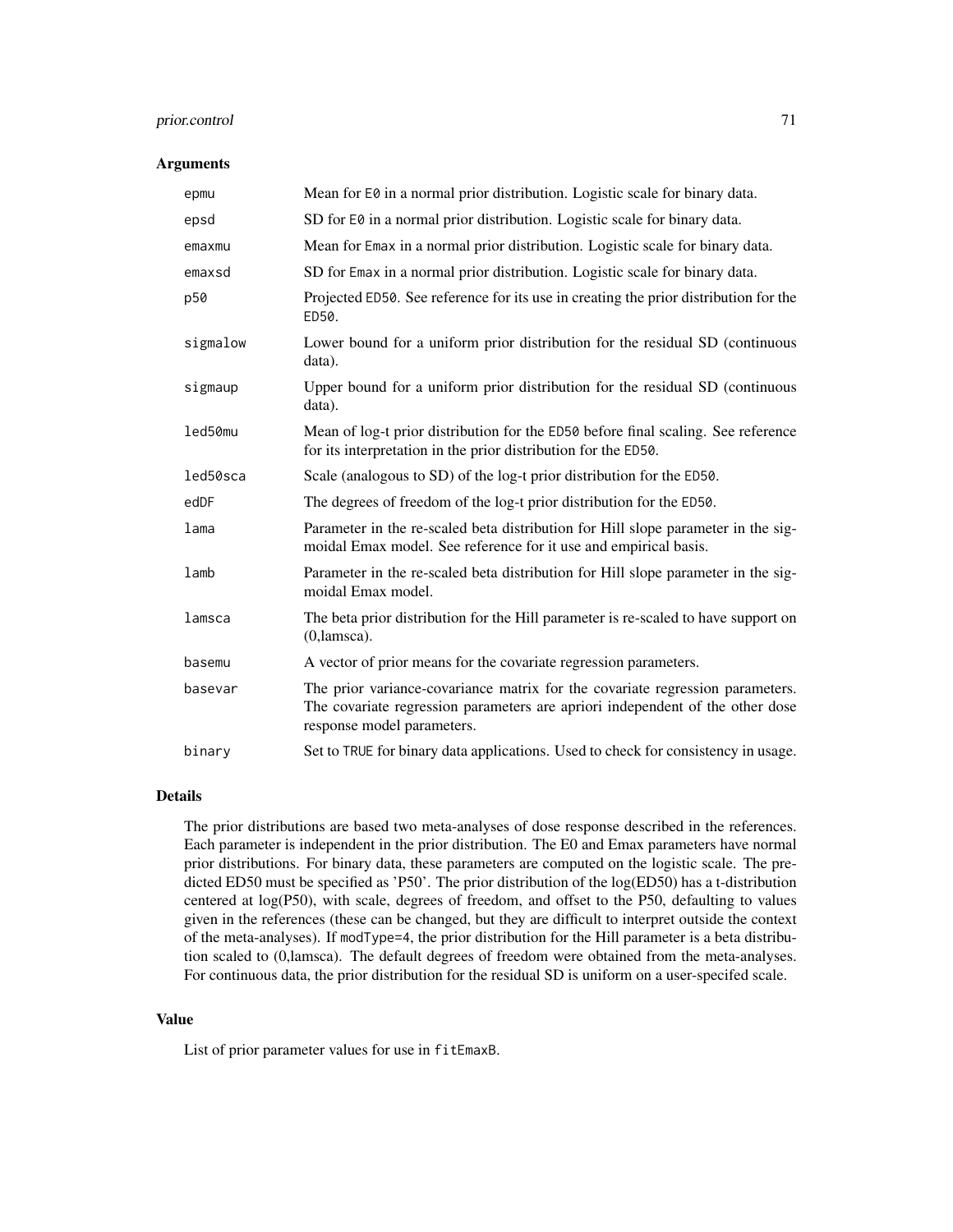#### Author(s)

Neal Thomas

### References

Thomas, N., Sweeney, K., and Somayaji, V. (2014). Meta-analysis of clinical dose response in a large drug development portfolio, Statistics in Biopharmaceutical Research, Vol. 6, No.4, 302-317. <doi:10.1080/19466315.2014.924876>

Thomas, N., and Roy, D. (2016). Analysis of clinical dose-response in small-molecule drug development: 2009-2014. Statistics in Biopharmaceutical Research, Vol. 6, No.4, 302-317 <doi:10.1080/19466315.2016.1256229>

### See Also

fitEmaxB

<span id="page-71-0"></span>

| RandEmax | Random data constructor function for emaxsim creating random pa- |
|----------|------------------------------------------------------------------|
|          | rameters for an Emax model for continuous or binary data.        |

### Description

Creates a list object that contains inputs and a function to create simulated data sets for emaxsim. Data sets are created by generating random parameters from beta or log-normal distributions for a 3/4 parameter Emax model. For binary data, the Emax model is on the logit scale and then backtransformed.

#### Usage

```
RandEmax(n, doselev,
parmEmax,
parmE0,
p50,
parmED50=c(3,0.79,0.6),
parmLambda=c(3.03,18.15,0,6),
resSD,
dfSD=Inf,
binary=FALSE)
```
#### Arguments

| n        | Sample size for each dose group.                                                                                |
|----------|-----------------------------------------------------------------------------------------------------------------|
| doselev  | Dose levels (including 0 for placebo) included in the study corresponding to n.<br>Must be in increasing order. |
| parmEmax | Vector with mean and standard deviation for a random normal Emax                                                |
| parmE0   | Vector with mean and standard deviation for a random normal intercept.                                          |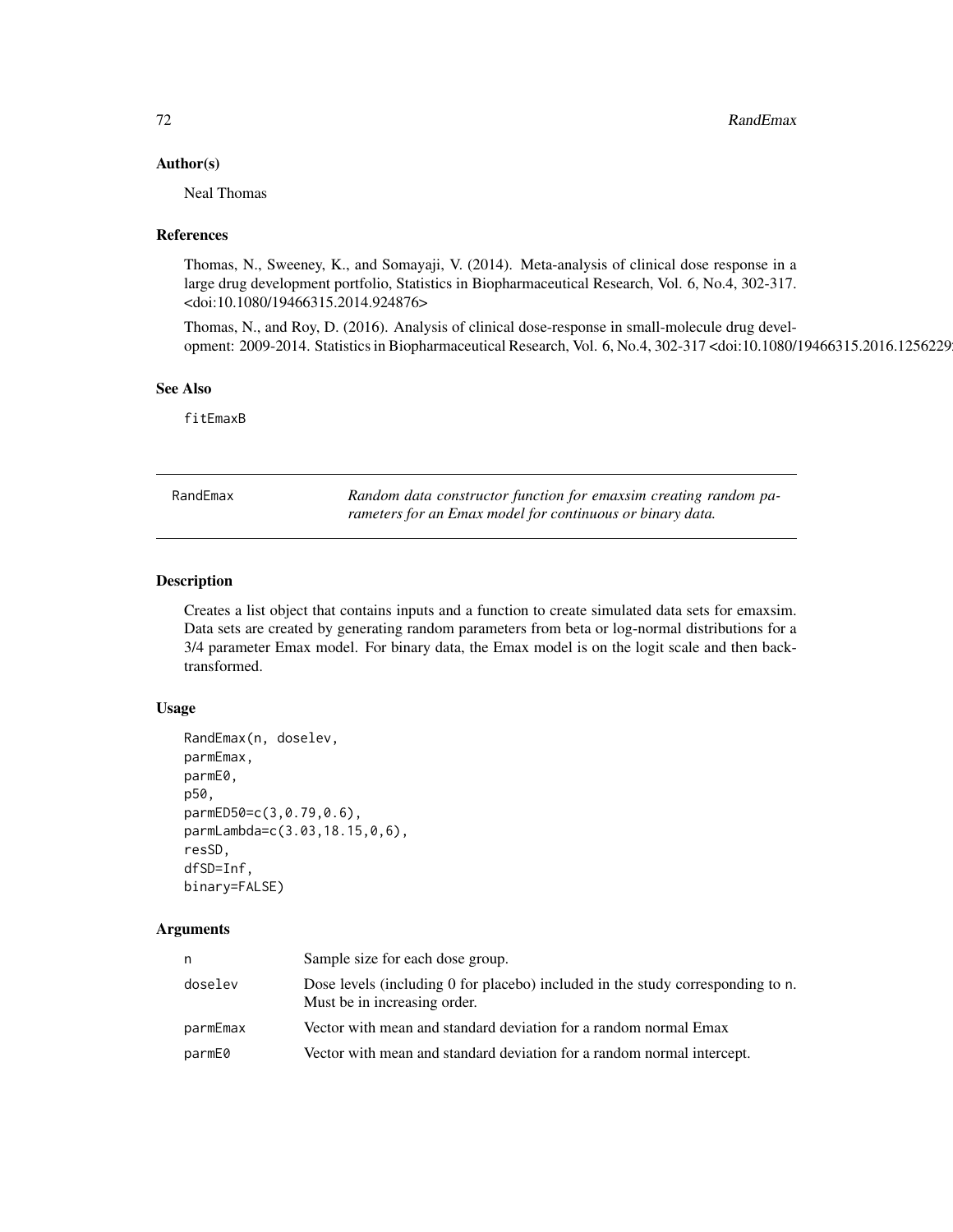#### <span id="page-72-0"></span>RandEmax 73

| p50        | The predicted ED50                                                                                                                                                                                                        |
|------------|---------------------------------------------------------------------------------------------------------------------------------------------------------------------------------------------------------------------------|
| parmED50   | The log(ED50) is generated from a t-distribution with df=parmED50[1], mean=log(p50)+parmED50[2],<br>and scale=parmED50[3]. The default values are taken from the reference be-<br>low.                                    |
| parmLambda | For a beta distributed sigmoid lambda, a vector with (df1,df2, lower bound, upper<br>bound). For a hyperbolic model, lambda=1.                                                                                            |
| resSD      | Standard deviation for residuals within each dose (normal data only)                                                                                                                                                      |
| dfSD       | If a finite value is specified, the within-dose group SD is randomly generated<br>from resSD times sqrt $(dfSD/chisquare(dfSD)))$ , which is the form of a posterior<br>distribution for a SD based on a existing sample. |
| binary     | When TRUE, 0/1 data are generated from the Emax model, which is computed<br>on the logit scale and then backtransformed to yield proportions.                                                                             |

#### Details

All parameters are independent. Normal data are generated from the dose response curves with homogeneous-variance normal residuals. Binary data are 0/1 generated from Bernoulli distributions with proportions computed by transforming the Emax model output from the logit to proportion scale. Default values are based on recommendations in

Thomas, N., Sweeney, K., and Somayaji, V. (2014). Meta-analysis of clinical dose response in a large drug development portfolio. <doi:10.1080/19466315.2014.924876>

## Value

A list of length 2. The first element is itself a list named genP that contains named elments n, resSD, dfSD, doselev, dose, binary and the elements parmE0, p50, parmED50, parmEmax, and parmLambda. which are specific to RandEmax. The second element is a function named genFun that takes genP as input and returns a list with named elements meanlev, parm, resSD, y.

#### Author(s)

Neal Thomas

#### See Also

[emaxsim](#page-16-0), [FixedMean](#page-31-0)

# Examples

```
simParm<-RandEmax(n=c(99,95,98,94,98,98),doselev=c(0,5,10,25,50,150),
        parmE0=c(-2.6,2.5),p50=25,parmEmax=c(-1.25,2),resSD=3.88)
```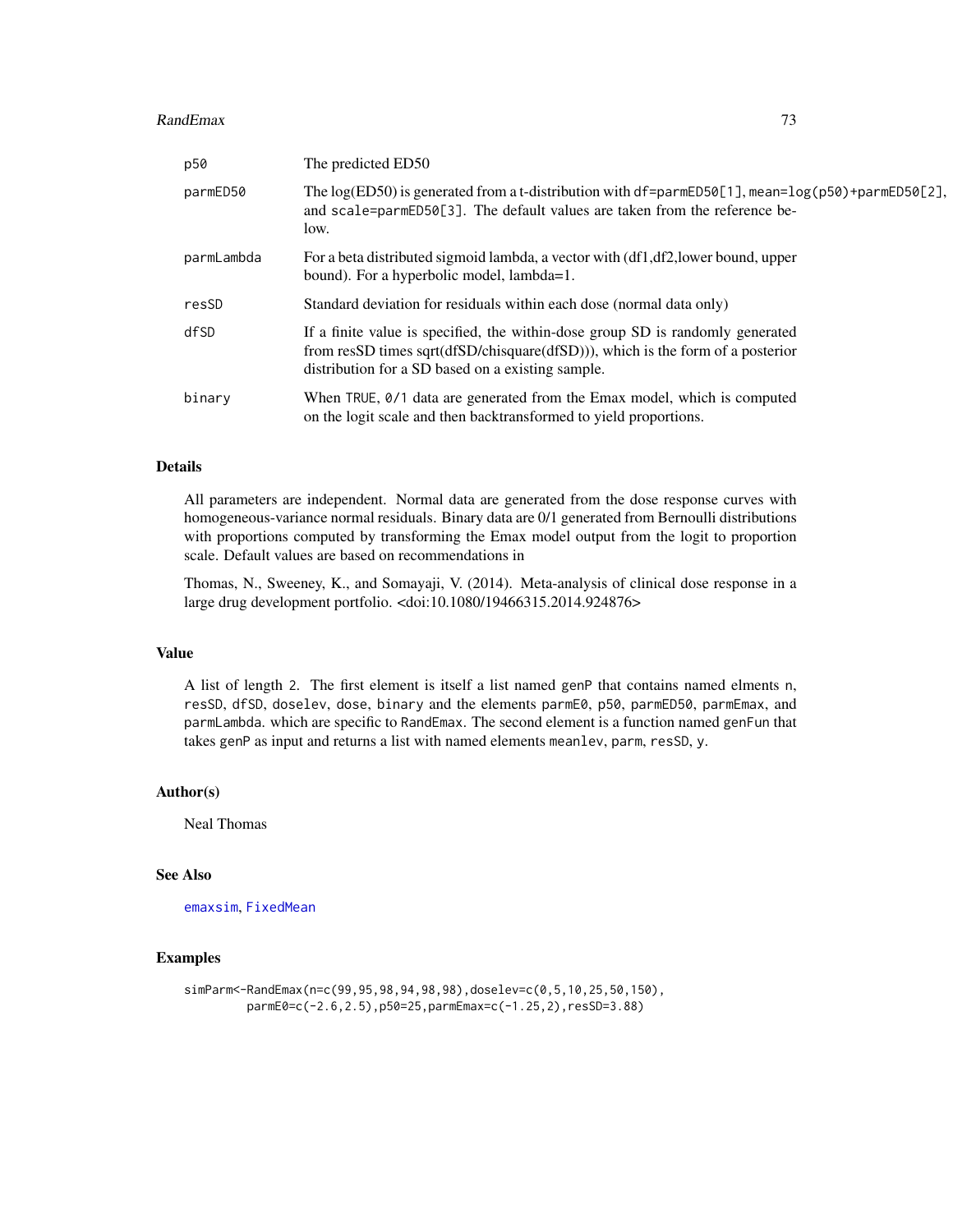<span id="page-73-1"></span><span id="page-73-0"></span>SeEmax *Asymptotic SE for dose response estimates from a 3- or 4- parameter Emax model*

# Description

Compute the asymptotic SE for dose response estimates based on the asymptotic variance-covariance matrix from the fit of a 3- or 4-parameter Emax model

#### Usage

```
SeEmax(fit, doselev, modType, dref=0, nbase=0, x=NULL,
binary=FALSE, clev=0.9)
```
## Arguments

| fit     | Output of nls fit to a 3- or 4-parameter Emax model. The order of the pa-<br>rameters in the fit must be (log(ed50), emax, e0) or (log(ed50), lambda, emax, e0).<br>Alternatively, fit can be a list with the first element the coefficient vector, and<br>the second element the variance-covariance matrix. List input can be used with<br>multiple protocols and baseline covariates (see details). |
|---------|--------------------------------------------------------------------------------------------------------------------------------------------------------------------------------------------------------------------------------------------------------------------------------------------------------------------------------------------------------------------------------------------------------|
| doselev | SEs are evaluated at vector of doses                                                                                                                                                                                                                                                                                                                                                                   |
| modType | modType=3,4 for a 3 or 4 parameter model.                                                                                                                                                                                                                                                                                                                                                              |
| dref    | A reference dose (0 by default) for contrasts, but other values can be specified.<br>If specified, a single reference value must be given.                                                                                                                                                                                                                                                             |
| nbase   | The number of baseline predictors included in the model.                                                                                                                                                                                                                                                                                                                                               |
| X       | The model is evaluated at baseline covariate values, $x$ . If $x$ is a matrix, then each<br>row is a vector of baseline predictors, and the results are for the dose response<br>averaged over all of the predictors in x.                                                                                                                                                                             |
| binary  | Emax model on logistic scale, then backtransformed.                                                                                                                                                                                                                                                                                                                                                    |
| clev    | Confidence level for intervals.                                                                                                                                                                                                                                                                                                                                                                        |

# Details

The Emax models supported by SeEmax should now be fit using fitEmax and predict.fitEmax. SeEmax remains available primarily for backward compatibility.

SeEmax can be used with models that allow different placebo response for multiple protocols by selecting the intercept for a specific protocol. Coeficients for baseline covariates can also be included following the intercept. The variance-covariance matrix from the full model must be subsetted to match the included coeficients (i.e., the rows and columns corresponding to the omitted intercepts must be removed). List input must be used for the more general models.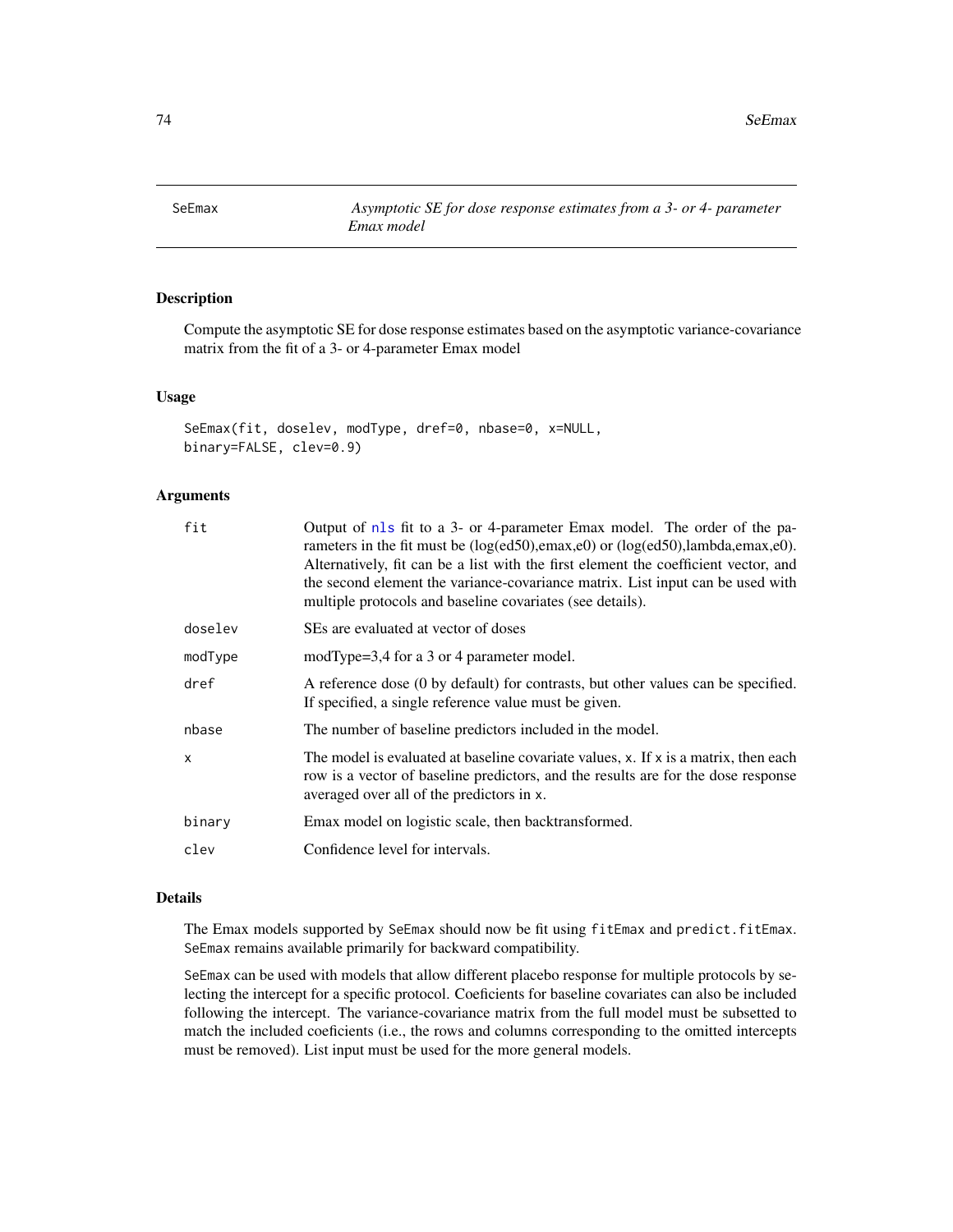#### SeEmax 75

# Value

Returns a list:

| doselev | Doses to evaluate                                                                                                                                                                                                                                                  |
|---------|--------------------------------------------------------------------------------------------------------------------------------------------------------------------------------------------------------------------------------------------------------------------|
| dref    | Differences in response between doselev and dref are computed.                                                                                                                                                                                                     |
| fitpred | Estimated dose response at doselev                                                                                                                                                                                                                                 |
| sepred  | SE for estimated dose responses                                                                                                                                                                                                                                    |
| fitdif  | Estimated response at doselev minus estimated response at placebo                                                                                                                                                                                                  |
| sedif   | SE for fitdif estimated differences                                                                                                                                                                                                                                |
| fitref  | Estimated dose response at the reference dose.                                                                                                                                                                                                                     |
| seref   | SE for the estimated dose response at the reference dose                                                                                                                                                                                                           |
| covref  | The covariance between each estimated response and the estimated response<br>at the reference dose. These covariances can be used to compute asymptotic<br>variances of differences after back-transformation (e.g., for logistic regression<br>with binary data). |

# Author(s)

Neal Thomas

## References

Bates, D. M. and Watts, D. G. (1988) Nonlinear Regression Analysis and Its Applications, Wiley

# See Also

fitEmax

# Examples

#### ## Not run:

```
## this example changes the random number seed
doselev<-c(0,5,25,50,100,250)
n<-c(78,81,81,81,77,80)
dose<-rep(doselev,n)
```

```
### population parameters for simulation
e0<-2.465375
ed50<-67.481113
led50<-log(ed50)
emax<-15.127726
lambda=1.8
sdy<-7.967897
pop<-c(led50=led50,lambda=lambda,emax=emax,e0=e0)
meanresp<-emaxfun(dose,pop)
y<-rnorm(sum(n),meanresp,sdy)
```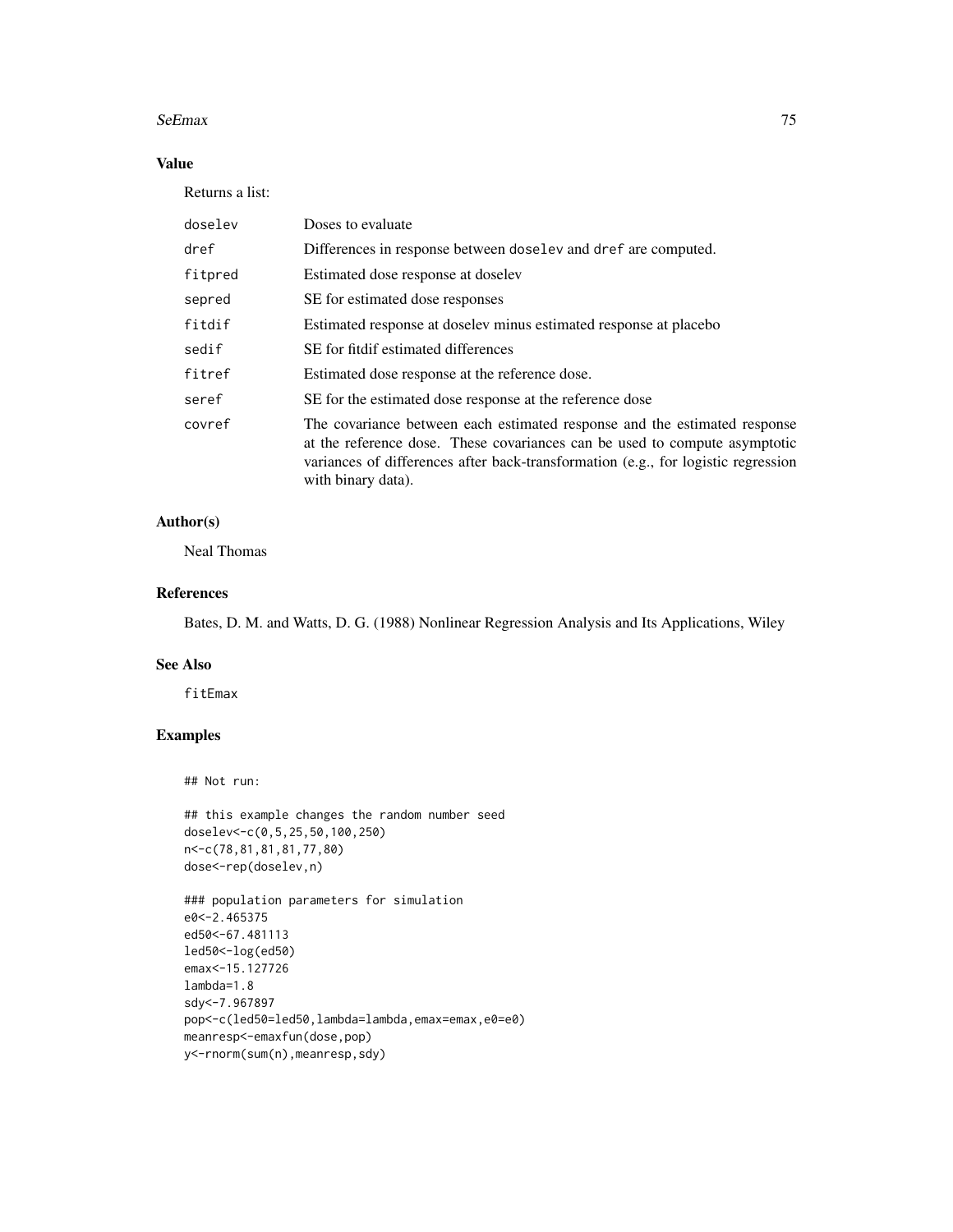```
nls.fit<-nls(y ~ e0 + (emax * dose^lambda)/(dose^lambda + exp(led50*lambda)),
                        start = pop, control = nls.control(
                        maxiter = 100),trace=TRUE,na.action=na.omit)
```

```
SeEmax(nls.fit,doselev=c(60,120),modType=4)
SeEmax(list(coef(nls.fit),vcov(nls.fit)),c(60,120),modType=4)
```
## End(Not run)

## selEstan *Select a pre-compiled* rstan *Emax model*

#### Description

Emax models for use in fitEmaxB and emaxsimB which have been pre-compiled are loaded for use outside of the the fiting functions. This is most useful for repeated simulations in which the loading of the compiled models from a disk file can be performed once. fitEmaxB will load the model automatically for single execution, so the model does not need to be pre-loaded.

#### Usage

selEstan()

#### Value

An Emax 'stanmodel'.

#### Author(s)

Neal Thomas

## See Also

[fitEmaxB](#page-28-0), [emaxsimB](#page-20-0)

# Examples

## Not run: estan<-selEstan()

## End(Not run)

<span id="page-75-0"></span>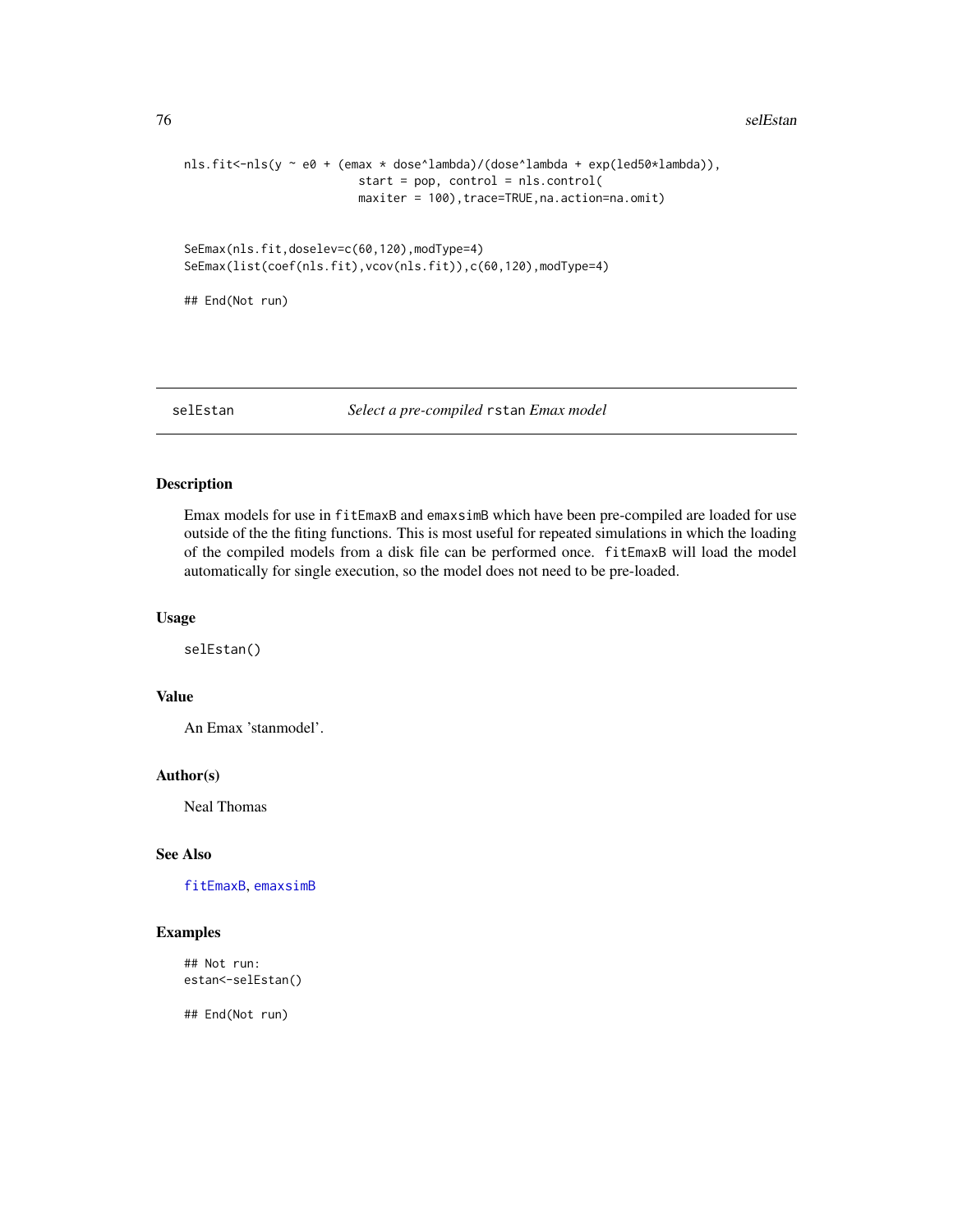<span id="page-76-0"></span>showStanModels *Display* STAN *model code.*

#### Description

Display the STAN Bayesian model code for fitting Emax models

# Usage

showStanModels()

## Author(s)

Neal Thomas

## See Also

[fitEmaxB](#page-28-0), [emaxsimB](#page-20-0)

#### Examples

## Not run: showStanModels()

## End(Not run)

sigmaEmax *Extract Emax model residual SD estimates*

## Description

Extract Emax model residual SD estimates.

# Usage

```
## S3 method for class 'fitEmax'
sigma(object, ...)
## S3 method for class 'fitEmaxB'
sigma(object, ...)
## S3 method for class 'emaxsim'
sigma(object, ...)
## S3 method for class 'emaxsimB'
sigma(object, ...)
```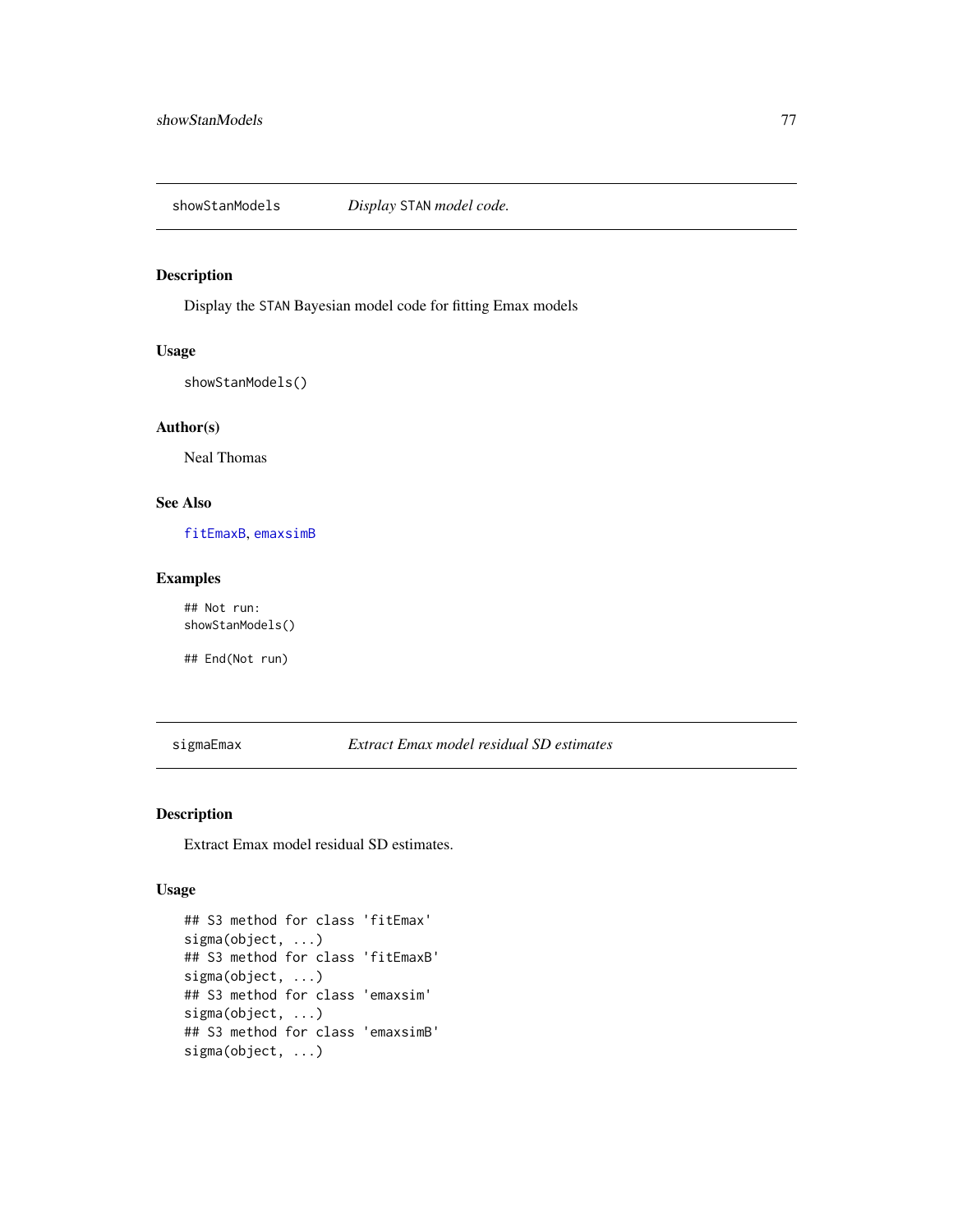<span id="page-77-0"></span>**78** startEmax

## Arguments

| object   | Output of Emax fitting and simulation functions |
|----------|-------------------------------------------------|
| $\cdots$ | None additional inputs supported                |

# Value

MLE estimate of the residual SD from fitEmax. Vector of MLE estimates of the residual SD for each emaxsim simulation. Vector of MCMC generated residual SD for fitEmaxB. Vector of posterior median estimates of the residual SD for each emaxsimB simulation.

## Author(s)

Neal Thomas

# See Also

[coef](#page-0-0), [fitEmax](#page-26-0), [fitEmaxB](#page-28-0), [emaxsim](#page-16-0), [emaxsimB](#page-20-0)

## Examples

```
doselev<-c(0,5,25,50,100,350)
n<-c(78,81,81,81,77,80)
```

```
### population parameters for simulation
e0<-2.465375
ed50<-67.481113
emax<-15.127726
sdy<-8.0
pop<-c(log(ed50),emax,e0)
dose<-rep(doselev,n)
meanlev<-emaxfun(dose,pop)
```
y<-rnorm(sum(n),meanlev,sdy)

```
testout<-fitEmax(y,dose,modType=4)
sigma(testout)
```
startEmax *Compute starting parameter values for the 3- or 4- Emax model.*

## Description

Compute starting parameter values for iterative procedures for estimating parameters of the 3- or 4 parameter Emax model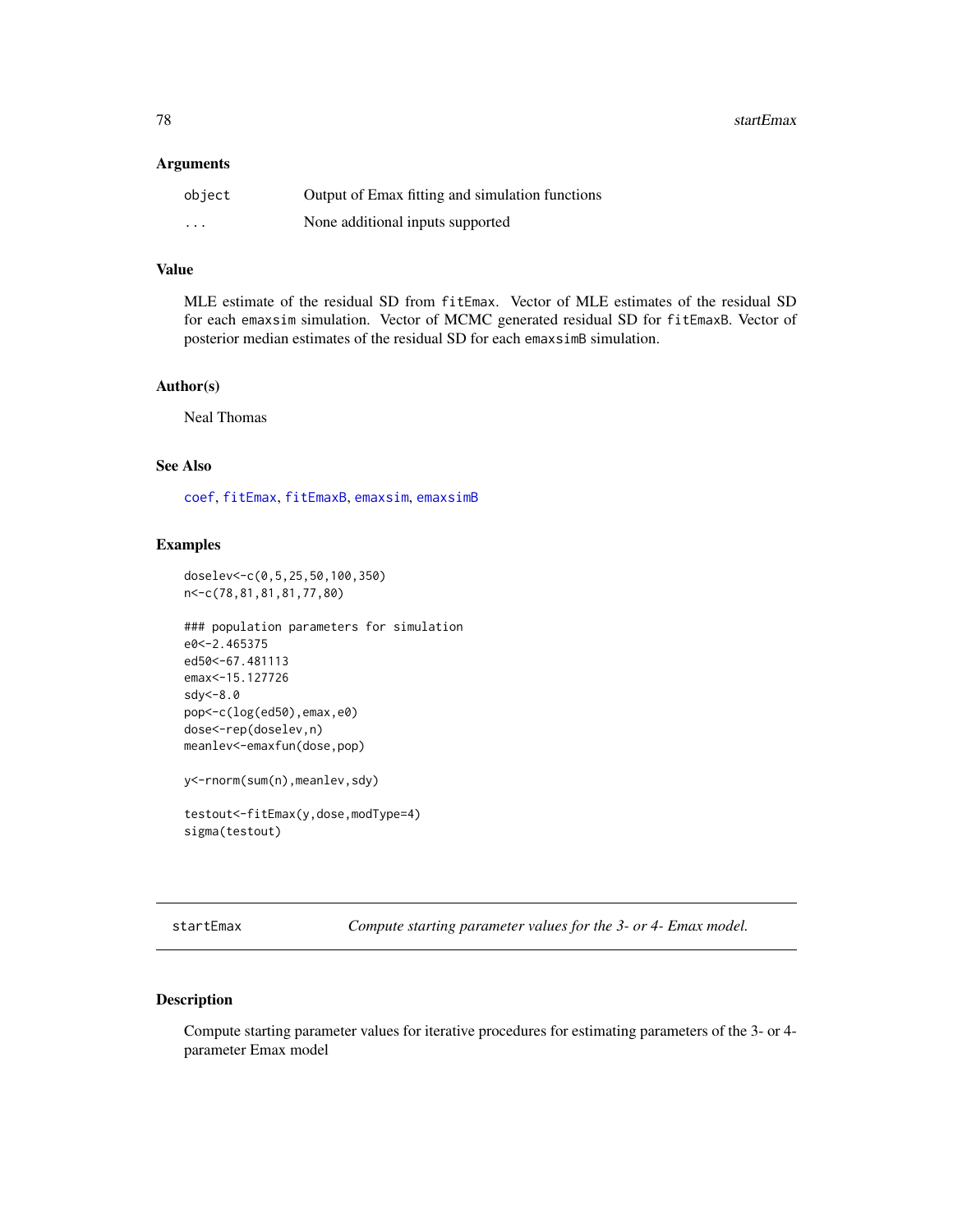#### startEmax 79

## Usage

```
startEmax(y,
          dose,
          baseline,
          count=rep(1,length(y)),
          modType=3,
          binary=FALSE,
          lbED50=doselev[2]/10,
          ubED50=max(doselev),
          lbLambda=0.5,
          ubLambda=5)
```
## Arguments

| У        | Outcome (response) variable for the Emax modeling.                                                                                                      |
|----------|---------------------------------------------------------------------------------------------------------------------------------------------------------|
| binary   | The default is continuous (binary=FALSE). When (binary=TRUE), y must be $0/1$<br>and starting values are returned for an Emax model on the logit scale. |
| dose     | Dose variable corresponding to each outcome value.                                                                                                      |
| baseline | Optional baseline covariate(s) of same length as y. When baseline is specified,<br>starting values are created from anacova adjusted dose group means.  |
| count    | Counts for the number of patients with each dose/y value. Default is 1 (un-<br>grouped data).                                                           |
| modType  | modType=3 (default) for the 3-parameter Emax model. modType=4 for the 4-<br>parameter Emax model.                                                       |
| 1bED50   | If the starting ED50 is below lbED50, it is set to lbED50.                                                                                              |
| ubED50   | If the starting ED50 is above ubED50, it is set to ubED50.                                                                                              |
| lbLambda | If the starting lambda is below lbLambda, it is set to lbLambda.                                                                                        |
| ubLambda | If the starting lambda is above ubLambda, it is set to ubLambda.                                                                                        |

## Value

Returns a vector with named elements for the starting values for a 3 or 4 parameter Emax model. The order is log(ED50), (lambda, 4 parm), emax, and e0. If baseline is specified, a 'beta' starting parameter is also returned at the end of the vector.

#### Note

The method is modified from functions created by J. Rogers and start functions supplied with R (SSfp1). The ED50 (and lambda) are computed using the logit-linear relationship between the proportion of the mean response out of the max response and the log(dose). The method assumes placebo data are present, but it will return a starting value even if it is not present. A miniumum of four dose levels is required for 4-parameter starting values.

## Author(s)

Neal Thomas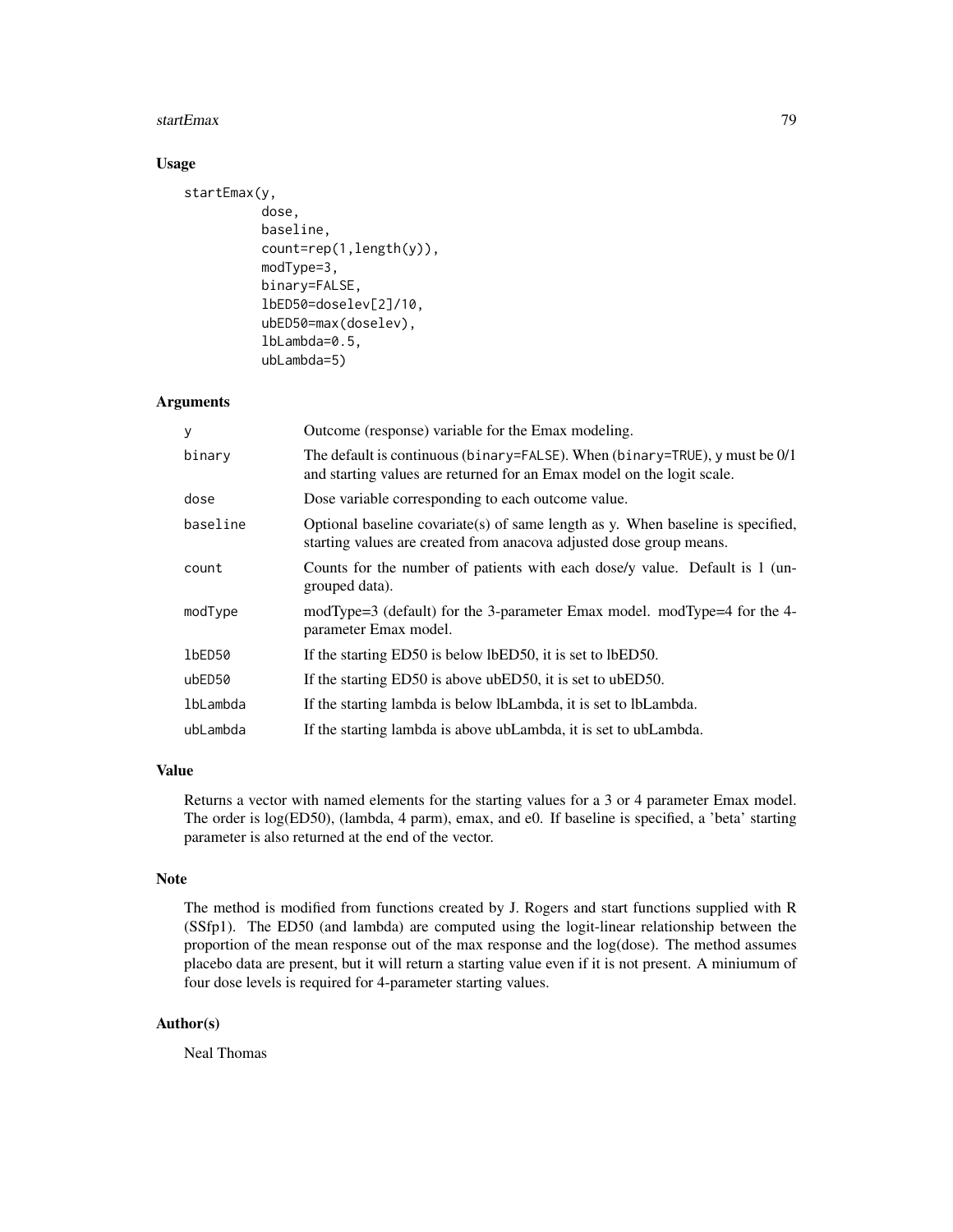## See Also

[nls](#page-0-0), [emaxalt](#page-13-0)

#### Examples

```
data("examples14")
exdat<-examples14[[6]]
startEmax(exdat$y,exdat$dose)
```
summary.emaxsim *Summary of output of emaxsim*

## Description

Detailed summary of repeated sampling properties of Emax estimation and comparison with simple pairwise comparisons.

## Usage

```
## S3 method for class 'emaxsim'
summary(object, testalpha = 0.05, clev = 0.9,
                          seSim = FALSE, ...)
```
# Arguments

| object    | Output of emaxsim                                                                                                                                             |
|-----------|---------------------------------------------------------------------------------------------------------------------------------------------------------------|
| testalpha | Alpha level for a one-sided MCP-MOD trend test                                                                                                                |
| clev      | Nominal confidence level for reported CIs                                                                                                                     |
| seSim     | If TRUE, then simulation standard errors are reported in parentheses. These<br>should be distinguished from standard errors for estimators in the simulation. |
| .         | Other unspecified parameters (none currently utilized)                                                                                                        |

## Details

For pairwise comparisons, the 'most favorable pairwise comparison' means the dose with the best difference versus placebo is compared to the population mean response for the selected dose, thus the target value for coverage, bias, and RMSE changes depending on the selected dose.

## Value

The function produces annotated output summarizing the properties of the estimation procedures. The summaries are also returned as an invisible list for extracting results.

<span id="page-79-0"></span>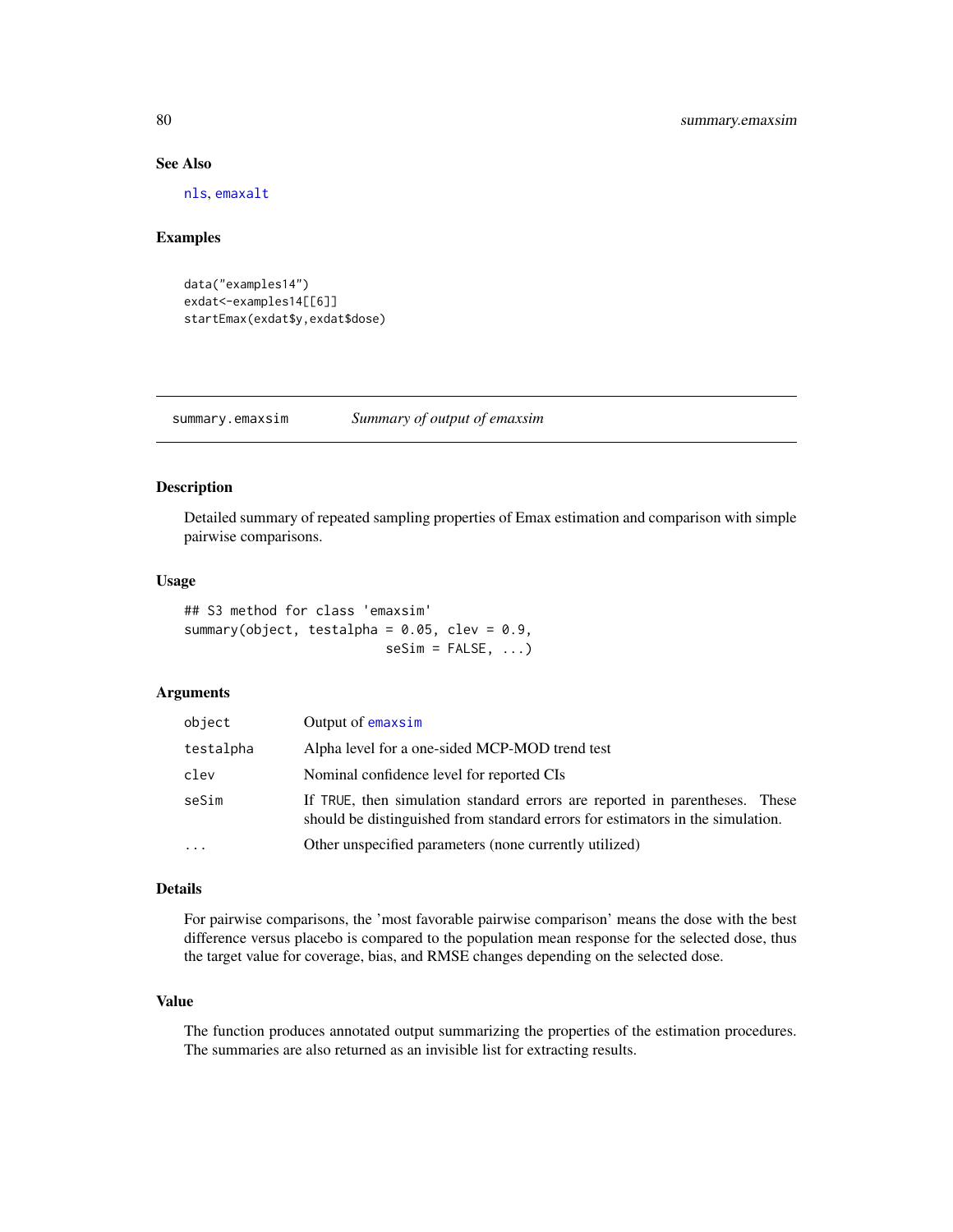# <span id="page-80-0"></span>summary.emaxsimB 81

#### Author(s)

Neal Thomas

# See Also

[emaxsim](#page-16-0), [print.emaxsim](#page-64-0), [plot.emaxsim](#page-34-0)

# Examples

```
## Not run:
## emaxsim changes the random number seed
nsim<-50
doselev<-c(0,5,25,50,100)
n<-c(78,81,81,81,77)
### population parameters for simulation
e0<-2.465375
ed50<-67.481113
emax<-15.127726
sdy<-7.967897
pop.parm<-c(log(ed50),emax,e0)
meanlev<-emaxfun(doselev,pop.parm)
###FixedMean is specialized constructor function for emaxsim
gen.parm<-FixedMean(n,doselev,meanlev,sdy)
D1 <- emaxsim(nsim,gen.parm)
summary(D1,testalph=0.05,clev=0.95)
## End(Not run)
```
summary.emaxsimB *Summary of output of emaxsimB*

#### Description

Detailed summary of repeated sampling properties of Bayesian Emax estimation and comparison with simple pairwise comparisons.

#### Usage

```
## S3 method for class 'emaxsimB'
summary(object, testalpha = 0.05,
clev = c('0.95','0.9','0.8'),
seSim = FALSE, ...)
```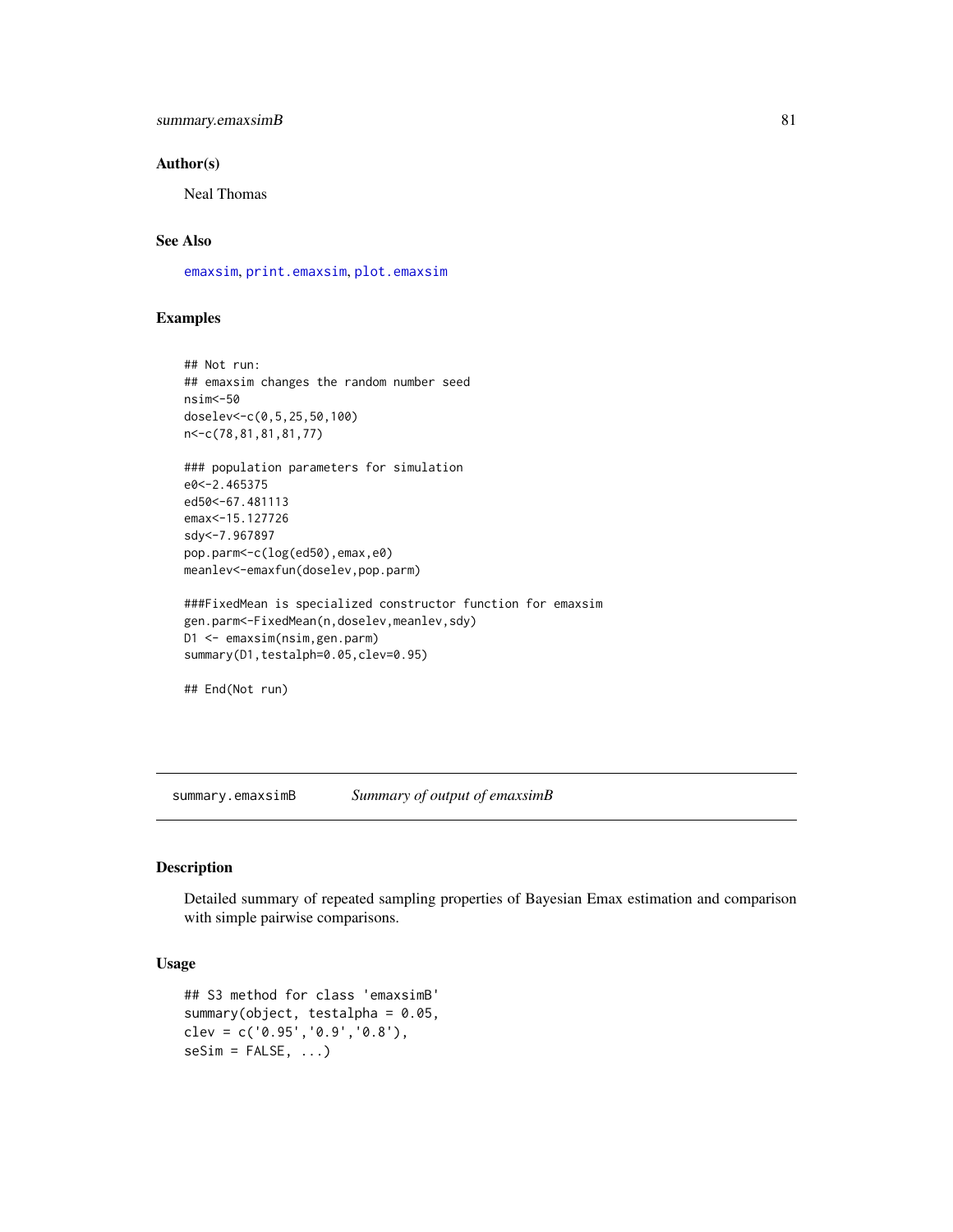#### <span id="page-81-0"></span>**Arguments**

| object    | Output of emaxsimB                                                                                                                     |       |
|-----------|----------------------------------------------------------------------------------------------------------------------------------------|-------|
| testalpha | Alpha level for a one-sided MCP-MOD trend test.                                                                                        |       |
| clev      | Posterior proabilities for reported intervals                                                                                          |       |
| seSim     | If TRUE, then simulation standard errors are reported in parentheses.<br>should be distinguished from posterior SD in the simulations. | These |
| $\ddotsc$ | Other unspecified parameters (none currently utilized)                                                                                 |       |

#### Details

For pairwise comparisons, the 'most favorable pairwise comparison' means the dose with the best difference versus placebo is compared to the population mean response for the selected dose, thus the target value for coverage, bias, and RMSE changes depending on the selected dose.

#### Value

The function produces annotated output summarizing the properties of the estimation procedures. The summaries are also returned as an invisible list for extracting results.

#### Author(s)

Neal Thomas

## See Also

[emaxsim](#page-16-0), [print.emaxsim](#page-64-0), [plot.emaxsim](#page-34-0)

# Examples

## Not run:

```
## emaxsimB changes the random number seed
nsim<-50
idmax<-5
doselev<-c(0,5,25,50,100)
n<-c(78,81,81,81,77)
Ndose<-length(doselev)
```

```
### population parameters for simulation
e0<-2.465375
ed50<-67.481113
emax<-4.127726
sdy<-7.967897
pop<-c(log(ed50),emax,e0)
meanlev<-emaxfun(doselev,pop)
```
###FixedMean is specialized constructor function for emaxsim gen<-FixedMean(n,doselev,meanlev,sdy)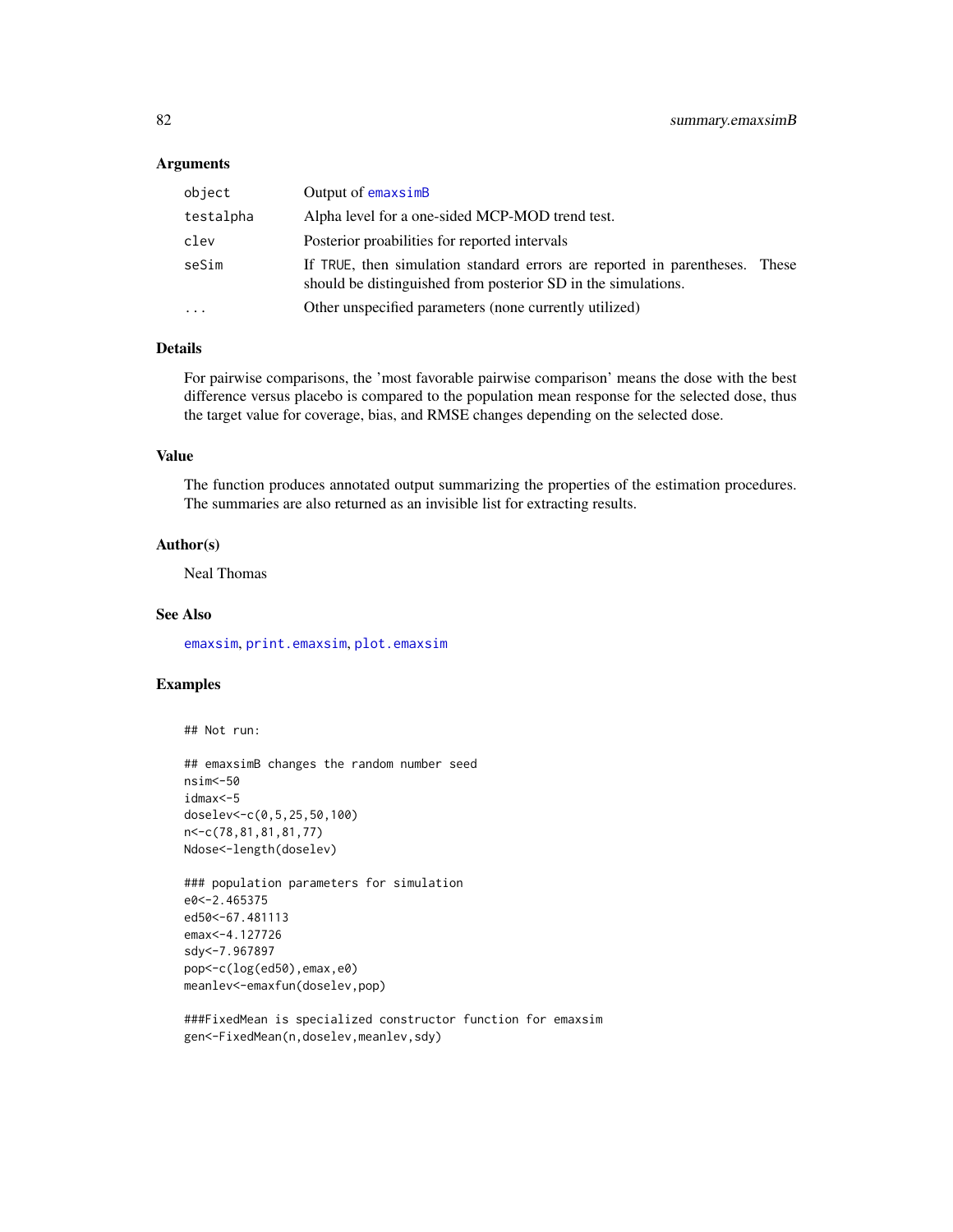# <span id="page-82-0"></span>summary.emaxsimBobj 83

```
prior<-prior.control(epmu=0,epsd=30,emaxmu=0,emaxsd=30,p50=50,sigmalow=0.1,
sigmaup=30,edDF=5)
mcmc<-mcmc.control(chains=1,warmup=500,iter=5000,seed=53453,propInit=0.15,adapt_delta = 0.95)
D1 <- emaxsimB(nsim,gen, prior, modType=3,mcmc=mcmc,check=FALSE)
summary(D1,testalph=0.05,clev='0.95')
## End(Not run)
```
summary.emaxsimBobj *Summarize Emax fit to a data set generated by emaxsimB*

#### Description

Summary of the Bayesian Emax fit to a simulated data set

## Usage

```
## S3 method for class 'emaxsimBobj'
summary(object, ...)
```
## Arguments

| object   | Extracted simulation object                   |
|----------|-----------------------------------------------|
| $\cdots$ | No other parameters are currently implemented |

# Value

Printed output only. No values are returned.

## Author(s)

Neal Thomas

# See Also

[emaxsimB](#page-20-0), [plot.emaxsimBobj](#page-37-0), [print.emaxsimBobj](#page-67-0)

# Examples

## Not run:

```
## emaxsimB changes the random number seed
nsim<-50
doselev<-c(0,5,25,50,100)
n<-c(78,81,81,81,77)
```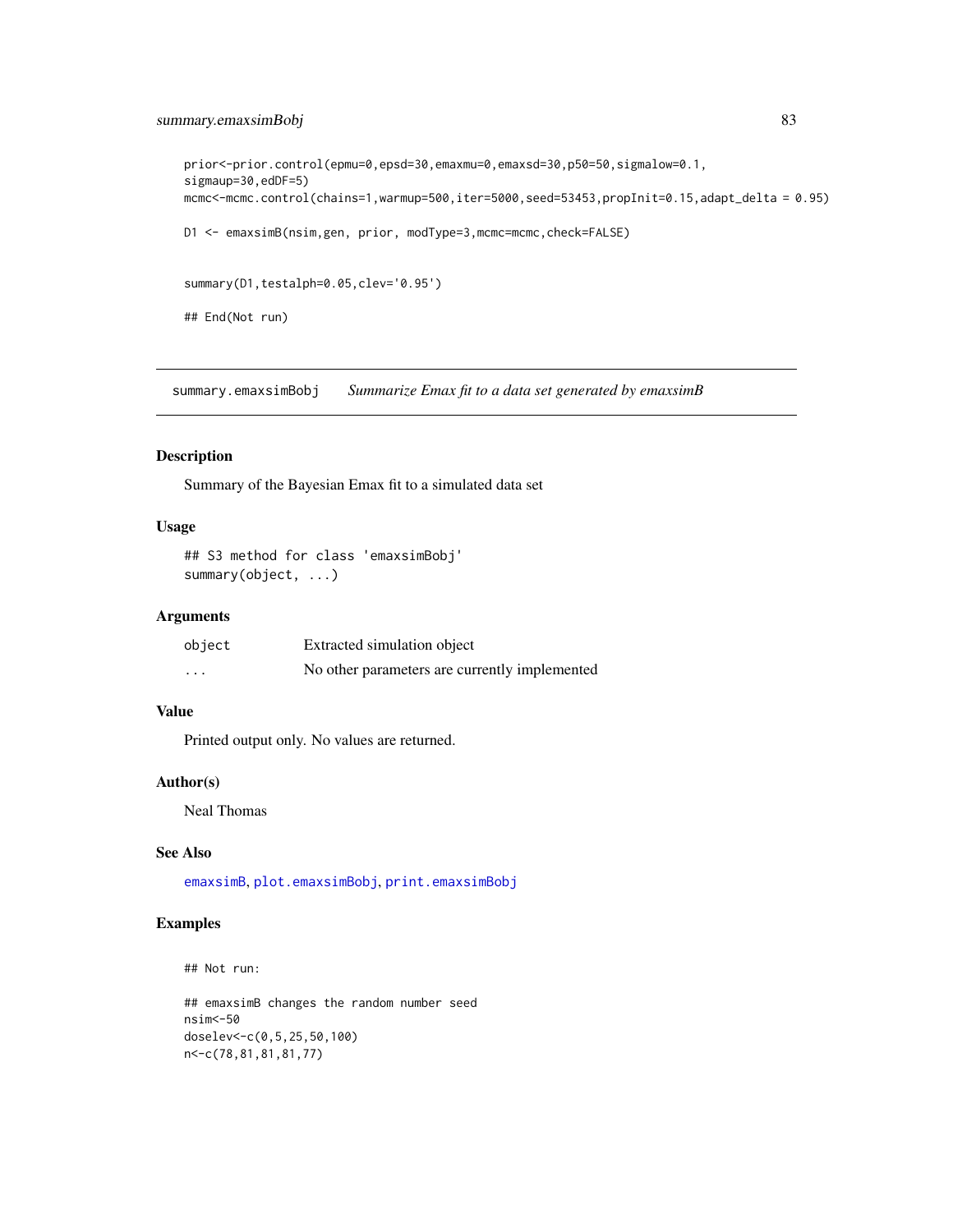```
Ndose<-length(doselev)
### population parameters for simulation
e0<-2.465375
ed50<-67.481113
emax<-4.127726
sdy<-7.967897
pop<-c(log(ed50),emax,e0)
meanlev<-emaxfun(doselev,pop)
###FixedMean is specialized constructor function for emaxsim
gen<-FixedMean(n,doselev,meanlev,sdy)
prior<-prior.control(epmu=0,epsd=30,emaxmu=0,emaxsd=30,p50=50,sigmalow=0.1,
sigmaup=30,edDF=5)
mcmc<-mcmc.control(chains=1,warmup=500,iter=5000,seed=53453,propInit=0.15,adapt_delta = 0.95)
D1 <- emaxsimB(nsim,gen, prior, modType=3,mcmc=mcmc,check=FALSE)
summary(D1[1])
## End(Not run)
```
summary.emaxsimobj *Summarize Emax fit to a data set generated by emaxsim*

#### Description

Summary of the Emax or alternative fit to a simulated data set

## Usage

## S3 method for class 'emaxsimobj' summary(object, ...)

#### **Arguments**

| object | Extracted simulation object                   |
|--------|-----------------------------------------------|
| .      | No other parameters are currently implemented |

## Value

Printed output only. No values are returned.

#### Author(s)

Neal Thomas

#### See Also

[emaxsim](#page-16-0), [plot.emaxsimobj](#page-38-0), [print.emaxsimobj](#page-67-1)

<span id="page-83-0"></span>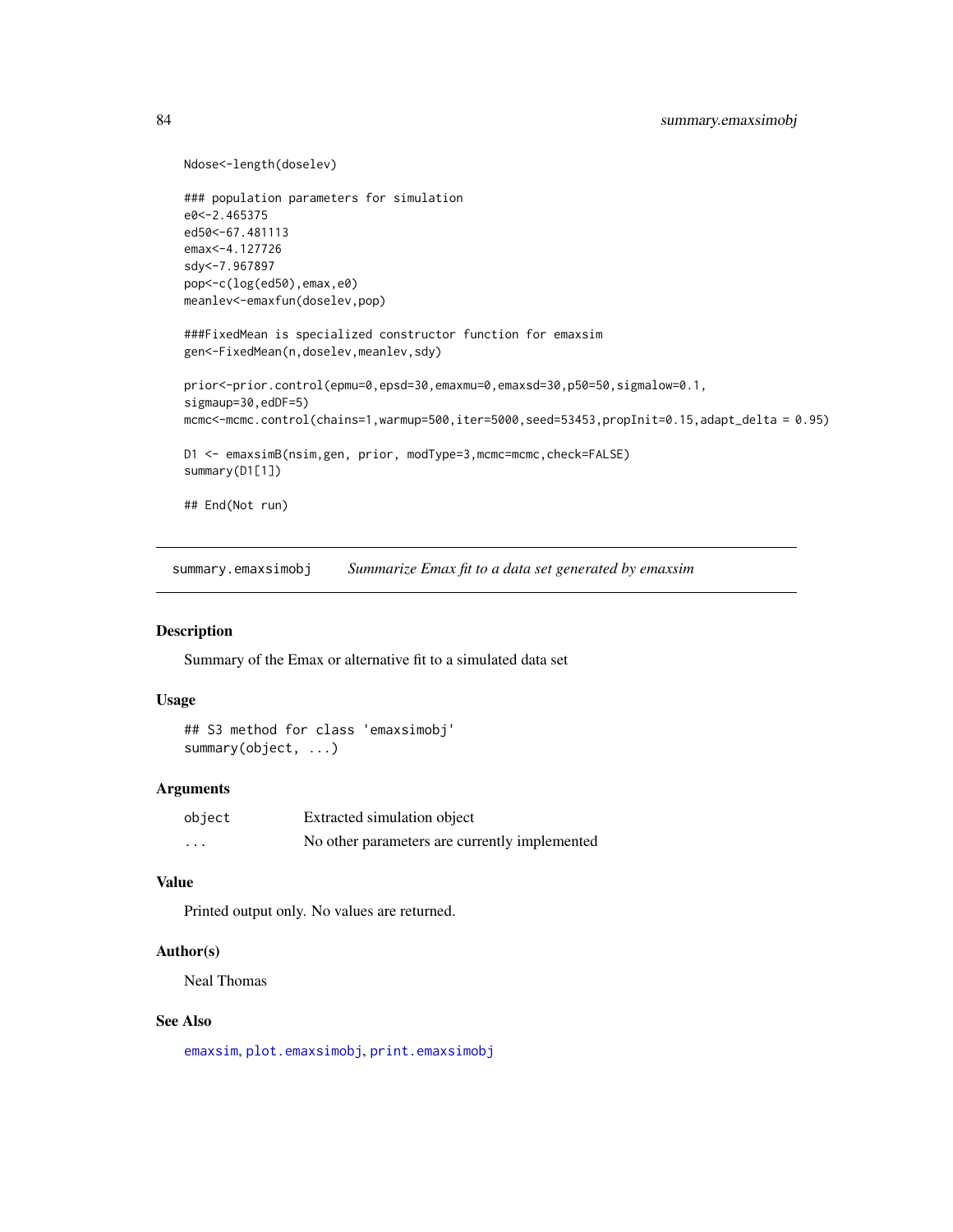# <span id="page-84-0"></span>summary.fitEmax 85

# Examples

```
## emaxsim changes the random number seed
nsim<-3
doselev<-c(0,5,25,50,100)
n<-c(78,81,81,81,77)
### population parameters for simulation
e0<-2.465375
ed50<-67.481113
emax<-15.127726
sdy<-7.967897
pop<-c(log(ed50),emax,e0)
meanlev<-emaxfun(doselev,pop)
###FixedMean is specialized constructor function for emaxsim
gen.parm<-FixedMean(n,doselev,meanlev,sdy)
D1 <- emaxsim(nsim,gen.parm,nproc=1)
e3<-D1[3]
summary(e3)
```

```
summary.fitEmax Print a summary of the fitted Emax model
```
# Description

Print a summary of the fitted Emax model

## Usage

```
## S3 method for class 'fitEmax'
summary(object, ...)
```
# Arguments

| object   | Object output by fitEmax |
|----------|--------------------------|
| $\cdots$ | No options implemented.  |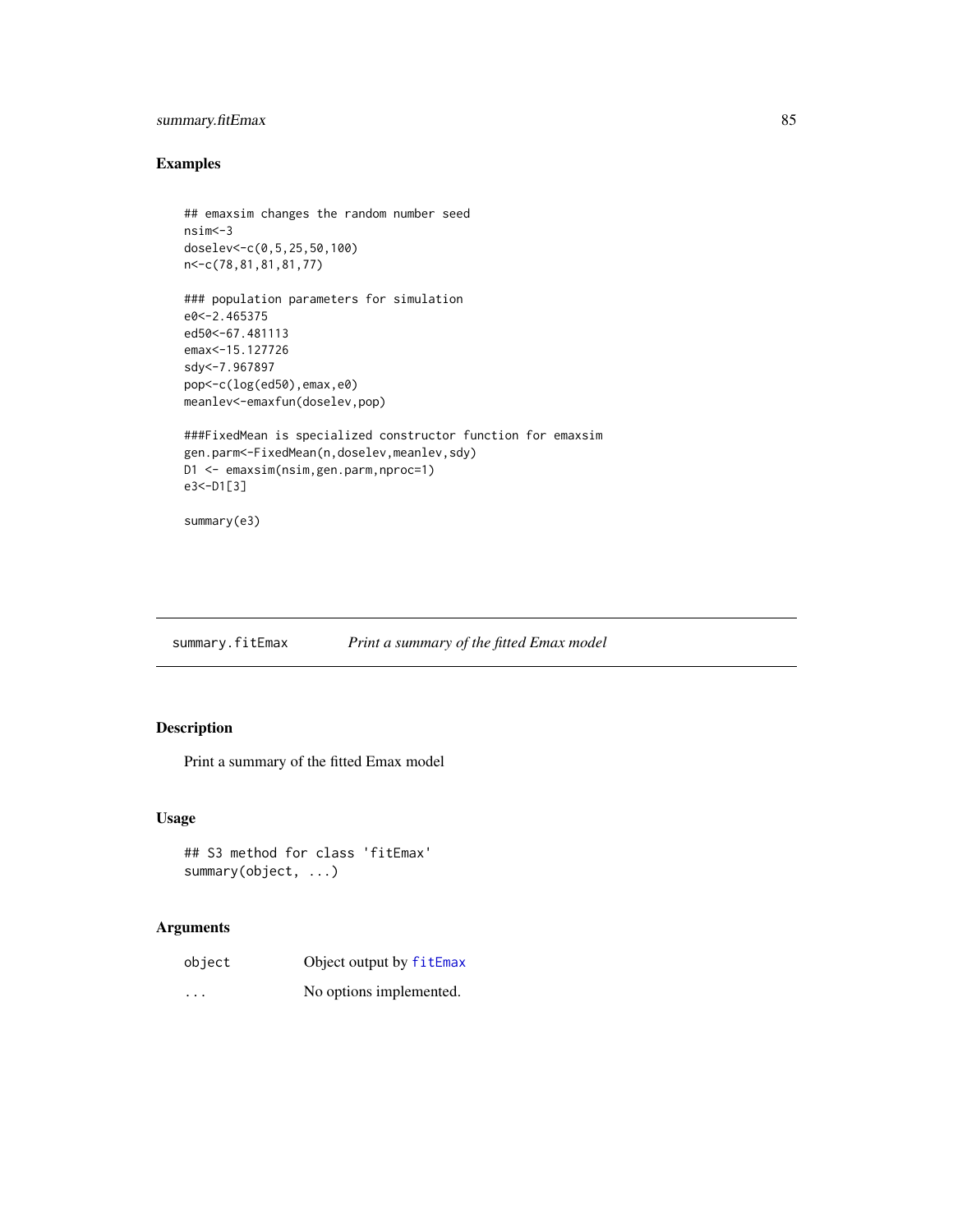<span id="page-85-0"></span>

## Description

Print a summary of the fitted Bayesian Emax model

# Usage

```
## S3 method for class 'fitEmaxB'
summary(object, ...)
```
# Arguments

| object | Object output by fitEmaxB |
|--------|---------------------------|
| .      | No options implemented.   |

targetBeta *Find a scaled Beta distribution matching specified probabilities*

## Description

Find the (a,b) parameters of a scaled Beta distribution with specified cummulative probabilities for two specified points from the distribution.

# Usage

```
targetBeta(minval,pminV,pmaxV,maxval=1,aInit=1,bInit=1,upB=1)
```
# Arguments

| minval | The minimum value with a targetted cummulative probability                                                     |
|--------|----------------------------------------------------------------------------------------------------------------|
| pminV  | The targetted cummulative probability less than minval                                                         |
| pmaxV  | The targetted cummulative probability less than maxval                                                         |
| maxval | The maximum value with a targetted cummulative probability                                                     |
| aInit  | An initial guess for the first parameter of the scaled Beta distribution with the<br>specified probabilities.  |
| bInit  | An initial guess for the second parameter of the scaled Beta distribution with the<br>specified probabilities. |
| upB    | The upper limit of the scaled Beta distribution. It is specified by the user.                                  |

#### Details

The Beta distribution with the targetted probabilities is found from starting values using the optim function.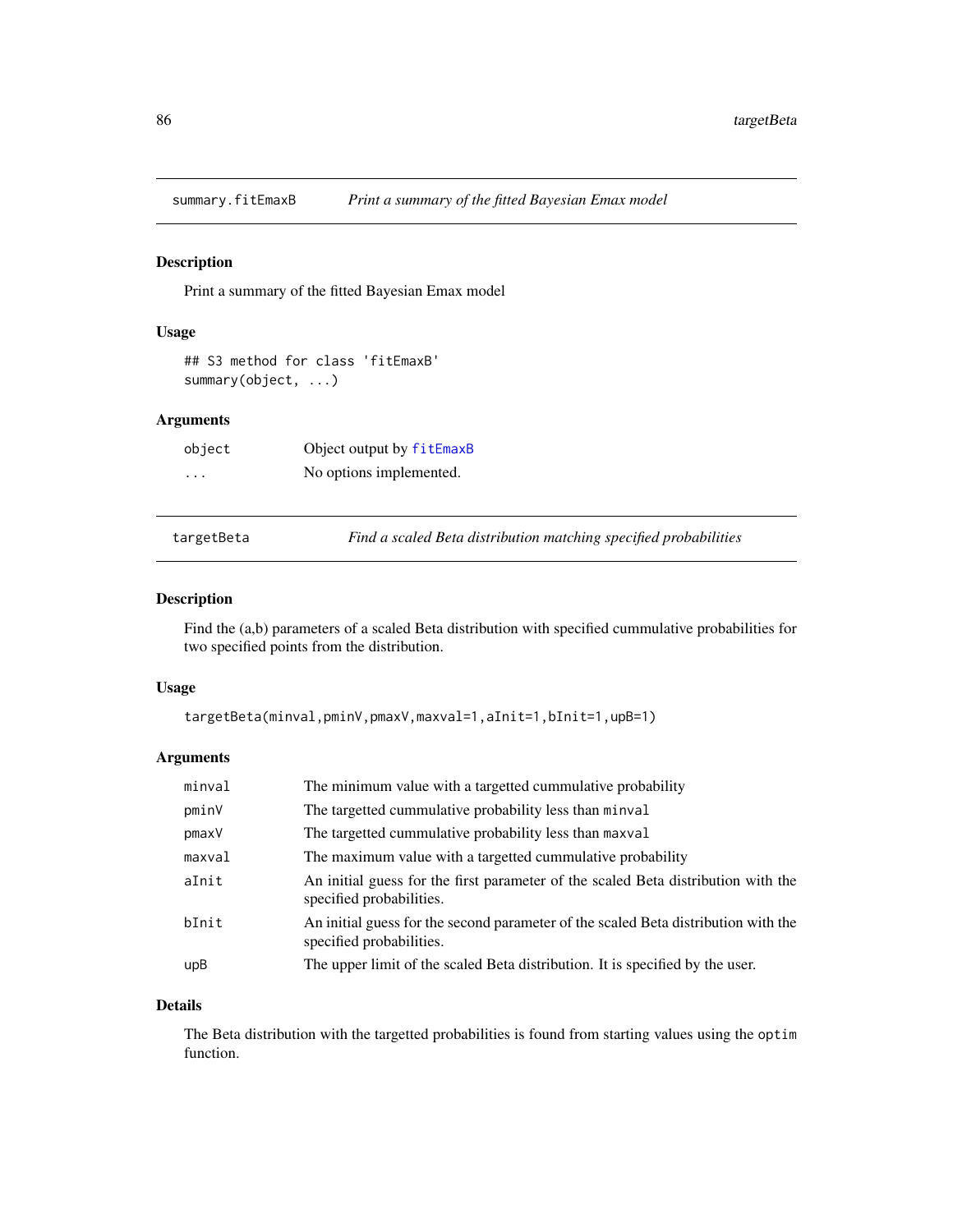#### <span id="page-86-0"></span>targetCI 87

# Value

Returns the (a,b) parameters of the scaled beta distribution if one with the specified probabilities can be found. An error message is returned otherwise.

## Author(s)

Neal Thomas

# Examples

```
### set quartiles at .15 and 1.0 for a beta distribution on (0,3)
targetBeta(minval=.15,pminV=0.25,pmaxV=0.75,maxval=1.0,upB=3)
```

| targetCI | Compute the dose with confidence interval exceeding a target change |
|----------|---------------------------------------------------------------------|
|          | from placebo for each simulated example in an emaxsim object.       |

# Description

Selects the lowest dose from a user-specified grid of doses with confidence interval exceeding a targetted change from placebo for each simulated data set in an emaxsim object.

## Usage

```
targetCI (object,
target,
dgrid,
cilev=0.80,
high= TRUE)
```
## Arguments

| object | An emaxsim object                                                                                                                                                                                                                    |
|--------|--------------------------------------------------------------------------------------------------------------------------------------------------------------------------------------------------------------------------------------|
| target | Target improvement from placebo                                                                                                                                                                                                      |
| dgrid  | The lowest dose is found by a search over a user-specified grid of doses. If dgrid<br>is a single value, it is interpreted as the number of equally-spaced doses to select<br>from zero to the highest dose in the simulated design. |
| cilev  | One-sided confidence interval level.                                                                                                                                                                                                 |
| high   | When TRUE, lower bounds are computed and must be higher than the target.<br>When FALSE, upper bounds must be less than the target.                                                                                                   |

# Value

Returns a vector with the lowest dose meeting the criteria. If a simulated example does not have a qualifying dose, Inf is returned.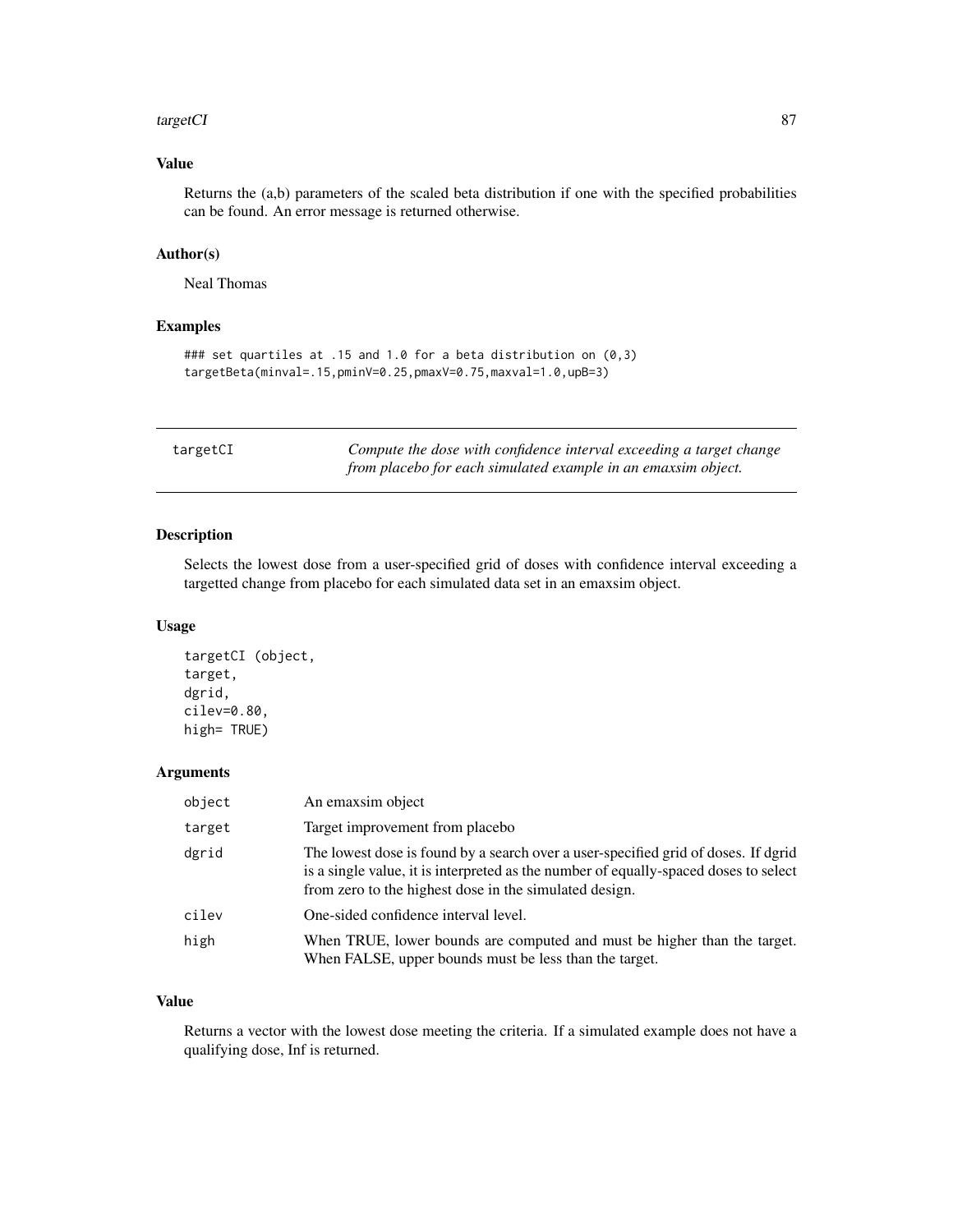## Note

If the grid is very large (>200), execution will slow as a large number of estimates and SEs are computed.

#### Author(s)

Neal Thomas

#### See Also

[emaxsim,](#page-16-0) [predict.emaxsim](#page-55-0), [targetD](#page-87-0)

## Examples

## Not run:

```
# emaxsim changes the random number seed
nsim<-100
doselev<-c(0,5,25,50,100)
n<-c(78,81,81,81,77)
```

```
### population parameters for simulation
e0<-2.465375
ed50<-67.481113
emax<-15.127726
sdy<-7.967897
pop<-c(log(ed50),emax,e0)
meanlev<-emaxfun(doselev,pop)
```

```
###FixedMean is specialized constructor function for emaxsim
gen.parm<-FixedMean(n,doselev,meanlev,sdy)
```

```
D1 <- emaxsim(nsim,gen.parm,modType=3)
```
target<-6 tD<- ( (target\*ed50)/(emax-target) ) selectedDose<-targetCI(D1,target,dgrid=c(1:100)+0.5,cilev=0.80,high=TRUE)

## End(Not run)

<span id="page-87-0"></span>targetD *Compute the MLE (and its SE) of the dose achieving a specified target improvement from placebo.*

# **Description**

The MLE (se) of the dose required to achieve a targetted improvement from placebo. The fit can be from a 3- or 4- parameter Emax model or output from function emaxalt, or an object of class emaxsimobj. The Emax model is on the logit scale for binary data.

<span id="page-87-1"></span>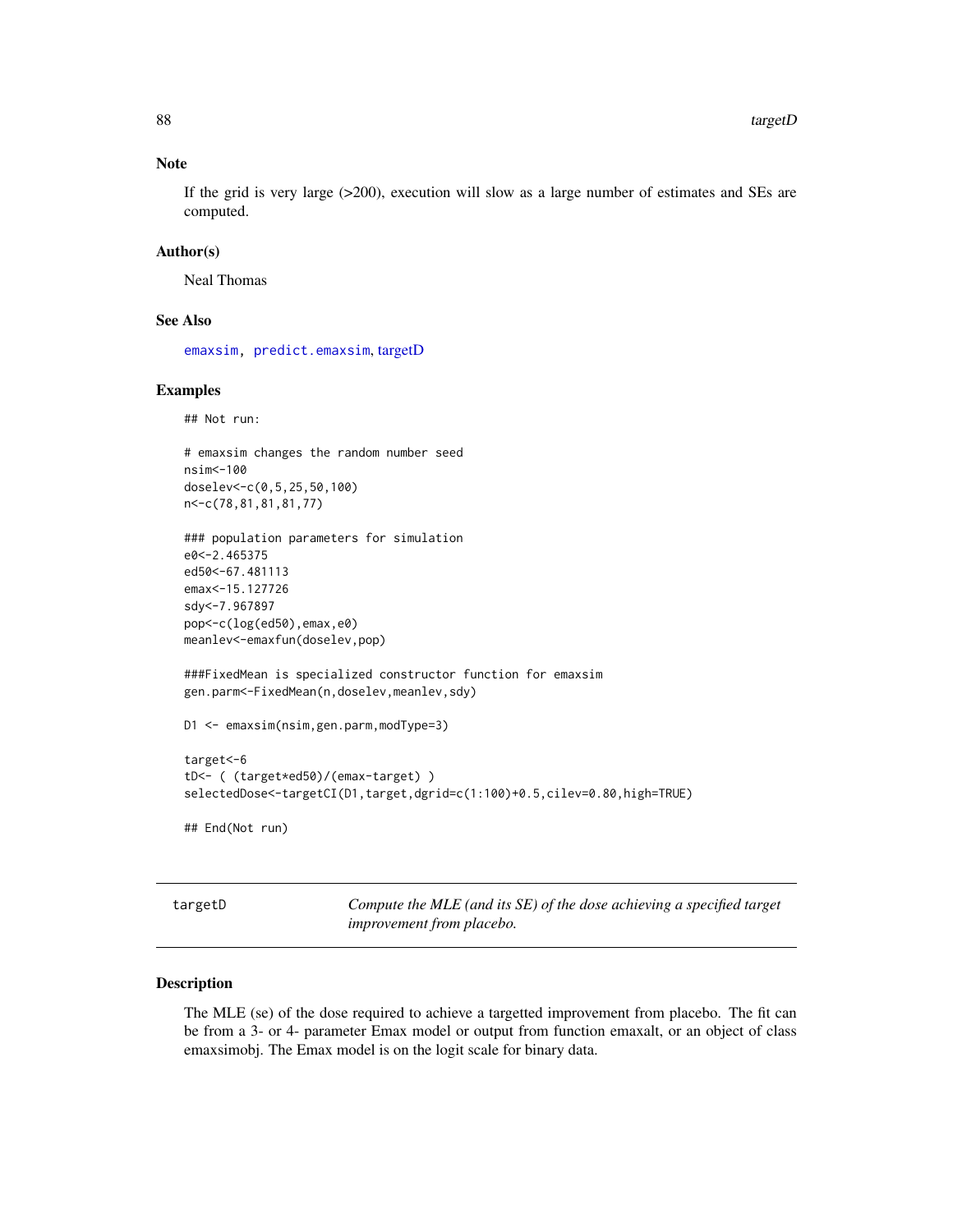#### <span id="page-88-0"></span>targetD 89

# Usage

```
targetD (fit,
target,
modType=4,
binary=FALSE)
```
# Arguments

| fit     | Output of nls fit to a 3- or 4-parameter Emax model. The order of the pa-<br>rameters in the fit must be (log(ed50), emax, e0) or (log(ed50), lambda, emax, e0).<br>fit can also be a list with the first element the coefficient vector, and the sec-<br>ond element the variance-covariance matrix. Alternatively, fit may be of class<br>emaxalt or emaxsimobj, and the target dose is based on the fitted model. |
|---------|----------------------------------------------------------------------------------------------------------------------------------------------------------------------------------------------------------------------------------------------------------------------------------------------------------------------------------------------------------------------------------------------------------------------|
| target  | Targetted change from placebo (positive or negative).                                                                                                                                                                                                                                                                                                                                                                |
| modType | Value is 3 or 4 for the 3 or 4-parameter Emax model output from nls with pa-<br>rameters in the order (ed50, emax, e0) or (ed50, lambda, emax, e0). mod Type is<br>ignored if fit is from emaxalt or emaxsimobj.                                                                                                                                                                                                     |
| binary  | When TRUE, the fit is assumed to be for binary data on the logistic scale. target<br>is input as a risk difference, and transformed internally. When the fit is of class<br>emaxalt or emaxsimobj, the binary status is taken from the object and binary<br>is ignored.                                                                                                                                              |

# Value

Returns a vector with two elements:

| targetDose | The MLE of the dose achieving the target. |
|------------|-------------------------------------------|
| seTD       | SE for target.dose                        |

# Note

Asymptotic SE computed using the delta method

# Author(s)

Neal Thomas

## See Also

[SeEmax](#page-73-0), [emaxalt](#page-13-0)

# Examples

## Not run:

```
## emaxsim changes the random number seed
   doselev<-c(0,5,25,50,100,250)
   n<-c(78,81,81,81,77,80)
   dose<-rep(doselev,n)
```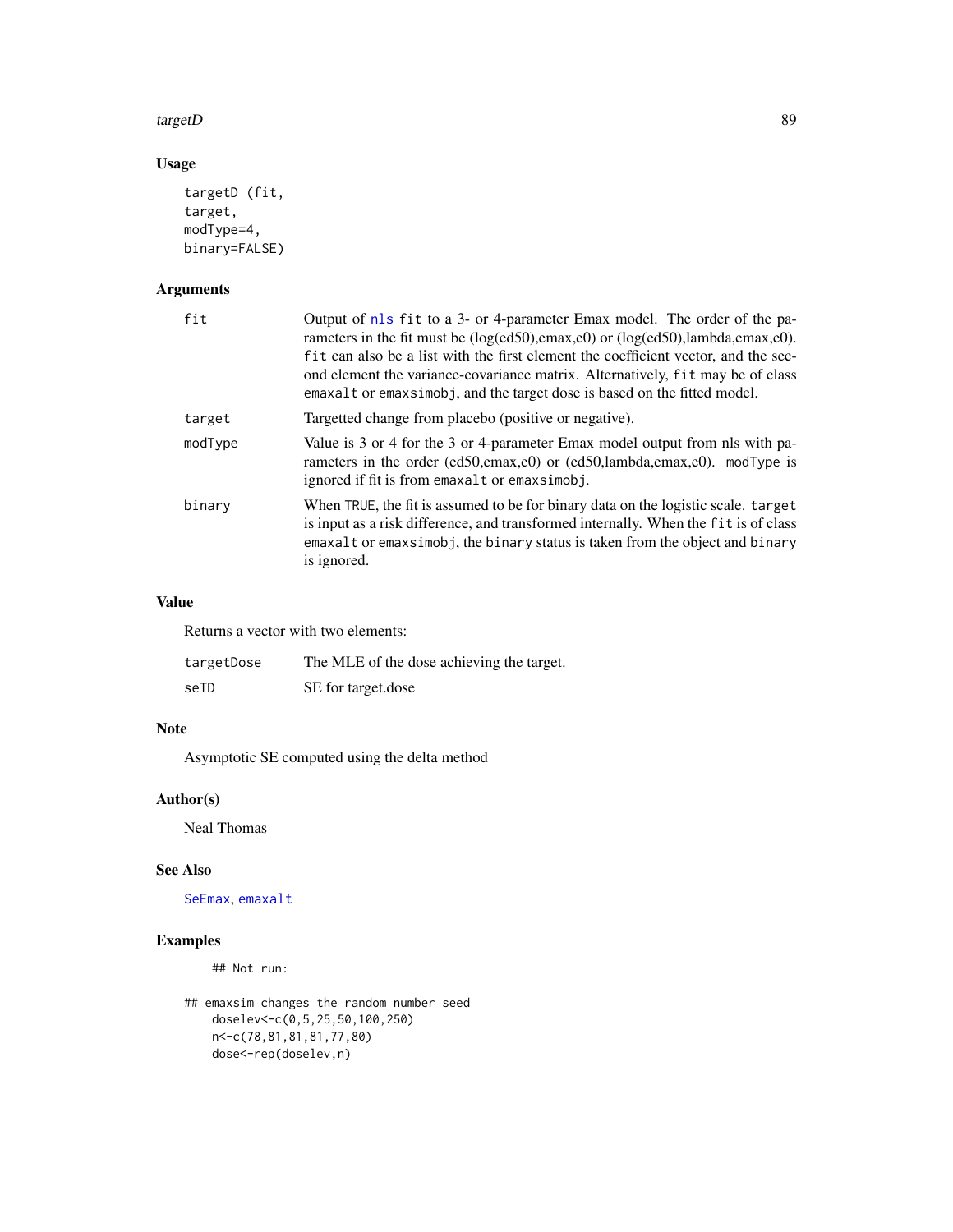```
### population parameters for simulation
    e0<-2.465375
    ed50<-67.481113
    emax<-15.127726
   sdy<-7.967897
   pop<-c(led50=log(ed50),emax=emax,e0=e0)
   meanresp<-emaxfun(dose,pop)
   y<-rnorm(sum(n),meanresp,sdy)
   nls.fit <- nls(y ~ e0 + (emax * dose)/(dose + exp(led50)),
                              start = pop, control = nls.control(
                              maxiter = 100),trace=TRUE,na.action=na.omit)
    targetD(nls.fit,10,modType=3)
    ###
    ### apply targetD to an emaxsim object
    ###
   nsim<-50
    sdy<-25
   gen.parm<-FixedMean(n,doselev,emaxfun(doselev,pop),sdy)
   D4 <- emaxsim(nsim,gen.parm,modType=4)
   summary(D4,testalph=0.05)
   out<-NULL
    for(i in 1:nsim){
       out<-rbind(out,targetD(D4[i],target=4))
    }
## End(Not run)
```
update.emaxsimobj *Update estimation in a data set generated by emaxsim*

#### Description

Allows re-estimation for a data set generated by emaxsim using a different starting value. Typically used to test different starting values when nls has failed to converge.

#### Usage

```
## S3 method for class 'emaxsimobj'
update(object, new.parm, modType=object$modType,...)
```
#### **Arguments**

| object   | Extracted simulation object                                            |
|----------|------------------------------------------------------------------------|
| new.parm | New starting value for Emax estimation. Must have order (ed50,emax,e0) |

<span id="page-89-0"></span>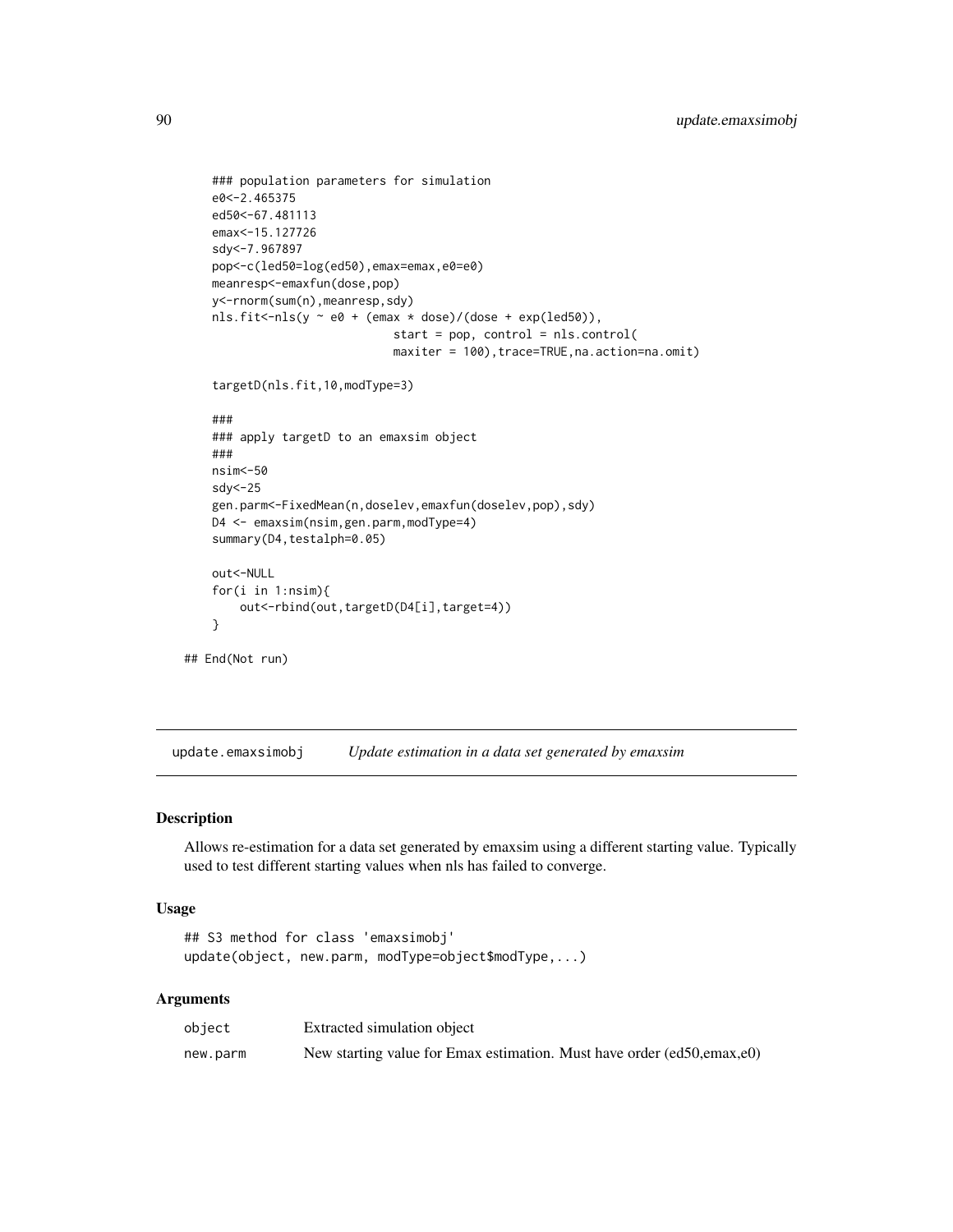<span id="page-90-0"></span>

| modType  | When modType=4, the fitting begins with the 4 parameter model. If estimation    |
|----------|---------------------------------------------------------------------------------|
|          | fails or modType=3, the 3-parameter estimation is applied. If it fails, a best- |
|          | fitting model linear in its parameters is selected.                             |
| $\cdots$ | No other parameters currently used.                                             |

#### Value

A list is returned with class(emaxsimobj). It has the same format as those extracted by object[ ]

#### Author(s)

Neal Thomas

## See Also

[emaxsim](#page-16-0)

## Examples

## Not run:

```
## emaxsim changes the random number seed
nsim<-50
idmax<-5
doselev<-c(0,5,25,50,100)
n<-c(78,81,81,81,77)
```

```
### population parameters for simulation
e0<-2.465375
ed50<-67.481113
emax<-15.127726
sdy<-7.967897
pop<-c(log(ed50),emax,e0)
meanlev<-emaxfun(doselev,pop)
```

```
###FixedMean is specialized constructor function for emaxsim
gen<-FixedMean(n,doselev,meanlev,sdy)
D1 <- emaxsim(nsim,gen)
e49<-D1[49]
```

```
#### re-try estimation starting at the population value
e49u<- update(e49,pop)
```
## End(Not run)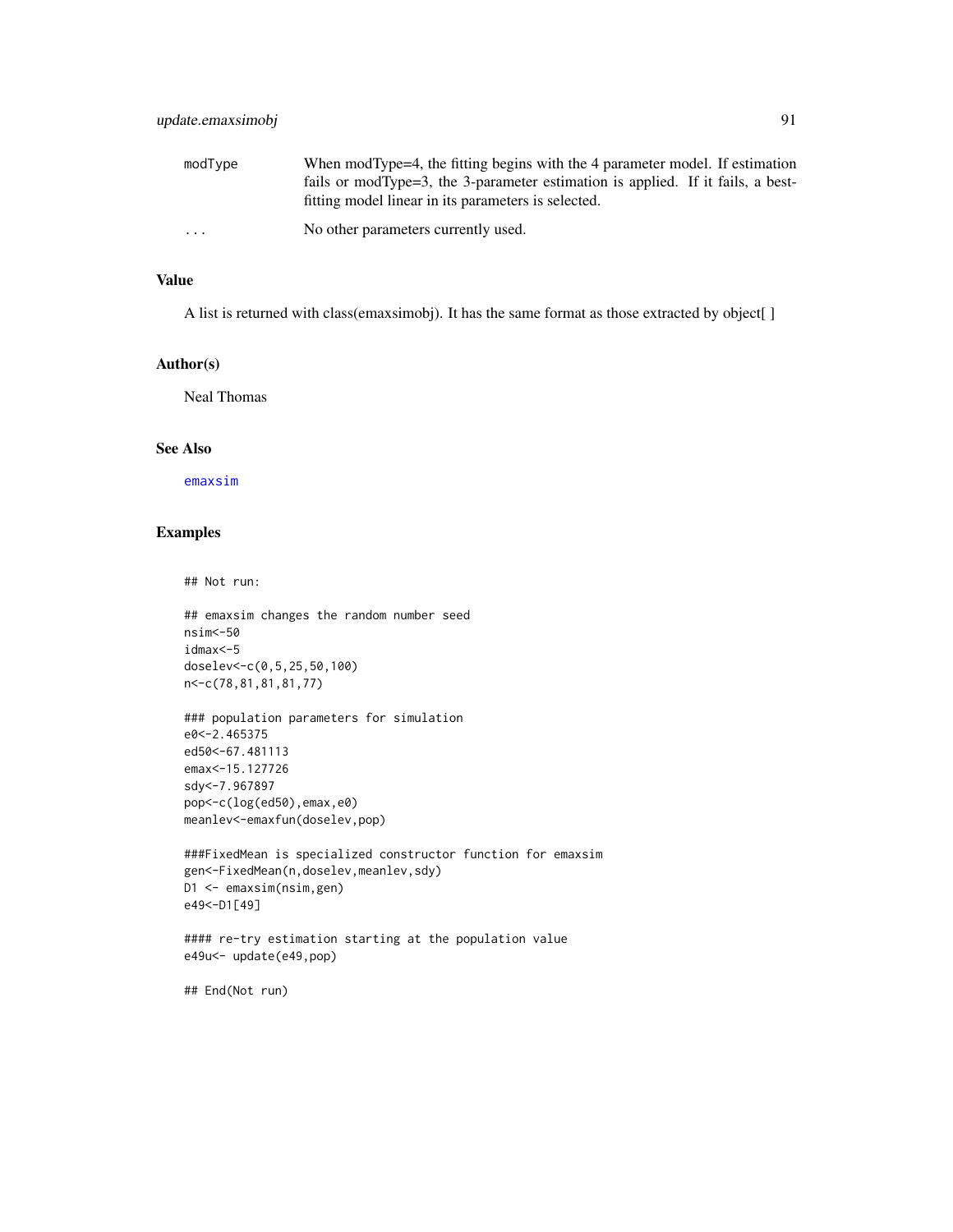<span id="page-91-0"></span>

#### Description

Extract Emax model variance-covariance matrix for ML estimates

#### Usage

```
## S3 method for class 'fitEmax'
vcov(object, ...)
## S3 method for class 'emaxsim'
vcov(object, ...)
```
#### Arguments

| object   | Output of Emax fitting and simulation functions |
|----------|-------------------------------------------------|
| $\cdots$ | None additional inputs supported                |

## Value

Variance-Covariance matrix for the MLE estimates of the parameters from fitEmax. The lower half of the variance-covariance matrix for the estimated parameters stored as a vector in column-major order for each emaxsim simulation. The vc matrix has 16,9, or 4 elements depending on fitType.

#### Author(s)

Neal Thomas

# See Also

[fitEmax](#page-26-0), [emaxsim](#page-16-0)

# Examples

```
doselev<-c(0,5,25,50,100,350)
n<-c(78,81,81,81,77,80)
```

```
### population parameters for simulation
e0<-2.465375
ed50<-67.481113
emax<-15.127726
sdy<-8.0
pop<-c(log(ed50),emax,e0)
dose<-rep(doselev,n)
meanlev<-emaxfun(dose,pop)
```
y<-rnorm(sum(n),meanlev,sdy)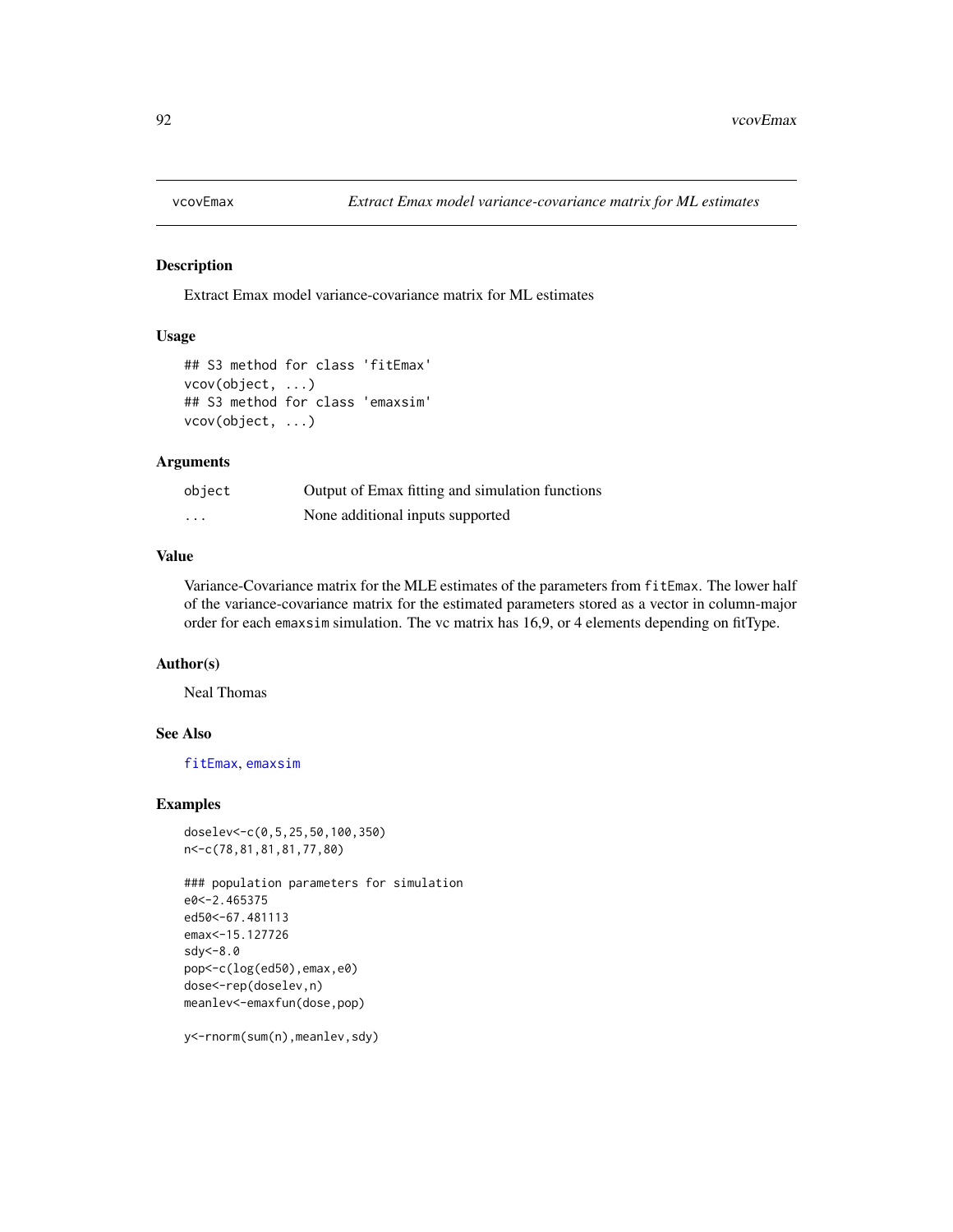#### vcovEmax 93

testout<-fitEmax(y,dose,modType=4) vcov(testout)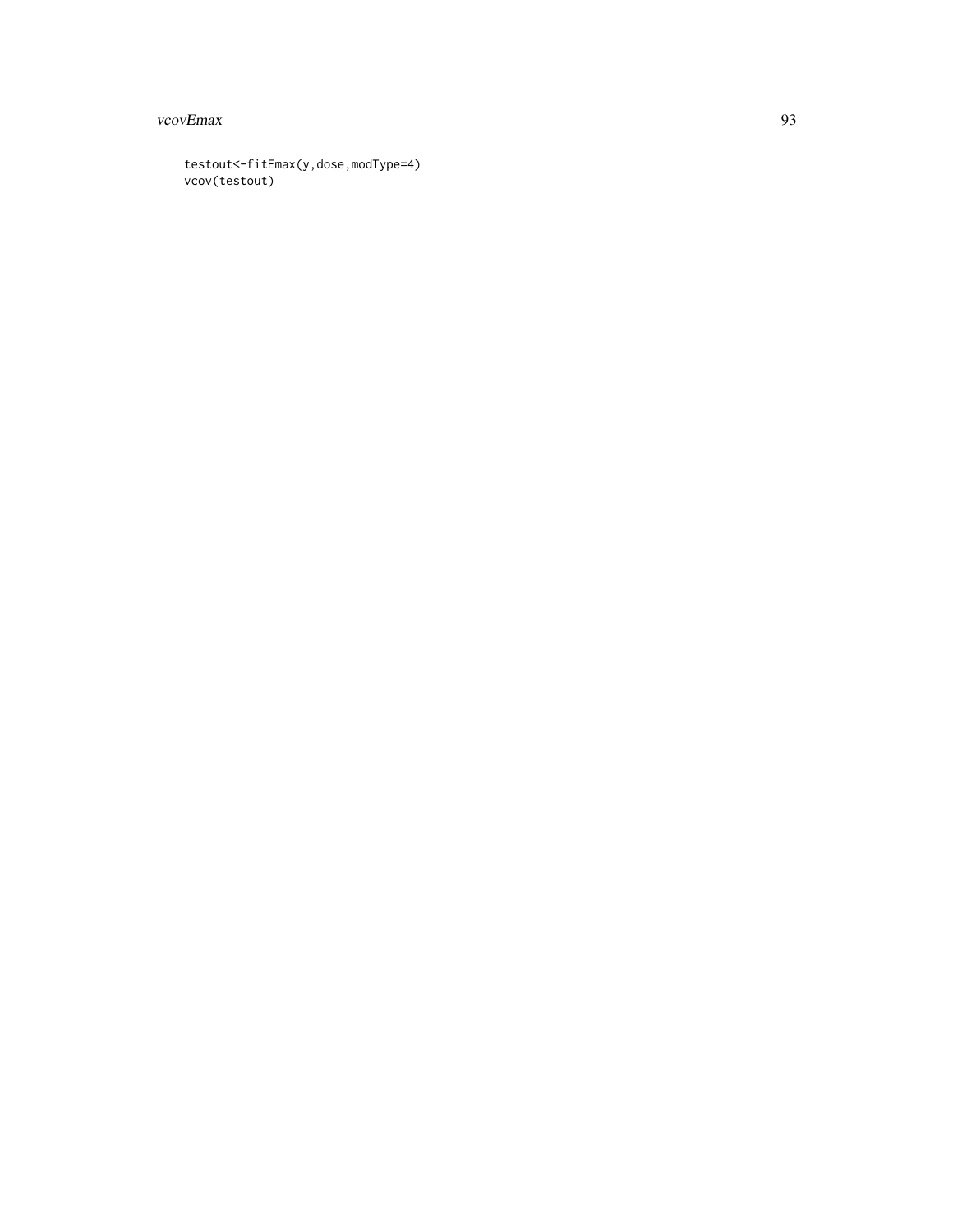# **Index**

∗Topic Bayes emaxsimB, [21](#page-20-1) plot.emaxsimB, [36](#page-35-0) ∗Topic Emax emaxsimB, [21](#page-20-1) plot.emaxsimB, [36](#page-35-0) ∗Topic datasets examples14, [25](#page-24-0) examples16, [26](#page-25-0) ∗Topic dose response fitEmaxB, [29](#page-28-1) ∗Topic hplot DRDensityPlot, [12](#page-11-0) plot.plotB, [46](#page-45-0) plotB, [48](#page-47-0) plotBdensity, [51](#page-50-0) plotD, [53](#page-52-0) ∗Topic mcmc fitEmaxB, [29](#page-28-1) ∗Topic nonlinear checkMonoEmax, [8](#page-7-0) coefEmax, [10](#page-9-0) DRDensityPlot, [12](#page-11-0) emaxalt, [14](#page-13-1) emaxfun, [16](#page-15-0) emaxsim, [17](#page-16-1) fitEmax, [27](#page-26-1) FixedMean, [32](#page-31-1) nllogis, [34](#page-33-0) plot.emaxsim, [35](#page-34-1) plot.emaxsimobj, [39](#page-38-1) plot.fitEmax, [41](#page-40-0) plot.fitEmaxB, [43](#page-42-0) plot.plotB, [46](#page-45-0) plotB, [48](#page-47-0) plotBdensity, [51](#page-50-0) predict.emaxalt, [54](#page-53-0) predict.emaxsim, [56](#page-55-1) predict.emaxsimB, [57](#page-56-0)

predict.emaxsimBobj, [59](#page-58-0) predict.emaxsimobj, [60](#page-59-0) predict.fitEmax, [62](#page-61-0) print.emaxsim, [65](#page-64-1) print.emaxsimB, [66](#page-65-0) print.emaxsimobj, [68](#page-67-2) RandEmax, [72](#page-71-0) SeEmax, [74](#page-73-1) sigmaEmax, [77](#page-76-0) startEmax, [78](#page-77-0) summary.emaxsim, [80](#page-79-0) summary.emaxsimB, [81](#page-80-0) summary.emaxsimBobj, [83](#page-82-0) summary.emaxsimobj, [84](#page-83-0) targetBeta, [86](#page-85-0) targetCI, [87](#page-86-0) targetD, [88](#page-87-1) update.emaxsimobj, [90](#page-89-0) vcovEmax, [92](#page-91-0) ∗Topic package clinDR-package, [3](#page-2-0) checkMonoEmax, [8](#page-7-0) clinDR-package, [3](#page-2-0) coef, *[78](#page-77-0)* coef.emaxsim, *[20](#page-19-0)* coef.emaxsim *(*coefEmax*)*, [10](#page-9-0) coef.emaxsimB, *[24](#page-23-0)* coef.emaxsimB *(*coefEmax*)*, [10](#page-9-0) coef.fitEmax, *[29](#page-28-1)* coef.fitEmax *(*coefEmax*)*, [10](#page-9-0) coef.fitEmaxB, *[31](#page-30-0)* coef.fitEmaxB *(*coefEmax*)*, [10](#page-9-0) coefEmax, [10](#page-9-0) compileStanModels, [11](#page-10-0)

dlogis, *[16](#page-15-0)* DoseFinding, *[3](#page-2-0)* DRDensityPlot, [12,](#page-11-0) *[52,](#page-51-0) [53](#page-52-0)*